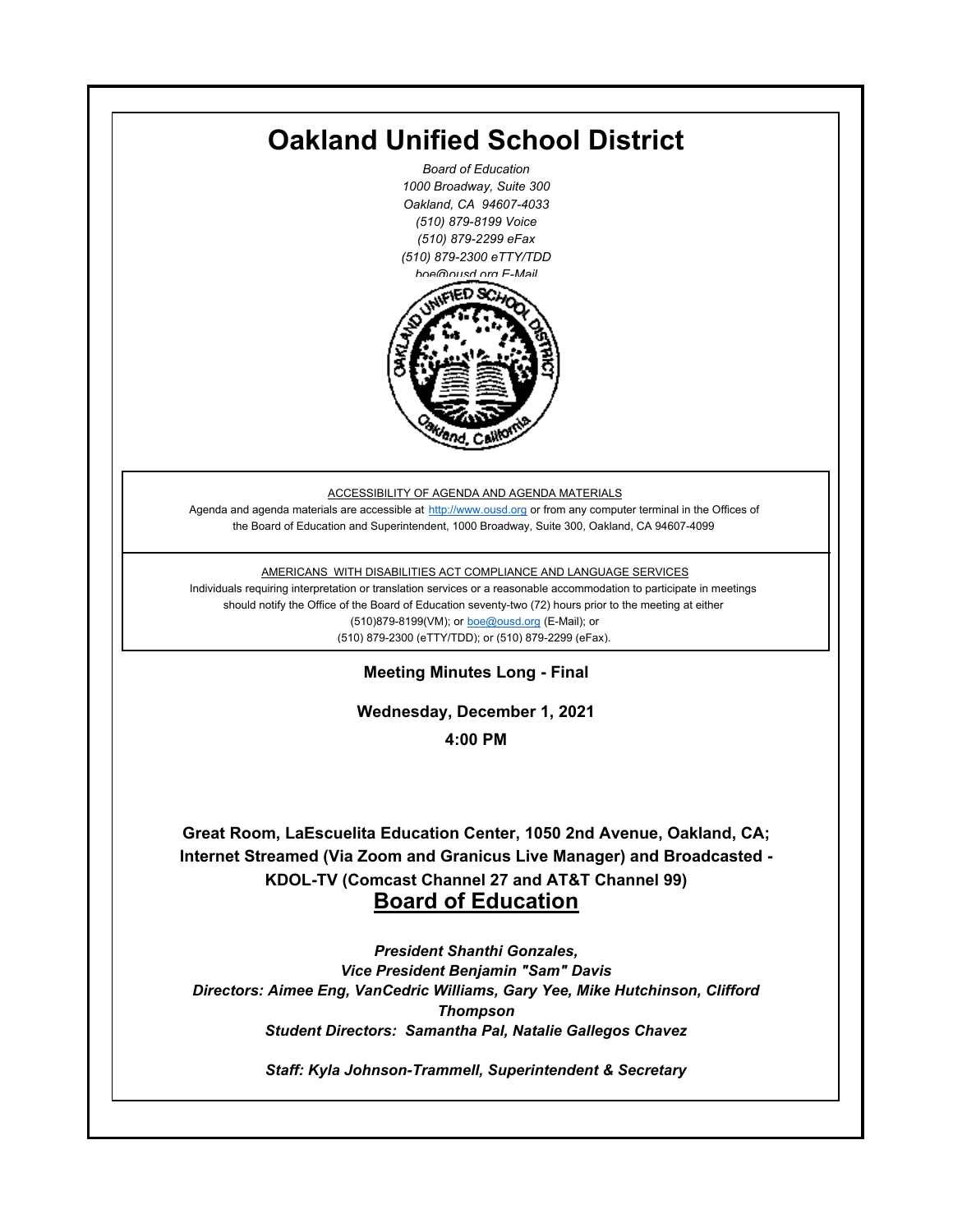LEY CUMPLIMIENTO PARA AMERICANOS CON DISCAPACIDADES Y SERVICIO DE IDIOMAS Personas que requieran servicios de traducción o interpretación o facilidades razonables para participar en juntas deberán notificar a la Oficina de la Mesa Directiva de Educación setenta y dos (72) horas antes de la junta ya sea al (510)879-8199(VM); o boe@ousd.org (E-Mail); o (510) 879-2300 (eTTY/TDD); o (510) 879-2299 (eFax).

### 美国残障人士法案條例遵守及語言服務

個别人士需要傳譯及翻譯服務或有合理安排去參與會議的應該在舉行會議之前的七十二 (72) 小時通知教育委員 會。請致電(510)879-8199(留言);或 boe@ousd.org (電郵) ;或(510) 879-2300 (電子文字電話/聽障專用電信 設備 (eTTY/TDD));或(510)879-2299(電子圖文傳真 (eFax))。

### TUÂN HÀNH ĐẠO LUẬT NGƯỜI MỸ KHUYẾT TẤT VÀ DỊCH THUẬT

Những người nào cần thông ngôn hay phiên dịch hay một sắp xếp hợp lý nào để tham gia các buổi họp phải thông báo Văn phòng của Hội đồng Giáo dục bảy mươi hai (72) tiếng đồng hồ trước buổi họp, số điện thoại (510)879-8199 (VM); hay là boe@ousd.org (E-Mail); hay là (510) 879-2300 (eTTY/TDD); hay là số (510) 879-2299 (eFax).

## សេវាបកប្រែភាសា និងការអនុលោមតាមច្បាប់ជនជាតិអាមេរិកាំងពិការ

អកណាដែលតេវការសេវាបកប្រែភាសាដោយផ្ទាល់មាត់ ឬជាលាយលក្ខអក្សរ ឬត្រូវការការជួយសម្រះសម្រលយ៉ាងសមរម្យ មយ ដើម្បីចលរមកងកិច្ចប្រជុំនានានោះ ត្រូវផ្តល់ដំណឹងទៅកាន់ទីការិយាល័យនៃក្រមប្រឹក្សាអប់រំ ឱ្យបានចិតសិបពី (72) ម៉ោង ម្មនកិច្ចប្រជុំ តាមរយៈទូរស័ព្ទ:លេខ (<u>510) 879-8199</u> បុតាមរយៈអ៊ីមែល <u>boe@ousd.org</u> បុទ្**រ**ស័ព្ទ eTTY/TDD លេខ (510) 879-2300 ប៊ូទ្មិសារលេខ (510) 879-2299។

الامتثال لقانون الأمريكيين نو ي الإعاقات (ADA) وتوفير الخدمات اللغوية من يحتاج إلى خدمات التر جمة المكتوبة أو خدمات التر جمة الفورية أو الترتيبات التيسيرية المعفّولة لكي يساهم في الإجتماعات فالمرجو منه إبلاغ مكتب إدارة التعليم إثنين وسبعين (72) ساعة قبل الإجتماع بوسيلة من الوسائل التالية: البريد الإلكتروني: 510.879.2299 boe@ousd.org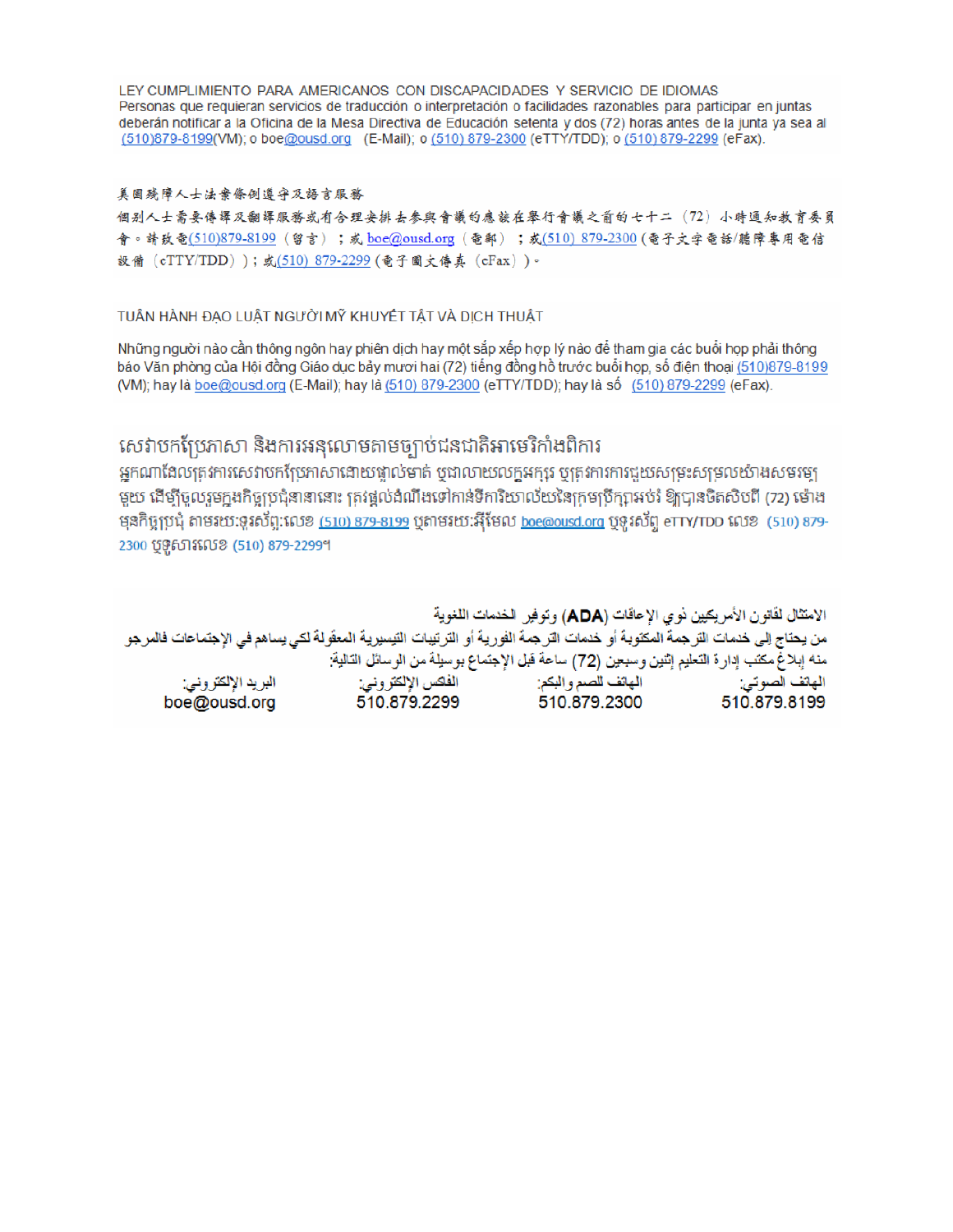# **NOTICE - MEDIA/MEMBERS OF THE PUBLIC MAY ATTEND AND PARTICIPATE IN-PERSON OR VIRTUALLY**

# **NOTICE - RESUME MEETING ENTIRELY VIRTUALLY IF THERE ARE PUBLIC HEALTH VIOLATIONS**

## **MEETING RULES OF ENGAGEMENT**

## **MEETING PROCEDURES**

## **A. Call To Order - 4:00 P.M.**

*President Shanthi Gonzales called the December 1, 2021 Board of Education Meeting to order at 4:01 P.M.*

## **B. Roll Call**

|  | <b>Present</b> 4 - Director Gary Yee     |  |
|--|------------------------------------------|--|
|  | Director Clifford Thompson               |  |
|  | Vice President Benjamin "Sam" Davis      |  |
|  | President Shanthi Gonzales               |  |
|  | Absent 5 - Student Director Samantha Pal |  |
|  | Student Director Natalie Gallegos Chavez |  |
|  | Director Aimee Eng                       |  |
|  | Director VanCedric Williams              |  |
|  | Director Mike Hutchinson                 |  |

### **President's Statement Disclosing Item(s) To Be Discussed In Closed Session Today (Listed Pursuant To Law) C.**

*President Gonzales stated items to be considered in today's Closed Session are as printed on Agenda.*

**Closed Session Item(s):**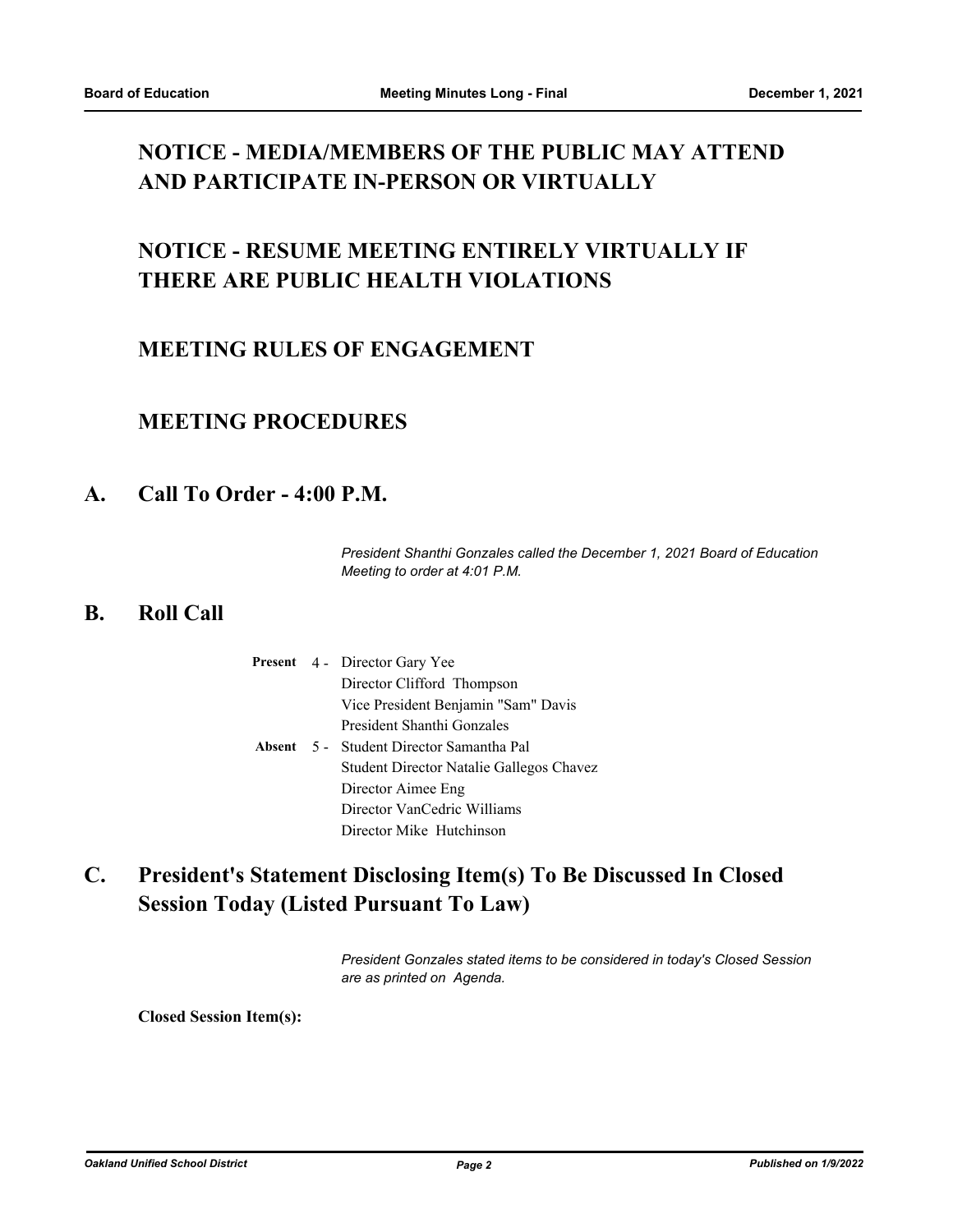### **Labor Matter(s)**

### C.-1 **21-1842 Conference With Labor Negotiators**

United Administrators of Oakland Schools (UAOS), Service Employees International Union - Local 1021 (SEIU), Oakland Education Association (OEA), Oakland Child Development Paraprofessional Association (OCDPA), American Federation of State, County and Municipal Employees-Local 257 (AFSCME), Brotherhood of Teamsters, Auto Truck Drivers-Local 70 of Alameda County, Brotherhood of Teamsters, Warehouse, Mail Order, Retail Employees- Local 853 of Alameda County, American Federation of Teachers/CFT-Local 771 (AFT), Building and Construction Trades Council of Alameda County, California School Employees Association (CSEA). Principal District Representative(s): Jenine Lindsey, Executive Director of Labor Relations & ADR

### **Roll Call (Secretary Observation)**

|         | Director VanCedric Williams is present at the December 1, 2021 Board of<br>Education Meeting at 4:40 P.M. |
|---------|-----------------------------------------------------------------------------------------------------------|
| Present | 6 - Director VanCedric Williams                                                                           |
|         | Director Gary Yee                                                                                         |
|         | Director Mike Hutchinson                                                                                  |
|         | Director Clifford Thompson                                                                                |
|         | Vice President Benjamin "Sam" Davis                                                                       |
|         | President Shanthi Gonzales                                                                                |
|         | <b>Excused</b> 2 - Student Director Samantha Pal                                                          |
|         | Student Director Natalie Gallegos Chavez                                                                  |
| Absent  | 1 - Director Aimee Eng                                                                                    |
|         |                                                                                                           |

### **Public Employee Performance Evaluation Matter(s)**

C.-2 **21-1791 Public Employee Performance Evaluation**

Superintendent of Schools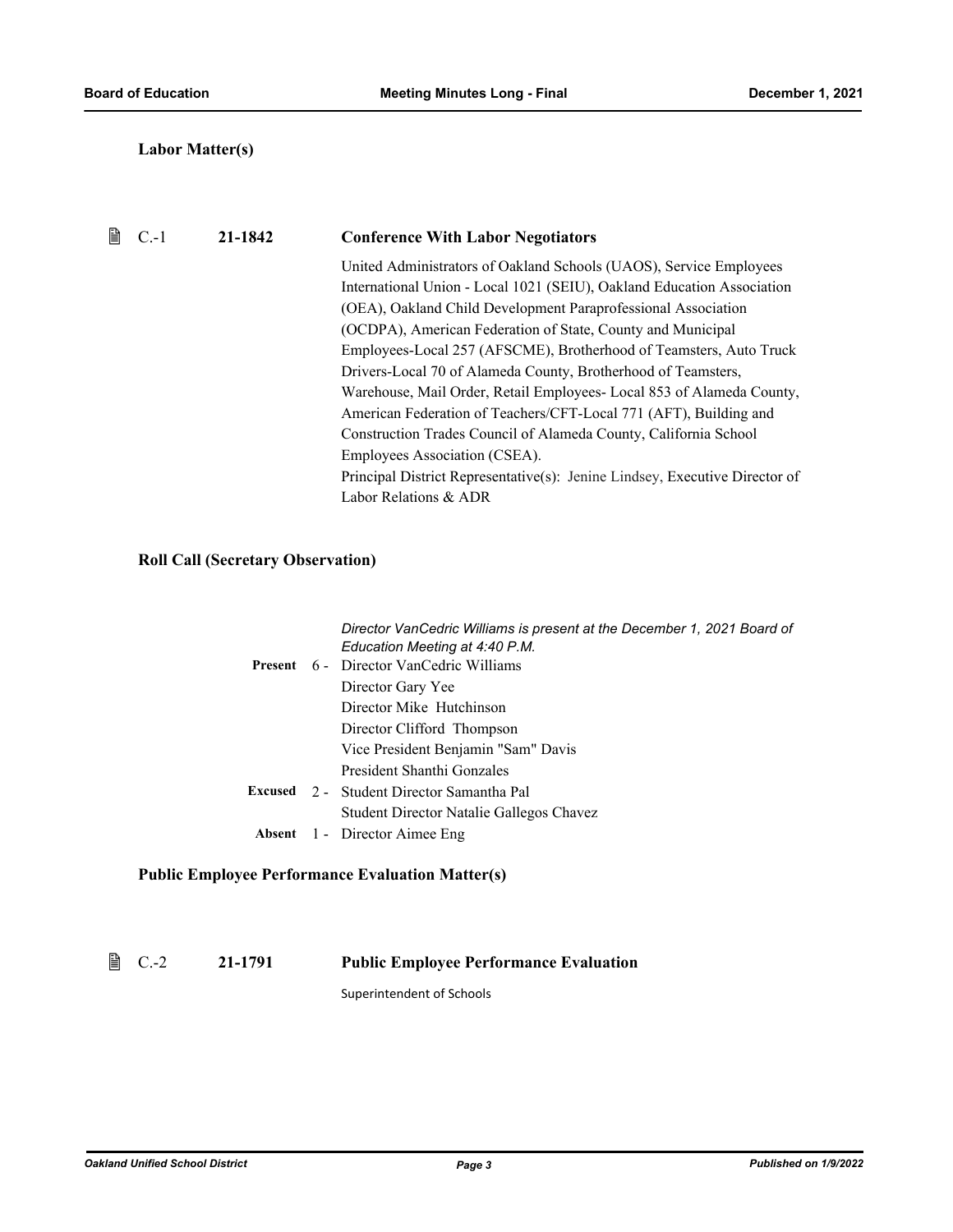| H | $C.-3$  | 21-1792                        | <b>Public Employee Performance Evaluation</b>                                                                                                                                                                                                                                                                      |
|---|---------|--------------------------------|--------------------------------------------------------------------------------------------------------------------------------------------------------------------------------------------------------------------------------------------------------------------------------------------------------------------|
|   |         |                                | Chief Governance Officer                                                                                                                                                                                                                                                                                           |
|   |         | <b>Real Property Matter(s)</b> |                                                                                                                                                                                                                                                                                                                    |
| 誾 | $C. -4$ | 21-2689                        | <b>Conference With Real Property Negotiators</b>                                                                                                                                                                                                                                                                   |
|   |         |                                | Property: 1000 Broadway, Oakland, California<br>Agency negotiator(s): Joshua R. Daniels, Chief Governance Officer;<br>Brendan Heafey, Heafey Commercial<br>Negotiating parties: District and Sparknight LLC<br>Under negotiation: Instructions to Negotiators will concern price and<br>terms of a lease extension |

### **Roll Call (Secretary Observation)**

|         | Director Mike Hutchinson is present at the December 1, 2021 Board of<br>Education Meeting at 5:50 P.M. |
|---------|--------------------------------------------------------------------------------------------------------|
| Present | 6 - Director VanCedric Williams                                                                        |
|         | Director Gary Yee                                                                                      |
|         | Director Mike Hutchinson                                                                               |
|         | Director Clifford Thompson                                                                             |
|         | Vice President Benjamin "Sam" Davis                                                                    |
|         | President Shanthi Gonzales                                                                             |
|         | <b>Excused</b> 2 - Student Director Samantha Pal                                                       |
|         | Student Director Natalie Gallegos Chavez                                                               |
|         | <b>Absent</b> 1 - Director Aimee Eng                                                                   |
|         |                                                                                                        |

# **C1. Public Comments On Closed Session Items**

C1.-1 **[21-2902](http://ousd.legistar.com/gateway.aspx?m=l&id=/matter.aspx?key=54036) Public Comment On Closed Session Items**

Public Comment On Closed Session Items - December 1, 2021.

*None*

**No Comments**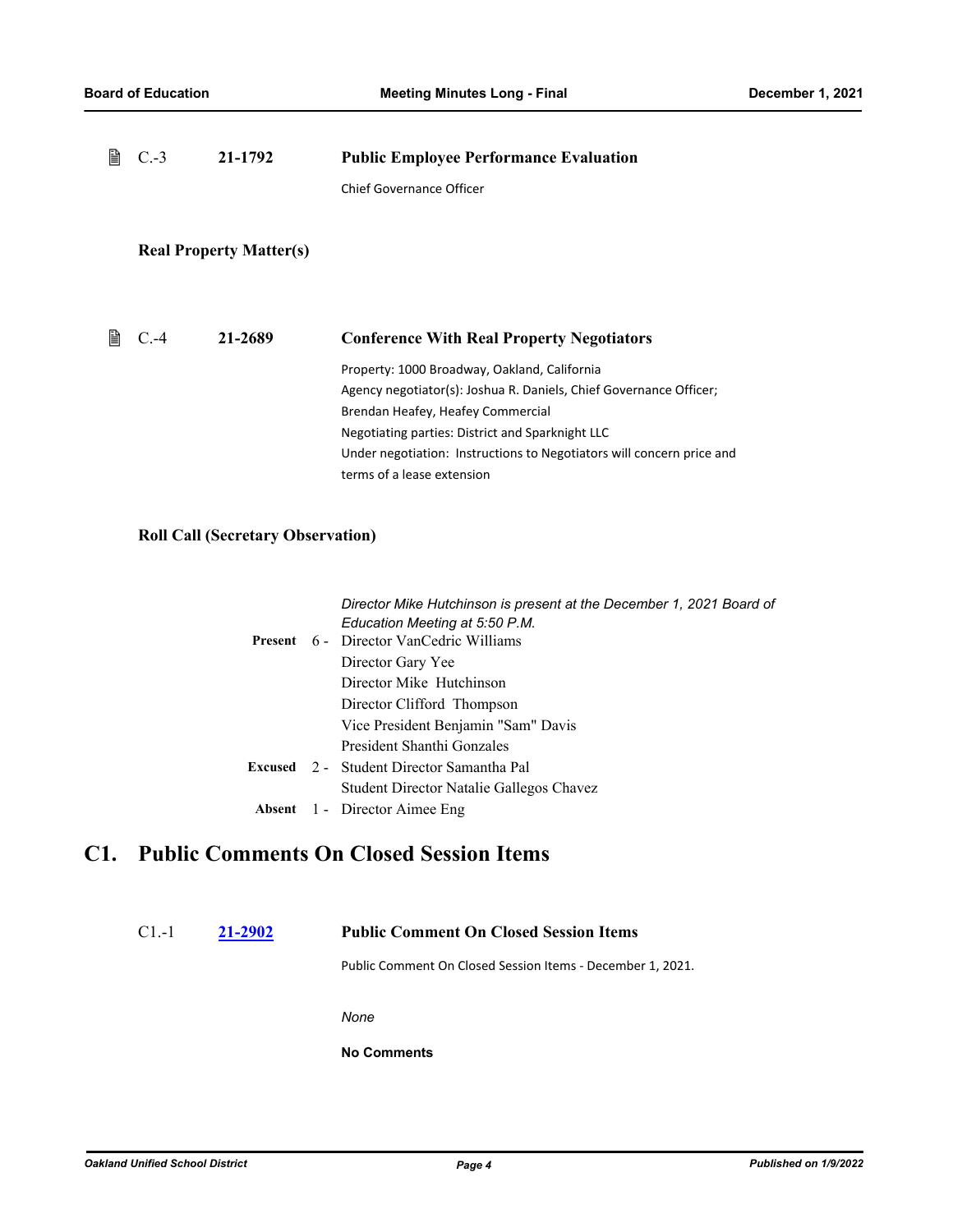# **D. Recess To Closed Session**

*President Shanthi Gonzales recessed the December 1, 2021 Board of Education Meeting to Closed Session at 4:02 P.M.*

# **E. Reconvene To Public Session - 7:00 P.M.**

*President Shanthi Gonzales reconvened the December 1, 2021 Board of Education Meeting to Public Session at 7:13 P.M.*

## **F. Second Roll Call**

|         | Present 4 - Director Gary Yee                                       |
|---------|---------------------------------------------------------------------|
|         | Director Clifford Thompson                                          |
|         | Vice President Benjamin "Sam" Davis                                 |
|         | President Shanthi Gonzales                                          |
|         | Absent 5 - Student Director Samantha Pal                            |
|         | Student Director Natalie Gallegos Chavez                            |
|         | Director Aimee Eng                                                  |
|         | Director VanCedric Williams                                         |
|         | Director Mike Hutchinson                                            |
|         |                                                                     |
| 21-3026 | Motion to Extend Time - Regular Board of Education Meeting -        |
|         | <b>December 1, 2021</b>                                             |
|         | Adoption by Board of Education of Motion to extend the December 1,  |
|         | 2021, Board of Education meeting time from 10:00 P.M. to 11:30 P.M. |
|         |                                                                     |
|         | A motion was made by Vice President Davis, seconded by President    |
|         | Gonzales, that the Motion to Extend the December 1, 2021 Board of   |
|         | Education Meeting from 10:00 P.M. to 11:30 P.M. be Adopted . The    |
|         | motion carried by the following vote:                               |
| Ayes:   | 4 - Gary Yee                                                        |
|         | Clifford Thompson<br>Benjamin "Sam" Davis                           |
|         | Shanthi Gonzales                                                    |
|         | Absent: 5 - Samantha Pal                                            |
|         | Natalie Gallegos Chavez                                             |
|         | Aimee Eng                                                           |
|         | VanCedric Williams                                                  |
|         | Mike Hutchinson                                                     |
|         |                                                                     |
|         |                                                                     |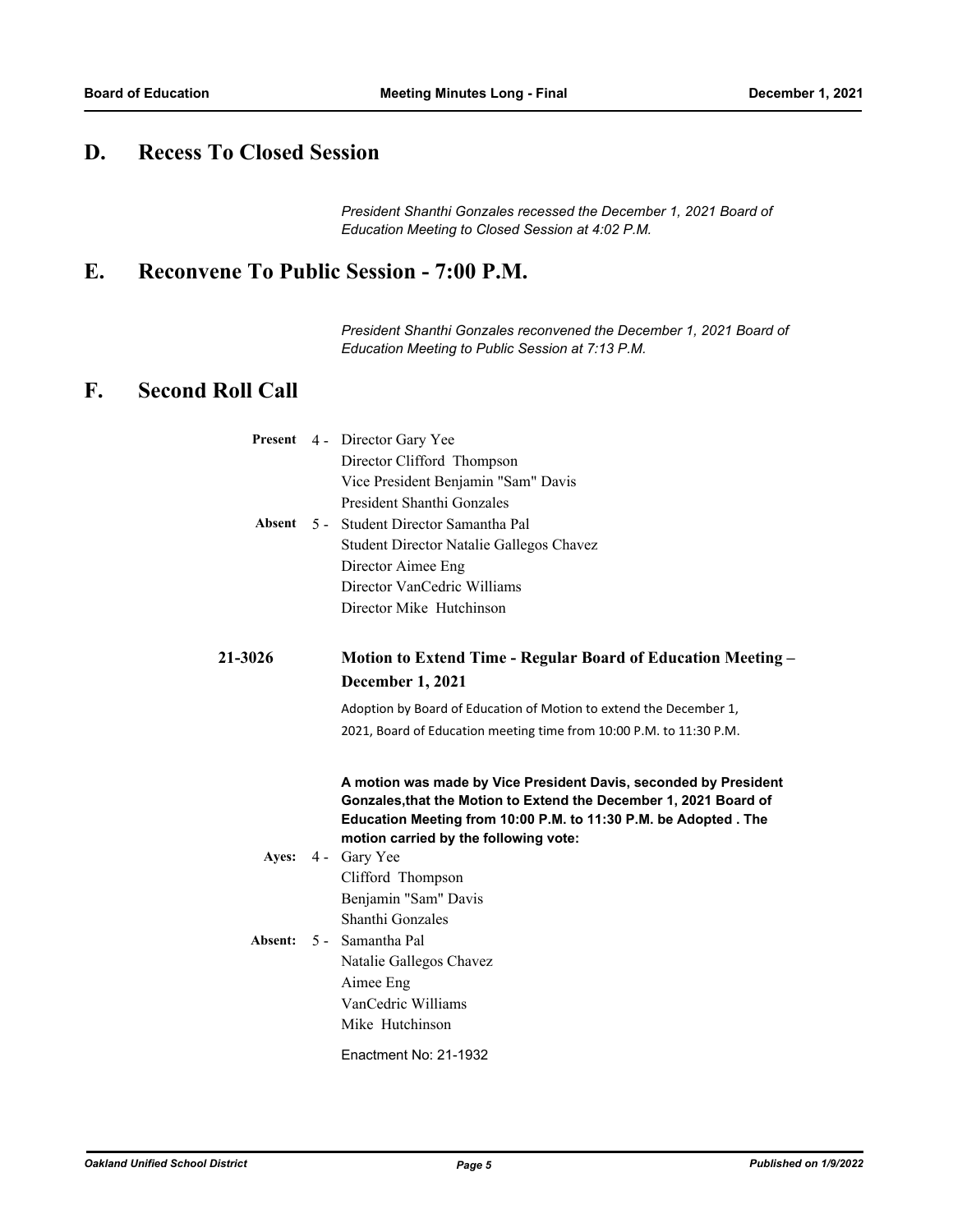### **Roll Call (Secretary Observation)**

|        | Director VanCedric Williams is present at the December 1, 2021 Board of |
|--------|-------------------------------------------------------------------------|
|        | Education Meeting at 7:16 P.M.                                          |
|        | <b>Present</b> 5 - Director VanCedric Williams                          |
|        | Director Gary Yee                                                       |
|        | Director Clifford Thompson                                              |
|        | Vice President Benjamin "Sam" Davis                                     |
|        | President Shanthi Gonzales                                              |
| Absent | 4 - Student Director Samantha Pal                                       |
|        | Student Director Natalie Gallegos Chavez                                |
|        | Director Aimee Eng                                                      |
|        | Director Mike Hutchinson                                                |

### **President's Statement of Reportable Action Taken In Closed Session and the Vote or Abstention of Members Present, If Any G.**

*President Gonzales stated that regarding Closed Session Items, the for:*

*C.-1 - Received a report and had a discussion..*

- *C.-2 Discussed this matter..*
- *C.-3 Discussed this matter..*
- *C.-4 Received a report and had a discussion.*

## **H. Recognitions and Celebrations**

*Director Gary Yee - Gave recognitions and celebrations. Director Clifford Thompson - Gave recognitions and celebrations. Vice President Benjamin "Sam" Davis - Gave recognitions and celebrations. Director VanCedric Williams - Gave recognitions and celebrations. President Shanthi Gonzales - Gave recognitions and celebrations.*

### **Roll Call (Secretary Observation)**

|         | Director Mike Hutchinson is present at the December 1, 2021 Board of<br>Education Meeting at 7:30 P.M. |
|---------|--------------------------------------------------------------------------------------------------------|
| Present | 6 - Director VanCedric Williams                                                                        |
|         | Director Gary Yee                                                                                      |
|         | Director Mike Hutchinson                                                                               |
|         | Director Clifford Thompson                                                                             |
|         | Vice President Benjamin "Sam" Davis                                                                    |
|         | President Shanthi Gonzales                                                                             |
| Absent  | 3 - Student Director Samantha Pal                                                                      |
|         | Student Director Natalie Gallegos Chavez                                                               |
|         | Director Aimee Eng                                                                                     |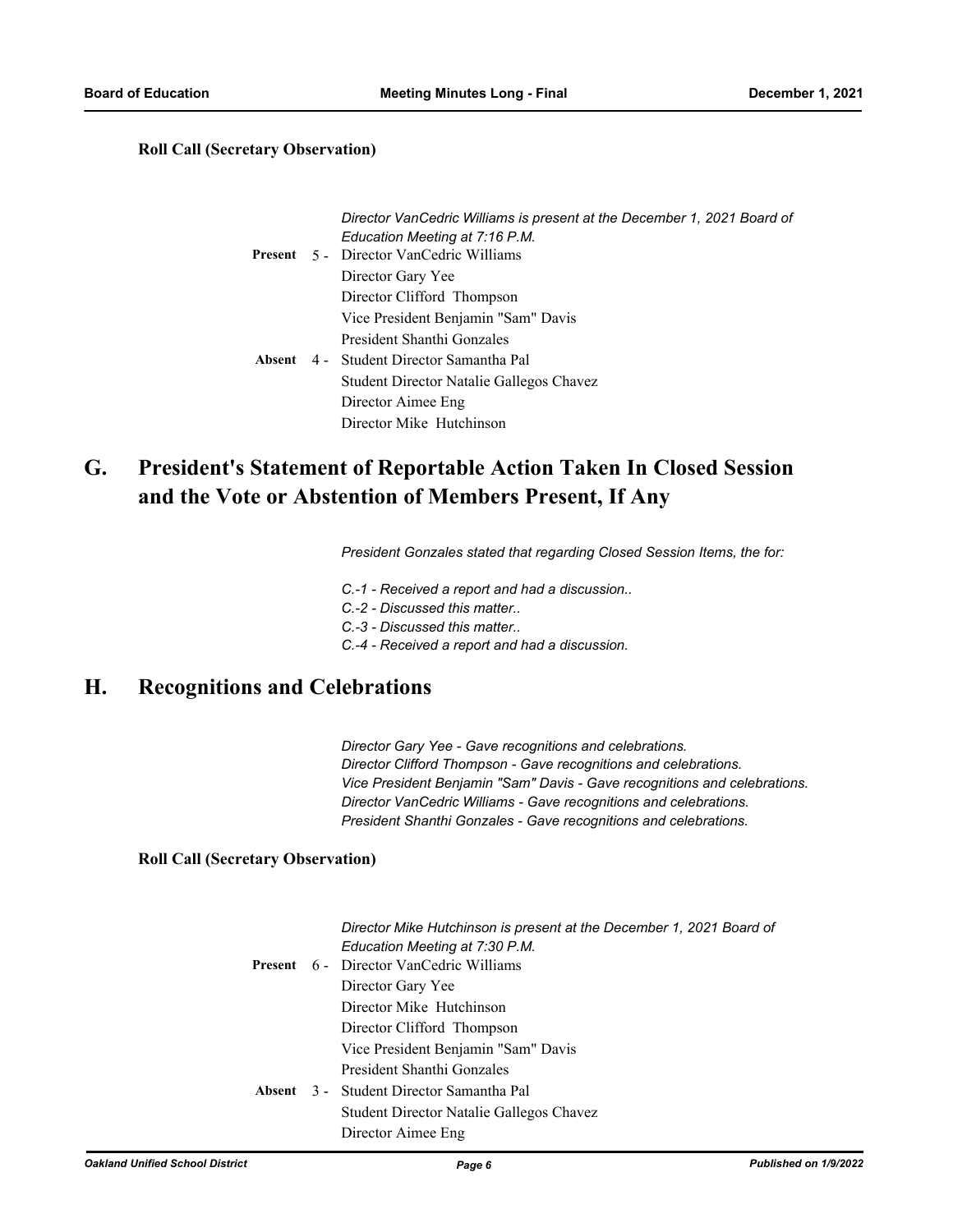# **I. Future Engagement Opportunities**

*Director Gary Yee - Announced some future engagement opportunities. Director Clifford Thompson - Announced some future engagement opportunities. Director VanCedric Williams - Announced some future engagement opportunities. Vice President Benjamin "Sam" Davis - Announced some future engagement opportunities. President Shanthi Gonzales - Announced some future engagement opportunities.*

## **J. Modification(s) To Agenda**

*Directors Gary Yee, Clifford Thompson pulled item V.-46 from the General Consent Report. Director VanCedric Williams pulled item V.-1, and V.-2 from the General Consent Report.*

## **K. Public Comments on All Non-Agenda Items**

#### **[21-2903](http://ousd.legistar.com/gateway.aspx?m=l&id=/matter.aspx?key=54037) Public Comments On All Non-Agenda Items Within the Subject Matter Jurisdiction of the District – December 1, 2021** K.-1

Public Comments On All Non-Agenda Items Within The Subject Matter Jurisdiction of the District - December 1, 2021.

*Public Comment on Zoom: Michael McDaniel, Carol Delton, Assata Olugbala, Evelia Villa, Maria Flores, Maya Woods-Cadiz, Sonya Mehta, Lana Chisley, Trish Belenson*

*Public Comment in-person: David Gadell, Ben Tapscott, Misty Cross*

**Presentation/Acknowledgment Made**

## **L. Public Comment On All Agenda Items**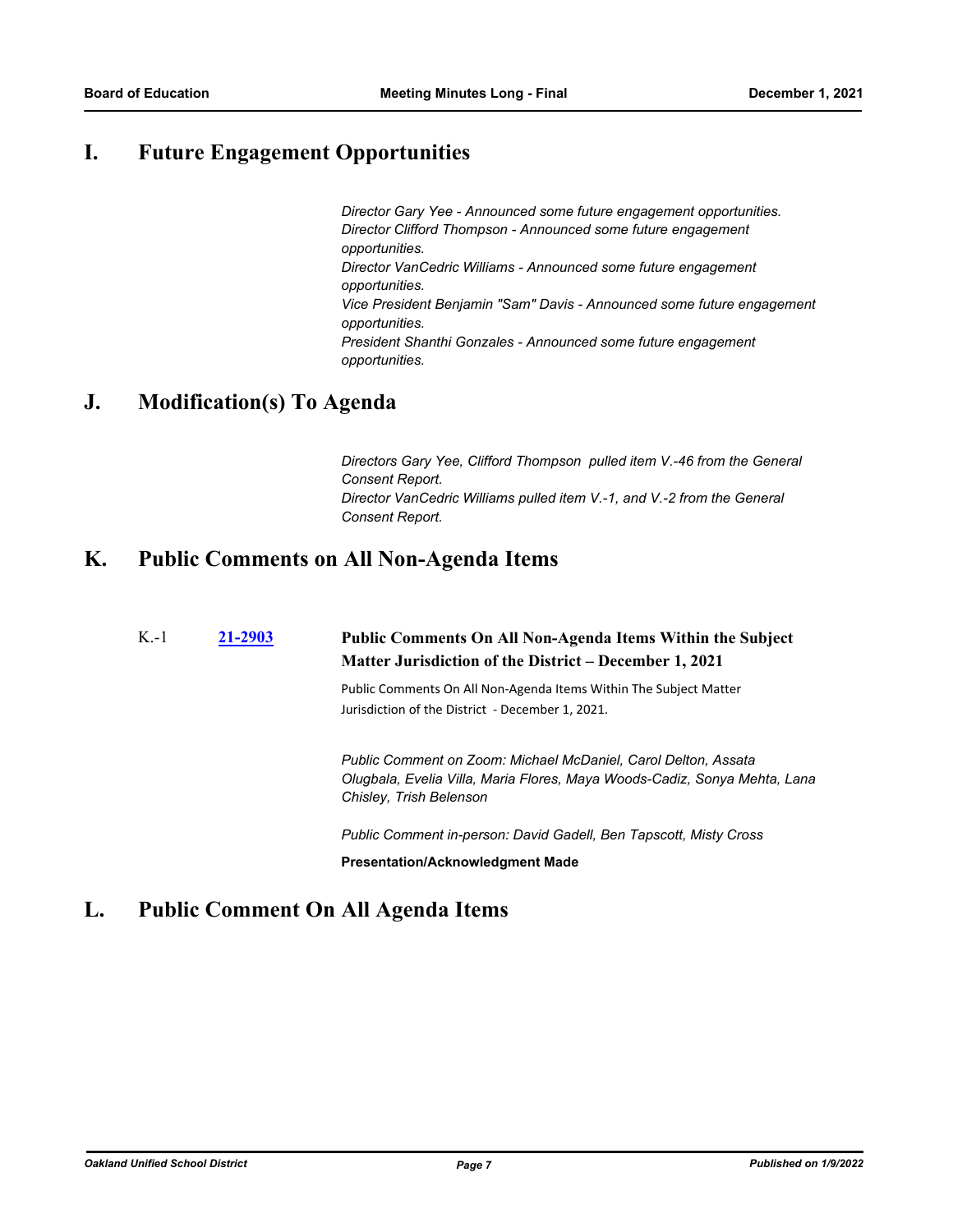| $L-1$ | 21-2904 | <b>Public Comment On All Agenda Items Within The Subject Matter</b><br><b>Jurisdiction Of The District - December 1, 2021</b> |
|-------|---------|-------------------------------------------------------------------------------------------------------------------------------|
|       |         | Public Comment On All Agenda Items Within The Subject Matter<br>Jurisdiction of the District - December 1, 2021.              |
|       |         | Public Comment on Zoom: Carol Delton, Assata Olugbala, Jaime Colly,<br>David Castillo, Laticia Araujo Perez                   |
|       |         | Public Comment in-person: Misty Cross, Ben Tapscott<br><b>Presentation/Acknowledgment Made</b>                                |

# **M. Special Orders of the Day**

*None*

## **N. Student Board Members Report**

N.-1 **[21-2898](http://ousd.legistar.com/gateway.aspx?m=l&id=/matter.aspx?key=54032) Student Board Members' Report - December 1, 2021**

Student Board Members' Report - (Verbal Only) - December 1, 2021:

**No Report**

**O. President's Report**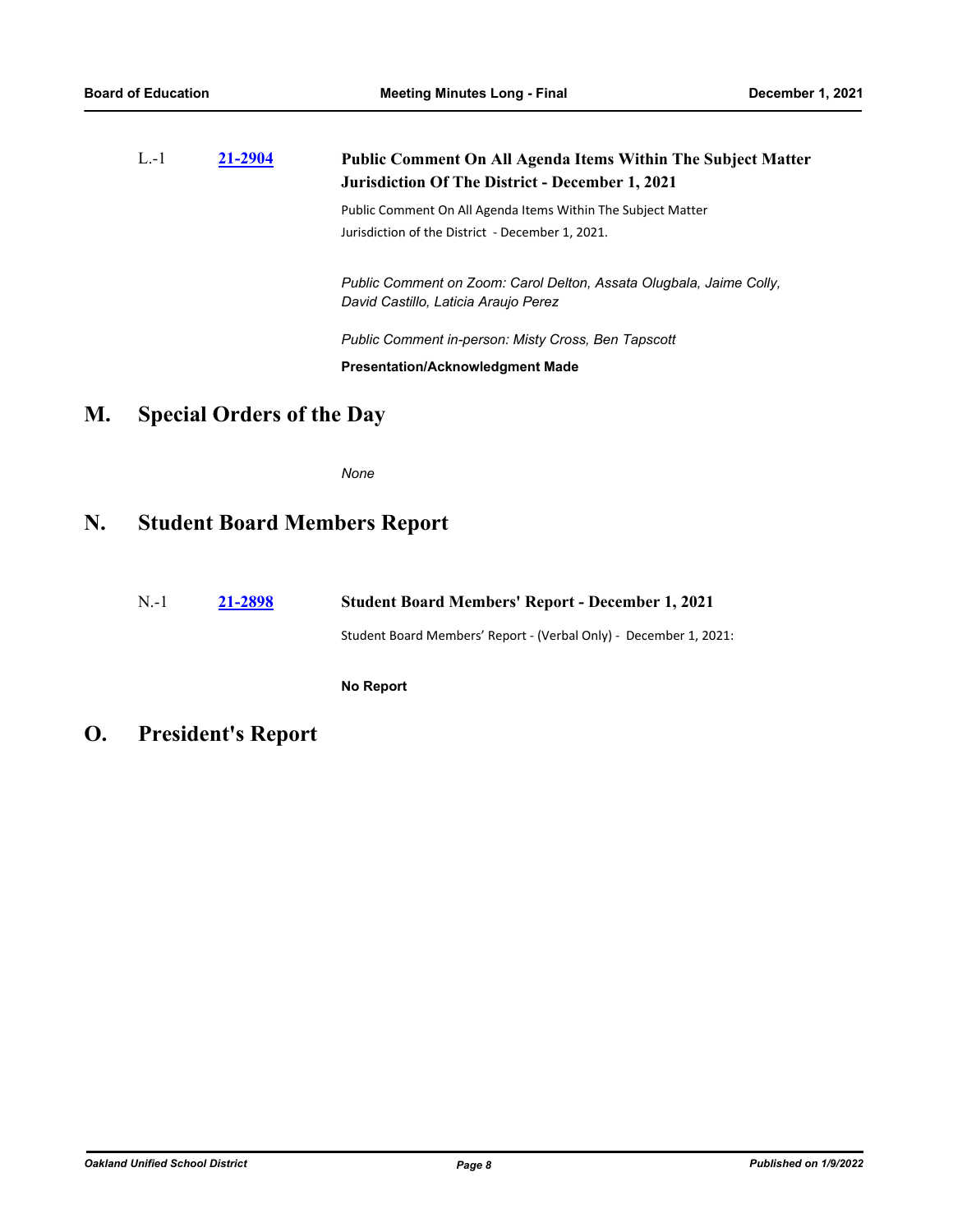| 閶 | $O.-1$ | 21-2896 | <b>President's Report - December 1, 2021</b>                                                                                                                                                                              |
|---|--------|---------|---------------------------------------------------------------------------------------------------------------------------------------------------------------------------------------------------------------------------|
|   |        |         | President's Report - December 1, 2021:                                                                                                                                                                                    |
|   |        |         | California Superintendent of Public Instruction Tony Thurmond Denial of                                                                                                                                                   |
|   |        |         | the Oakland Unified School District's Appeal of the Lack of Going                                                                                                                                                         |
|   |        |         | Concern Determination by Alameda County Superintendent of School,                                                                                                                                                         |
|   |        |         | November 8, 2021.                                                                                                                                                                                                         |
|   |        |         | 21-2896 President's Report - December 1, 2021<br><b>Attachments:</b>                                                                                                                                                      |
|   |        |         | President Shanthi Gonzales reported that on November 8, 2021 State<br>Superintendent of Public Instruction Tony Thurmond denied the District's<br>Appeal of the County Superintendent of Schools Letter of Going Concern. |
|   |        |         | Discussion: Director Mike Hutchinson, Director VanCedric Williams                                                                                                                                                         |
|   |        |         | <b>Presentation/Acknowledgment Made</b>                                                                                                                                                                                   |

# **P. Superintendent's Report**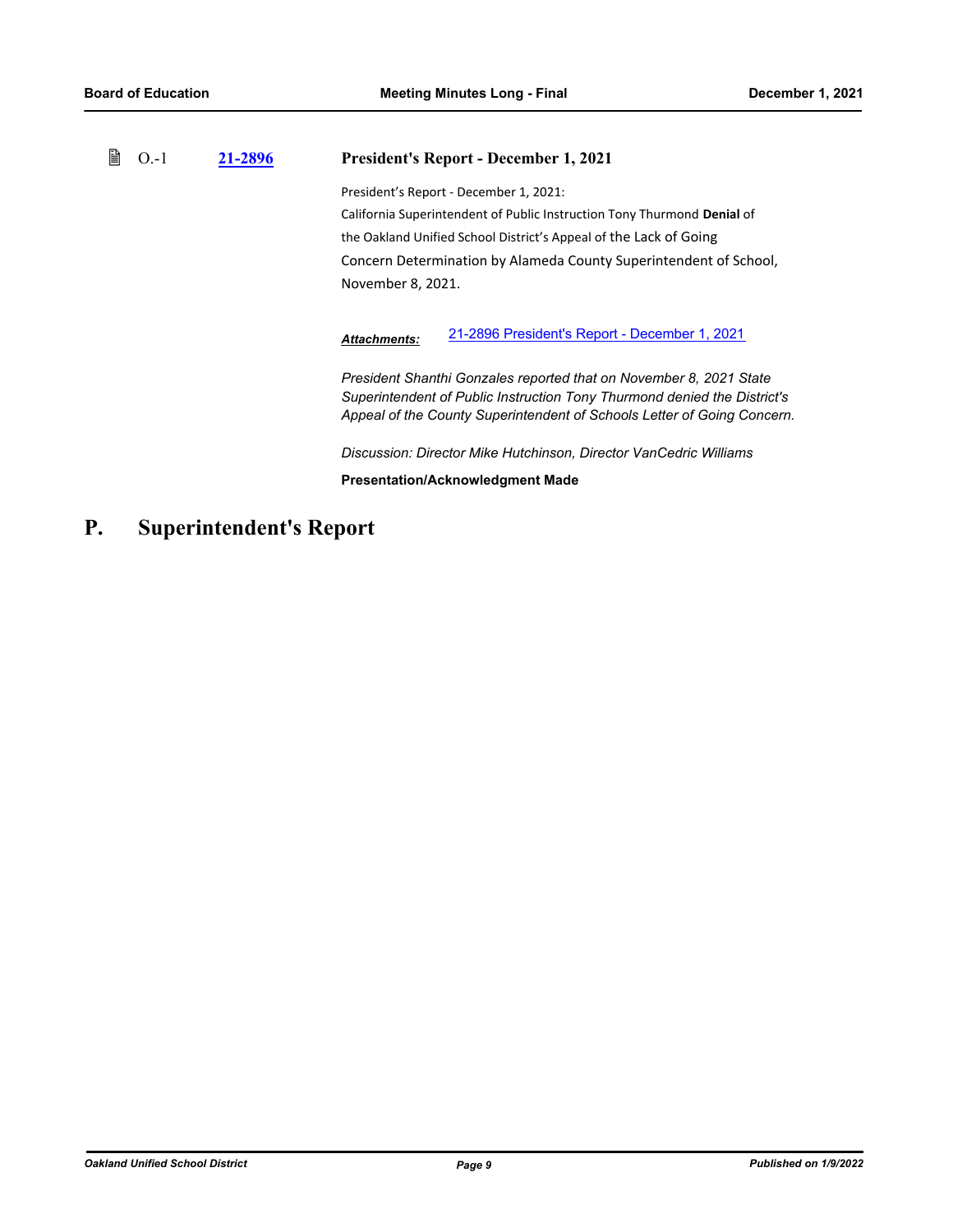昏

# P.-1 **[21-2897](http://ousd.legistar.com/gateway.aspx?m=l&id=/matter.aspx?key=54031) Superintendent's Report - December 1, 2021 Superintendent's Report - December 1, 2021: Highlight from Schools** ● Early Childhood Program **Covid Safety Protocols** ● Testing & Vaccine Implementation **Sojourner Truth Distance Learning Update** Attendance & Services **Enrollment & Attendance** ● Enrollment & Attendance Counts & Strategies **McClymonds Facilities Update** ● Updates *Attachments:* [21-2897 Superintendent's Report - December 1, 2021](http://ousd.legistar.com/gateway.aspx?M=F&ID=101648.pptx) *Superintendent Kyla Johnson-Trammell, Tadashi Nakadegawa, Deputy Chief of Facilities, Rebecca Littlejohn, Director of Risk Management, Larry Brooks, Director of the Alameda County Health and Homes Department and Saliaja Suresh, Senior Director of Strategic Projects, provided context to the Superintendent's Report and had a discussion with Board of Education Directors. Summary of subjects discussed: - Updates on Early Childhood Education Early Literacy Assessment Data for OUSD pre-school students. - McClymonds updates and clarifications on the lead in the water issue and reconstruction projects.*

*- COVID outreach efforts, progress on vaccination implementations for students 12 and under, and COVID home testing kits for OUSD students.*

*Discussion: Director Mike Hutchinson, Director VanCedric Williams, Vice President Benjamin "Sam" Davis*

**Presentation/Acknowledgment Made**

# **Q. Comment By Collective Bargaining Units**

Q.-1 **[21-2931](http://ousd.legistar.com/gateway.aspx?m=l&id=/matter.aspx?key=54065) Comments By Collective Bargaining Units - December 1, 2021**

Comments By Collective Bargaining Units - December 1, 2021.

*Phyllis Copes, President, SEIU Local 257 addressed the Board.*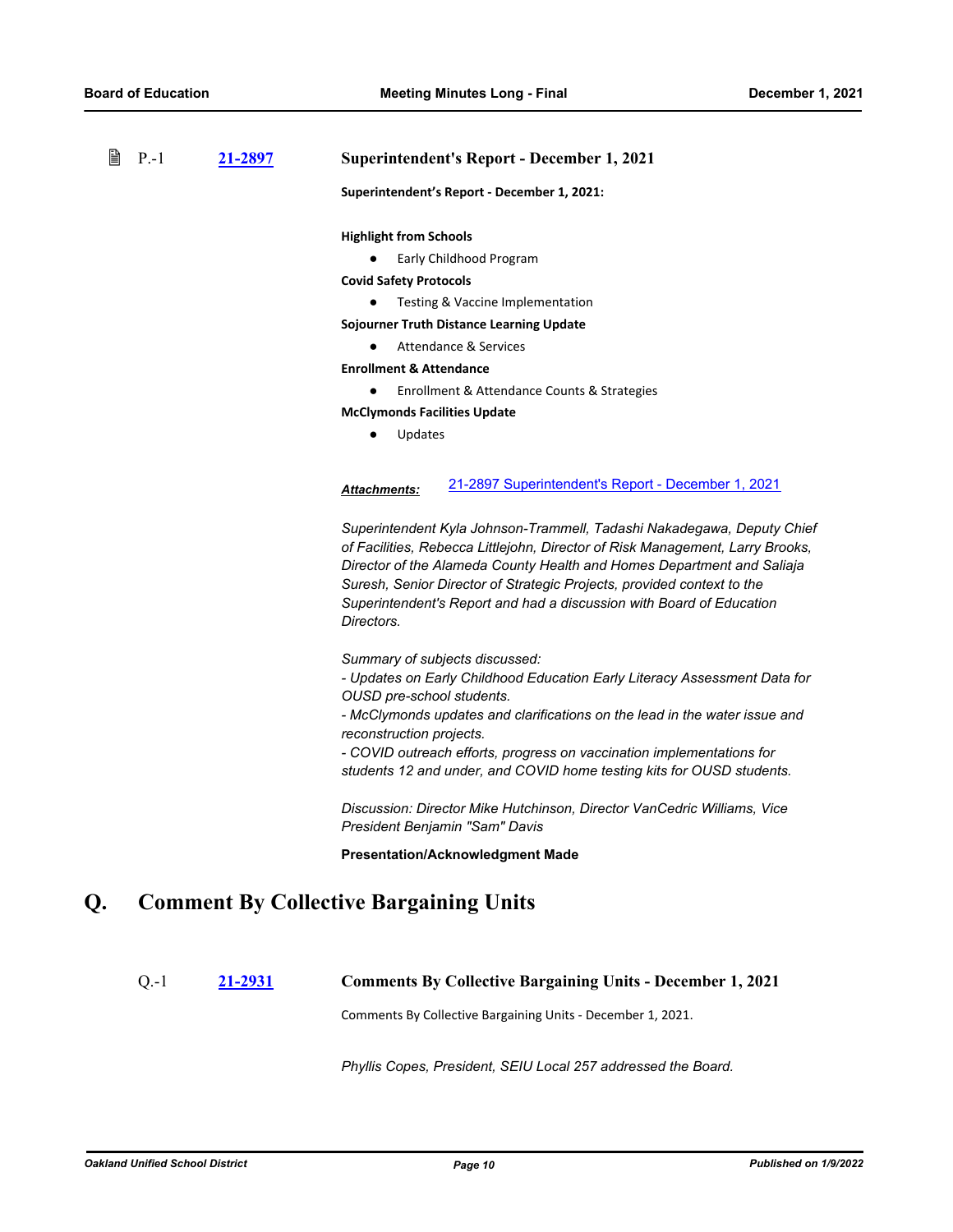# **R. Public Hearing(s)**

*None*

# **S. Unfinished Business**

*None*

## **T. New Business**

|            |         |                             | Public Comment on Zoom: Assata Olugbala<br>Public Comment in-person: Ben Tapscott, Misty Cross                                                                                                                                                                                                  |
|------------|---------|-----------------------------|-------------------------------------------------------------------------------------------------------------------------------------------------------------------------------------------------------------------------------------------------------------------------------------------------|
| 閶<br>$T-1$ | 21-2769 |                             | Report - Sojourner Truth Independent Study (K-12) Program - As<br>of December 1, 2021 - Chief Academic Officer                                                                                                                                                                                  |
|            |         |                             | Presentation of a Report to the Board of Education by the<br>Superintendent of Schools or designee on the Sojourner Truth<br>Independent Study Program, As of December 1, 2021.                                                                                                                 |
|            |         | <b>Attachments:</b>         | 21-2769 Presentation - Report - Sojourner Truth Independent<br>Study (K-12) Program - As of December 1, 2021 - Chief<br><b>Academic Officer</b><br>21-2769 Board Memorandum - Report - Sojourner Truth<br>Independent Study (K-12) Program - As of December 1,<br>2021 - Chief Academic Officer |
|            |         | <b>Education Directors.</b> | Sondra Aguilera, Chief Academic Officer, and Gary Middleton, Executive<br>Director of Alternative Education, made the Presentation on the Sojourner<br>Truth Independent Study (K-12) Program and had a discussion with Board of                                                                |
|            |         | Davis                       | Discussion: Director Clifford Thompson, Director Mike Hutchinson, Director<br>VanCedric Williams, Director Gary Yee, Vice President Benjamin "Sam"                                                                                                                                              |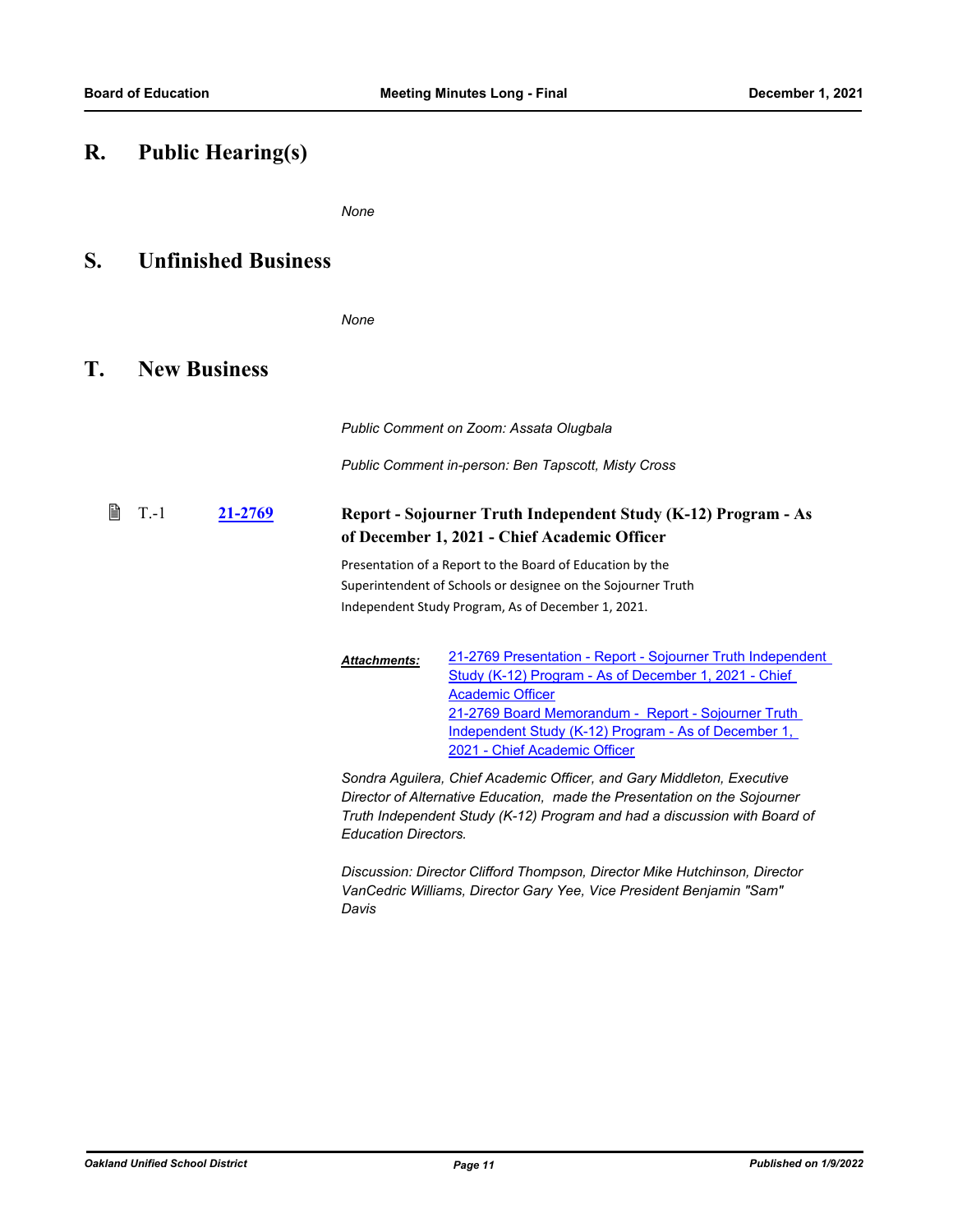T.-2

昏

### **[21-2763](http://ousd.legistar.com/gateway.aspx?m=l&id=/matter.aspx?key=53897) Leadership Growth and Development System (LGDS) for School Leaders - 2021-2022 School Year - Talent/Human Resources Department**

Presentation to and discussion by the Board of Education, with the Superintendent of Schools or designee, of the 2021-2022 Leadership Growth and Development System (LGDS) for School Leaders and the Plan to support retention and succession planning for schools' leaders.

[21-2763 Presentation - Leadership Growth and Development](http://ousd.legistar.com/gateway.aspx?M=F&ID=101652.pptx)  System (LGDS) for School Leaders - 2021-2022 School Year - Talent/Human Resources Department [21-2763 Board Memorandum - Leadership Growth and](http://ousd.legistar.com/gateway.aspx?M=F&ID=101653.pdf)  Development System (LGDS) for School Leaders - 2021-2022 School Year - Talent/Human Resources **Department** *Attachments:*

*Tara Gard, Chief Talent Officer, and Network Superintendents; Leroy Gaines, Monica Thomas, Kathleen Arnold, Vanessa Sifuentes, Cliff Hong, Matin Abdel-Qawi gave a presentation on the Leadership Growth and Development System (LGDS) for School Leaders - 2021-2022 School Year and had a discussion with Board of Education Directors.*

*Discussion: President Shanthi Gonzales, Director Clifford Thompson, Director Mike Hutchinson, Vice President Benjamin "Sam" Davis, Director VanCedric Williams, Director Gary Yee*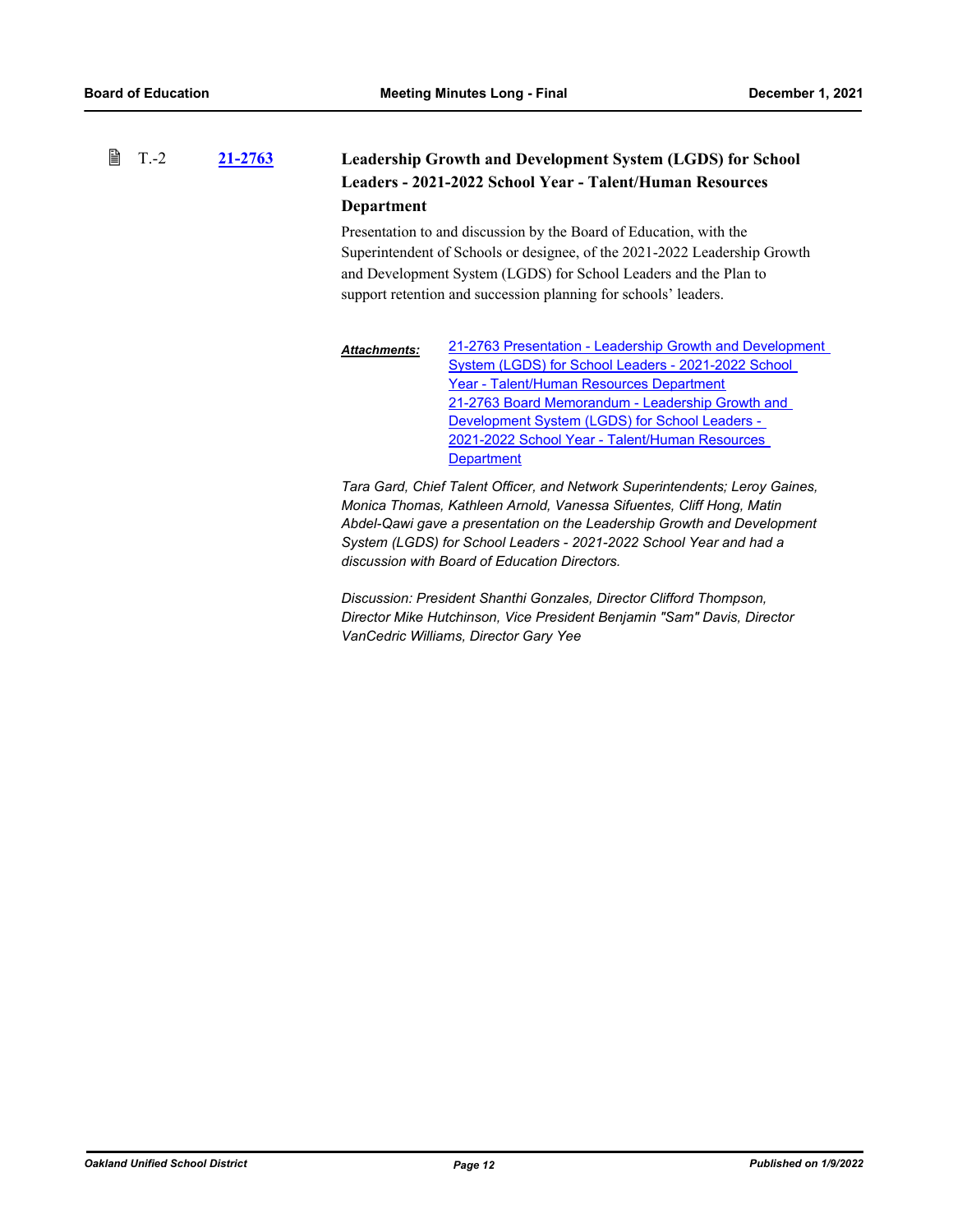| 閶<br>$T.-3$ | 21-2800 | <b>California Department of Education - Early Literacy Support</b><br><b>Block (ELSB) Grant: Literacy Action Plans - District Qualifying</b><br><b>Schools - Chief Academic Officer</b>                                                                                       |
|-------------|---------|-------------------------------------------------------------------------------------------------------------------------------------------------------------------------------------------------------------------------------------------------------------------------------|
|             |         | Approval by the Board of Education of California Department of                                                                                                                                                                                                                |
|             |         | Education Early Literacy Support Block Grant: Literacy Action Plans for                                                                                                                                                                                                       |
|             |         | the following qualifying schools in the amount of:                                                                                                                                                                                                                            |
|             |         |                                                                                                                                                                                                                                                                               |
|             |         | <b>SCHOOL AMOUNT</b>                                                                                                                                                                                                                                                          |
|             |         | <b>Brookfield Elementary School</b><br>\$563,140.00                                                                                                                                                                                                                           |
|             |         | <b>Global Elementary School</b><br>\$563,140.00                                                                                                                                                                                                                               |
|             |         | <b>Hoover Elementary school</b><br>\$563,140.00                                                                                                                                                                                                                               |
|             |         | <b>Horace Mann Elementary school</b><br>\$563,140.00                                                                                                                                                                                                                          |
|             |         | <b>Lockwood STEAM Academy</b><br>\$943,848.00                                                                                                                                                                                                                                 |
|             |         | \$563,140.00<br><b>Manzanita Community School</b>                                                                                                                                                                                                                             |
|             |         | <b>Markham Elementary School</b><br>\$563,140.00                                                                                                                                                                                                                              |
|             |         | <b>New Highland Elementary School</b><br>\$563,140.00                                                                                                                                                                                                                         |
|             |         | <b>Parker Elementary School</b><br>\$338,823.00                                                                                                                                                                                                                               |
|             |         | <b>Prescott Elementary School</b><br>\$338,823.00                                                                                                                                                                                                                             |
|             |         | <b>TOTAL</b><br>\$5,713,474.00                                                                                                                                                                                                                                                |
|             |         |                                                                                                                                                                                                                                                                               |
|             |         |                                                                                                                                                                                                                                                                               |
|             |         | <b>Funding Source: California Department of Education (Section 113 of</b>                                                                                                                                                                                                     |
|             |         | the Education Omnibus Trailer Bill (Senate Bill 98) for the 2020-21                                                                                                                                                                                                           |
|             |         | <b>California State Budget)</b>                                                                                                                                                                                                                                               |
|             |         | 21-2800 California Department of Education - Early Literacy<br>Attachments:<br><b>Support Block (ELSB) Grant: Literacy Action Plans -</b><br>District Qualifying Schools - Chief Academic Officer                                                                             |
|             |         | Superintendent Kyla Johnson-Trammell and Sondra Aguilera, Chief Academic<br>Officer gave an overview of the Early Literacy Support Block Grant and<br>Literacy Action, and had a discussion with Board of Education Directors.                                                |
|             |         | Discussion: Director Gary Yee, Vice President Benjamin "Sam" Davis,<br>Director Mike Hutchinson, Director VanCedric Williams                                                                                                                                                  |
|             |         | A motion was made by Vice President Davis, seconded by President<br>Gonzales, that the District's California Department of Education Early<br>Literacy Support Block Grant: Literacy Action Plans for named schools<br>be Adopted . The motion carried by the following vote: |
|             | Ayes:   | 6 - VanCedric Williams                                                                                                                                                                                                                                                        |
|             |         | Gary Yee                                                                                                                                                                                                                                                                      |
|             |         | Mike Hutchinson                                                                                                                                                                                                                                                               |
|             |         | Clifford Thompson                                                                                                                                                                                                                                                             |
|             |         | Benjamin "Sam" Davis                                                                                                                                                                                                                                                          |
|             |         | Shanthi Gonzales                                                                                                                                                                                                                                                              |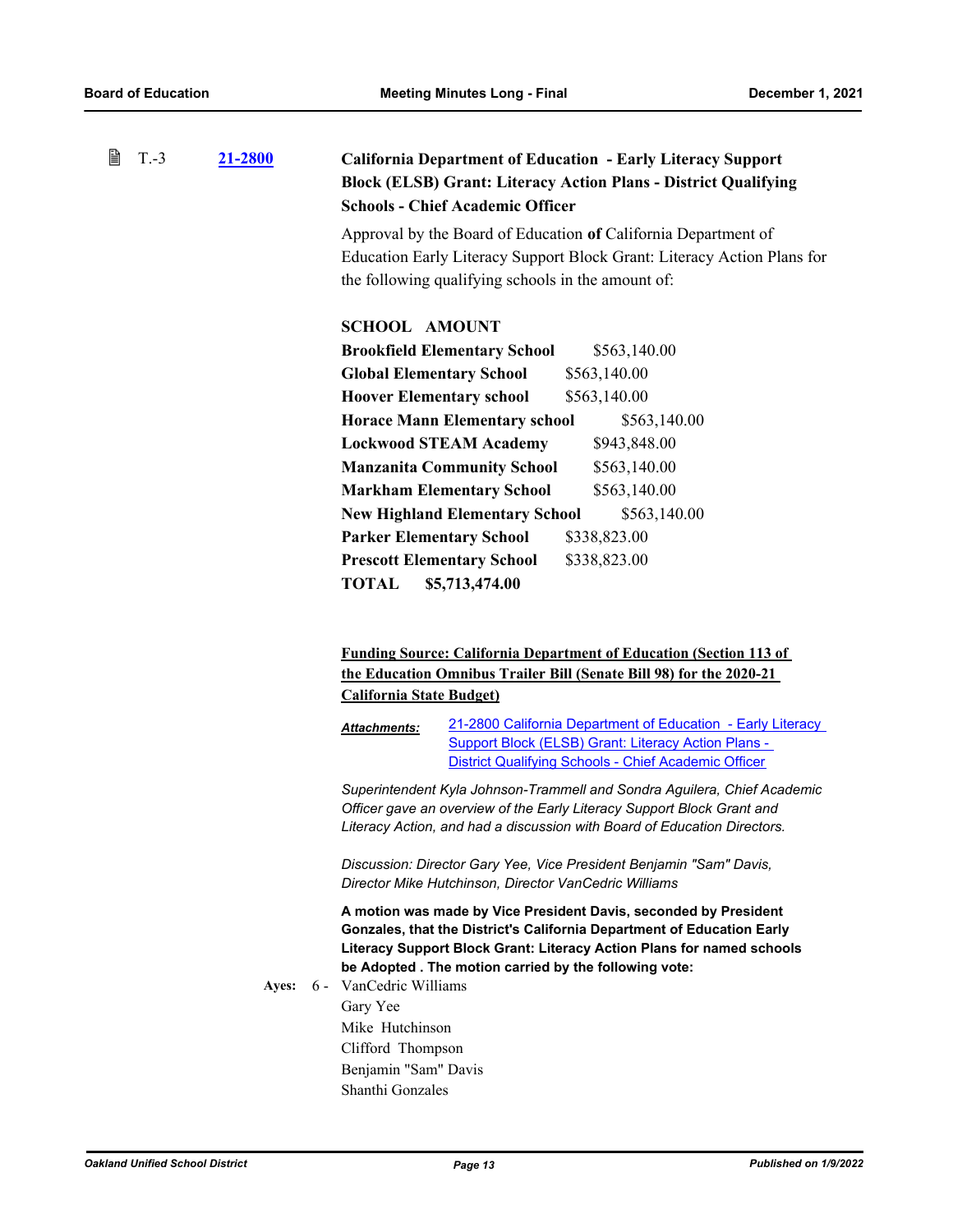|   |                    | Absent: 3 - Samantha Pal<br>Natalie Gallegos Chavez<br>Aimee Eng<br>Enactment No: 21-1934                                                                                                                                                                                                                                                                                                                                                                                                                                                                                                                                                                                                                                                                                                                                                                                                                                                                                                                                                                                                                                                                                                                                                                                |
|---|--------------------|--------------------------------------------------------------------------------------------------------------------------------------------------------------------------------------------------------------------------------------------------------------------------------------------------------------------------------------------------------------------------------------------------------------------------------------------------------------------------------------------------------------------------------------------------------------------------------------------------------------------------------------------------------------------------------------------------------------------------------------------------------------------------------------------------------------------------------------------------------------------------------------------------------------------------------------------------------------------------------------------------------------------------------------------------------------------------------------------------------------------------------------------------------------------------------------------------------------------------------------------------------------------------|
| 冒 | $T - 4$<br>21-2925 | <b>California Department of Education - Educator Effectiveness Block</b><br>Grant - Plan - Fiscal Year 2021-22 - Chief Academic Officer<br>Presentation to the Board of Education by the Superintendent of Schools<br>or designee of the proposed District's Educator Effectiveness Block Grant<br>Plan*, Fiscal Year 2021-22, for professional learning for teachers,<br>administrators, paraprofessionals and classified staff promoting<br>educator equality.<br>*Adoption on December 15, 2021 (Unfinished Business)<br><b>Funding Source: California Department of Education (EC Section)</b><br>41480, added by Section 22 of Assembly Bill (AB) 130 (Ch. 44,<br>2021) and amended by Section 9 of AB 167 (Ch. 252, 2021))<br>21-2925 Board Memorandum - California Department of<br><b>Attachments:</b><br>Education - Educator Effectiveness Block Grant - Plan -<br>Fiscal Year 2021-22 - Chief Academic Officer<br>Sondra Aguilera Chief of Academics, Tara Gard, Chief of Talents, presented<br>the first reading of the Educator Effectiveness Block Grant and had a<br>discussion with Board of Education Directors.<br>Discussion: Director Clifford Thompson, Director VanCedric Williams, Vice<br>President Benjamin "Sam" Davis<br><b>First Reading</b> |
|   |                    | Enactment No: 21-1978                                                                                                                                                                                                                                                                                                                                                                                                                                                                                                                                                                                                                                                                                                                                                                                                                                                                                                                                                                                                                                                                                                                                                                                                                                                    |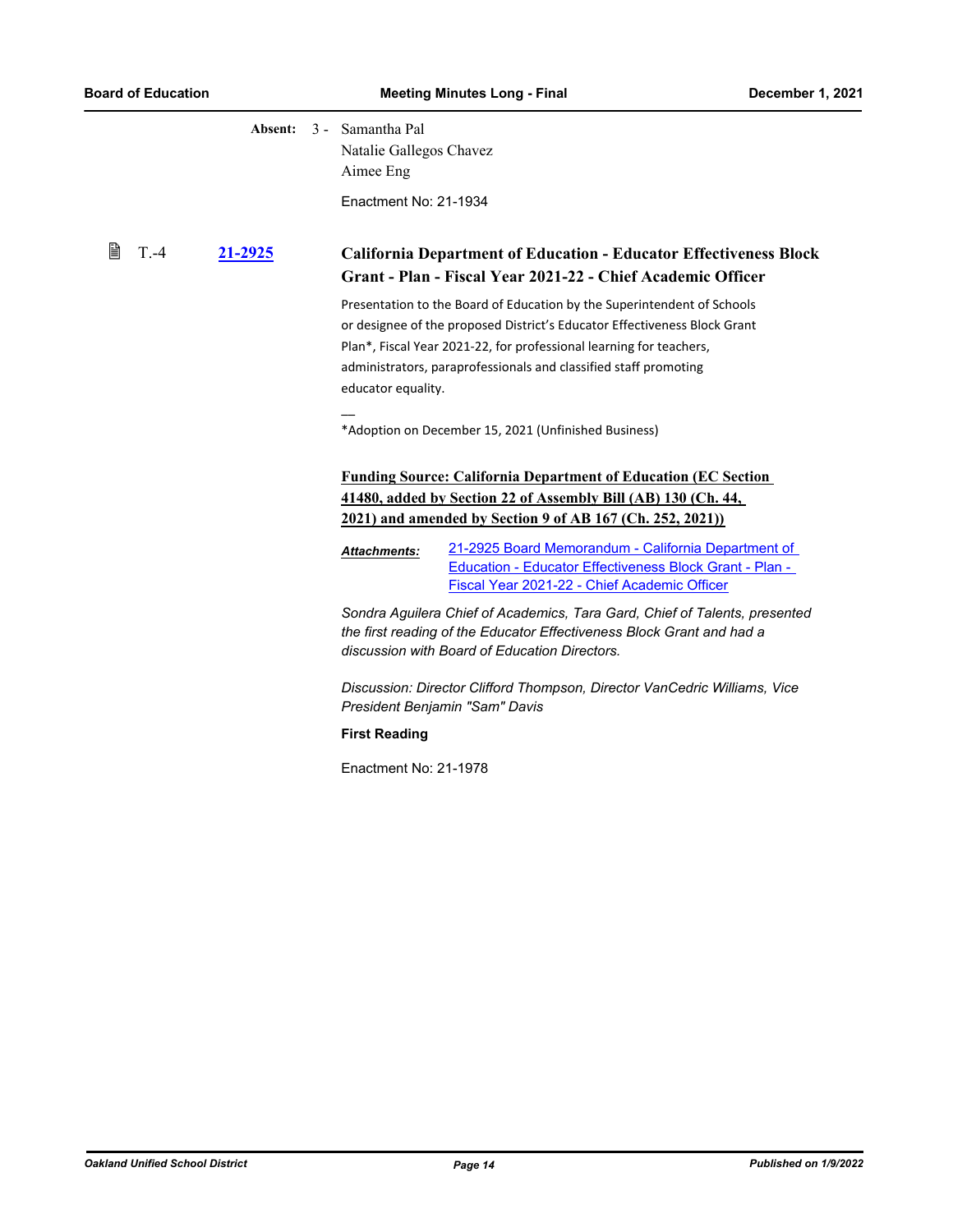#### 窅 T.-5 **[21-2918](http://ousd.legistar.com/gateway.aspx?m=l&id=/matter.aspx?key=54052) 2022 Annual Organizational Meeting - Declarations of Officer Candidacy and Desired Appointments**

2022 Annual Organizational Meeting - Board Members Self-Disclosure of Potential Candidacy for Elected Officer Position and/or Preferences for Standing Committee, Other Board Appointments Made/Confirmed at Annual Organizational Meeting.

[21-2918 Board Memorandum - 2022 Annual Organizational](http://ousd.legistar.com/gateway.aspx?M=F&ID=101655.pdf)  Meeting - Declarations of Officer Candidacy and Desired **Appointments** *Attachments:*

*President Shanthi Gonzales opened this matter to her colleagues for Declaration of Officer Candidacy and Desired Appointments for the 2022 Term.* 

*Summary:* 

*The Board of Education Annual Organizational Meeting, required by Education Code Section 35143, consistent with the anniversary date of the commencement of a Board Member's Term of Office, which pursuant to the City Charter of the City of Oakland, is the first Monday after the first day of*  January. The 2022 Meeting must be held at 11:00 A.M.; January 3, 2022.

*The Annual Organizational Meeting will be held virtually on Zoom if the Board of Education has adopted a Virtual Meeting Resolution for January 2022, pursuant to AB 361. If the Board of Education does not adopt the Virtual Meeting Resolution for January 2022, the meeting will be held in-person at a location to be determined. Any Board of Education member who is interested in running for President of the Board of Education and wants to submit a committee assignment proposal, should submit their proposal by December 15, 2021 at 12:00 P.M.*

*Discussion:*

*Director Mike Hutchinson* 

*- Voiced concerns on Board members changing committee assignment in the middle of the Academic Year (August to June), and the equity involved in making committee assignments to Board members.*

*- Declared his candidacy for President or Vice President of the Board of Education.*

*Director VanCedric Williams*

- *Content with current committee assignments.*
- *Did not declare a candidacy.*

### *Director Clifford Thompson*

- *Content with current committee assignments*
- *May declare candidacy for a Board leadership, maybe Vice President, at the next Board of Education meeting.*

*Vice President Benjamin "Sam" Davis*

*- Appreciates current committee assignments, and desires appointment to*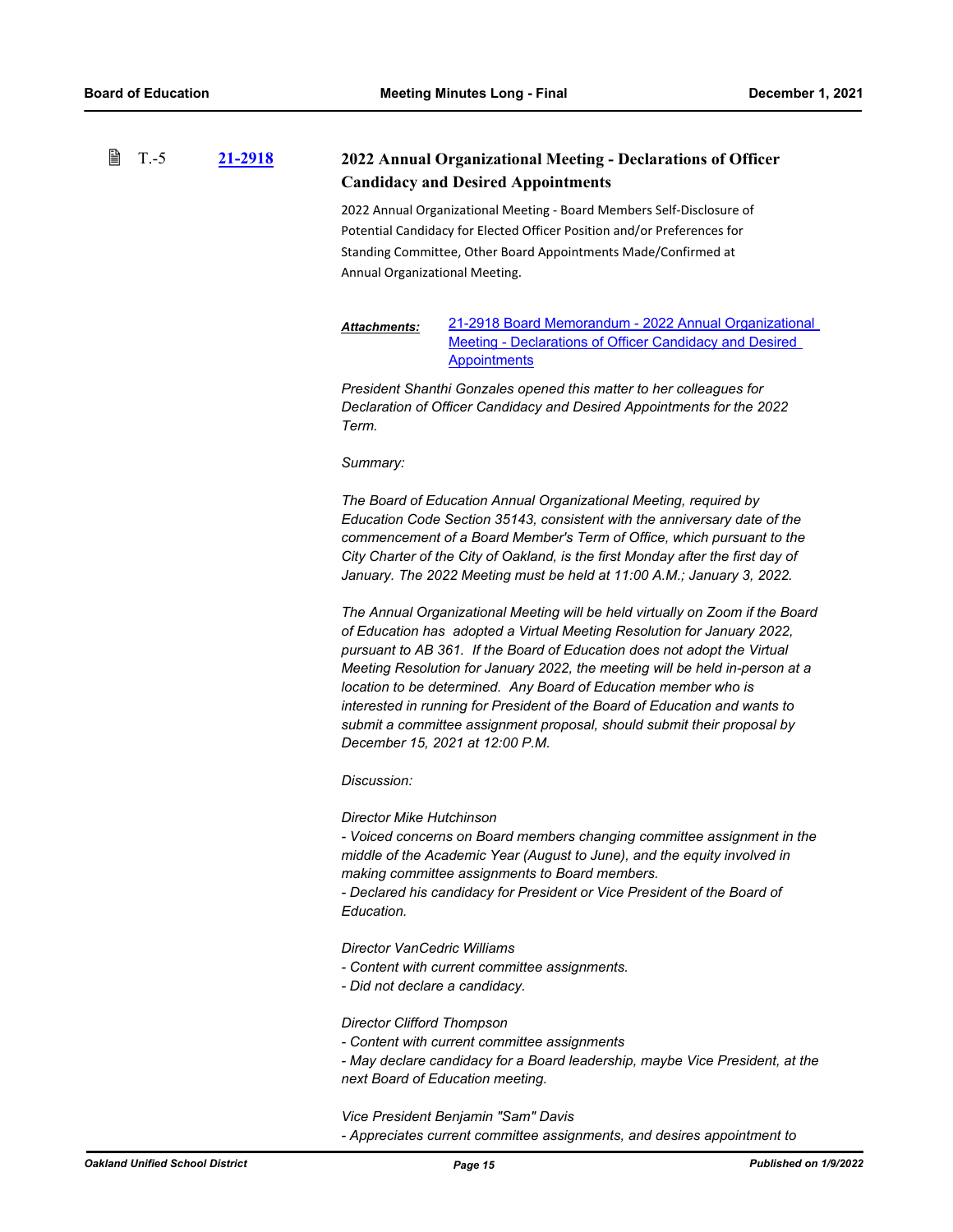|             |                | <b>Budget and Finance Committee.</b><br>- Declared candidacy for Vice President of the Board of Education.                                                                                                                                                                                                                                                                                                                                                                                                                  |
|-------------|----------------|-----------------------------------------------------------------------------------------------------------------------------------------------------------------------------------------------------------------------------------------------------------------------------------------------------------------------------------------------------------------------------------------------------------------------------------------------------------------------------------------------------------------------------|
|             |                | <b>President Shanthi Gonzales</b><br>- Not declaring candidacy for President of the Board of Education. Expressed<br>no preference as to Committee or other appointments                                                                                                                                                                                                                                                                                                                                                    |
|             |                | Director Gary Yee<br>- Willing to relinquish California School Board Association and Council for<br>Greater City Schools assignments if any colleagues are interested in said<br>assignments.<br>- Declared candidacy for President or Vice President of the Board of<br>Education.                                                                                                                                                                                                                                         |
|             |                | <b>Discussed</b>                                                                                                                                                                                                                                                                                                                                                                                                                                                                                                            |
| 閶<br>$T.-6$ | <u>21-2799</u> | 21-Application for Provisional Internship Permit – California<br><b>Commission on Teacher Credentialing -</b><br><b>Named Employees for School Year 2021-2022</b>                                                                                                                                                                                                                                                                                                                                                           |
|             |                | Approval by the Board of Education of Resolution No. 2122-0069 -<br>Application for Provisional Internship Permit - California<br>Commission on Teacher Credentialing - Named Employees for<br>School Year 2021-2022:                                                                                                                                                                                                                                                                                                       |
|             |                | Angela Cooper, 9th - 12th Grade Social Science, Oakland<br>International High School; Kenneth Khuu, 9th - 12th Grade<br>Mild/Moderate, Skyline High School; Steven Edwards, 6th - 8th<br>Grade Social Studies, Claremont; Cynthia Pena Martinez, 9th -<br>12th Grade Social Science, Madison Park Academy; Christopher<br>Rankin, 8th Grade Social Science, Claremont; Melissa<br>Birdwell-Marchi, K - 5th Grade Mild/Moderate, Manzanita<br>Community Elementary; and Megan Shaver, 6th Grade English,<br>Elmhurst United. |
|             |                | 21-2799 Application for Provisional Internship Permit -<br>Attachments:<br>California Commission on Teacher Credentialing -<br>Named Employees for School Year 2021-2022                                                                                                                                                                                                                                                                                                                                                    |
|             | Ayes:          | A motion was made by President Gonzales, seconded by Director<br>Yee, that Resolution No. 2122-0069 be Adopted. The motion carried by<br>the following vote:<br>6 - VanCedric Williams<br>Gary Yee<br>Mike Hutchinson<br>Clifford Thompson<br>Benjamin "Sam" Davis<br>Shanthi Gonzales                                                                                                                                                                                                                                      |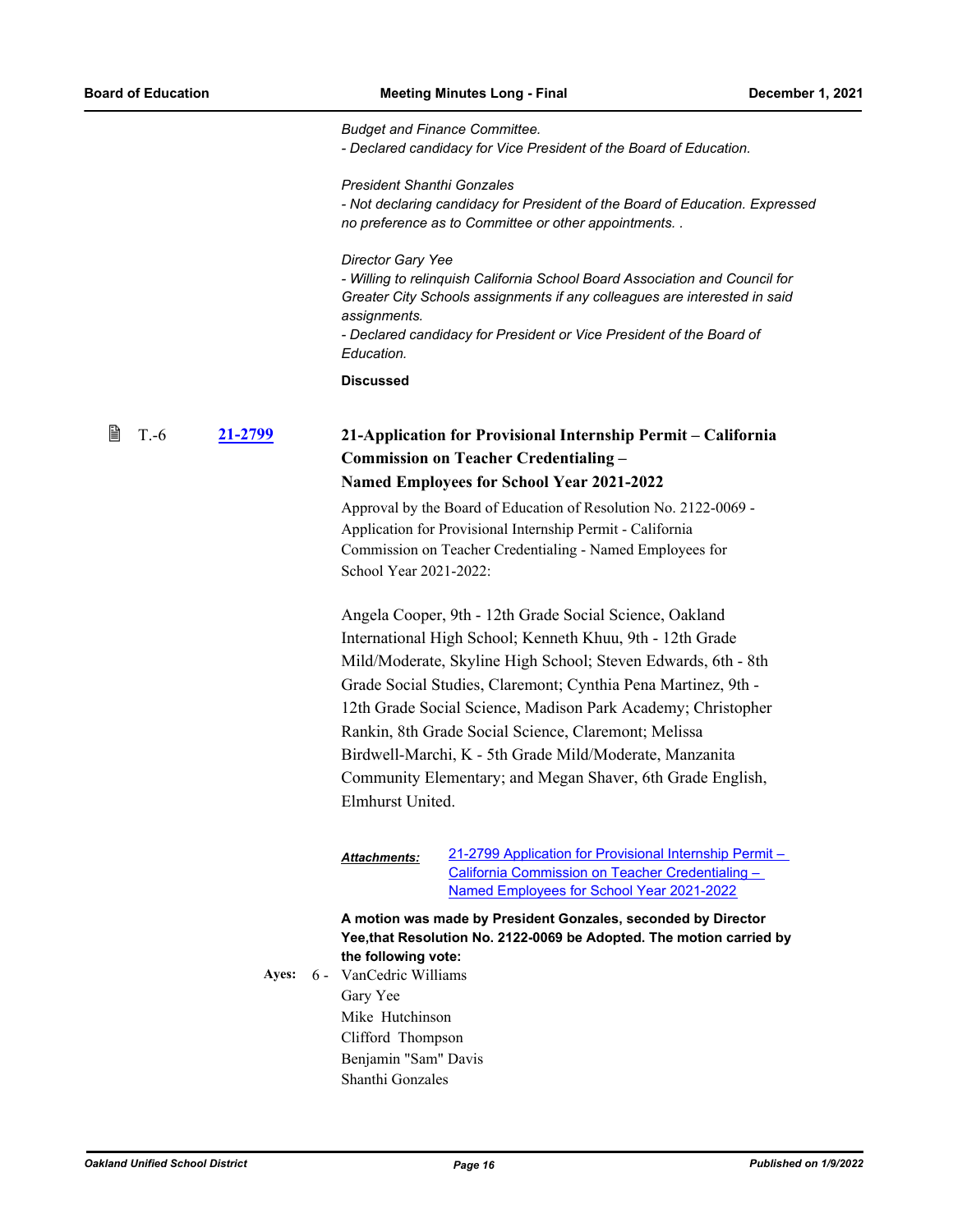|              | <b>Absent:</b> | 3 - Samantha Pal<br>Natalie Gallegos Chavez<br>Aimee Eng<br>Enactment No: 21-1953                                                                                                                                                                                                                                                                                                                                                                                                                                                                                                                                       |
|--------------|----------------|-------------------------------------------------------------------------------------------------------------------------------------------------------------------------------------------------------------------------------------------------------------------------------------------------------------------------------------------------------------------------------------------------------------------------------------------------------------------------------------------------------------------------------------------------------------------------------------------------------------------------|
| 閶<br>$T - 7$ | 21-2801        | <b>Application for Variable Term Program Waiver CBEST, BCLAD</b><br>and Program - California Commission on Teacher Credentialing -<br><b>Named Employees for School Year 2021-2022</b><br>Approval by the Board of Education of Resolution No. 2122-0070 -<br>Application for Variable Term Program Waiver - CBEST, BCLAD and<br>Program - California Commission on Teacher Credentialing - Named<br>Employees for School Year 2021-2022:<br>Cynthia Pena Martinez, 9th - 12th Grade Social Science, Madison Park<br>Academy; and Erika Bueno, 9th - 12th Grade Ed Specialist<br>Mild/Moderate, Castlemont High School. |
|              |                | 21-2801 Application for Variable Term Program Waiver<br><u> Attachments:</u><br>CBEST, BCLAD and Program - California Commission on<br>Teacher Credentialing - Named Employees for School Year<br>2021-2022                                                                                                                                                                                                                                                                                                                                                                                                             |
|              | Ayes:          | A motion was made by President Gonzales, seconded by Director<br>Thompson, that Resolution No. 2122-0070 be Adopted. The motion<br>carried by the following vote:<br>6 - VanCedric Williams<br>Gary Yee<br>Mike Hutchinson<br>Clifford Thompson<br>Benjamin "Sam" Davis<br>Shanthi Gonzales                                                                                                                                                                                                                                                                                                                             |
|              | Absent:        | 3 - Samantha Pal<br>Natalie Gallegos Chavez<br>Aimee Eng<br>Enactment No: 21-1954                                                                                                                                                                                                                                                                                                                                                                                                                                                                                                                                       |
|              |                |                                                                                                                                                                                                                                                                                                                                                                                                                                                                                                                                                                                                                         |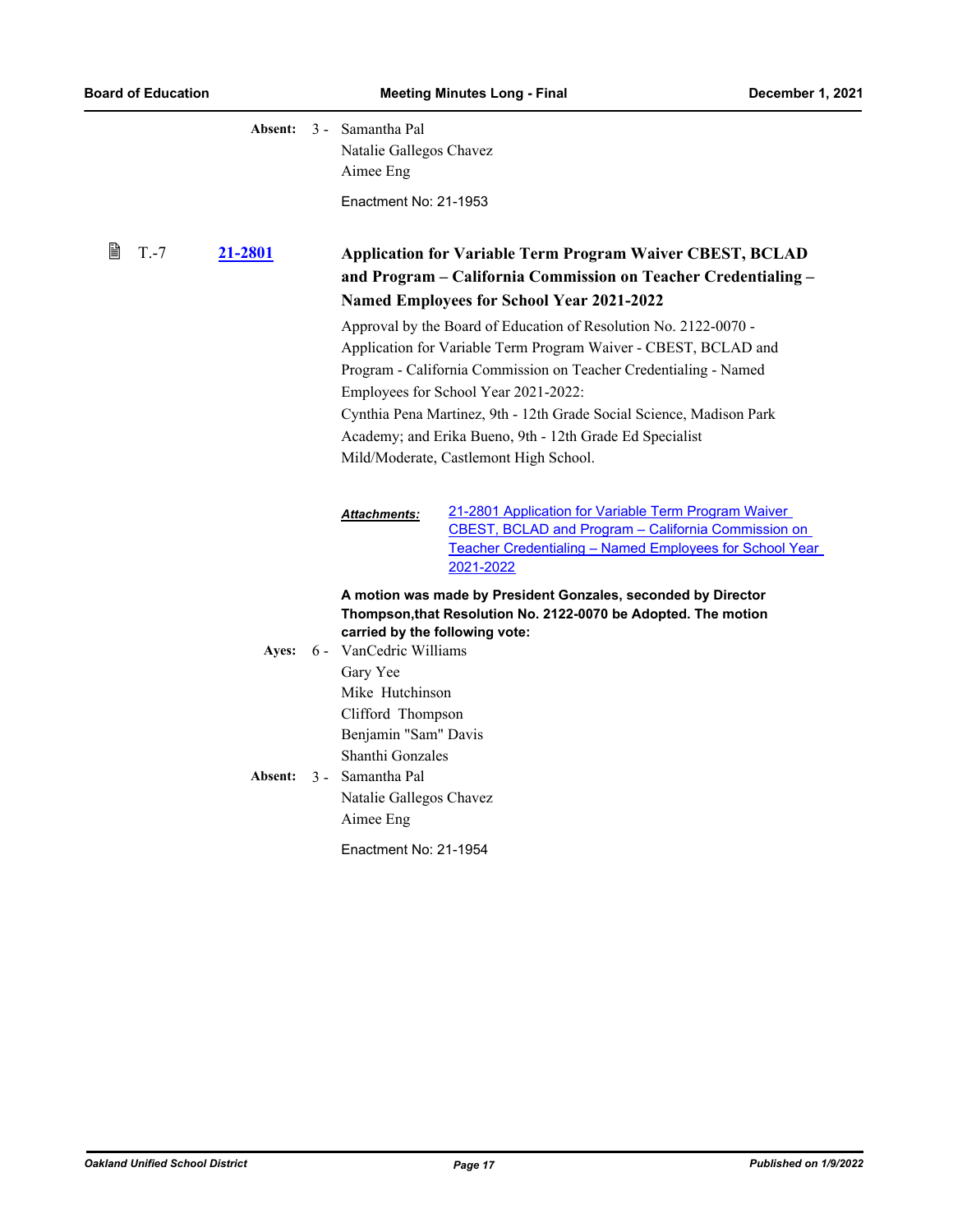| 閆 | $T.-8$ | <u>21-2873</u> | <b>Application for Sojourn Credential - California Commission on</b><br><b>Teacher Credentialing - Named Employees for School Year</b><br>2021-2022                                                        |
|---|--------|----------------|------------------------------------------------------------------------------------------------------------------------------------------------------------------------------------------------------------|
|   |        |                | Approval by the Board of Education of Resolution No. 2122-0071 -<br>Application for Sojourn Credential - California Commission on<br>Teacher Credentialing - Named Employees for School Year<br>2021-2022: |
|   |        |                | Cristel Perez Mejia, 3rd Grade Bilingual Teacher, Manzanita SEED; and<br>Neftali Diaz Ordaz Reyes, Kindergarten Teacher, Markham.                                                                          |
|   |        |                | 21-2873 Application for Sojourn Credential - California<br><b>Attachments:</b><br><b>Commission on Teacher Credentialing - Named Employees</b><br>for School Year 2021-2022                                |
|   |        |                | A motion was made by Director Thompson, seconded by Vice<br>President Davis, that Resolution No. 2122-0071 be Adopted. The motion<br>carried by the following vote:                                        |
|   |        | Ayes:          | 6 - VanCedric Williams                                                                                                                                                                                     |
|   |        |                | Gary Yee<br>Mike Hutchinson                                                                                                                                                                                |
|   |        |                | Clifford Thompson                                                                                                                                                                                          |
|   |        |                | Benjamin "Sam" Davis                                                                                                                                                                                       |
|   |        |                | Shanthi Gonzales                                                                                                                                                                                           |
|   |        | Absent:        | 3 - Samantha Pal                                                                                                                                                                                           |
|   |        |                | Natalie Gallegos Chavez<br>Aimee Eng                                                                                                                                                                       |
|   |        |                | Enactment No: 21-1955                                                                                                                                                                                      |
|   |        |                |                                                                                                                                                                                                            |

# **U. Adoption of the Pupil Discipline Consent Report**

*None*

# **V. Adoption of the General Consent Report**

**Chief, Systems and Services Officer**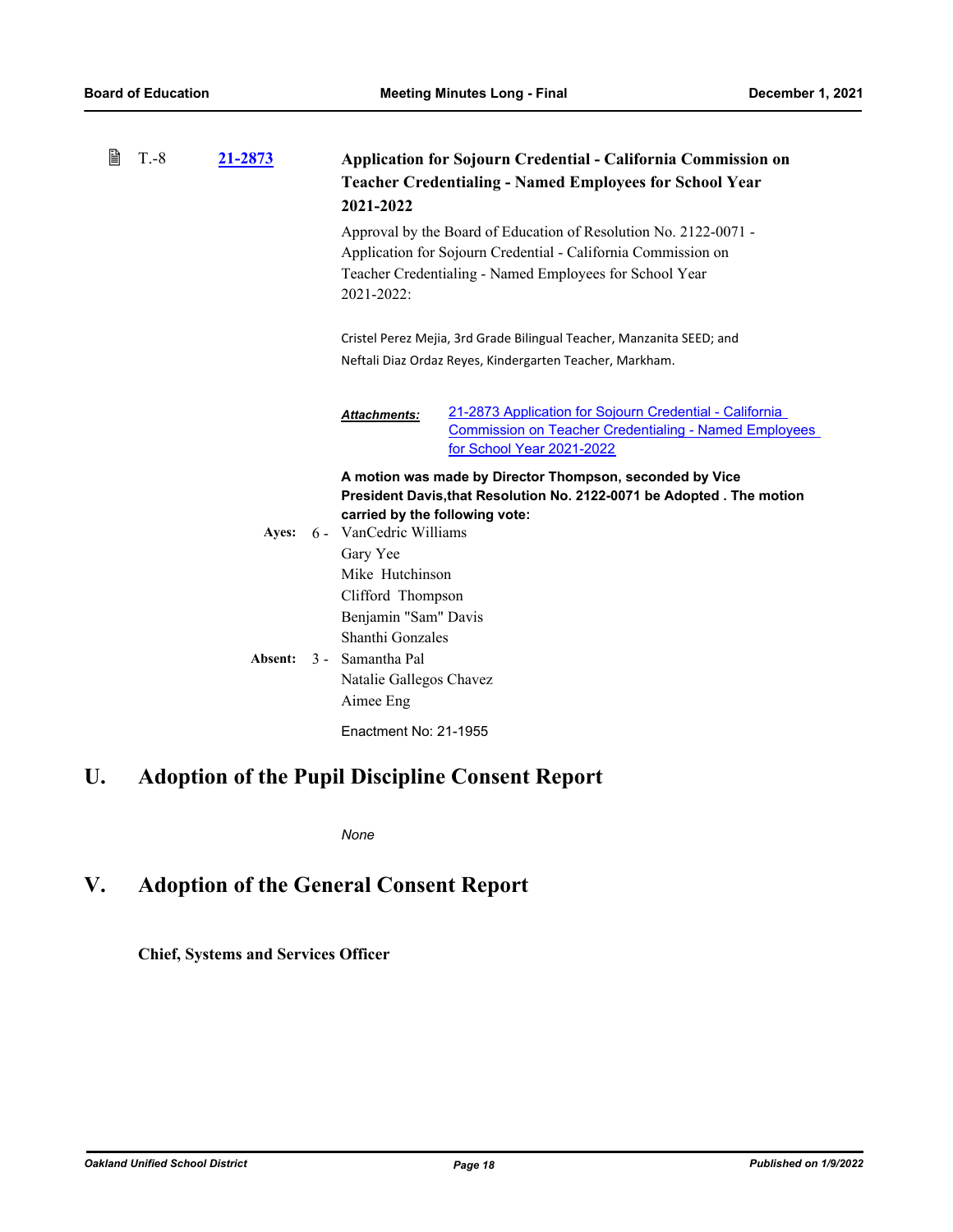| B | $V - 1$ | 21-2672    | Services Agreement 2021-2022 - 510 Media - Nutrition Services               |
|---|---------|------------|-----------------------------------------------------------------------------|
|   |         |            | Department                                                                  |
|   |         |            | Ratification by the Board of Education of a Services Agreement              |
|   |         |            | 2021-2022 by and between the District and 510 Media, Oakland, CA,           |
|   |         |            | for the latter to provide branding design, merchandising and website launch |
|   |         |            | page design as part of the efforts to successfully launch the Central       |
|   |         |            | Kitchen, Education Program and Instructional Farm, as described in          |
|   |         |            | Exhibit A, incorporated herein by reference as though fully set forth, via  |
|   |         |            | the Nutrition Services Department, for the period of October 12, 2021,      |
|   |         |            | through February 1, 2022, in an amount not to exceed \$66,350.00.           |
|   |         |            | <b>Vendor No.: 000197</b>                                                   |
|   |         |            | <b>Requisition No.: VR22-03117</b>                                          |
|   |         |            | Resource Code-Site No.: 5310-991                                            |
|   |         |            | <b>Funding Source: Child Nutrition School Program</b>                       |
|   |         |            | 21-2672 Services Agreement 2021-2022 - 510 Media -<br>Attachments:          |
|   |         |            | <b>Nutrition Services Department</b>                                        |
|   |         |            | Director VanCedric Williams stated his reasons for pulling item V.-1 in     |
|   |         |            | regards to updates on the Central Kitchen and it's opening date.            |
|   |         |            | Discussion: Director Mike Hutchinson                                        |
|   |         |            | A motion was made by President Gonzales, seconded by Director               |
|   |         |            | Williams, that this Agreement or Contract be Adopted. The motion            |
|   |         |            | carried by the following vote:<br>Ayes: 4 - Gary Yee                        |
|   |         |            | Clifford Thompson                                                           |
|   |         |            | Benjamin "Sam" Davis                                                        |
|   |         |            | Shanthi Gonzales                                                            |
|   |         | Abstained: | 2 - VanCedric Williams                                                      |
|   |         |            | Mike Hutchinson                                                             |
|   |         | Absent:    | 3 - Samantha Pal                                                            |
|   |         |            | Natalie Gallegos Chavez                                                     |
|   |         |            | Aimee Eng                                                                   |
|   |         |            | Enactment No: 21-1956                                                       |
|   |         |            |                                                                             |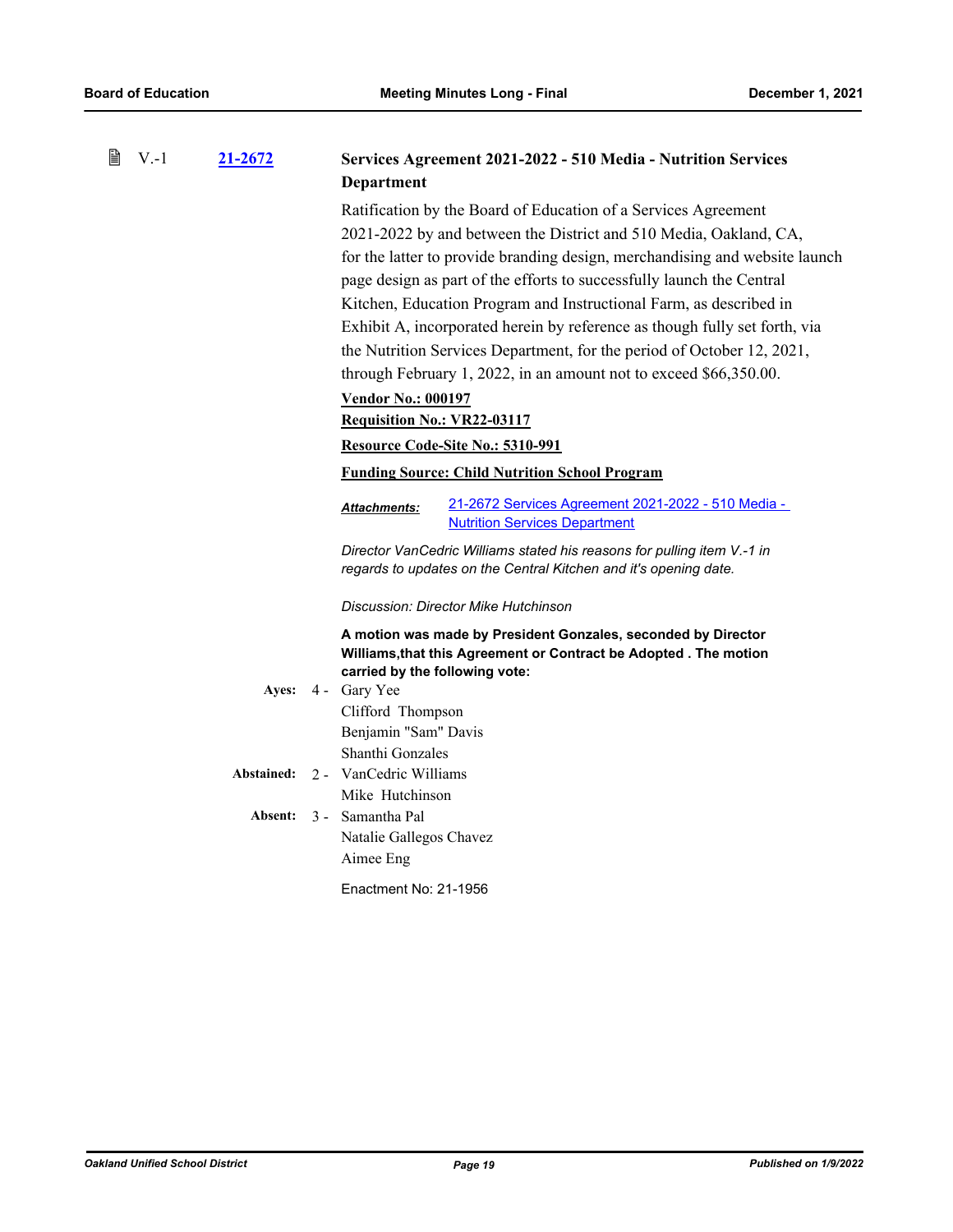| 閆 | $V.-2$ | 21-2681    | <b>Services Department</b>               | Services Agreement 2021-2022 - 14 Caliber LLC - Nutrition                                                                                                                                                                                                                                                                                                                                                                                                                                                                                                                                                                   |
|---|--------|------------|------------------------------------------|-----------------------------------------------------------------------------------------------------------------------------------------------------------------------------------------------------------------------------------------------------------------------------------------------------------------------------------------------------------------------------------------------------------------------------------------------------------------------------------------------------------------------------------------------------------------------------------------------------------------------------|
|   |        |            | \$63,900.00.                             | Approval by the Board of Education of a Services Agreement 2021-2022<br>by and between the District and 14 Caliber LLC, Schaumburg, IL, for the<br>latter to continue to provide marketing and brand support services to<br>District's Nutrition Services Department to successfully launch the Central<br>Kitchen, Education Program and Instructional Farm and increase student<br>participation in the District's school meal program, as described in Exhibit<br>A, incorporated herein by reference as though fully set forth, for the period<br>of October 11, 2021 through June 30, 2022, in an amount not to exceed |
|   |        |            | <b>Vendor No.: 006466</b>                | Requisition No.: VR22-03074                                                                                                                                                                                                                                                                                                                                                                                                                                                                                                                                                                                                 |
|   |        |            |                                          | Resource Code-Site No.: 5310-991, 7813-991                                                                                                                                                                                                                                                                                                                                                                                                                                                                                                                                                                                  |
|   |        |            |                                          | <b>Funding Source: Child Nutrition Services and CDFA Farm to School</b>                                                                                                                                                                                                                                                                                                                                                                                                                                                                                                                                                     |
|   |        |            | <b>Innovation</b>                        |                                                                                                                                                                                                                                                                                                                                                                                                                                                                                                                                                                                                                             |
|   |        |            | Attachments:                             | 21-2681 Services Agreement 2021-2022 - 14 Caliber LLC -<br><b>Nutrition Services Department</b>                                                                                                                                                                                                                                                                                                                                                                                                                                                                                                                             |
|   |        |            |                                          | Director VanCedric Williams stated his reasons for pulling item V.-2 in<br>regards to updates on the Central Kitchen and what is the difference between<br>marketing contracts in V.-1 and V.-2.                                                                                                                                                                                                                                                                                                                                                                                                                            |
|   |        |            |                                          | Discussion: Director Mike Hutchinson                                                                                                                                                                                                                                                                                                                                                                                                                                                                                                                                                                                        |
|   |        |            |                                          | A motion was made by Vice President Davis, seconded by President<br>Gonzales, that this Agreement or Contract be Adopted. The motion<br>carried by the following vote:                                                                                                                                                                                                                                                                                                                                                                                                                                                      |
|   |        |            | Ayes: 4 - Gary Yee                       |                                                                                                                                                                                                                                                                                                                                                                                                                                                                                                                                                                                                                             |
|   |        |            | Clifford Thompson                        |                                                                                                                                                                                                                                                                                                                                                                                                                                                                                                                                                                                                                             |
|   |        |            | Benjamin "Sam" Davis<br>Shanthi Gonzales |                                                                                                                                                                                                                                                                                                                                                                                                                                                                                                                                                                                                                             |
|   |        | Abstained: | 2 - VanCedric Williams                   |                                                                                                                                                                                                                                                                                                                                                                                                                                                                                                                                                                                                                             |
|   |        |            | Mike Hutchinson                          |                                                                                                                                                                                                                                                                                                                                                                                                                                                                                                                                                                                                                             |
|   |        | Absent:    | 3 - Samantha Pal                         |                                                                                                                                                                                                                                                                                                                                                                                                                                                                                                                                                                                                                             |
|   |        |            | Natalie Gallegos Chavez<br>Aimee Eng     |                                                                                                                                                                                                                                                                                                                                                                                                                                                                                                                                                                                                                             |
|   |        |            |                                          |                                                                                                                                                                                                                                                                                                                                                                                                                                                                                                                                                                                                                             |
|   |        |            | Enactment No: 21-1957                    |                                                                                                                                                                                                                                                                                                                                                                                                                                                                                                                                                                                                                             |

### **Deputy Chief, Facilities Planning and Management**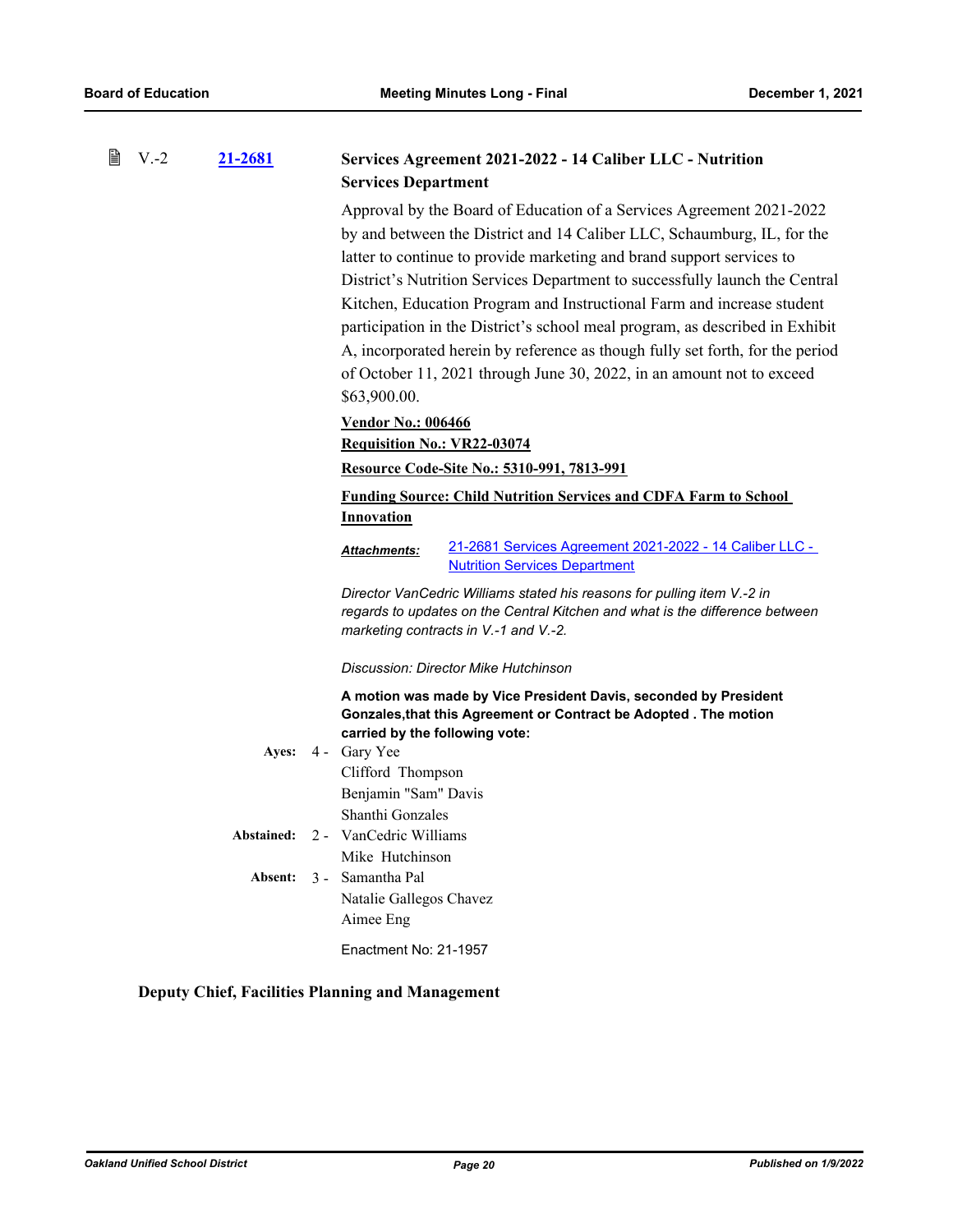| $\mathbb{B}$ V.-3 | 21-2619 | Change Order No. 1, Agreement Between Owner and Contractor –   |
|-------------------|---------|----------------------------------------------------------------|
|                   |         | <b>Everlast Development, Inc. – Kaiser Elementary School -</b> |
|                   |         | Vegetation Fire Management Project – Department of Buildings   |
|                   |         | and Grounds                                                    |

Approval by the Board of Education of Change Order No. 1, Agreement Between Owner and Contractor by and between the District and Everlast Development, Inc., Oakland, CA, providing credit for remaining unused Contingency Allowance for the Kaiser Elementary School Vegetation Fire Management Project, as a deductive change in the amount of **\$3,000.00**, reducing the Agreement price from **\$24,500.00** to **\$21,500.00,** providing a time extension of 128 days, changing the Agreement term from July 26, 2021 through August 25, 2021 to December 31, 2021. All other terms and conditions of the Agreement remain in full force and effect.

# **Vendor No.: 006121**

## **Requisition No.: P022-02249**

**Resource Code-Site No.: 8150-988**

### **Funding Source: Fund 010 Restricted Repair Maintenance Account (RRMA)**

21-2619 Change Order No. 1, Agreement Between Owner and Contractor – Everlast Development, Inc. – Kaiser [Elementary School - Vegetation Fire Management Project –](http://ousd.legistar.com/gateway.aspx?M=F&ID=101508.pdf)  Department of Buildings and Grounds *Attachments:*

**A motion was made by Director Yee, seconded by Director Thompson, to Approve the General Consent Report. The motion carried by the following vote:**

Ayes: 6 - VanCedric Williams Gary Yee Mike Hutchinson Clifford Thompson Benjamin "Sam" Davis Shanthi Gonzales Absent: 3 - Samantha Pal Natalie Gallegos Chavez Aimee Eng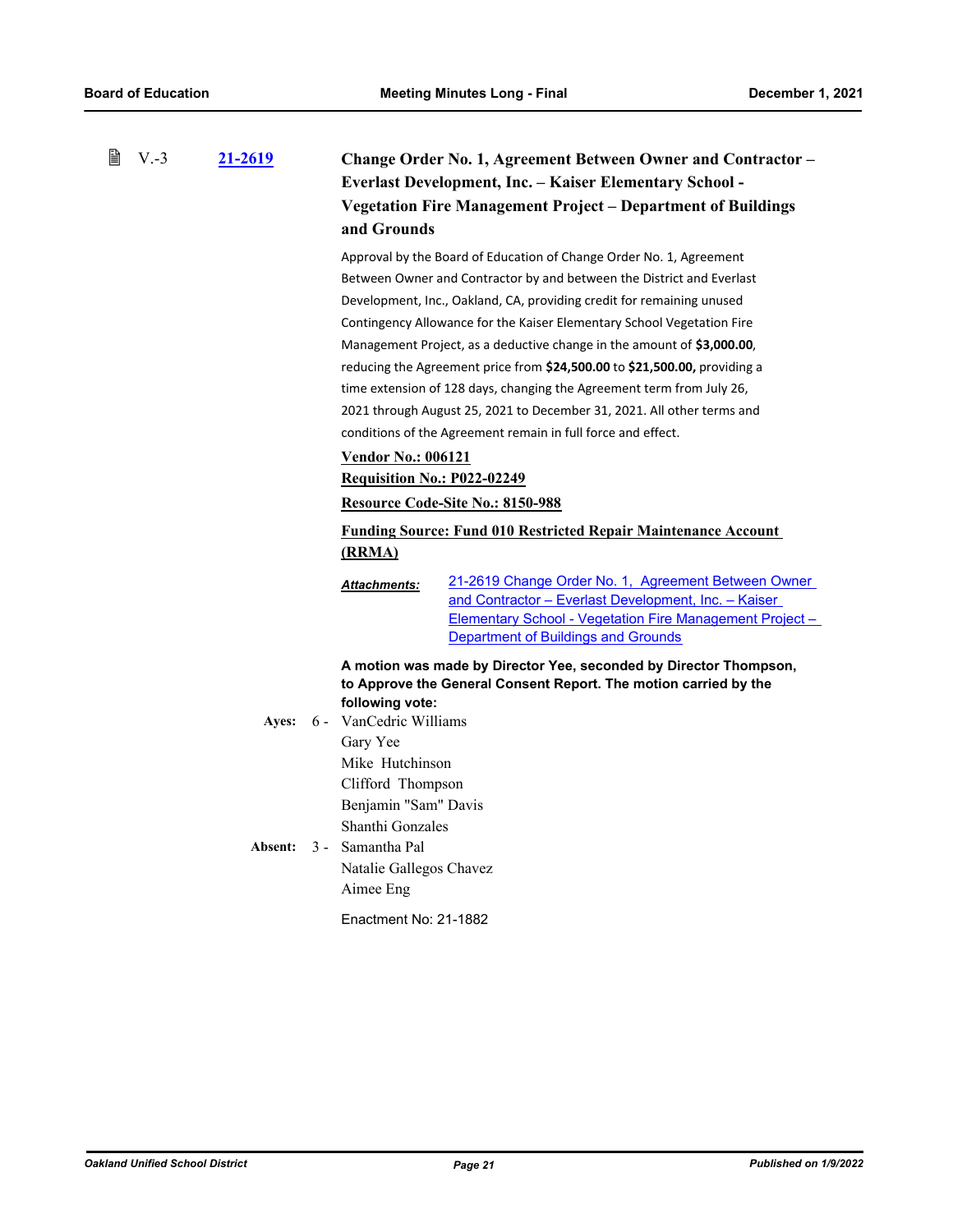| 閶 | V.4 | 21-2664 | and Grounds                                                                                                           | Change Order No. 1, Agreement Between Owner and Contractor –<br><b>Everlast Development, Inc. - Montclair Elementary School</b><br><b>Vegetation Fire Management Project – Department of Buildings</b>                                                                                                                                                                                                                                                                                                                                                                                                                                                             |
|---|-----|---------|-----------------------------------------------------------------------------------------------------------------------|--------------------------------------------------------------------------------------------------------------------------------------------------------------------------------------------------------------------------------------------------------------------------------------------------------------------------------------------------------------------------------------------------------------------------------------------------------------------------------------------------------------------------------------------------------------------------------------------------------------------------------------------------------------------|
|   |     |         | effect.<br><b>Vendor No.: 006121</b>                                                                                  | Approval by the Board of Education of Change Order No. 1, Agreement<br>Between Owner and Contractor by and between the District and Everlast<br>Development, Inc., Oakland, CA, providing credit for remaining unused<br>Contingency Allowance for the Montclair Elementary School Vegetation<br>Fire Management Project, as a deductive change in the amount of<br>\$3,000.00, reducing the Agreement price from \$9,200.00 to \$6,200.00,<br>providing a time extension of 122 days, changing the Agreement term<br>from July 26, 2021 through August 31, 2021 to December 31, 2021. All<br>other terms and conditions of the Agreement remain in full force and |
|   |     |         | Requisition No.: P022-02249                                                                                           |                                                                                                                                                                                                                                                                                                                                                                                                                                                                                                                                                                                                                                                                    |
|   |     |         |                                                                                                                       | Resource Code-Site No.: 8150-143                                                                                                                                                                                                                                                                                                                                                                                                                                                                                                                                                                                                                                   |
|   |     |         |                                                                                                                       | <b>Funding Source: Fund 010 Restricted Repair Maintenance Account</b>                                                                                                                                                                                                                                                                                                                                                                                                                                                                                                                                                                                              |
|   |     |         | <u>(RRMA)</u>                                                                                                         |                                                                                                                                                                                                                                                                                                                                                                                                                                                                                                                                                                                                                                                                    |
|   |     |         | <b>Attachments:</b>                                                                                                   | 21-2664 Change Order No. 1 Agreement Between Owner<br>and Contractor - Everlast Development, Inc. - Montclair<br><b>Elementary School Vegetation Fire Management Project -</b><br>Department of Buildings and Grounds                                                                                                                                                                                                                                                                                                                                                                                                                                              |
|   |     | Ayes:   | following vote:<br>6 - VanCedric Williams<br>Gary Yee<br>Mike Hutchinson<br>Clifford Thompson<br>Benjamin "Sam" Davis | A motion was made by Director Yee, seconded by Director Thompson,<br>to Approve the General Consent Report. The motion carried by the                                                                                                                                                                                                                                                                                                                                                                                                                                                                                                                              |
|   |     | Absent: | Shanthi Gonzales<br>3 - Samantha Pal<br>Natalie Gallegos Chavez<br>Aimee Eng<br>Enactment No: 21-1883                 |                                                                                                                                                                                                                                                                                                                                                                                                                                                                                                                                                                                                                                                                    |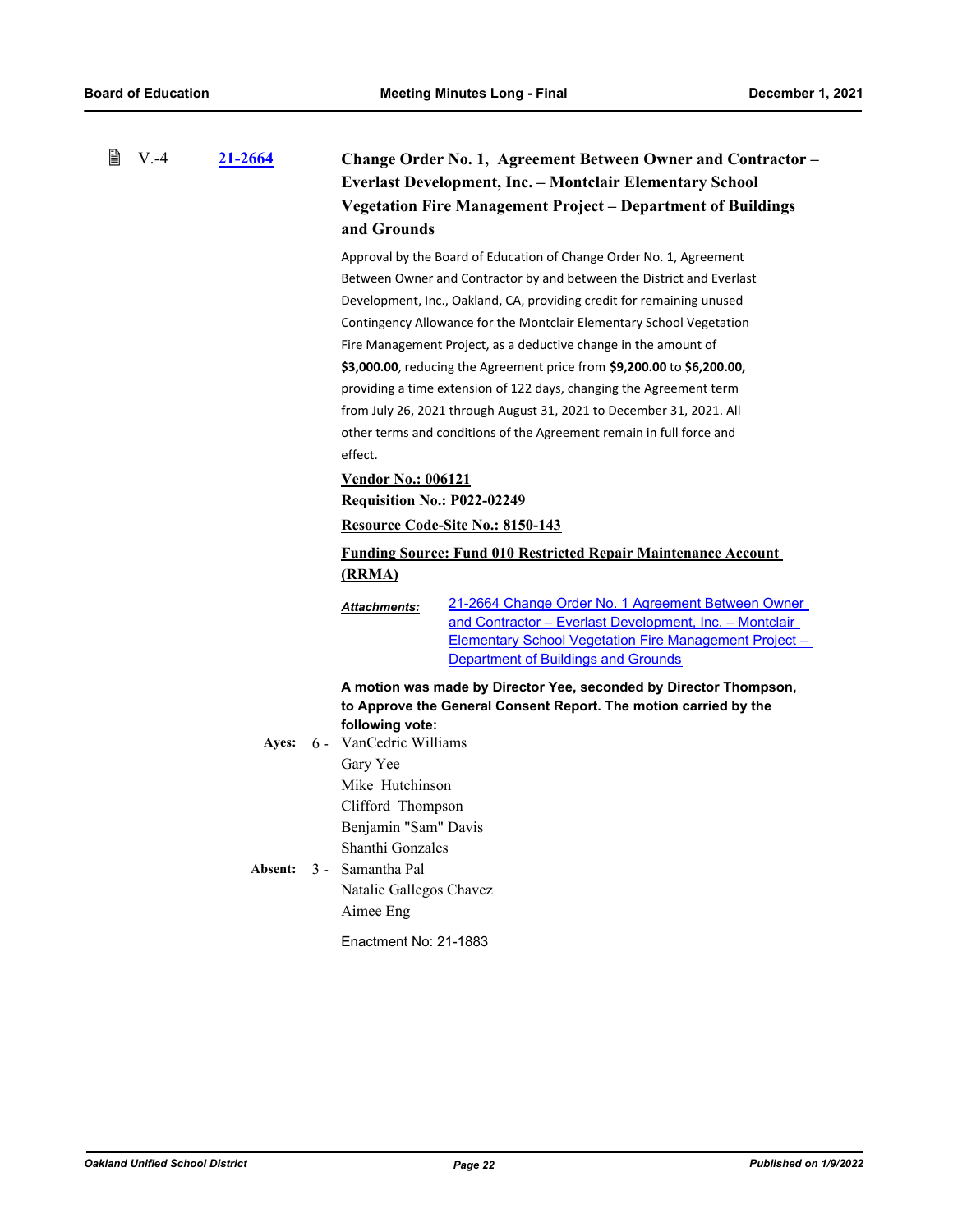| ■ V.-5 | 21-2665 | Change Order No. 1, Agreement Between Owner and Contractor –    |
|--------|---------|-----------------------------------------------------------------|
|        |         | <b>Everlast Development, Inc. – Thornhill Elementary School</b> |
|        |         | Vegetation Fire Management Project – Department of Buildings    |
|        |         | and Grounds                                                     |

Approval by the Board of Education of Change Order No. 1, Agreement Between Owner and Contractor by and between the District and Everlast Development, Inc., Oakland, CA, providing credit for remaining unused Contingency Allowance for the Thornhill Elementary School Vegetation Fire Management Project, as a deductive change in the amount of **\$3,000.00**, reducing the Agreement price from **\$9,200.00** to **\$6,200.00,**  providing a time extension of 122 days, changing the Agreement term from July 26, 2021 through August 31, 2021 to December 31, 2021. All other terms and conditions of the Agreement remain in full force and effect.

### **Vendor No.: 006121**

**Requisition No.: P022-02249**

#### **Resource Code-Site No.: 8150-157**

**Funding Source: Fund 010 Restricted Repair Maintenance Account (RRMA)**

[21-2665 Change Order No. 1, Agreement Between Owner](http://ousd.legistar.com/gateway.aspx?M=F&ID=101511.pdf)  and Contractor – Everlast Development, Inc. – Thornhill Elementary School Vegetation Fire Management Project – Department of Buildings and Grounds *Attachments:*

**A motion was made by Director Yee, seconded by Director Thompson, to Approve the General Consent Report. The motion carried by the following vote:**

Ayes: 6 - VanCedric Williams Gary Yee Mike Hutchinson Clifford Thompson Benjamin "Sam" Davis Shanthi Gonzales Absent: 3 - Samantha Pal

Natalie Gallegos Chavez Aimee Eng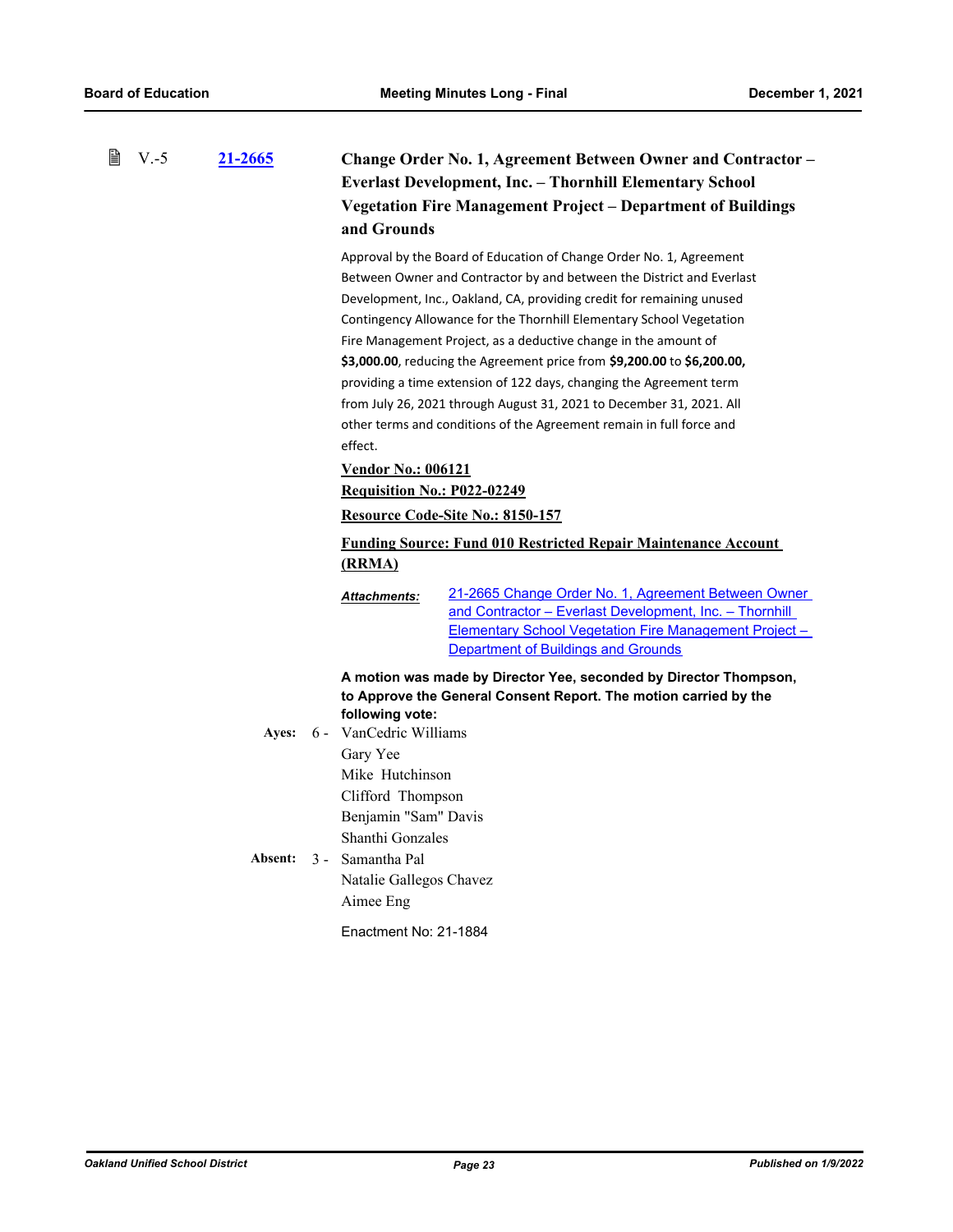| 昏<br>$V - 6$ | 21-2691 | 1885 Change Order No. 1, Agreement Between Owner and             |
|--------------|---------|------------------------------------------------------------------|
|              |         | Contractor – Everlast Development, Inc. – Burbank Elementary     |
|              |         | <b>School Vegetation Fire Management Project – Department of</b> |
|              |         | <b>Buildings and Grounds</b>                                     |

Approval by the Board of Education of Change Order No. 1, Agreement Between Owner and Contractor by and between the District and Everlast Development, Inc., Oakland, CA, providing credit for remaining unused Contingency Allowance for the Burbank Elementary School Vegetation Fire Management Project, as a deductive change in the amount of **\$550.00**, reducing the Agreement price from **\$18,700.00** to **\$18,150.00,**  providing a time extension of 98 days, changing the Agreement term from July 26, 2021 through August 25, 2021 to December 1, 2021. All other terms and conditions of the Agreement remain in full force and effect.

#### **Vendor No.: 006121**

**Requisition No.: PO22-02249**

### **Resource Code-Site No.: 8150-988**

### **Funding Source: Fund 010 Restricted Repair Maintenance Account (RRMA)**

[21-2691 Change Order No. 1, Agreement Between Owner](http://ousd.legistar.com/gateway.aspx?M=F&ID=101517.pdf)  and Contractor – Everlast Development, Inc. – Burbank Elementary School Vegetation Fire Management Project – **Department of Buildings and Grounds** *Attachments:*

**A motion was made by Director Yee, seconded by Director Thompson, to Approve the General Consent Report. The motion carried by the following vote:**

Ayes: 6 - VanCedric Williams Gary Yee Mike Hutchinson Clifford Thompson Benjamin "Sam" Davis Shanthi Gonzales Absent: 3 - Samantha Pal Natalie Gallegos Chavez Aimee Eng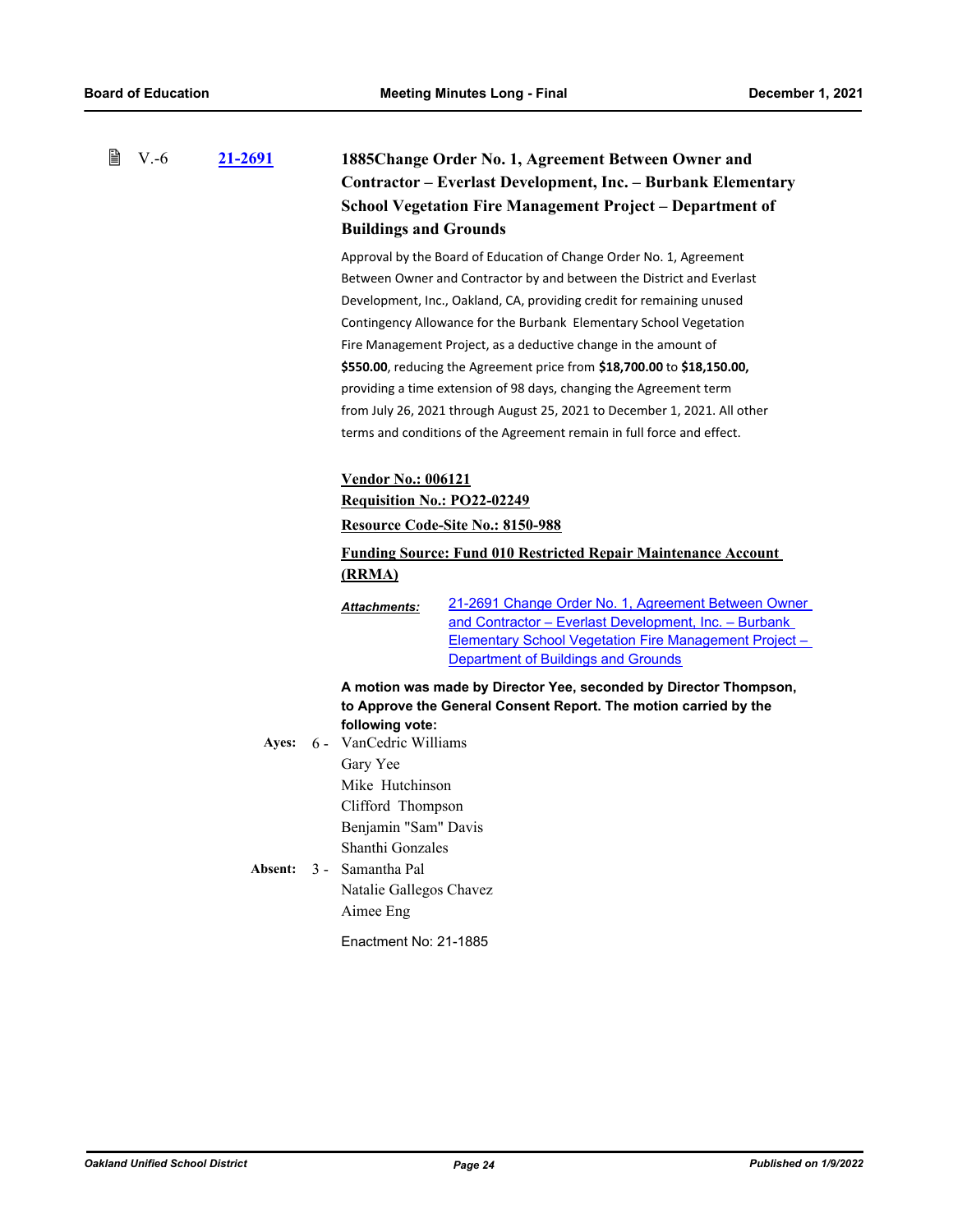| ₿ | $V.-7$ | 21-2694 | and Grounds                                                                                                  | Change Order No. 1, Agreement Between Owner and Contractor -<br>Everlast Development, Inc. - Grass Valley Elementary School<br><b>Vegetation Fire Management Project - Department of Buildings</b>                                                                                                                                                                                                                                                                                                                                                                                                                                                          |
|---|--------|---------|--------------------------------------------------------------------------------------------------------------|-------------------------------------------------------------------------------------------------------------------------------------------------------------------------------------------------------------------------------------------------------------------------------------------------------------------------------------------------------------------------------------------------------------------------------------------------------------------------------------------------------------------------------------------------------------------------------------------------------------------------------------------------------------|
|   |        |         | force and effect.                                                                                            | Approval by the Board of Education of Change Order No. 1, Agreement<br>Between Owner and Contractor by and between the District and Everlast<br>Development, Inc., Oakland, CA, providing credit for remaining unused<br>Contingency Allowance for the Grass Valley Elementary School<br>Vegetation Fire Management Project, as a deductive change in the<br>amount of \$1,250.00, reducing the Agreement price from \$17,800.00 to<br>\$16,550.00, providing a time extension of 98 days, changing the<br>Agreement term from July 26, 2021 through August 25, 2021 to December<br>1, 2021. All other terms and conditions of the Agreement remain in full |
|   |        |         | <b>Vendor No.: 006121</b>                                                                                    |                                                                                                                                                                                                                                                                                                                                                                                                                                                                                                                                                                                                                                                             |
|   |        |         | <b>Requisition No.: P022-02249</b>                                                                           |                                                                                                                                                                                                                                                                                                                                                                                                                                                                                                                                                                                                                                                             |
|   |        |         |                                                                                                              | Resource Code-Site No.: 8150-122                                                                                                                                                                                                                                                                                                                                                                                                                                                                                                                                                                                                                            |
|   |        |         | (RRMA)                                                                                                       | <b>Funding Source: Fund 010 Restricted Repair Maintenance Account</b>                                                                                                                                                                                                                                                                                                                                                                                                                                                                                                                                                                                       |
|   |        |         | <b>Attachments:</b>                                                                                          | 21-2694 Change Order No. 1, Agreement Between Owner<br>and Contractor - Everlast Development, Inc. - Grass Valley<br><b>Elementary School Vegetation Fire Management Project -</b><br><b>Department of Buildings and Grounds</b>                                                                                                                                                                                                                                                                                                                                                                                                                            |
|   |        |         | following vote:<br>Ayes: 6 - VanCedric Williams                                                              | A motion was made by Director Yee, seconded by Director Thompson,<br>to Approve the General Consent Report. The motion carried by the                                                                                                                                                                                                                                                                                                                                                                                                                                                                                                                       |
|   |        |         | Gary Yee<br>Mike Hutchinson<br>Clifford Thompson                                                             |                                                                                                                                                                                                                                                                                                                                                                                                                                                                                                                                                                                                                                                             |
|   |        |         | Benjamin "Sam" Davis<br>Shanthi Gonzales<br>Absent: 3 - Samantha Pal<br>Natalie Gallegos Chavez<br>Aimee Eng |                                                                                                                                                                                                                                                                                                                                                                                                                                                                                                                                                                                                                                                             |
|   |        |         | Enactment No: 21-1886                                                                                        |                                                                                                                                                                                                                                                                                                                                                                                                                                                                                                                                                                                                                                                             |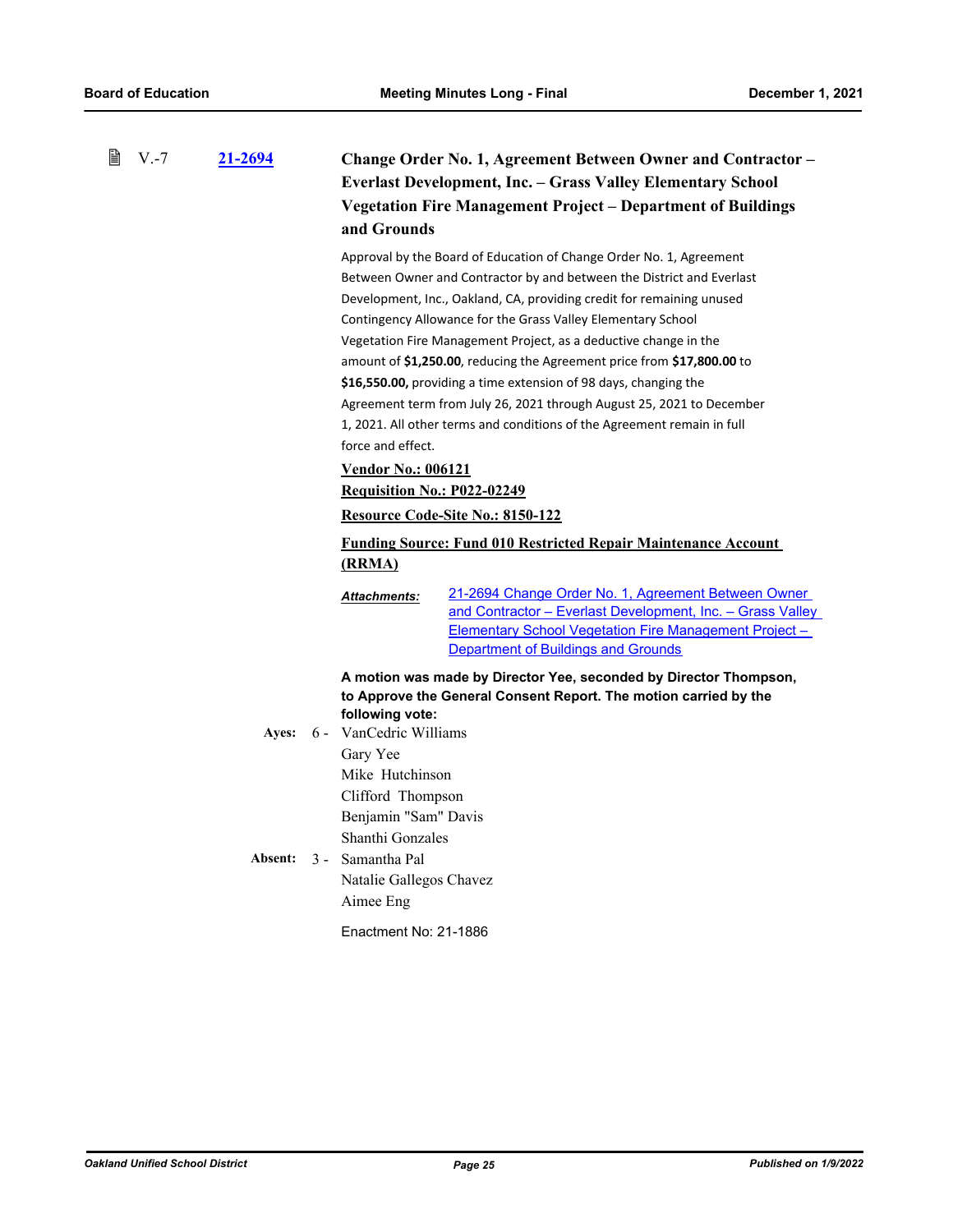| 窅 | $V.-8$ | 21-2695        | Change Order No. 1, Agreement Between Owner and Contractor -<br>Everlast Development, Inc. - Carl Munck Elementary School<br><b>Vegetation Fire Management Project - Department of Buildings</b><br>and Grounds                                                                                                                                                                                                                                                                                                                                                                                                                                                                                                                                                                                                                                                       |
|---|--------|----------------|-----------------------------------------------------------------------------------------------------------------------------------------------------------------------------------------------------------------------------------------------------------------------------------------------------------------------------------------------------------------------------------------------------------------------------------------------------------------------------------------------------------------------------------------------------------------------------------------------------------------------------------------------------------------------------------------------------------------------------------------------------------------------------------------------------------------------------------------------------------------------|
|   |        |                | Approval by the Board of Education of Change Order No. 1, Agreement<br>Between Owner and Contractor by and between the District and Everlast<br>Development, Inc., Oakland, CA, providing credit for remaining unused<br>Contingency Allowance for the Carl Munck Elementary School<br>Vegetation Fire Management Project, as a deductive change in the<br>amount of \$450.00, reducing the Agreement price from \$9,800.00 to<br>\$9,350.00, providing a time extension of 86 days, changing the<br>Agreement term from July 26, 2021 through August 31, 2021 to<br>November 25, 2021. All other terms and conditions of the Agreement<br>remain in full force and effect.<br><b>Vendor No.: 006121</b><br>Requisition No.: P022-02249<br><b>Resource Code-Site No.: 8150-168</b><br><b>Funding Source: Fund 010 Restricted Repair Maintenance Account</b><br>(RRMA) |
|   |        |                | 21-2695 Change Order No. 1, Agreement Between Owner<br><b>Attachments:</b><br>and Contractor - Everlast Development, Inc. - Carl Munck<br>Elementary School Vegetation Fire Management Project -<br><b>Department of Buildings and Grounds</b>                                                                                                                                                                                                                                                                                                                                                                                                                                                                                                                                                                                                                        |
|   |        | <b>Absent:</b> | A motion was made by Director Yee, seconded by Director Thompson,<br>to Approve the General Consent Report. The motion carried by the<br>following vote:<br>Ayes: 6 - VanCedric Williams<br>Gary Yee<br>Mike Hutchinson<br>Clifford Thompson<br>Benjamin "Sam" Davis<br>Shanthi Gonzales<br>3 - Samantha Pal<br>Natalie Gallegos Chavez<br>Aimee Eng<br>Enactment No: 21-1887                                                                                                                                                                                                                                                                                                                                                                                                                                                                                         |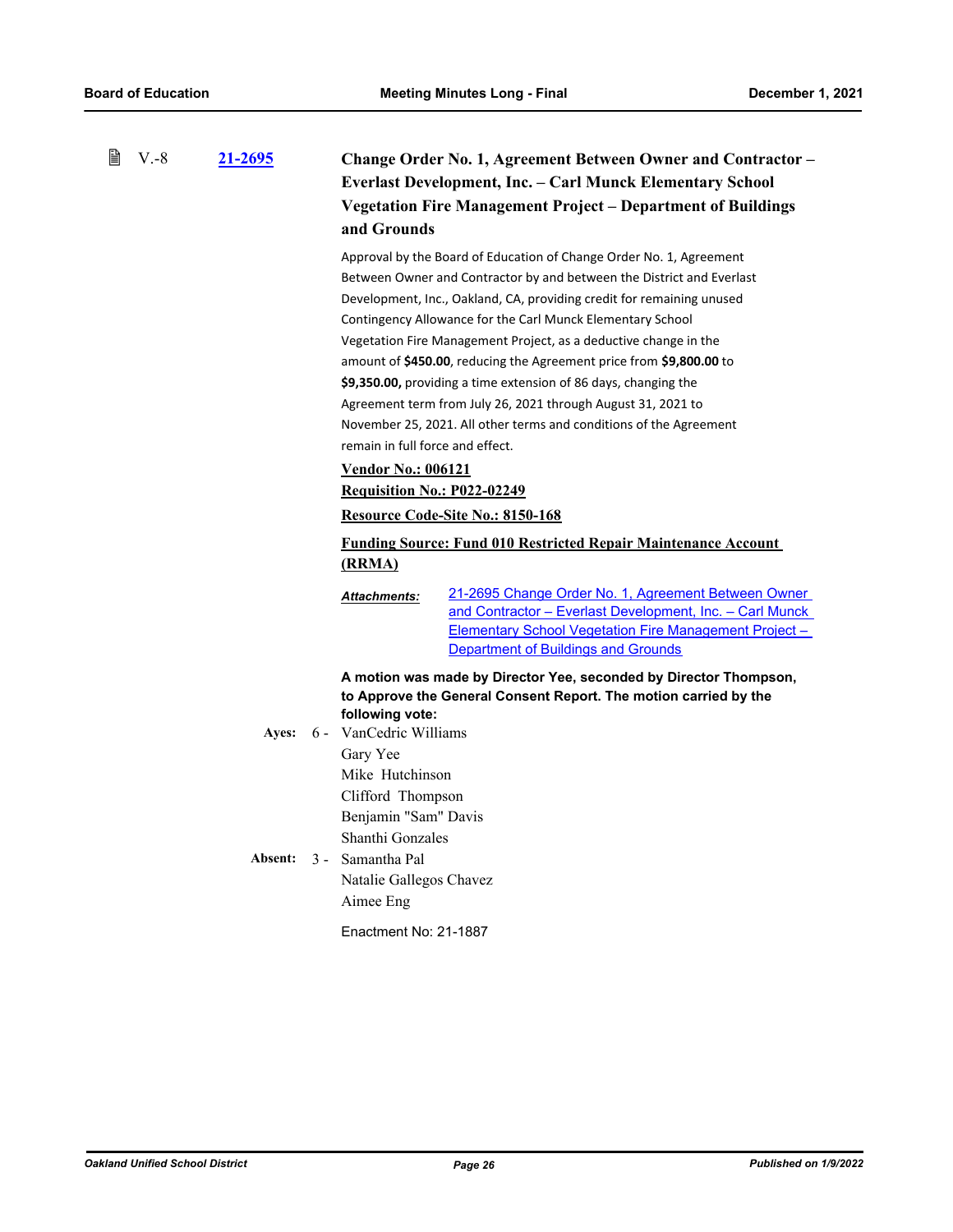| $\mathbb{B}$ V.-9 | 21-2704 | -1888Change Order No. 1, Agreement Between Owner and<br>Contractor – Everlast Development, Inc. – Montera Middle School<br>Vegetation Fire Management Project – Department of Buildings<br>and Grounds |
|-------------------|---------|--------------------------------------------------------------------------------------------------------------------------------------------------------------------------------------------------------|
|                   |         |                                                                                                                                                                                                        |

Approval by the Board of Education of Change Order No. 1, Agreement Between Owner and Contractor by and between the District and Everlast Development, Inc., Oakland, CA, providing credit for remaining unused Contingency Allowance for the Montera Middle School Vegetation Fire Management Project, as a deductive change in the amount of **\$350.00**, reducing the Agreement price from **\$17,300.00** to **\$16,950.00,** providing a time extension of 98 days, changing the Agreement term from July 26, 2021 through August 25, 2021 to December 1, 2021. All other terms and conditions of the Agreement remain in full force and effect.

#### **Vendor No.: 006121**

#### **Requisition No.: P022-02249**

**Resource Code-Site No.: 8150-211**

### **Funding Source: Fund 010 Restricted Repair Maintenance Account (RRMA)**

[21-2704 Change Order No. 1, Agreement Between Owner](http://ousd.legistar.com/gateway.aspx?M=F&ID=101520.pdf)  and Contractor – Everlast Development, Inc. – Montera Middle School Vegetation Fire Management Project – **Department of Buildings and Grounds** *Attachments:*

**A motion was made by Director Yee, seconded by Director Thompson, to Approve the General Consent Report. The motion carried by the following vote:**

Ayes: 6 - VanCedric Williams Gary Yee Mike Hutchinson Clifford Thompson Benjamin "Sam" Davis Shanthi Gonzales **Absent:** Samantha Pal Natalie Gallegos Chavez Aimee Eng Absent:  $3 -$ Enactment No: 21-1888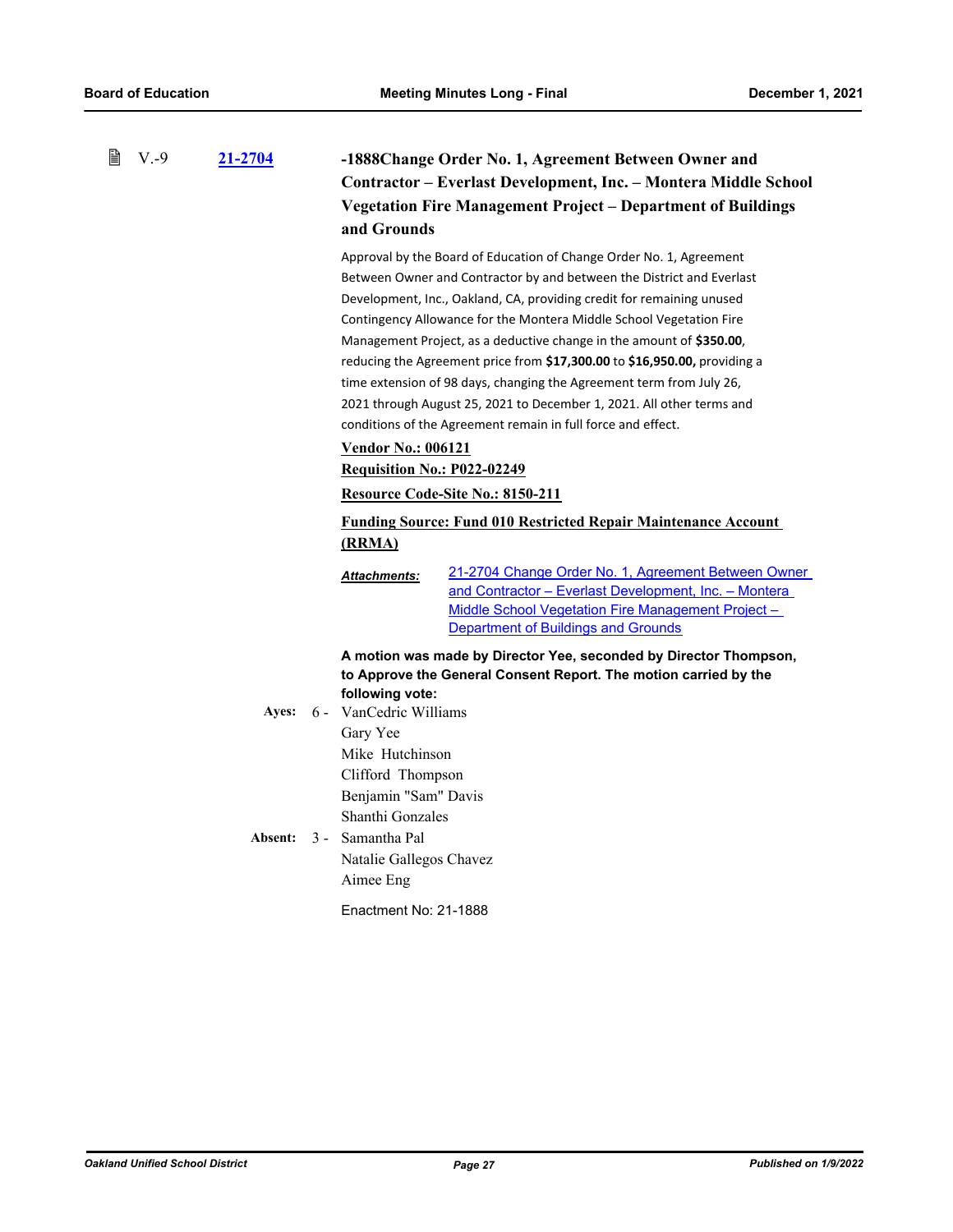| B | $V.-10$ | <u>21-2705</u> |  |                                                                                                                                                                                                                                                                                                                                                                                                                                                                                                                                                                                                                                                                                                                                 | 21-188Change Order No. 1, Agreement Between Owner and                                                                                                                                                                |  |
|---|---------|----------------|--|---------------------------------------------------------------------------------------------------------------------------------------------------------------------------------------------------------------------------------------------------------------------------------------------------------------------------------------------------------------------------------------------------------------------------------------------------------------------------------------------------------------------------------------------------------------------------------------------------------------------------------------------------------------------------------------------------------------------------------|----------------------------------------------------------------------------------------------------------------------------------------------------------------------------------------------------------------------|--|
|   |         |                |  | Contractor - Everlast Development, Inc. - Joaquin Miller                                                                                                                                                                                                                                                                                                                                                                                                                                                                                                                                                                                                                                                                        |                                                                                                                                                                                                                      |  |
|   |         |                |  | <b>Elementary School Vegetation Fire Management Project -</b>                                                                                                                                                                                                                                                                                                                                                                                                                                                                                                                                                                                                                                                                   |                                                                                                                                                                                                                      |  |
|   |         |                |  | <b>Department of Buildings and Grounds</b><br>Approval by the Board of Education of Change Order No. 1, Agreement<br>Between Owner and Contractor by and between the District and Everlast<br>Development, Inc., Oakland, CA, providing credit for remaining unused<br>Contingency Allowance for the Joaquin Miller Elementary School<br>Vegetation Fire Management Project, as a deductive change in the<br>amount of \$350.00, reducing the Agreement price from \$22,700.00 to<br>\$22,350.00, providing a time extension of 86 days, changing the<br>Agreement term from July 26, 2021 through August 31, 2021 to<br>November 25, 2021. All other terms and conditions of the Agreement<br>remain in full force and effect. |                                                                                                                                                                                                                      |  |
|   |         |                |  |                                                                                                                                                                                                                                                                                                                                                                                                                                                                                                                                                                                                                                                                                                                                 |                                                                                                                                                                                                                      |  |
|   |         |                |  |                                                                                                                                                                                                                                                                                                                                                                                                                                                                                                                                                                                                                                                                                                                                 |                                                                                                                                                                                                                      |  |
|   |         |                |  |                                                                                                                                                                                                                                                                                                                                                                                                                                                                                                                                                                                                                                                                                                                                 |                                                                                                                                                                                                                      |  |
|   |         |                |  | <b>Vendor No.: 006121</b>                                                                                                                                                                                                                                                                                                                                                                                                                                                                                                                                                                                                                                                                                                       |                                                                                                                                                                                                                      |  |
|   |         |                |  | <b>Requisition No.: P022-02249</b>                                                                                                                                                                                                                                                                                                                                                                                                                                                                                                                                                                                                                                                                                              |                                                                                                                                                                                                                      |  |
|   |         |                |  | Resource Code-Site No.: 8150-142                                                                                                                                                                                                                                                                                                                                                                                                                                                                                                                                                                                                                                                                                                |                                                                                                                                                                                                                      |  |
|   |         |                |  |                                                                                                                                                                                                                                                                                                                                                                                                                                                                                                                                                                                                                                                                                                                                 | <b>Funding Source: Fund 010 Restricted Repair Maintenance Account</b>                                                                                                                                                |  |
|   |         |                |  | <u>(RRMA)</u>                                                                                                                                                                                                                                                                                                                                                                                                                                                                                                                                                                                                                                                                                                                   |                                                                                                                                                                                                                      |  |
|   |         |                |  | <u> Attachments:</u>                                                                                                                                                                                                                                                                                                                                                                                                                                                                                                                                                                                                                                                                                                            | 21-2705 Change Order No. 1, Agreement Between Owner<br>and Contractor - Everlast Development, Inc. - Joaquin Miller<br>Elementary School Vegetation Fire Management Project -<br>Department of Buildings and Grounds |  |
|   |         | Ayes:          |  | A motion was made by Director Yee, seconded by Director Thompson,<br>to Approve the General Consent Report. The motion carried by the<br>following vote:<br>6 - VanCedric Williams<br>Gary Yee<br>Mike Hutchinson<br>Clifford Thompson                                                                                                                                                                                                                                                                                                                                                                                                                                                                                          |                                                                                                                                                                                                                      |  |
|   |         | Absent:        |  | Benjamin "Sam" Davis<br>Shanthi Gonzales<br>3 - Samantha Pal<br>Natalie Gallegos Chavez<br>Aimee Eng                                                                                                                                                                                                                                                                                                                                                                                                                                                                                                                                                                                                                            |                                                                                                                                                                                                                      |  |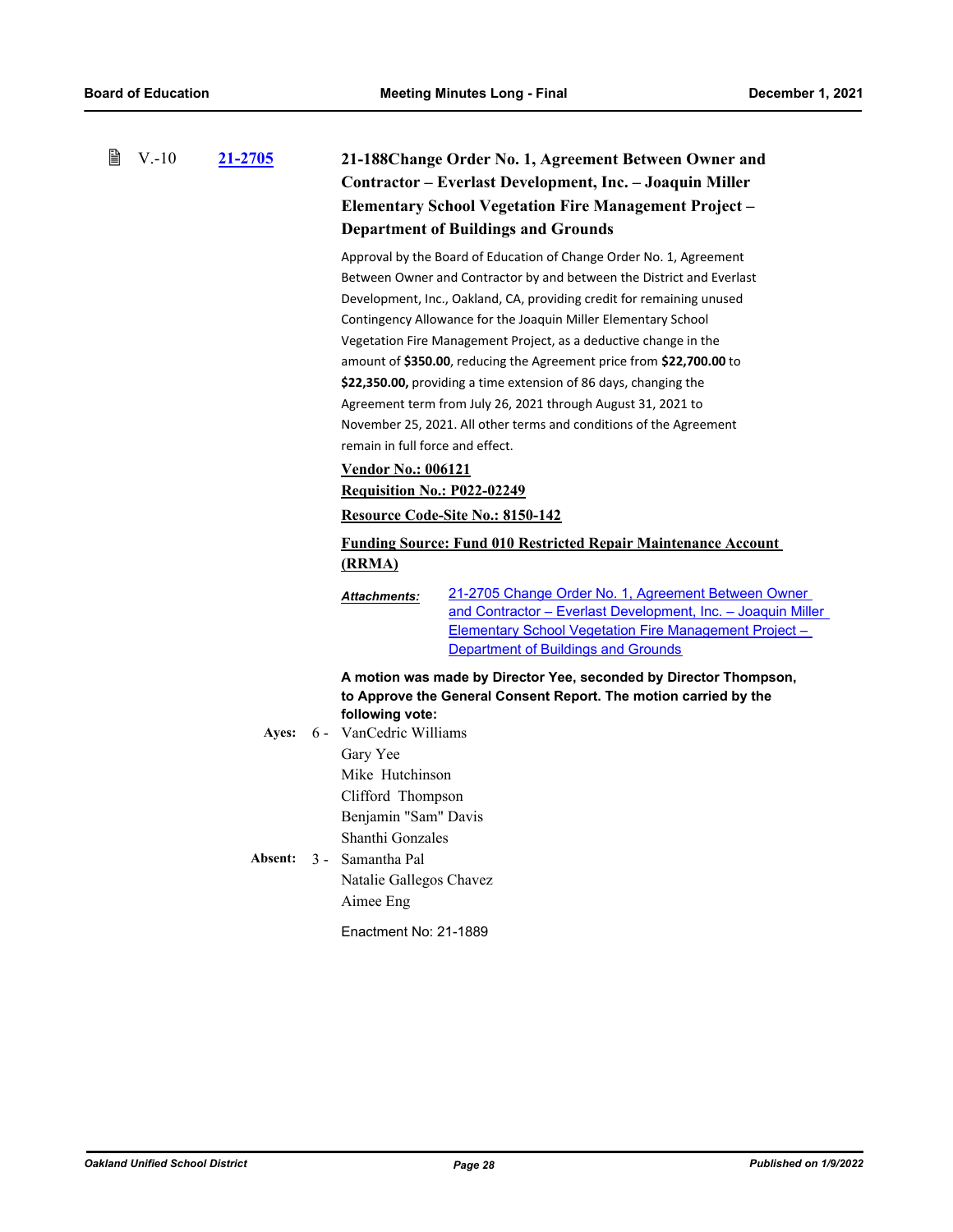| 閶<br>$V - 11$ | 21-2707 | Change Order No. 1, Agreement Between Owner and Contractor – |  |
|---------------|---------|--------------------------------------------------------------|--|
|               |         | Everlast Development, Inc. – King Estates Middle School      |  |
|               |         | Vegetation Fire Management Project – Department of Buildings |  |
|               |         | and Grounds                                                  |  |

Approval by the Board of Education of Change Order No. 1, Agreement Between Owner and Contractor by and between the District and Everlast Development, Inc., Oakland, CA, providing credit for remaining unused Contingency Allowance for the King Estates Middle School Vegetation Fire Management Project, as a deductive change in the amount of **\$525.00**, reducing the Agreement price from **\$14,600.00** to **\$14,075.00,**  providing a time extension of 86 days, changing the Agreement term from July 26, 2021 through August 31, 2021 to November 25, 2021. All other terms and conditions of the Agreement remain in full force and effect.

#### **Vendor No.: 006121**

**Requisition No.: P022-02249**

#### **Resource Code-Site No.: 8150-988**

**Funding Source: Fund 010 Restricted Repair Maintenance Account (RRMA)**

21-2707 Change Order No. 1, Agreement Between Owner [and Contractor – Everlast Development, Inc. – King Estates](http://ousd.legistar.com/gateway.aspx?M=F&ID=101664.pdf)  Middle School Vegetation Fire Management Project – Department of Buildings and Grounds *Attachments:*

**A motion was made by Director Yee, seconded by Director Thompson, to Approve the General Consent Report. The motion carried by the following vote:**

Ayes: 6 - VanCedric Williams Gary Yee Mike Hutchinson Clifford Thompson Benjamin "Sam" Davis Shanthi Gonzales Absent: 3 - Samantha Pal

Natalie Gallegos Chavez Aimee Eng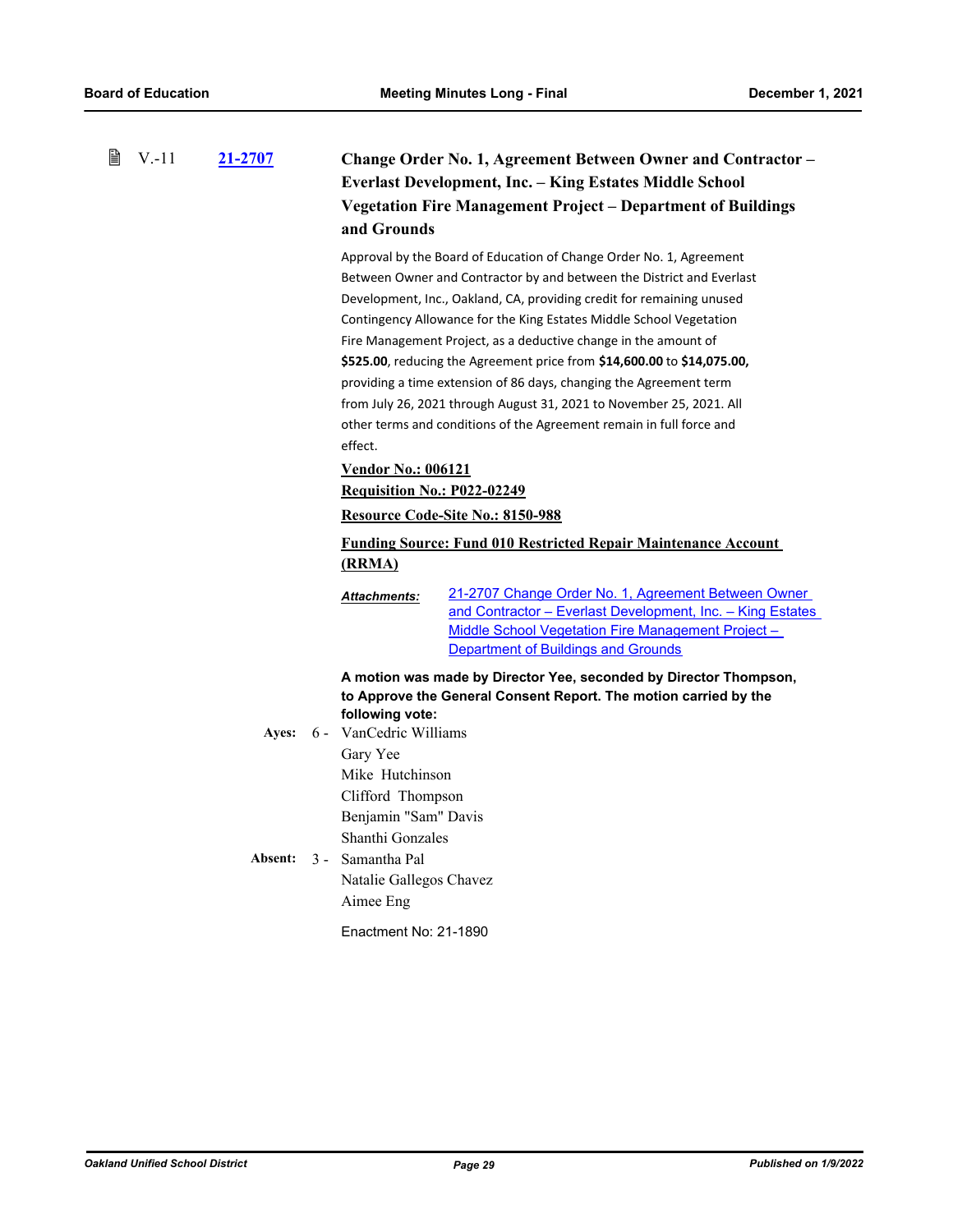| 閶<br>$V - 12$ | 21-2709 | Change Order No. 1, Agreement Between Owner and Contractor – |  |
|---------------|---------|--------------------------------------------------------------|--|
|               |         | Everlast Development, Inc. – Howard Elementary School        |  |
|               |         | Vegetation Fire Management Project – Department of Buildings |  |
|               |         | and Grounds                                                  |  |

Approval by the Board of Education of Change Order No. 1, Agreement Between Owner and Contractor by and between the District and Everlast Development, Inc., Oakland, CA, providing credit for remaining unused Contingency Allowance for the Howard Elementary School Vegetation Fire Management Project, as a deductive change in the amount of **\$600.00**, reducing the Agreement price from **\$9,900.00** to **\$9,300.00,**  providing a time extension of 86 days, changing the Agreement term from July 26, 2021 through August 31, 2021 to November 25, 2021. All other terms and conditions of the Agreement remain in full force and effect.

### **Vendor No.: 006121**

**Requisition No.: P022-02249**

#### **Resource Code-Site No.: 8150-166**

**Funding Source: Fund 010 Restricted Repair Maintenance Account (RRMA)**

[21-2709 Change Order No. 1, Agreement Between Owner](http://ousd.legistar.com/gateway.aspx?M=F&ID=101523.pdf)  and Contractor – Everlast Development, Inc. – Howard Elementary School Vegetation Fire Management Project – Department of Buildings and Grounds *Attachments:*

**A motion was made by Director Yee, seconded by Director Thompson, to Approve the General Consent Report. The motion carried by the following vote:**

Ayes: 6 - VanCedric Williams Gary Yee Mike Hutchinson Clifford Thompson Benjamin "Sam" Davis Shanthi Gonzales Absent: 3 - Samantha Pal

Natalie Gallegos Chavez Aimee Eng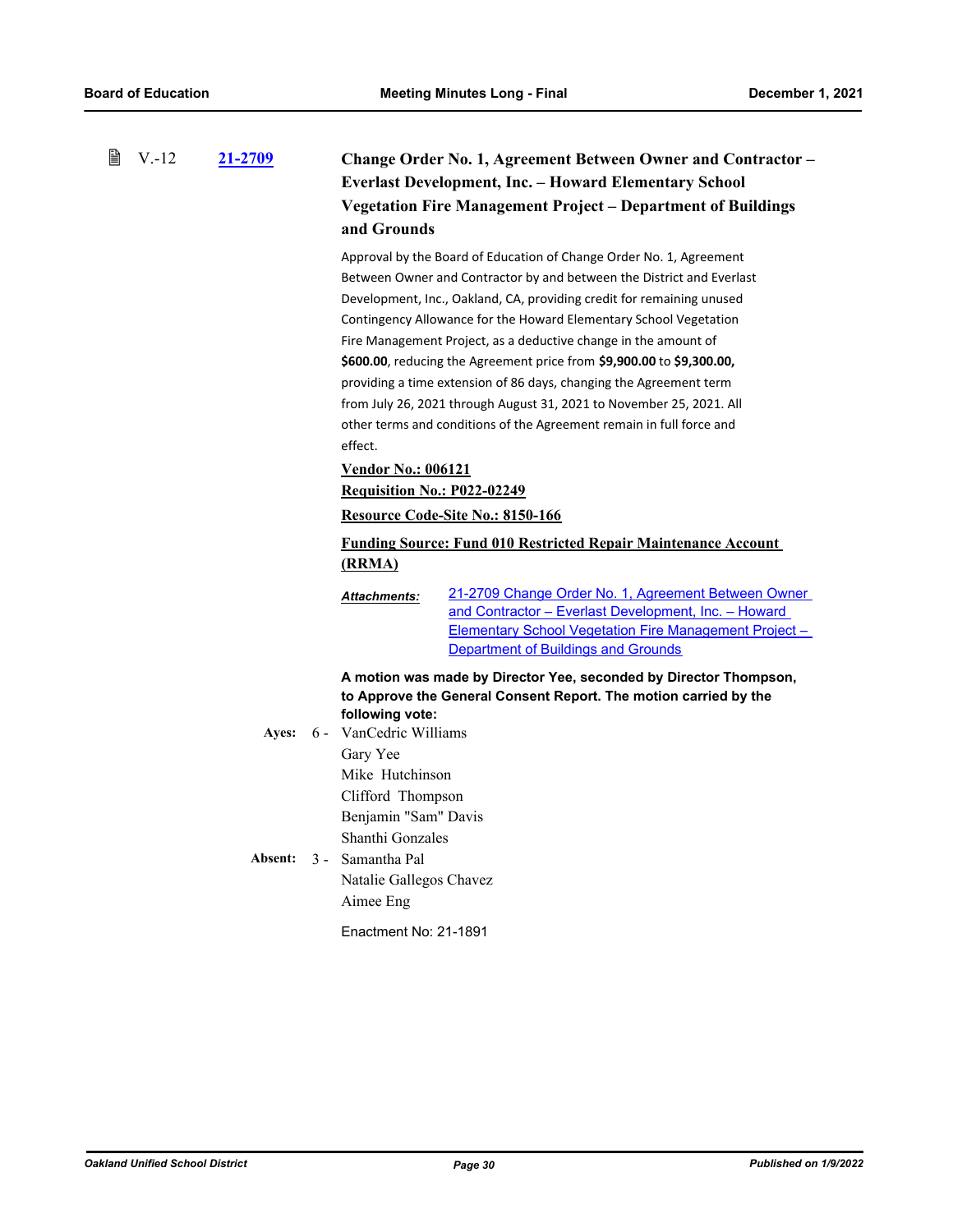昏 V.-13 **[21-2710](http://ousd.legistar.com/gateway.aspx?m=l&id=/matter.aspx?key=53844) Change Order No. 1, Agreement Between Owner and Contractor – Everlast Development, Inc. – Thurgood Marshall Elementary School Vegetation Fire Management Project – Department of Buildings and Grounds**

> Approval by the Board of Education of Change Order No. 1, Agreement Between Owner and Contractor by and between the District and Everlast Development, Inc., Oakland, CA, providing credit for remaining unused Contingency Allowance for the Thurgood Marshall Elementary School Vegetation Fire Management Project, as a deductive change in the amount of **\$1,250.00**, reducing the Agreement price from **\$9,200.00** to **\$7,950.00,** providing a time extension of 86 days, changing the Agreement term from July 26, 2021 through August 31, 2021 to November 25, 2021. All other terms and conditions of the Agreement remain in full force and effect.

### **Vendor No.: 006121**

**Requisition No.: P022-02249**

#### **Resource Code-Site No.: 8150-988**

**Funding Source: Fund 010 Restricted Repair Maintenance Account (RRMA)**

[21-2710 Change Order No. 1, Agreement Between Owner](http://ousd.legistar.com/gateway.aspx?M=F&ID=101524.pdf)  and Contractor – Everlast Development, Inc. – Thurgood Marshall Elementary School Vegetation Fire Management Project – Department of Buildings and Grounds *Attachments:*

**A motion was made by Director Yee, seconded by Director Thompson, to Approve the General Consent Report. The motion carried by the following vote:**

Ayes: 6 - VanCedric Williams Gary Yee Mike Hutchinson Clifford Thompson Benjamin "Sam" Davis Shanthi Gonzales Absent: 3 - Samantha Pal

Natalie Gallegos Chavez Aimee Eng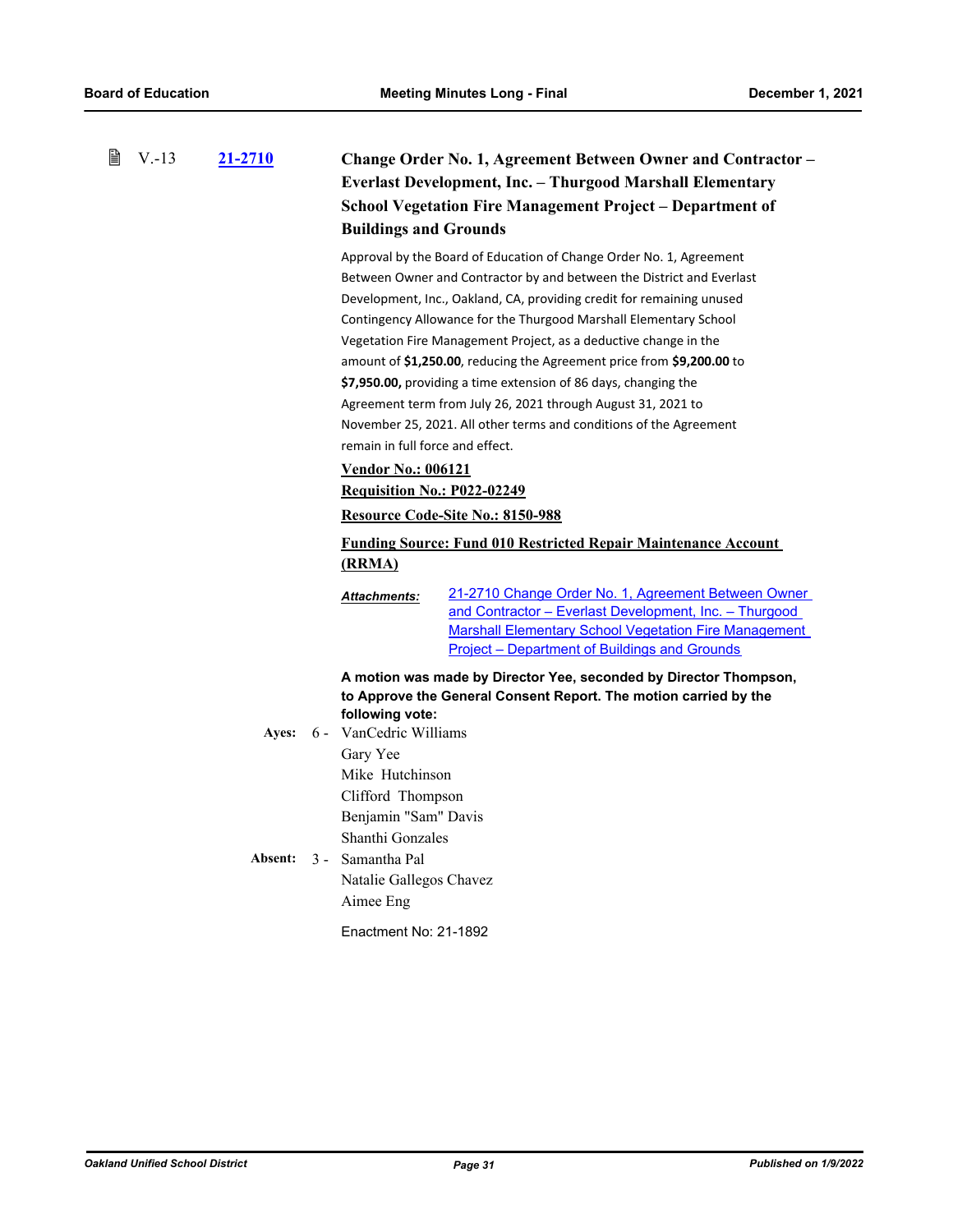閶 V.-14 **[21-2711](http://ousd.legistar.com/gateway.aspx?m=l&id=/matter.aspx?key=53845) Change Order No. 1, Agreement Between Owner and Contractor – Everlast Development, Inc. – Tilden/John Swett Elementary School Vegetation Fire Management Project – Department of Buildings and Grounds**

> Approval by the Board of Education of Change Order No. 1, Agreement Between Owner and Contractor by and between the District and Everlast Development, Inc., Oakland, CA, providing credit for remaining unused Contingency Allowance for the John Tilden/Swett Elementary School Vegetation Fire Management Project, as a deductive change in the amount of **\$1,100.00**, reducing the Agreement price from **\$17,800.00** to **\$16,700.00,** providing a time extension of 86 days, changing the Agreement term from July 26, 2021 through August 31, 2021 to November 25, 2021. All other terms and conditions of the Agreement remain in full force and effect.

#### **Vendor No.: 006121**

**Requisition No.: P022-02249**

**Resource Code-Site No.: 8150-988**

**Funding Source: Fund 010 Restricted Repair Maintenance Account (RRMA)**

21-2711 Change Order No. 1, Agreement Between Owner [and Contractor – Everlast Development, Inc. – Tilden/John](http://ousd.legistar.com/gateway.aspx?M=F&ID=101525.pdf)  Swett Elementary School Vegetation Fire Management Project – Department of Buildings and Grounds *Attachments:*

**A motion was made by Director Yee, seconded by Director Thompson, to Approve the General Consent Report. The motion carried by the following vote:**

Ayes: 6 - VanCedric Williams Gary Yee Mike Hutchinson Clifford Thompson Benjamin "Sam" Davis Shanthi Gonzales Absent: 3 - Samantha Pal

Natalie Gallegos Chavez Aimee Eng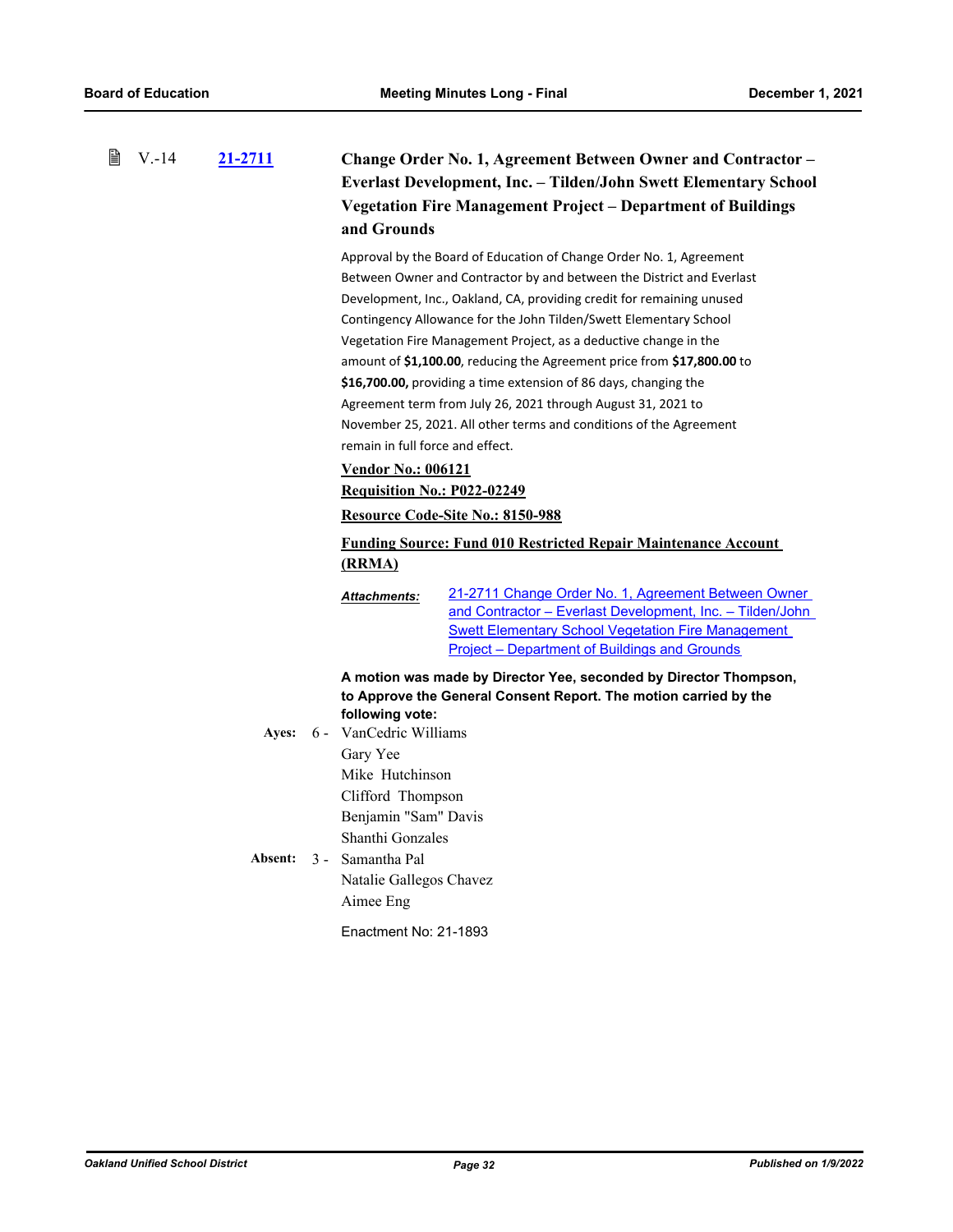| 閶<br>$V.-15$<br>21-2712 |  |         | Change Order No. 1, Agreement Between Owner and Contractor -<br>Everlast Development, Inc. - Skyline High School Vegetation Fire<br><b>Management Project - Department of Buildings and Grounds</b> |                                                                                                                                                                                                                                                                                                                                                                                                                                                                                                                                                                                                                                                                                                      |  |
|-------------------------|--|---------|-----------------------------------------------------------------------------------------------------------------------------------------------------------------------------------------------------|------------------------------------------------------------------------------------------------------------------------------------------------------------------------------------------------------------------------------------------------------------------------------------------------------------------------------------------------------------------------------------------------------------------------------------------------------------------------------------------------------------------------------------------------------------------------------------------------------------------------------------------------------------------------------------------------------|--|
|                         |  |         | <b>Vendor No.: 006121</b><br><b>Requisition No.: P022-02249</b>                                                                                                                                     | Approval by the Board of Education of Change Order No. 1, Agreement<br>Between Owner and Contractor by and between the District and Everlast<br>Development, Inc., Oakland, CA, providing credit for remaining unused<br>Contingency Allowance for the Skyline High School Vegetation Fire<br>Management Project, as a deductive change in the amount of \$50.00,<br>reducing the Agreement price from \$27,800.00 to \$27,750.00, providing a<br>time extension of 86 days, changing the Agreement term from July 26,<br>2021 through August 31, 2021 to November 25, 2021. All other terms and<br>conditions of the Agreement remain in full force and effect.<br>Resource Code-Site No.: 8150-306 |  |
|                         |  |         | <b>Funding Source: Fund 010 Restricted Repair Maintenance Account</b>                                                                                                                               |                                                                                                                                                                                                                                                                                                                                                                                                                                                                                                                                                                                                                                                                                                      |  |
|                         |  |         | (RRMA)                                                                                                                                                                                              |                                                                                                                                                                                                                                                                                                                                                                                                                                                                                                                                                                                                                                                                                                      |  |
|                         |  |         | <b>Attachments:</b>                                                                                                                                                                                 | 21-2712 Change Order No. 1, Agreement Between Owner<br>and Contractor - Everlast Development, Inc. - Skyline High<br><b>School Vegetation Fire Management Project - Department</b><br>of Buildings and Grounds                                                                                                                                                                                                                                                                                                                                                                                                                                                                                       |  |
|                         |  |         | following vote:                                                                                                                                                                                     | A motion was made by Director Yee, seconded by Director Thompson,<br>to Approve the General Consent Report. The motion carried by the                                                                                                                                                                                                                                                                                                                                                                                                                                                                                                                                                                |  |
|                         |  | Ayes:   | 6 - VanCedric Williams<br>Gary Yee<br>Mike Hutchinson<br>Clifford Thompson<br>Benjamin "Sam" Davis<br>Shanthi Gonzales                                                                              |                                                                                                                                                                                                                                                                                                                                                                                                                                                                                                                                                                                                                                                                                                      |  |
|                         |  | Absent: | 3 - Samantha Pal<br>Natalie Gallegos Chavez<br>Aimee Eng                                                                                                                                            |                                                                                                                                                                                                                                                                                                                                                                                                                                                                                                                                                                                                                                                                                                      |  |
|                         |  |         | Enactment No: 21-1894                                                                                                                                                                               |                                                                                                                                                                                                                                                                                                                                                                                                                                                                                                                                                                                                                                                                                                      |  |
|                         |  |         |                                                                                                                                                                                                     |                                                                                                                                                                                                                                                                                                                                                                                                                                                                                                                                                                                                                                                                                                      |  |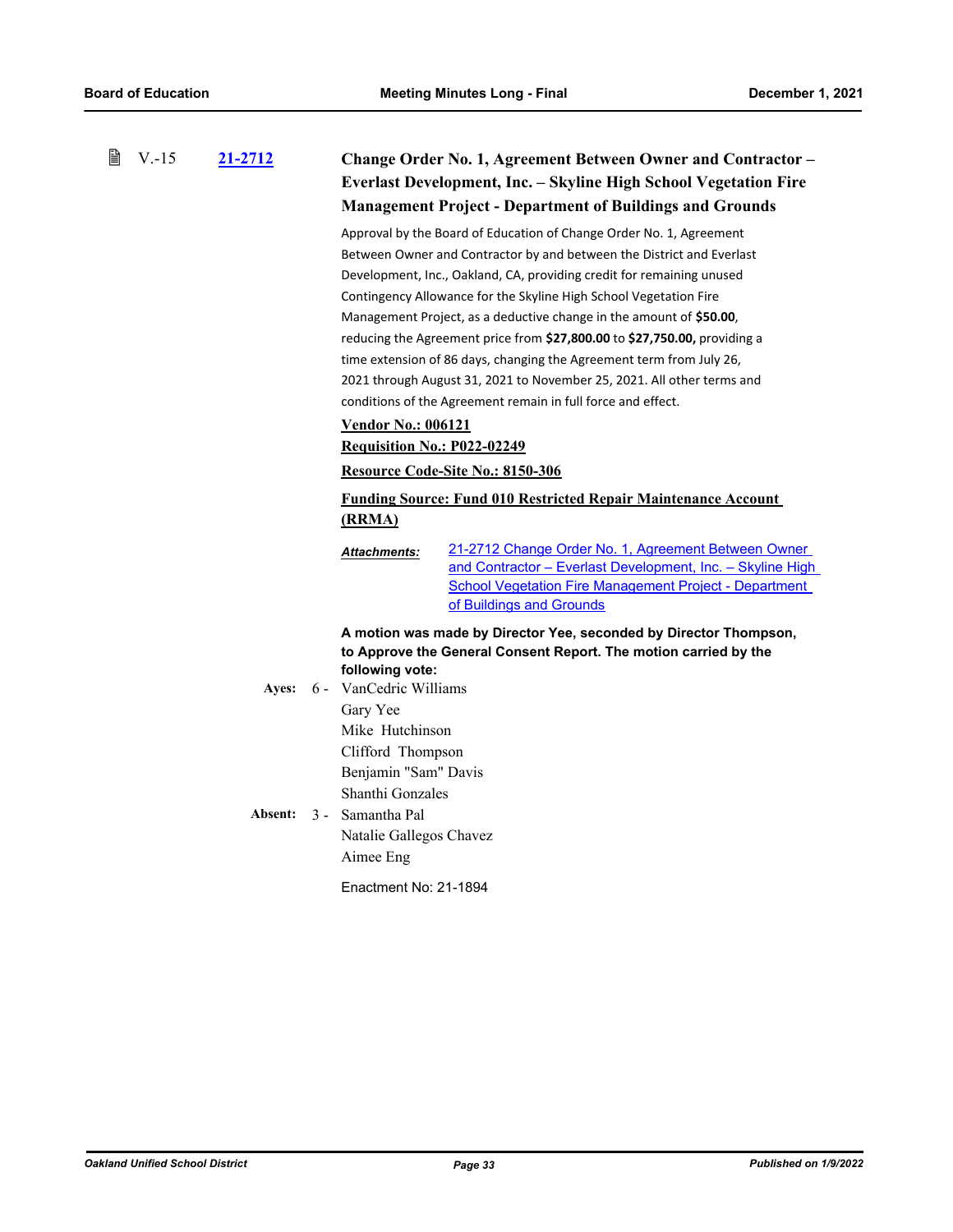| 窅 | $V - 16$ | <u>21-2713 </u> |                                                                                                                                                                                    | Change Order No. 1, Agreement Between Owner and Contractor -<br><b>Everlast Development, Inc. - Hillcrest Elementary School</b><br><b>Vegetation Fire Management Project - Department of Buildings</b><br>and Grounds<br>Approval by the Board of Education of Change Order No. 1, Agreement<br>Between Owner and Contractor by and between the District and Everlast<br>Development, Inc., Oakland, CA, providing credit for remaining unused<br>Contingency Allowance for the Hillcrest Elementary School Vegetation<br>Fire Management Project, as a deductive change in the amount of<br>\$1,550.00, reducing the Agreement price from \$10,600.00 to \$9,050.00,<br>providing a time extension of 86 days, changing the Agreement term<br>from July 26, 2021 through August 31, 2021 to November 25, 2021. All<br>other terms and conditions of the Agreement remain in full force and<br>effect. |                                                                                                                                                                                                                        |  |
|---|----------|-----------------|------------------------------------------------------------------------------------------------------------------------------------------------------------------------------------|--------------------------------------------------------------------------------------------------------------------------------------------------------------------------------------------------------------------------------------------------------------------------------------------------------------------------------------------------------------------------------------------------------------------------------------------------------------------------------------------------------------------------------------------------------------------------------------------------------------------------------------------------------------------------------------------------------------------------------------------------------------------------------------------------------------------------------------------------------------------------------------------------------|------------------------------------------------------------------------------------------------------------------------------------------------------------------------------------------------------------------------|--|
|   |          |                 |                                                                                                                                                                                    |                                                                                                                                                                                                                                                                                                                                                                                                                                                                                                                                                                                                                                                                                                                                                                                                                                                                                                        |                                                                                                                                                                                                                        |  |
|   |          |                 |                                                                                                                                                                                    | <b>Vendor No.: 006121</b>                                                                                                                                                                                                                                                                                                                                                                                                                                                                                                                                                                                                                                                                                                                                                                                                                                                                              |                                                                                                                                                                                                                        |  |
|   |          |                 |                                                                                                                                                                                    | Requisition No.: P022-02249                                                                                                                                                                                                                                                                                                                                                                                                                                                                                                                                                                                                                                                                                                                                                                                                                                                                            |                                                                                                                                                                                                                        |  |
|   |          |                 | Resource Code-Site No.: 8150-127                                                                                                                                                   |                                                                                                                                                                                                                                                                                                                                                                                                                                                                                                                                                                                                                                                                                                                                                                                                                                                                                                        |                                                                                                                                                                                                                        |  |
|   |          |                 | <b>Funding Source: Fund 010 Restricted Repair Maintenance Account</b>                                                                                                              |                                                                                                                                                                                                                                                                                                                                                                                                                                                                                                                                                                                                                                                                                                                                                                                                                                                                                                        |                                                                                                                                                                                                                        |  |
|   |          |                 | (RRMA)                                                                                                                                                                             |                                                                                                                                                                                                                                                                                                                                                                                                                                                                                                                                                                                                                                                                                                                                                                                                                                                                                                        |                                                                                                                                                                                                                        |  |
|   |          |                 |                                                                                                                                                                                    | Attachments:                                                                                                                                                                                                                                                                                                                                                                                                                                                                                                                                                                                                                                                                                                                                                                                                                                                                                           | 21-2713 Change Order No. 1, Agreement Between Owner<br>and Contractor - Everlast Development, Inc. - Hillcrest<br><b>Elementary School Vegetation Fire Management Project -</b><br>Department of Buildings and Grounds |  |
|   |          | Ayes:           | A motion was made by Director Yee, seconded by Director Thompson,<br>to Approve the General Consent Report. The motion carried by the<br>following vote:<br>6 - VanCedric Williams |                                                                                                                                                                                                                                                                                                                                                                                                                                                                                                                                                                                                                                                                                                                                                                                                                                                                                                        |                                                                                                                                                                                                                        |  |
|   |          |                 |                                                                                                                                                                                    | Gary Yee<br>Mike Hutchinson<br>Clifford Thompson<br>Benjamin "Sam" Davis                                                                                                                                                                                                                                                                                                                                                                                                                                                                                                                                                                                                                                                                                                                                                                                                                               |                                                                                                                                                                                                                        |  |
|   |          | Absent:         |                                                                                                                                                                                    | Shanthi Gonzales<br>3 - Samantha Pal<br>Natalie Gallegos Chavez<br>Aimee Eng                                                                                                                                                                                                                                                                                                                                                                                                                                                                                                                                                                                                                                                                                                                                                                                                                           |                                                                                                                                                                                                                        |  |
|   |          |                 |                                                                                                                                                                                    | Enactment No: 21-1895                                                                                                                                                                                                                                                                                                                                                                                                                                                                                                                                                                                                                                                                                                                                                                                                                                                                                  |                                                                                                                                                                                                                        |  |

**Deputy Chief, Talent**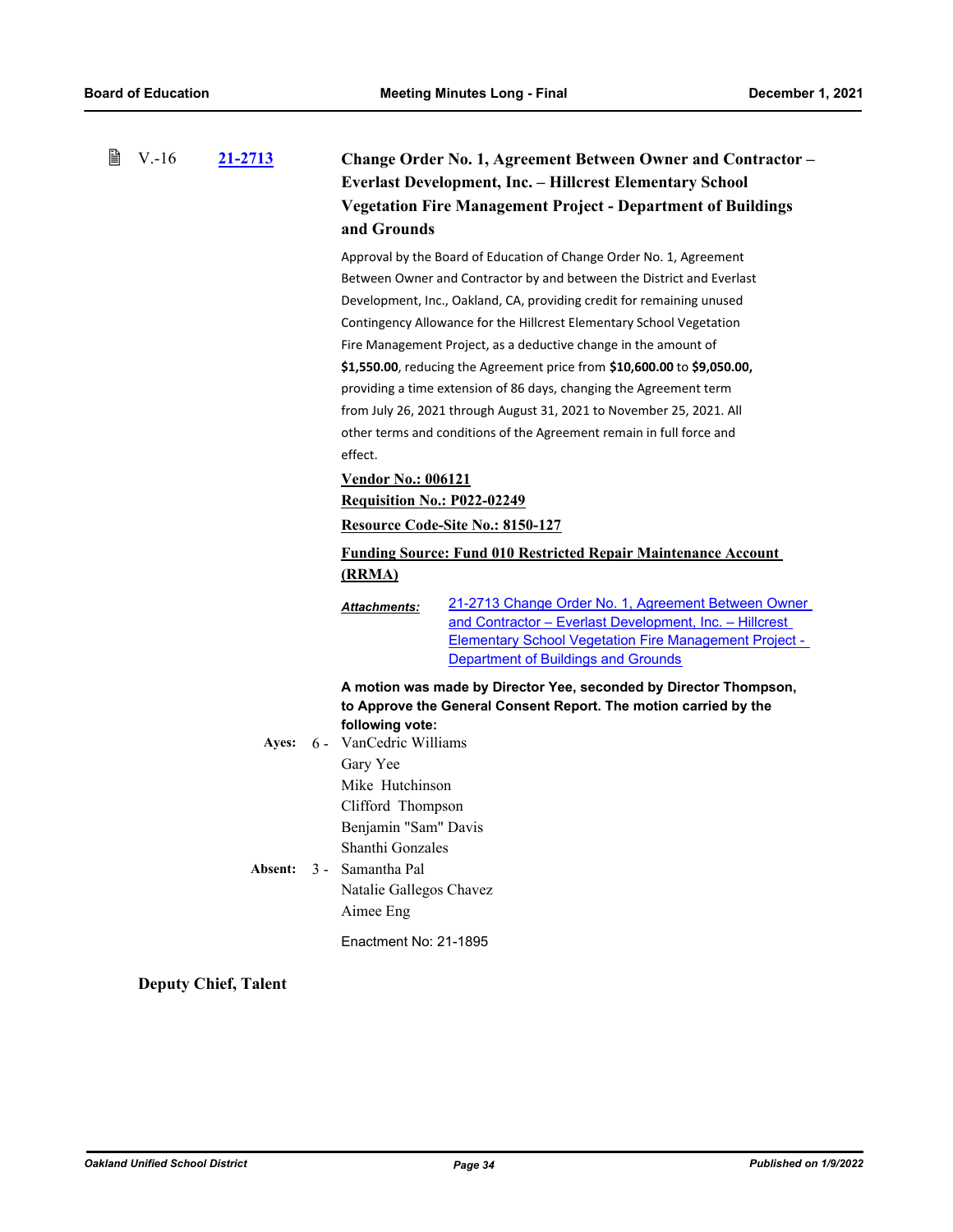₿

| $V - 17$ | 21-2720 |                                                                                                                        | Services Agreement 2021-2022 - William L. Winston, Education<br><b>Consulting LLC - Talent / Human Resources Department</b>                                                                                                                                                                                                                                                                                                                                                                                                                                                                                                                                                                                                                                                                                                                                                                                          |                                                                                                                                        |  |  |  |
|----------|---------|------------------------------------------------------------------------------------------------------------------------|----------------------------------------------------------------------------------------------------------------------------------------------------------------------------------------------------------------------------------------------------------------------------------------------------------------------------------------------------------------------------------------------------------------------------------------------------------------------------------------------------------------------------------------------------------------------------------------------------------------------------------------------------------------------------------------------------------------------------------------------------------------------------------------------------------------------------------------------------------------------------------------------------------------------|----------------------------------------------------------------------------------------------------------------------------------------|--|--|--|
|          |         |                                                                                                                        | Ratification by the Board of Education of a Services Agreement 2021-2022<br>by and between the District and William L. Winston, Education Consulting<br>LLC, Oakland, CA, for the latter to ensure that partnership with colleges<br>and universities for new teacher recruitment and pipelines are developed<br>and maintained through development of Memorandums of Understanding,<br>including Initiating contact with the designated staff at the college responsible<br>for the MOU, communicating with the college and university partners about<br>the MOU process, the writing of the MOU, and the negotiation of the MOU<br>content, receiving approval from the District's Legal Department, submitting<br>and tracking the MOU through the approval process, via Talent / Human<br>Resources Department, for the period of July 1, 2021 through June 30, 2022,<br>in an amount not to exceed \$10,000.00. |                                                                                                                                        |  |  |  |
|          |         |                                                                                                                        | <b>Vendor No.: 004664</b>                                                                                                                                                                                                                                                                                                                                                                                                                                                                                                                                                                                                                                                                                                                                                                                                                                                                                            |                                                                                                                                        |  |  |  |
|          |         |                                                                                                                        | <b>Requisition No.: VR22-02251</b>                                                                                                                                                                                                                                                                                                                                                                                                                                                                                                                                                                                                                                                                                                                                                                                                                                                                                   |                                                                                                                                        |  |  |  |
|          |         |                                                                                                                        | Resource Code-Site No.: 0000-944                                                                                                                                                                                                                                                                                                                                                                                                                                                                                                                                                                                                                                                                                                                                                                                                                                                                                     |                                                                                                                                        |  |  |  |
|          |         |                                                                                                                        | <b>Funding Source: General Purpose/Unrestricted</b>                                                                                                                                                                                                                                                                                                                                                                                                                                                                                                                                                                                                                                                                                                                                                                                                                                                                  |                                                                                                                                        |  |  |  |
|          |         |                                                                                                                        | <b>Attachments:</b>                                                                                                                                                                                                                                                                                                                                                                                                                                                                                                                                                                                                                                                                                                                                                                                                                                                                                                  | 21-2720 Services Agreement 2021-2022 - William L.<br>Winston, Education Consulting LLC - Talent / Human<br><b>Resources Department</b> |  |  |  |
|          |         |                                                                                                                        | A motion was made by Director Yee, seconded by Director Thompson,<br>to Approve the General Consent Report. The motion carried by the<br>following vote:                                                                                                                                                                                                                                                                                                                                                                                                                                                                                                                                                                                                                                                                                                                                                             |                                                                                                                                        |  |  |  |
|          | Ayes:   | 6 - VanCedric Williams<br>Gary Yee<br>Mike Hutchinson<br>Clifford Thompson<br>Benjamin "Sam" Davis<br>Shanthi Gonzales |                                                                                                                                                                                                                                                                                                                                                                                                                                                                                                                                                                                                                                                                                                                                                                                                                                                                                                                      |                                                                                                                                        |  |  |  |
|          | Absent: |                                                                                                                        | 3 - Samantha Pal<br>Natalie Gallegos Chavez<br>Aimee Eng<br>Enactment No: 21-1896                                                                                                                                                                                                                                                                                                                                                                                                                                                                                                                                                                                                                                                                                                                                                                                                                                    |                                                                                                                                        |  |  |  |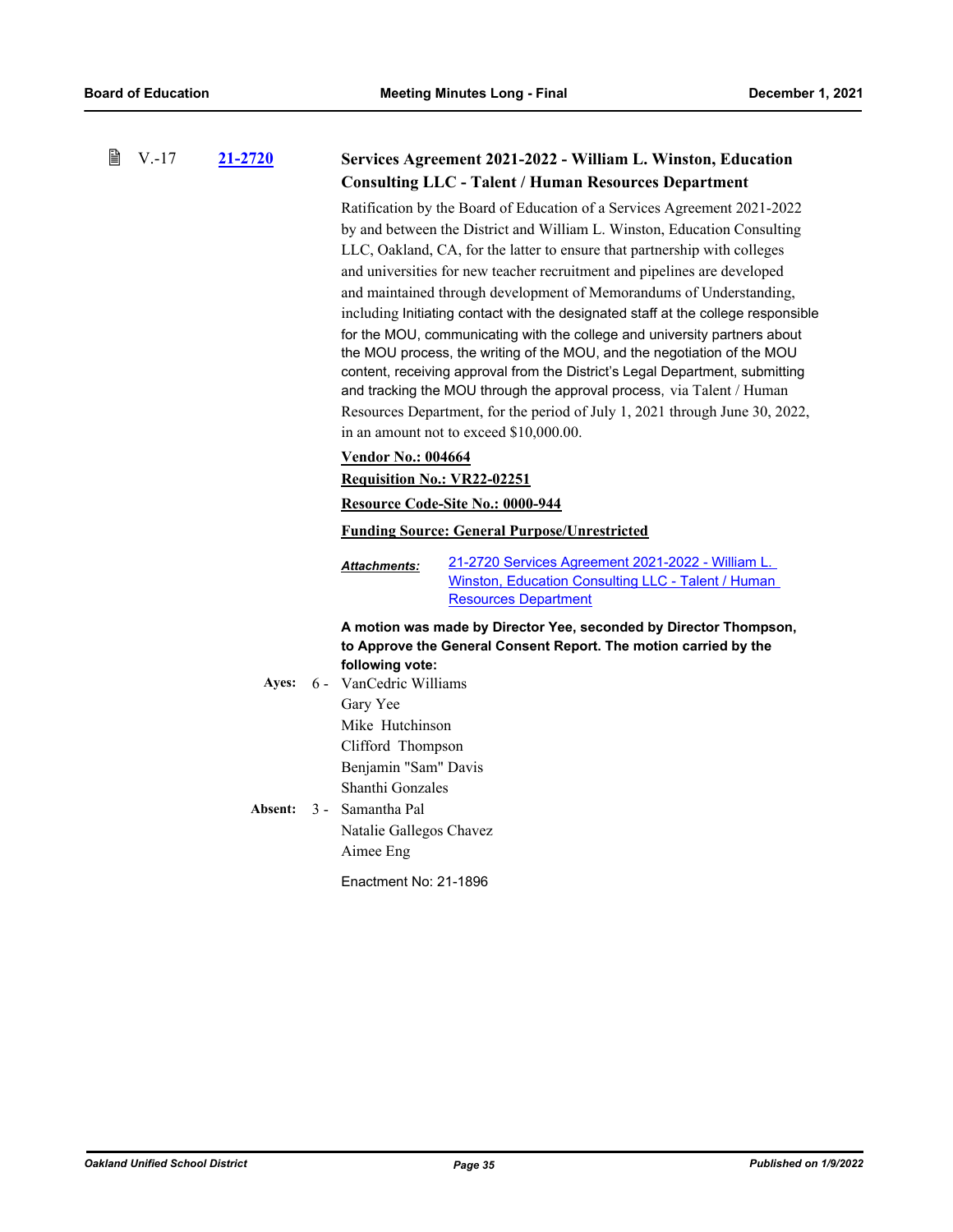| ■ V.-18 | 21-2725 | <b>Memorandum of Understanding - OUSD STEM Teacher Pathway</b> |
|---------|---------|----------------------------------------------------------------|
|         |         | and Mentor Fellow Project 2021-22 - Trellis Education -        |
|         |         | <b>Talent/Human Resources Department</b>                       |

Approval by the Board of Education of a Memorandum of Understanding - OUSD STEM Teacher Pathway and Mentor Fellow Project 2021-22 by and between the District and Trellis Education, San Francisco, CA for the latter to provide program development and mentoring in the Science, Technology, Engineering, and Mathematics (STEM) Teacher Pathway and Mentor Fellow Project, as described therein, for the period July 1, 2021, through June 30, 2022.

## **Funding Source: CTC Residency Grant**

[21-2725 Memorandum of Understanding - OUSD STEM](http://ousd.legistar.com/gateway.aspx?M=F&ID=101528.pdf)  Teacher Pathway and Mentor Fellow Project 2021-22 - Trellis Education - Talent/Human Resources Department *Attachments:*

**A motion was made by Director Yee, seconded by Director Thompson, to Approve the General Consent Report. The motion carried by the following vote:**

Ayes: 6 - VanCedric Williams Gary Yee Mike Hutchinson Clifford Thompson Benjamin "Sam" Davis Shanthi Gonzales Absent: 3 - Samantha Pal Natalie Gallegos Chavez Aimee Eng

Enactment No: 21-1897

**Chief Academic Officer**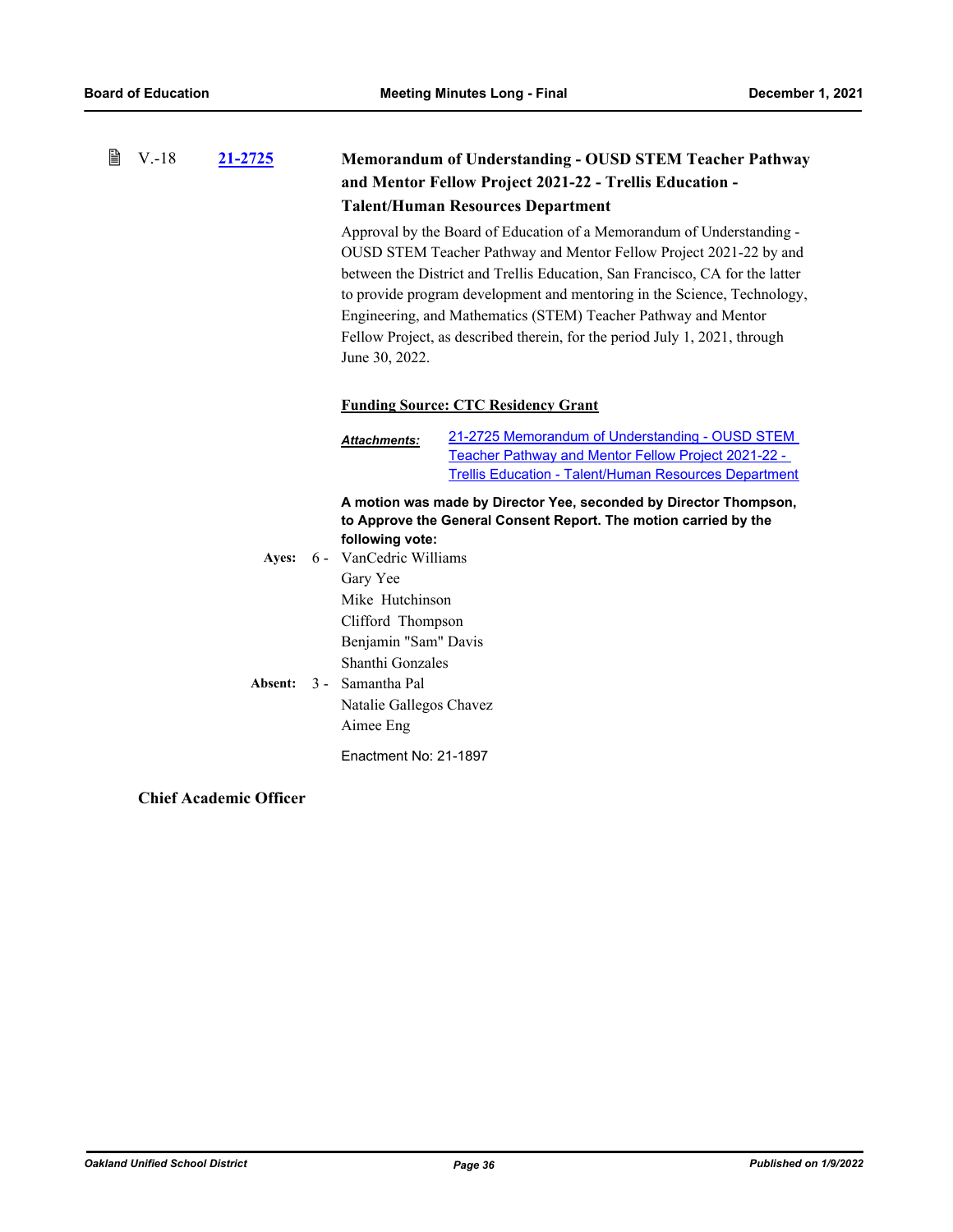| 誾 | $V.-19$ | 21-2075          | Services Agreement 2021-2022 - Design For Equity LLC -<br><b>Madison Park Academy (Upper Campus)</b>                                                                                                                                                                                                                                                                                                                                                                                                                                                                                                                                                                                                                                                                                                                                                                                                             |  |  |
|---|---------|------------------|------------------------------------------------------------------------------------------------------------------------------------------------------------------------------------------------------------------------------------------------------------------------------------------------------------------------------------------------------------------------------------------------------------------------------------------------------------------------------------------------------------------------------------------------------------------------------------------------------------------------------------------------------------------------------------------------------------------------------------------------------------------------------------------------------------------------------------------------------------------------------------------------------------------|--|--|
|   |         |                  | Ratification by the Board of Education of a Services Agreement<br>2021-2022 by and between the District and Design For Equity, LLC,<br>Oakland, CA, for the latter, over a ten (10) month period, in consultation<br>with the school site team, to provide transformative professional<br>learning experiences to the facility and staff to build individual and<br>group capacity to interrupt and change inequitable teaching practices,<br>policies and structures and shift the culture of the school toward<br>creating greater racial equity and belonging, as described in Exhibit A,<br>incorporated herein by reference as though fully set forth, at Madison<br>Park Academy (Upper Campus), for the period of August 11, 2021<br>through May 11, 2022, in an amount not to exceed \$25,000.00.<br><b>Vendor No.: 007190</b><br><b>Requisition No.: VR22-00788</b><br>Resource Code-Site No.: 0003-215 |  |  |
|   |         |                  | <b>Funding Source: Unrestricted Concentration</b>                                                                                                                                                                                                                                                                                                                                                                                                                                                                                                                                                                                                                                                                                                                                                                                                                                                                |  |  |
|   |         |                  | 21-2075 Services Agreement 2021-2022 - Design For Equity<br><b>Attachments:</b><br><b>LLC - Madison Park Academy (Upper Campus)</b>                                                                                                                                                                                                                                                                                                                                                                                                                                                                                                                                                                                                                                                                                                                                                                              |  |  |
|   |         | Ayes:<br>Absent: | A motion was made by Director Yee, seconded by Director Thompson,<br>to Approve the General Consent Report. The motion carried by the<br>following vote:<br>6 - VanCedric Williams<br>Gary Yee<br>Mike Hutchinson<br>Clifford Thompson<br>Benjamin "Sam" Davis<br>Shanthi Gonzales<br>3 - Samantha Pal<br>Natalie Gallegos Chavez<br>Aimee Eng<br>Enactment No: 21-1898                                                                                                                                                                                                                                                                                                                                                                                                                                                                                                                                          |  |  |
|   |         |                  |                                                                                                                                                                                                                                                                                                                                                                                                                                                                                                                                                                                                                                                                                                                                                                                                                                                                                                                  |  |  |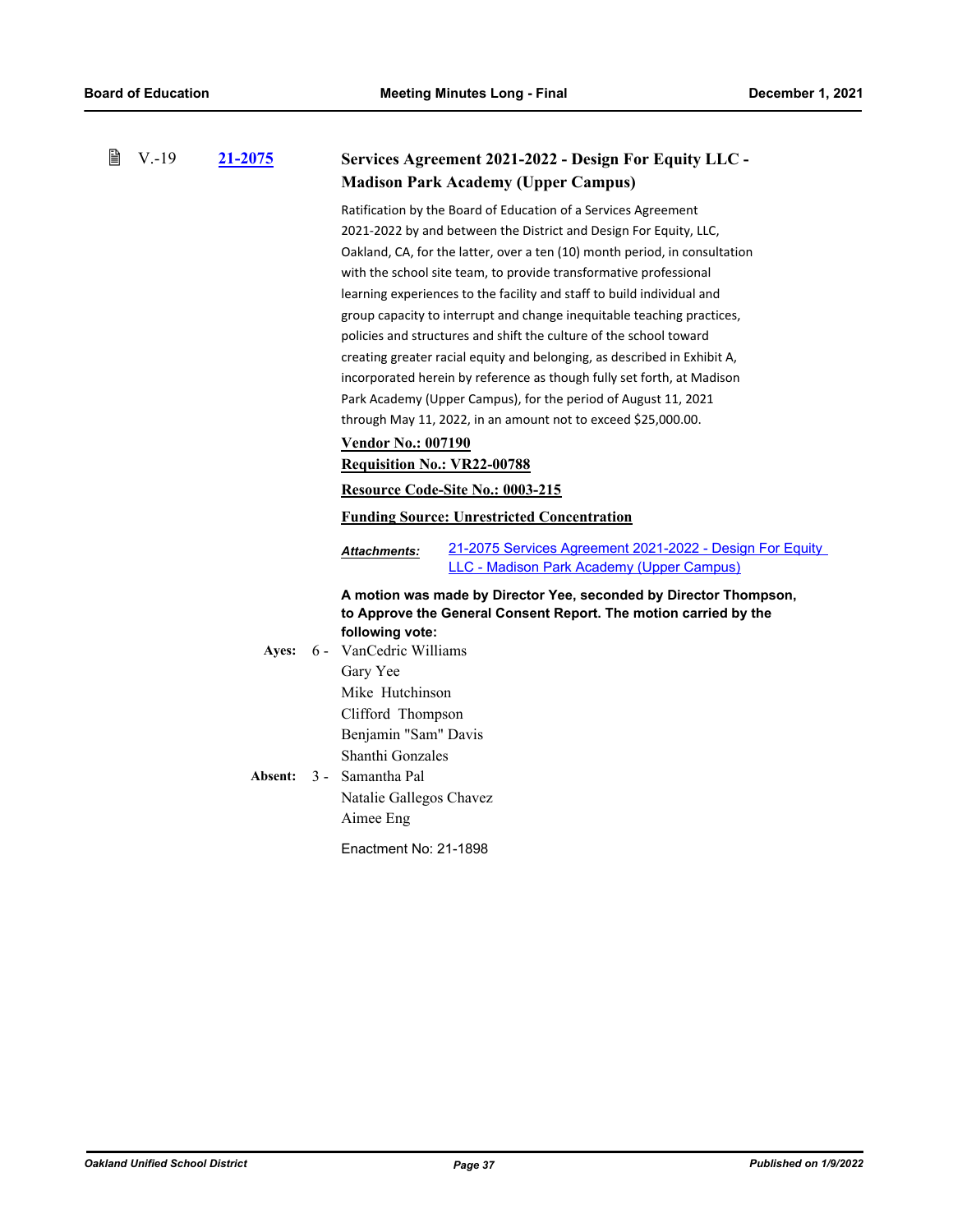| 21-2076          | Services Agreement 2021-2022 - Hanna Interpreting Services,<br><b>LLC</b> - Special Education Department                                                                                                                                                                                                                                                                                                                                                                                                                                                                                                                |  |  |
|------------------|-------------------------------------------------------------------------------------------------------------------------------------------------------------------------------------------------------------------------------------------------------------------------------------------------------------------------------------------------------------------------------------------------------------------------------------------------------------------------------------------------------------------------------------------------------------------------------------------------------------------------|--|--|
|                  | Ratification by the Board of Education of a Services Agreement<br>2021-2022 by and between the District and Hanna Interpreting Services,<br>LLC, Spring Valley, CA, for the latter to provide interpreting and<br>document translation services through On-Demand Telephone Services<br>equipped with a customer access code, On-Demand Video Remote<br>Interpreting (VRI), Document Translation Services (XTRF) and<br>Pre-Scheduling appointments, via Special Education Department, for the<br>period of July 1, 2021 through July 31, 2022, in an amount not to exceed<br>\$20,000.00.<br><b>Vendor No.: 006861</b> |  |  |
|                  | <b>Requisition No.: VR22-00065</b>                                                                                                                                                                                                                                                                                                                                                                                                                                                                                                                                                                                      |  |  |
|                  | Resource Code-Site No.: 6500-975                                                                                                                                                                                                                                                                                                                                                                                                                                                                                                                                                                                        |  |  |
|                  | <b>Funding Source: Special Education</b>                                                                                                                                                                                                                                                                                                                                                                                                                                                                                                                                                                                |  |  |
|                  | 21-2076 Services Agreement 2021-2022 - Hanna Interpreting<br><b>Attachments:</b><br><b>Services, LLC - Special Education Department</b>                                                                                                                                                                                                                                                                                                                                                                                                                                                                                 |  |  |
| Ayes:<br>Absent: | A motion was made by Director Yee, seconded by Director Thompson,<br>to Approve the General Consent Report. The motion carried by the<br>following vote:<br>6 - VanCedric Williams<br>Gary Yee<br>Mike Hutchinson<br>Clifford Thompson<br>Benjamin "Sam" Davis<br>Shanthi Gonzales<br>3 - Samantha Pal<br>Natalie Gallegos Chavez<br>Aimee Eng<br>Enactment No: 21-1899                                                                                                                                                                                                                                                 |  |  |
|                  |                                                                                                                                                                                                                                                                                                                                                                                                                                                                                                                                                                                                                         |  |  |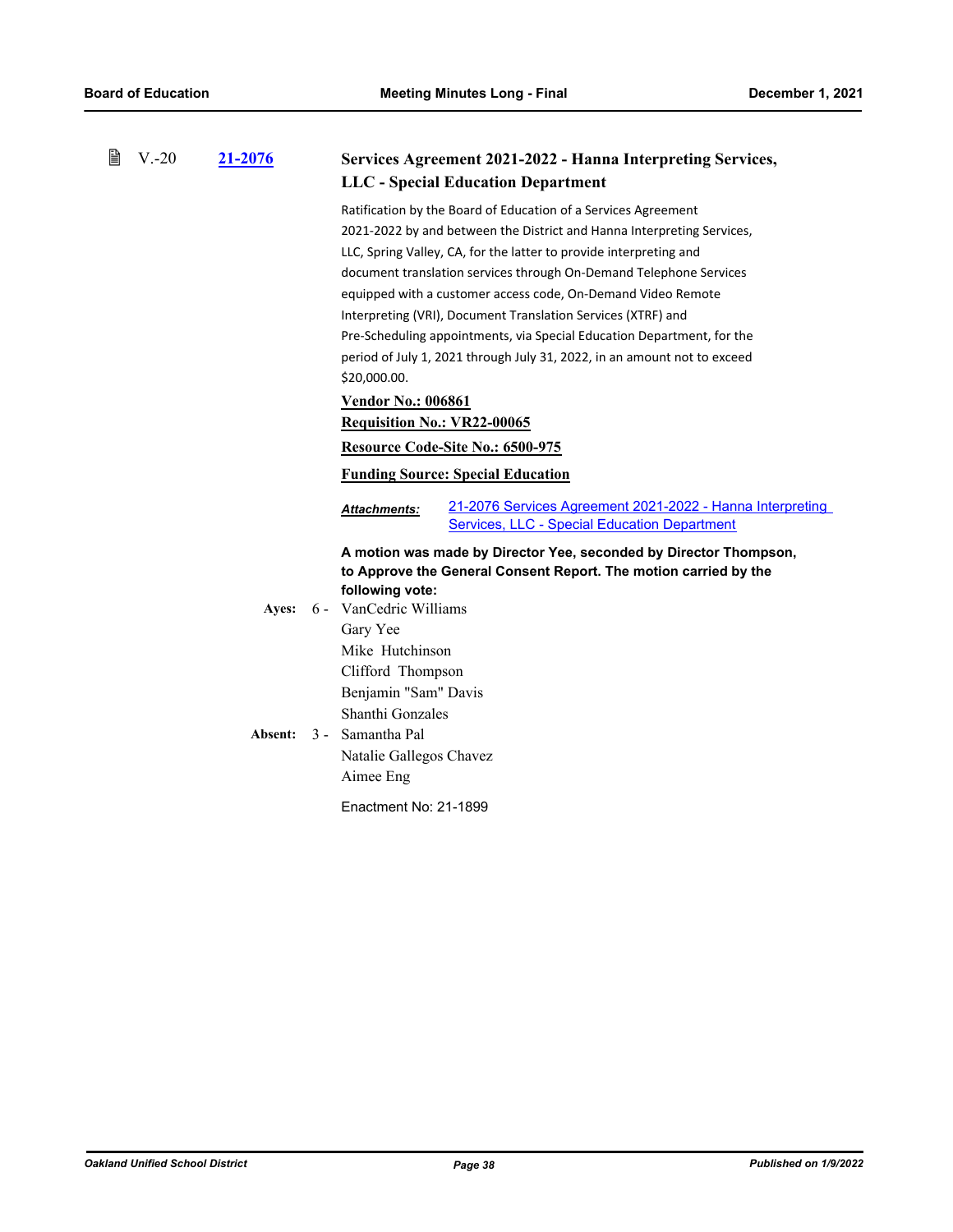| 窅<br>$V - 21$ | <u>21-2184</u> | <b>Services Agreement 2021-2022 - Briahn Badelle - Community</b>                                                                           |
|---------------|----------------|--------------------------------------------------------------------------------------------------------------------------------------------|
|               |                | <b>Schools and Student Services Department</b>                                                                                             |
|               |                | Ratification by the Board of Education of a Services Agreement<br>2021-2022 by and between the District and Briahn Badelle, Oakland, CA,   |
|               |                | for the latter to provide an additional 360 hours of clinical supervision of                                                               |
|               |                | graduate students in MSW Programs of local schools and universities                                                                        |
|               |                | assigned as interns to the District's elementary Mental Health Intern                                                                      |
|               |                | Program, via Community Schools and Student Services Department, for                                                                        |
|               |                | the period of August 16, 2021 through June 30, 2022, in an amount not to                                                                   |
|               |                | exceed \$27,000.00.                                                                                                                        |
|               |                | <b>Vendor No.: 007263</b>                                                                                                                  |
|               |                | <b>Requisition No.: VR22-01149</b>                                                                                                         |
|               |                | Resource Code-Site No.: 9283-922                                                                                                           |
|               |                | <b>Funding Source: Salesforce.org</b>                                                                                                      |
|               |                | 21-2184 Services Agreement 2021-2022 - Briahn Badelle -<br><b>Attachments:</b><br><b>Community Schools and Student Services Department</b> |
|               |                | A motion was made by Director Yee, seconded by Director Thompson,<br>to Approve the General Consent Report. The motion carried by the      |
|               |                | following vote:                                                                                                                            |
|               | Ayes:          | 6 - VanCedric Williams                                                                                                                     |
|               |                | Gary Yee                                                                                                                                   |
|               |                | Mike Hutchinson                                                                                                                            |
|               |                | Clifford Thompson                                                                                                                          |
|               |                | Benjamin "Sam" Davis                                                                                                                       |
|               |                | Shanthi Gonzales                                                                                                                           |
|               | Absent:        | 3 - Samantha Pal                                                                                                                           |
|               |                | Natalie Gallegos Chavez                                                                                                                    |
|               |                | Aimee Eng                                                                                                                                  |
|               |                | Enactment No: 21-1900                                                                                                                      |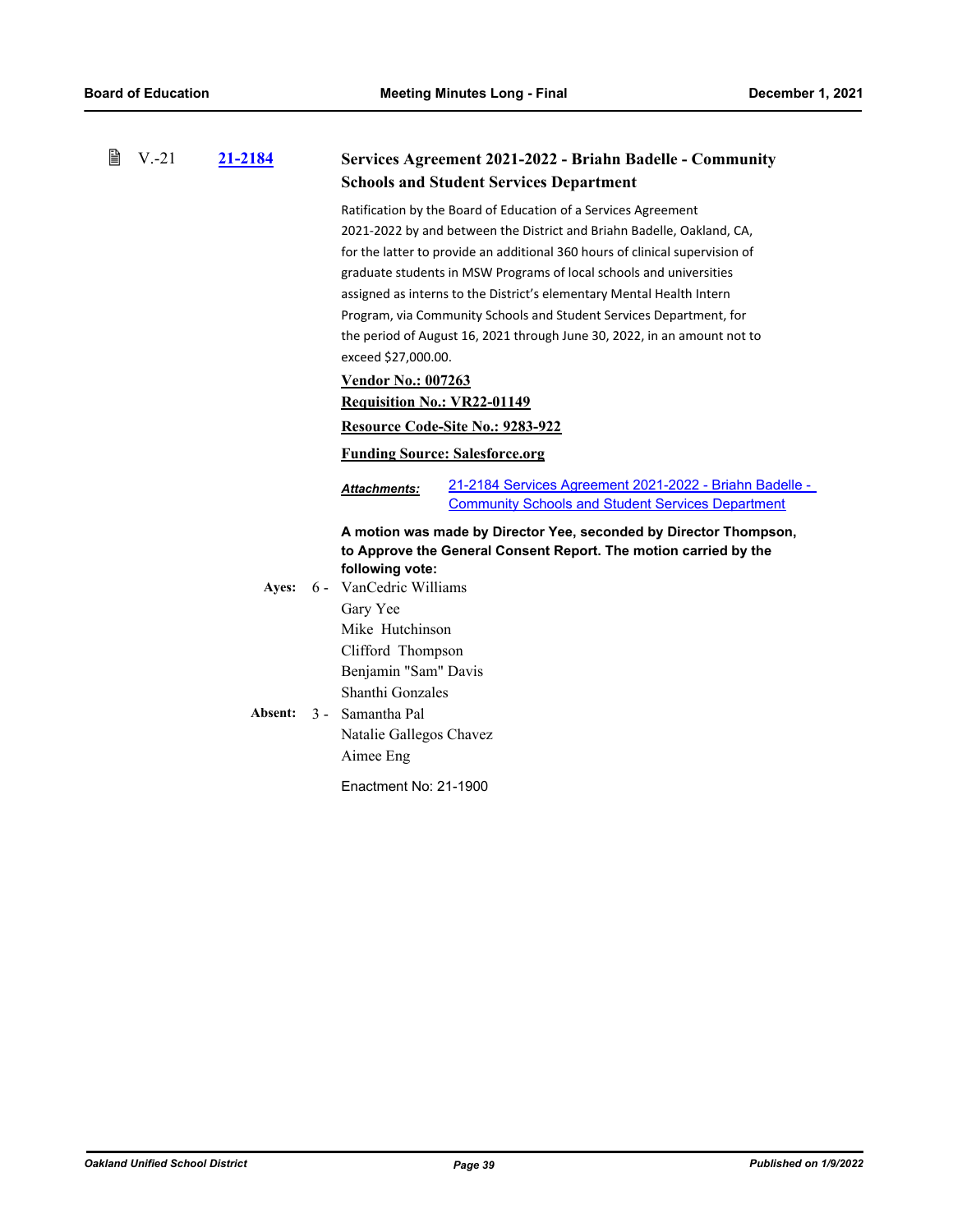| € | $V.-22$ | 21-2191 |       |                             | Services Agreement 2021-2022 - Leah G Branson - Chabot                                                                                |
|---|---------|---------|-------|-----------------------------|---------------------------------------------------------------------------------------------------------------------------------------|
|   |         |         |       | <b>Elementary School</b>    |                                                                                                                                       |
|   |         |         |       |                             | Ratification by the Board of Education of a Services Agreement                                                                        |
|   |         |         |       |                             | 2021-2022 by and between the District and Leah G Branson, Orinda, CA,                                                                 |
|   |         |         |       |                             | for the latter to support school's psychologist "beyond the day" with                                                                 |
|   |         |         |       |                             | family outreach and in-depth counseling, including somatic family                                                                     |
|   |         |         |       |                             | therapy, as well as coordination of services with outside agencies at                                                                 |
|   |         |         |       |                             | Chabot Elementary School, for the period of August 9, 2021 through June                                                               |
|   |         |         |       |                             | 30, 2022, in an amount not to exceed \$19,000.00.                                                                                     |
|   |         |         |       | <b>Vendor No.: 007229</b>   |                                                                                                                                       |
|   |         |         |       | Requisition No.: VR22-00495 |                                                                                                                                       |
|   |         |         |       |                             | Resource Code-Site No.: 9337-106                                                                                                      |
|   |         |         |       |                             | <b>Funding Source: PTA Local Schools</b>                                                                                              |
|   |         |         |       | <b>Attachments:</b>         | 21-2191 Services Agreement 2021-2022 - Leah G Branson -<br><b>Chabot Elementary School</b>                                            |
|   |         |         |       |                             | A motion was made by Director Yee, seconded by Director Thompson,<br>to Approve the General Consent Report. The motion carried by the |
|   |         |         |       | following vote:             |                                                                                                                                       |
|   |         | Ayes:   |       | 6 - VanCedric Williams      |                                                                                                                                       |
|   |         |         |       | Gary Yee                    |                                                                                                                                       |
|   |         |         |       | Mike Hutchinson             |                                                                                                                                       |
|   |         |         |       | Clifford Thompson           |                                                                                                                                       |
|   |         |         |       | Benjamin "Sam" Davis        |                                                                                                                                       |
|   |         |         |       | Shanthi Gonzales            |                                                                                                                                       |
|   |         | Absent: | $3 -$ | Samantha Pal                |                                                                                                                                       |
|   |         |         |       | Natalie Gallegos Chavez     |                                                                                                                                       |
|   |         |         |       | Aimee Eng                   |                                                                                                                                       |
|   |         |         |       | Enactment No: 21-1901       |                                                                                                                                       |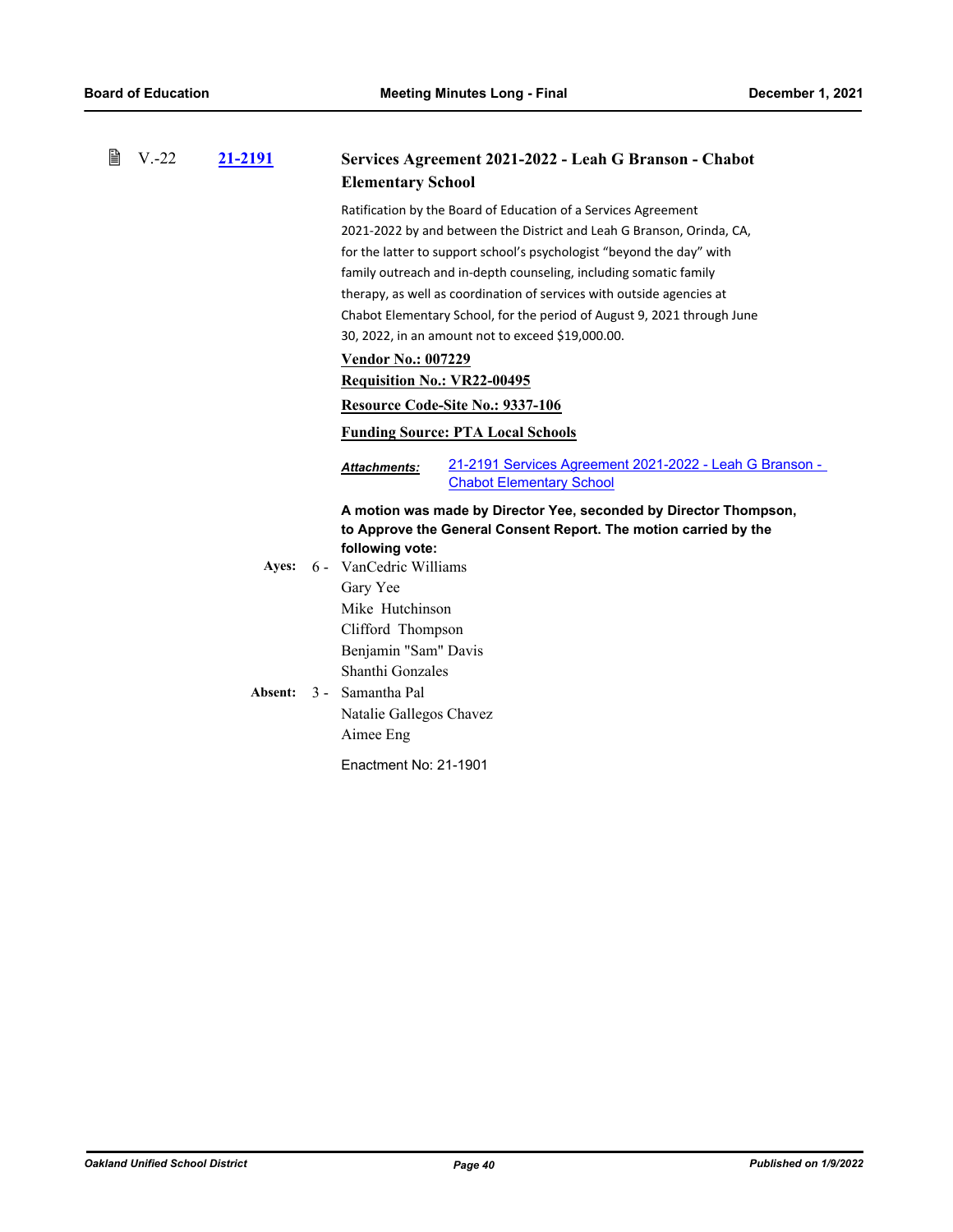| 閶<br>$V - 23$ | 21-2662          |                                                                                                                                                                                                                                                                                                                                                                                                                                                                                                                                                                                                                                                                                                                                                          | Services Agreement 2021-2022 - Sara Green - English Language                                                                          |  |
|---------------|------------------|----------------------------------------------------------------------------------------------------------------------------------------------------------------------------------------------------------------------------------------------------------------------------------------------------------------------------------------------------------------------------------------------------------------------------------------------------------------------------------------------------------------------------------------------------------------------------------------------------------------------------------------------------------------------------------------------------------------------------------------------------------|---------------------------------------------------------------------------------------------------------------------------------------|--|
|               |                  |                                                                                                                                                                                                                                                                                                                                                                                                                                                                                                                                                                                                                                                                                                                                                          | <b>Learner and Multilingual Achievement Department</b>                                                                                |  |
|               |                  | Ratification by the Board of Education of a Services Agreement<br>2021-2022 by and between the District and Sara Green, Brooklyn, NY, for<br>the latter to provide approximately 82 hours to update and clean the<br>Apricot database to ensure student information is accurate; support in<br>importing information that was previously held in spreadsheets; and<br>support in obtaining feedback from team members on implementation<br>of the database to help social workers streamline and record their work<br>with newcomer students, via English Language Learner and Multilingual<br>Achievement Department, for the period of October 11, 2021 through<br>April 11, 2022, in an amount not to exceed \$7,000.00.<br><b>Vendor No.: 007277</b> |                                                                                                                                       |  |
|               |                  | <b>Requisition No.: VR22-02922</b>                                                                                                                                                                                                                                                                                                                                                                                                                                                                                                                                                                                                                                                                                                                       |                                                                                                                                       |  |
|               |                  |                                                                                                                                                                                                                                                                                                                                                                                                                                                                                                                                                                                                                                                                                                                                                          | Resource Code-Site No.: 9283-954                                                                                                      |  |
|               |                  | <b>Funding Source: Salesforce.org</b>                                                                                                                                                                                                                                                                                                                                                                                                                                                                                                                                                                                                                                                                                                                    |                                                                                                                                       |  |
|               |                  | <b>Attachments:</b>                                                                                                                                                                                                                                                                                                                                                                                                                                                                                                                                                                                                                                                                                                                                      | 21-2662 Services Agreement 2021-2022 - Sara Green -<br><b>English Language Learner and Multilingual Achievement</b><br>Department     |  |
|               | Ayes:<br>Absent: | following vote:<br>6 - VanCedric Williams<br>Gary Yee<br>Mike Hutchinson<br>Clifford Thompson<br>Benjamin "Sam" Davis<br>Shanthi Gonzales<br>3 - Samantha Pal<br>Natalie Gallegos Chavez<br>Aimee Eng<br>Enactment No: 21-1902                                                                                                                                                                                                                                                                                                                                                                                                                                                                                                                           | A motion was made by Director Yee, seconded by Director Thompson,<br>to Approve the General Consent Report. The motion carried by the |  |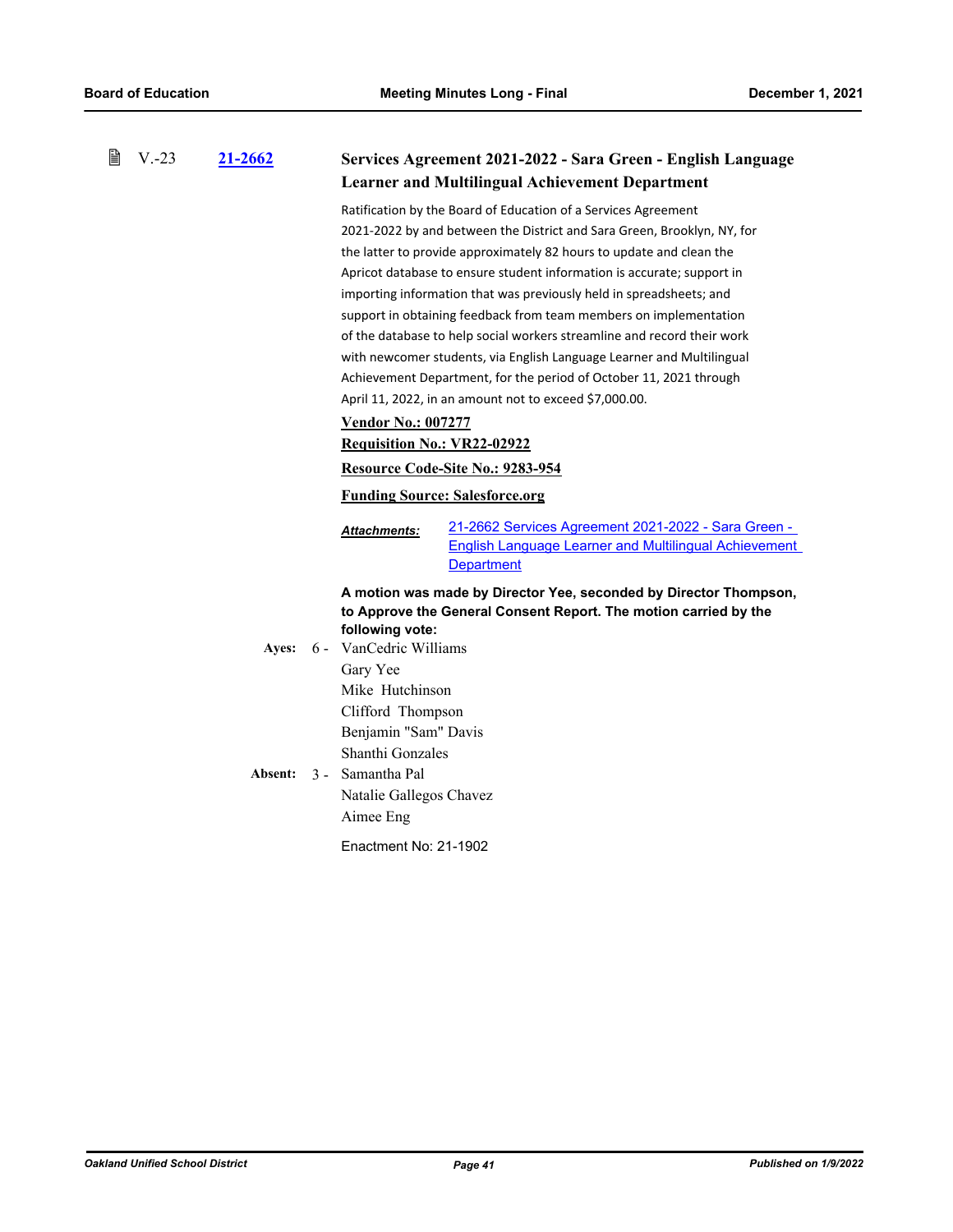#### 昏 V.-24 **[21-2666](http://ousd.legistar.com/gateway.aspx?m=l&id=/matter.aspx?key=53800) Services Agreement 2021-2022 - No Cost - San Francisco Jazz Organization - Community Partnerships - Community Schools and Student Services Department**

Ratification by the Board of Education of a Services Agreement 2021-2022 - No Cost by and between the District and San Francisco Jazz Organization (SFJAZZ), San Francisco, CA, for the latter to connect youth and adults with a diverse array of interactive jazz programs and events, as described in Exhibit A, via the Community Schools and Student Services Department, for the period September 1, 2021 though June 30, 2022, at no cost to the District.

### **Funding Source: No Fiscal Impact**

[21-2666 Services Agreement 2021-2022 - No Cost - San](http://ousd.legistar.com/gateway.aspx?M=F&ID=101472.pdf)  Francisco Jazz Organization - Community Partnerships - Community Schools and Student Services Department *Attachments:*

**A motion was made by Director Yee, seconded by Director Thompson, to Approve the General Consent Report. The motion carried by the following vote:**

Ayes: 6 - VanCedric Williams Gary Yee Mike Hutchinson Clifford Thompson Benjamin "Sam" Davis Shanthi Gonzales Absent: 3 - Samantha Pal Natalie Gallegos Chavez Aimee Eng

Enactment No: 21-1903

*Oakland Unified School District Page 42 Published on 1/9/2022*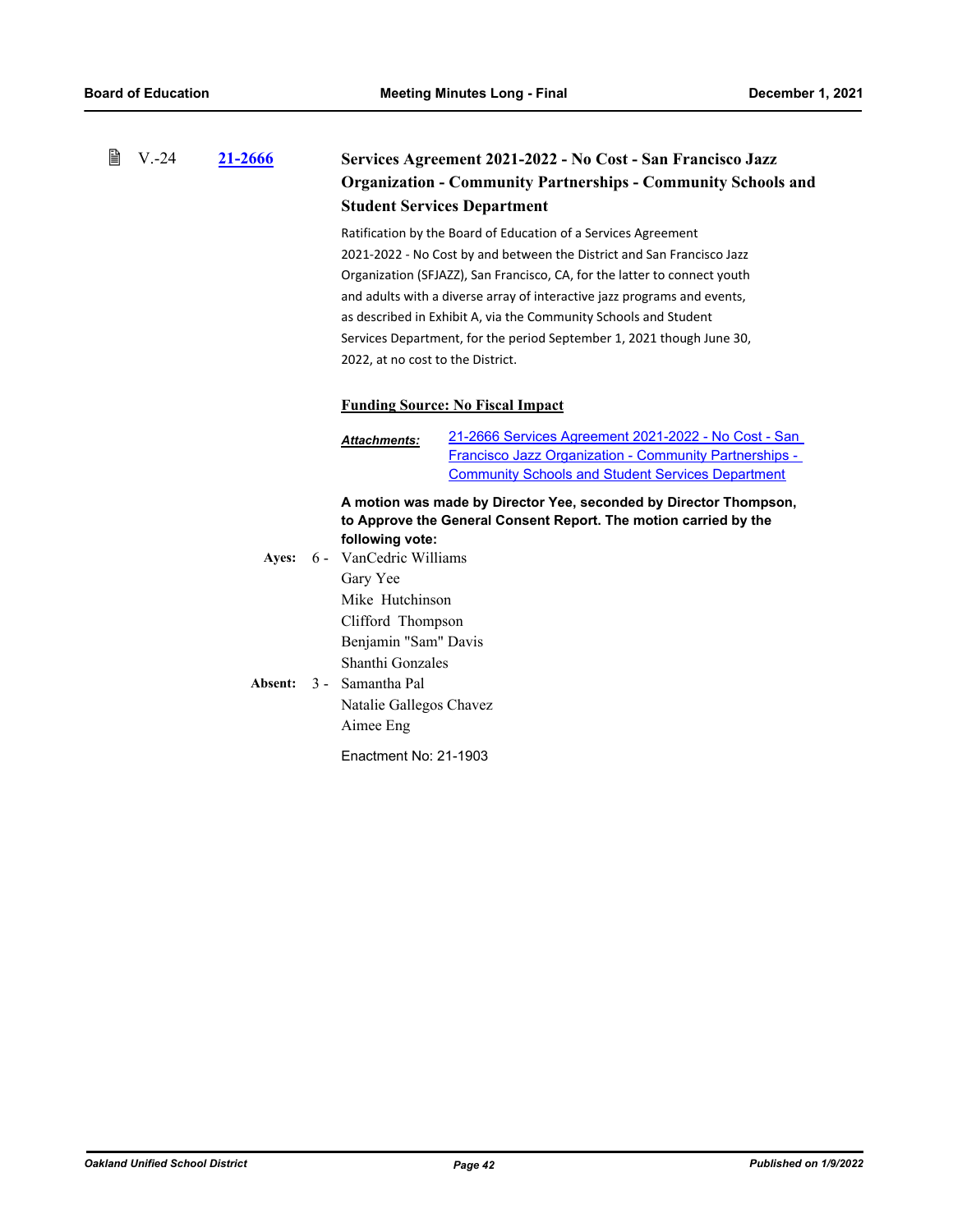| 窅 | $V.-25$ | 21-2688 | Services Agreement 2021-2022 - Wellness Together - Claremont<br><b>Middle School</b>                                                  |
|---|---------|---------|---------------------------------------------------------------------------------------------------------------------------------------|
|   |         |         | Ratification by the Board of Education of a Services Agreement                                                                        |
|   |         |         | 2021-2022 by and between the District and Wellness Together, Rocklin,                                                                 |
|   |         |         | CA, for the latter to support mental health, learning, and behavior to                                                                |
|   |         |         | help middle school students succeed academically, socially,                                                                           |
|   |         |         | behaviorally, and emotionally; partnering with families, teachers, school                                                             |
|   |         |         | administrators, and other professionals to create safe, healthy, and                                                                  |
|   |         |         | supportive learning environments that strengthen connections between                                                                  |
|   |         |         | home, school, and the community at Claremont Middle School, for the                                                                   |
|   |         |         | period of August 9, 2021 through May 25, 2022, in an amount not to                                                                    |
|   |         |         | exceed \$7,500.00.                                                                                                                    |
|   |         |         | <b>Vendor No.: 007308</b>                                                                                                             |
|   |         |         | <b>Requisition No.: VR22-02319</b>                                                                                                    |
|   |         |         | Resource Code-Site No.: 9283-201                                                                                                      |
|   |         |         | <b>Funding Source: Salesforce.org</b>                                                                                                 |
|   |         |         | 21-2688 Services Agreement 2021-2022 - Wellness<br><b>Attachments:</b><br>Together - Claremont Middle School                          |
|   |         |         | A motion was made by Director Yee, seconded by Director Thompson,<br>to Approve the General Consent Report. The motion carried by the |
|   |         |         | following vote:                                                                                                                       |
|   |         | Ayes:   | 6 - VanCedric Williams                                                                                                                |
|   |         |         | Gary Yee                                                                                                                              |
|   |         |         | Mike Hutchinson                                                                                                                       |
|   |         |         | Clifford Thompson                                                                                                                     |
|   |         |         | Benjamin "Sam" Davis                                                                                                                  |
|   |         |         | Shanthi Gonzales                                                                                                                      |
|   |         | Absent: | 3 - Samantha Pal                                                                                                                      |
|   |         |         | Natalie Gallegos Chavez                                                                                                               |
|   |         |         | Aimee Eng                                                                                                                             |
|   |         |         | Enactment No: 21-1904                                                                                                                 |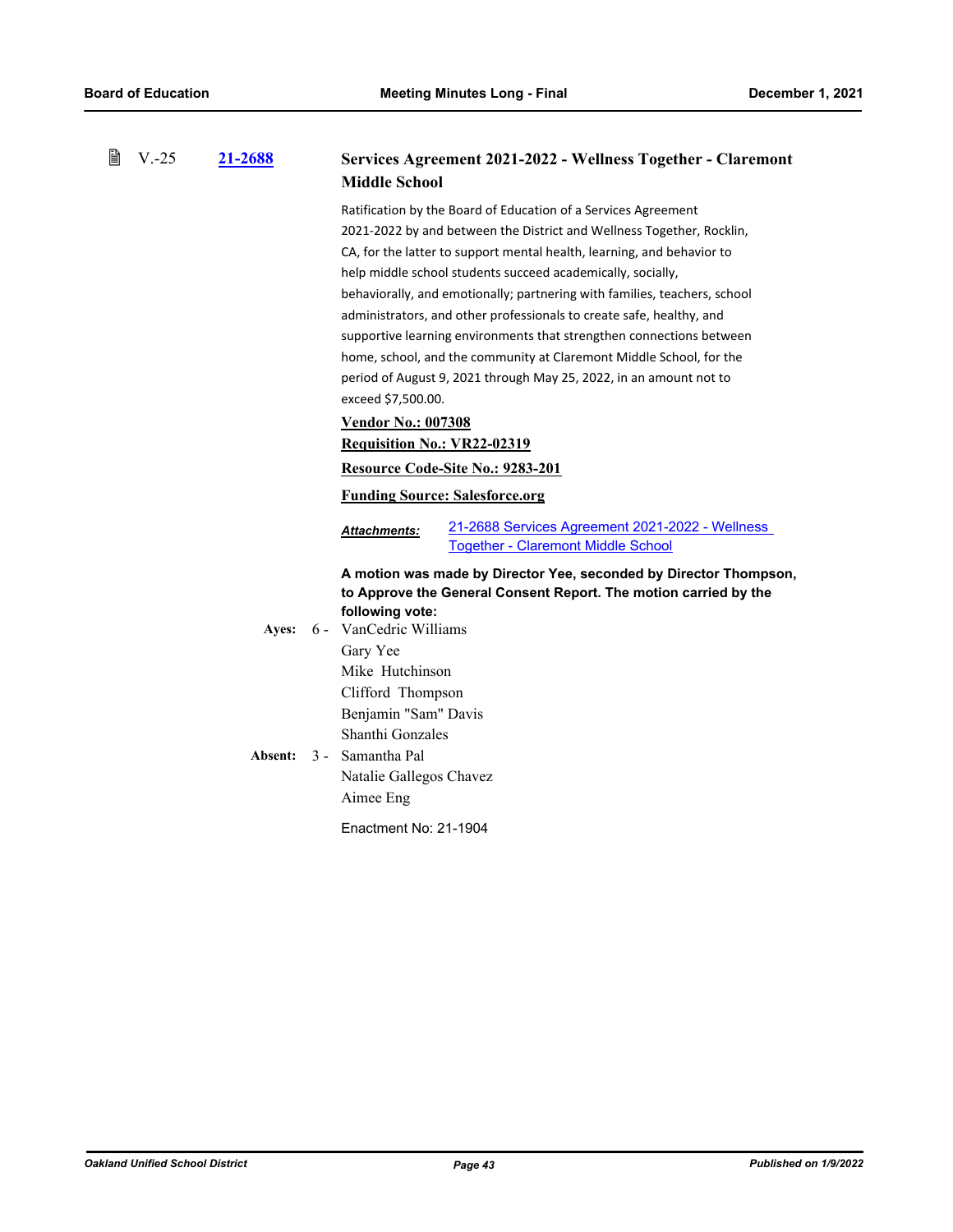| 閆 | $V.-26$ | 21-2715 | Services Agreement 2021-2022 - Seneca Family of Agencies -<br>Bridges Academy @ Melrose Elementary School                                   |  |  |
|---|---------|---------|---------------------------------------------------------------------------------------------------------------------------------------------|--|--|
|   |         |         | Ratification by the Board of Education of a Services Agreement                                                                              |  |  |
|   |         |         | 2021-2022 by and between the District and Seneca Family of Agencies,                                                                        |  |  |
|   |         |         | Oakland, CA, for the latter to deliver two weekly social skills groups to                                                                   |  |  |
|   |         |         | students identified by the Coordination of Services Team (COST)                                                                             |  |  |
|   |         |         |                                                                                                                                             |  |  |
|   |         |         | process, focusing on supporting students in building their skills of                                                                        |  |  |
|   |         |         | effective communication, emotional regulation, and resilience at                                                                            |  |  |
|   |         |         | Bridges Academy @ Melrose Elementary School, for the period of                                                                              |  |  |
|   |         |         | August 9, 2021, through May 31, 2022, in an amount not to exceed                                                                            |  |  |
|   |         |         | \$20,000.00.                                                                                                                                |  |  |
|   |         |         | <b>Vendor No.: 003865</b>                                                                                                                   |  |  |
|   |         |         | <b>Requisition No.: VR22-03478</b>                                                                                                          |  |  |
|   |         |         | Resource Code-Site No.: 3211-178                                                                                                            |  |  |
|   |         |         | <b>Funding Source: ESSER - CA Comm School Partner</b>                                                                                       |  |  |
|   |         |         | 21-2715 Services Agreement 2021-2022 - Seneca Family of<br><b>Attachments:</b><br>Agencies - Bridges Academy @ Melrose Elementary<br>School |  |  |
|   |         |         |                                                                                                                                             |  |  |
|   |         |         | A motion was made by Director Yee, seconded by Director Thompson,<br>to Approve the General Consent Report. The motion carried by the       |  |  |
|   |         |         | following vote:                                                                                                                             |  |  |
|   |         | Ayes:   | 6 - VanCedric Williams                                                                                                                      |  |  |
|   |         |         | Gary Yee                                                                                                                                    |  |  |
|   |         |         | Mike Hutchinson                                                                                                                             |  |  |
|   |         |         | Clifford Thompson                                                                                                                           |  |  |
|   |         |         | Benjamin "Sam" Davis                                                                                                                        |  |  |
|   |         |         | Shanthi Gonzales                                                                                                                            |  |  |
|   |         | Absent: | 3 - Samantha Pal                                                                                                                            |  |  |
|   |         |         | Natalie Gallegos Chavez                                                                                                                     |  |  |
|   |         |         | Aimee Eng                                                                                                                                   |  |  |
|   |         |         |                                                                                                                                             |  |  |
|   |         |         | Enactment No: 21-1905                                                                                                                       |  |  |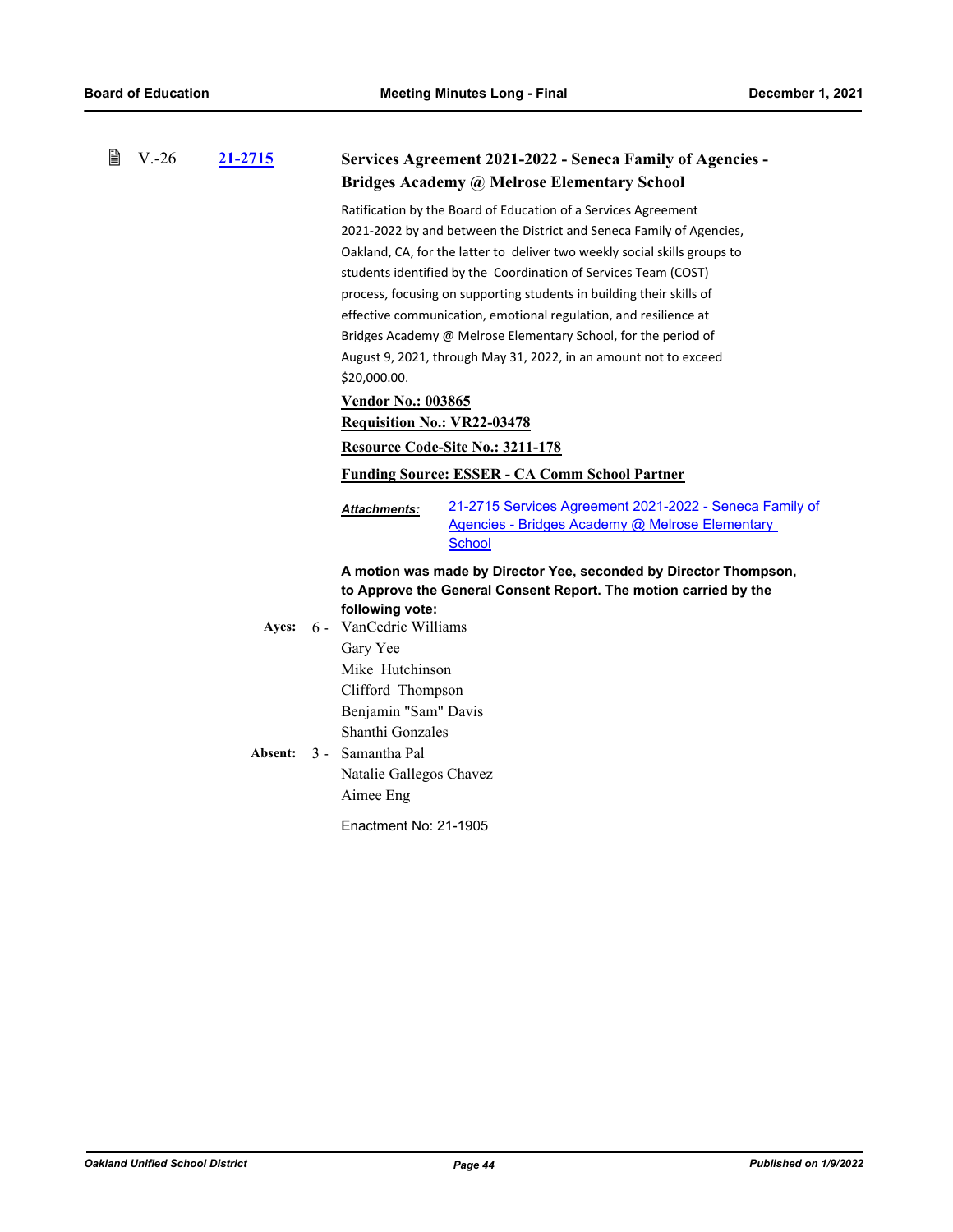| 閶<br>$V - 27$ | 21-2716          |                                                                                                                                                                                                                                                                                                                                                                                                                                                                                                                                                                                                                                                                                                                                                                    | Services Agreement 2021-2022 - Luna Dance Institute - Emerson<br><b>Elementary School</b>                                             |  |  |
|---------------|------------------|--------------------------------------------------------------------------------------------------------------------------------------------------------------------------------------------------------------------------------------------------------------------------------------------------------------------------------------------------------------------------------------------------------------------------------------------------------------------------------------------------------------------------------------------------------------------------------------------------------------------------------------------------------------------------------------------------------------------------------------------------------------------|---------------------------------------------------------------------------------------------------------------------------------------|--|--|
|               |                  | Ratification by the Board of Education of a Services Agreement<br>2021-2022 by and between the District and Luna Dance Institute,<br>Berkeley, CA, for the latter to provide 120 dance classes collectively to 6<br>classrooms (1 TK, 2 K, 2 First Grade, 1 K/1 Special Education), subject to<br>hours/week shifting based on scheduling and teaching artist availability;<br>and attend collaborative planning meetings with classroom teachers to<br>plan curriculum and extend lessons students are already learning at<br>Emerson Elementary School, for the period of October 4, 2021 through<br>May 26, 2022, in an amount not to exceed \$22,000.00<br><b>Vendor No.: 002661</b><br><b>Requisition No.: VR22-03175</b><br>Resource Code-Site No.: 9334-115 |                                                                                                                                       |  |  |
|               |                  |                                                                                                                                                                                                                                                                                                                                                                                                                                                                                                                                                                                                                                                                                                                                                                    | <b>Funding Source: Measure G, Parcel Tax</b>                                                                                          |  |  |
|               |                  | 21-2716 Services Agreement 2021-2022 - Luna Dance<br><b>Attachments:</b><br><b>Institute - Emerson Elementary School</b>                                                                                                                                                                                                                                                                                                                                                                                                                                                                                                                                                                                                                                           |                                                                                                                                       |  |  |
|               | Ayes:<br>Absent: | following vote:<br>6 - VanCedric Williams<br>Gary Yee<br>Mike Hutchinson<br>Clifford Thompson<br>Benjamin "Sam" Davis<br>Shanthi Gonzales<br>3 - Samantha Pal<br>Natalie Gallegos Chavez<br>Aimee Eng<br>Enactment No: 21-1906                                                                                                                                                                                                                                                                                                                                                                                                                                                                                                                                     | A motion was made by Director Yee, seconded by Director Thompson,<br>to Approve the General Consent Report. The motion carried by the |  |  |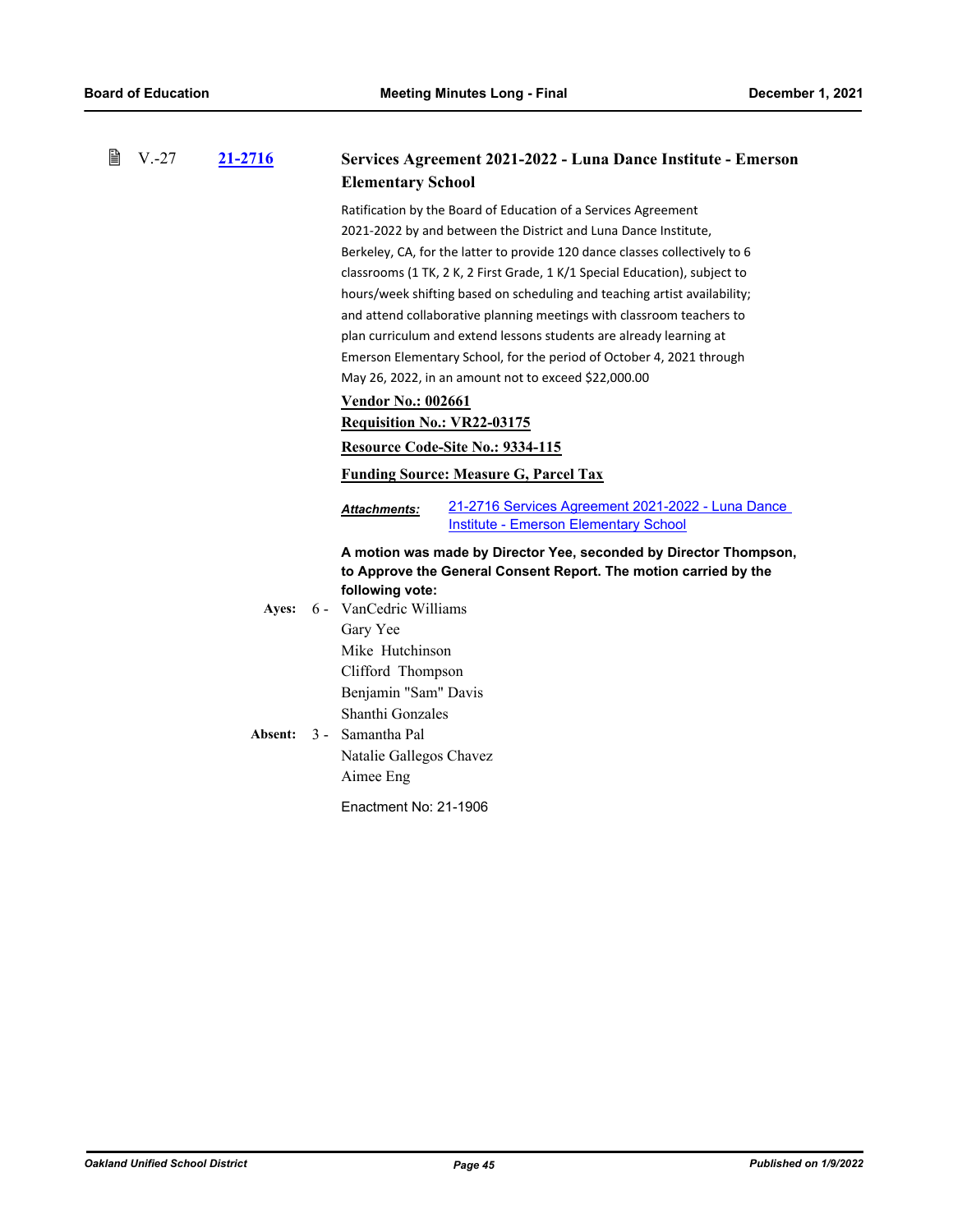| 誾 | $V.-28$ | 21-2717 | Services Agreement 2021-2022 - Lincoln - New Highland Academy                                                                         |
|---|---------|---------|---------------------------------------------------------------------------------------------------------------------------------------|
|   |         |         | Ratification by the Board of Education of a Services Agreement                                                                        |
|   |         |         | 2021-2022 by and between the District and Lincoln, Oakland, CA, for the                                                               |
|   |         |         | latter's HOPE Program mental health team to provide consultation and                                                                  |
|   |         |         | integrated behavioral support for students, and for the school to                                                                     |
|   |         |         | develop tools and learning environments for social-emotional success,                                                                 |
|   |         |         | as described in Exhibit A, incorporated herein by reference as though                                                                 |
|   |         |         | fully set forth, at New Highland Academy, for the period of October 18,                                                               |
|   |         |         | 2021, through May 31, 2022, in an amount not to exceed \$5,250.00.                                                                    |
|   |         |         | <b>Vendor No.: 002590</b>                                                                                                             |
|   |         |         | <b>Requisition No.: VR22-03264</b>                                                                                                    |
|   |         |         | Resource Code-Site No.: 4127-125                                                                                                      |
|   |         |         | <b>Funding Source: Title 4-Student Support</b>                                                                                        |
|   |         |         | 21-2717 Services Agreement 2021-2022 - Lincoln - New<br><b>Attachments:</b><br><b>Highland Academy</b>                                |
|   |         |         | A motion was made by Director Yee, seconded by Director Thompson,<br>to Approve the General Consent Report. The motion carried by the |
|   |         |         | following vote:                                                                                                                       |
|   |         | Ayes:   | 6 - VanCedric Williams                                                                                                                |
|   |         |         | Gary Yee                                                                                                                              |
|   |         |         | Mike Hutchinson                                                                                                                       |
|   |         |         | Clifford Thompson                                                                                                                     |
|   |         |         | Benjamin "Sam" Davis                                                                                                                  |
|   |         |         | Shanthi Gonzales                                                                                                                      |
|   |         | Absent: | 3 - Samantha Pal                                                                                                                      |
|   |         |         | Natalie Gallegos Chavez                                                                                                               |
|   |         |         | Aimee Eng                                                                                                                             |
|   |         |         | Enactment No: 21-1907                                                                                                                 |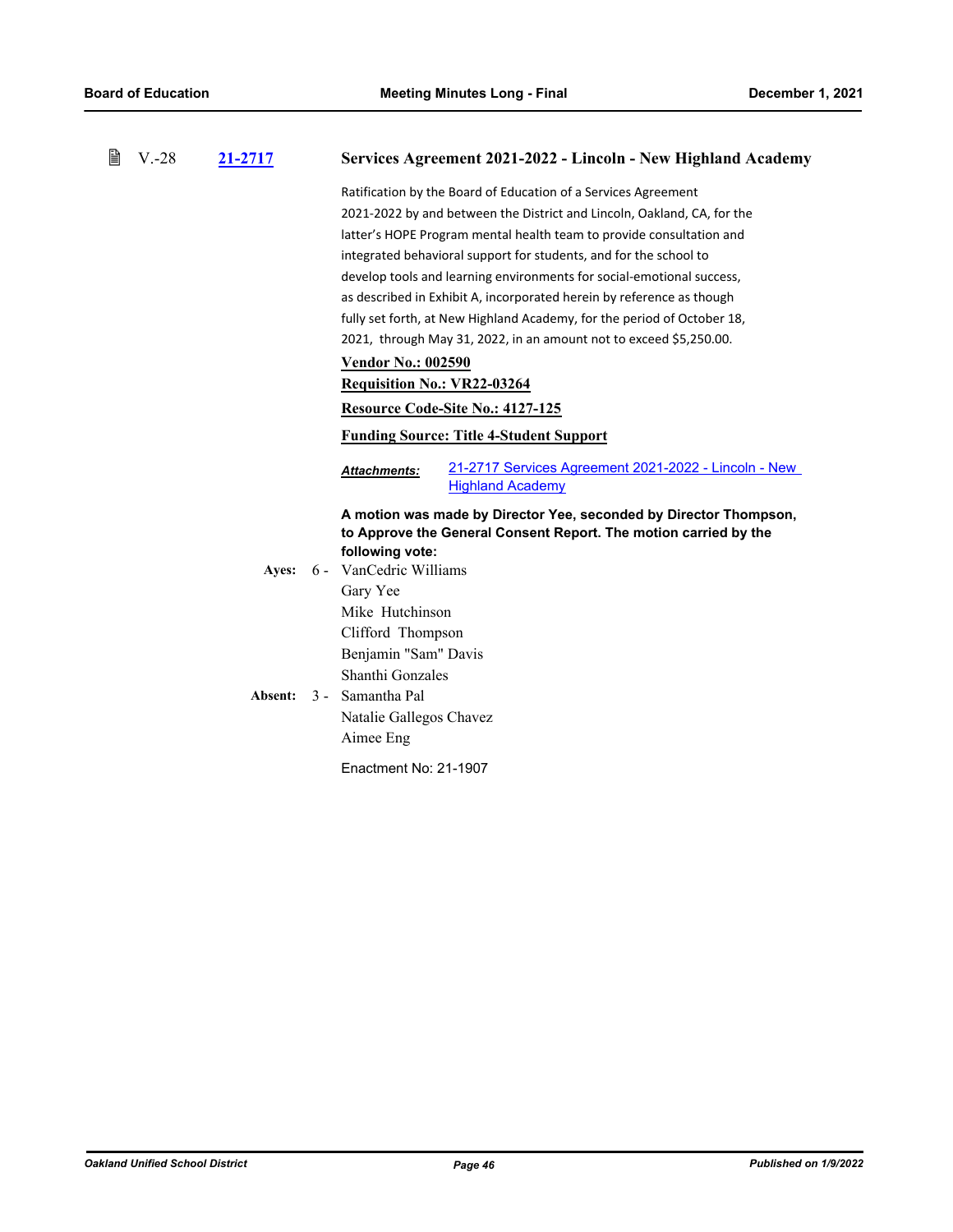| 閶<br>$V - 29$ | 21-2719 |                                                                                                                        | Services Agreement 2021-2022 - East Bay Asian Youth Center -<br><b>Cleveland Elementary School</b>                                                                                                                                                                                                                                                                                                                                                                                                                                                                           |  |  |
|---------------|---------|------------------------------------------------------------------------------------------------------------------------|------------------------------------------------------------------------------------------------------------------------------------------------------------------------------------------------------------------------------------------------------------------------------------------------------------------------------------------------------------------------------------------------------------------------------------------------------------------------------------------------------------------------------------------------------------------------------|--|--|
|               |         |                                                                                                                        | Approval by the Board of Education of a Services Agreement 2021-2022<br>by and between the District and East Bay Asian Youth Center, Oakland,<br>CA, for the latter to provide a school "Culture Coach" who will assist in<br>the development of a school culture plan, reflective of shared values of<br>inclusiveness and responsibility, as describe in Exhibit A, incorporated<br>herein by reference as though fully set forth, at Cleveland Elementary<br>School, for the period of September 6, 2021 through May 31, 2022, in an<br>amount not to exceed \$26,835.00. |  |  |
|               |         | <b>Vendor No.: 001474</b>                                                                                              |                                                                                                                                                                                                                                                                                                                                                                                                                                                                                                                                                                              |  |  |
|               |         |                                                                                                                        | <b>Requisition No.: VR22-01996</b>                                                                                                                                                                                                                                                                                                                                                                                                                                                                                                                                           |  |  |
|               |         |                                                                                                                        | Resource Code-Site No.: 0002-108                                                                                                                                                                                                                                                                                                                                                                                                                                                                                                                                             |  |  |
|               |         |                                                                                                                        | <b>Funding Source: Unrestricted Supplemental</b>                                                                                                                                                                                                                                                                                                                                                                                                                                                                                                                             |  |  |
|               |         | <b>Attachments:</b>                                                                                                    | 21-2719 Services Agreement 2021-2022 - East Bay Asian<br><b>Youth Center - Cleveland Elementary School</b>                                                                                                                                                                                                                                                                                                                                                                                                                                                                   |  |  |
|               |         | following vote:                                                                                                        | A motion was made by Director Yee, seconded by Director Thompson,<br>to Approve the General Consent Report. The motion carried by the                                                                                                                                                                                                                                                                                                                                                                                                                                        |  |  |
|               | Ayes:   | 6 - VanCedric Williams<br>Gary Yee<br>Mike Hutchinson<br>Clifford Thompson<br>Benjamin "Sam" Davis<br>Shanthi Gonzales |                                                                                                                                                                                                                                                                                                                                                                                                                                                                                                                                                                              |  |  |
|               | Absent: | 3 - Samantha Pal<br>Natalie Gallegos Chavez<br>Aimee Eng<br>Enactment No: 21-1908                                      |                                                                                                                                                                                                                                                                                                                                                                                                                                                                                                                                                                              |  |  |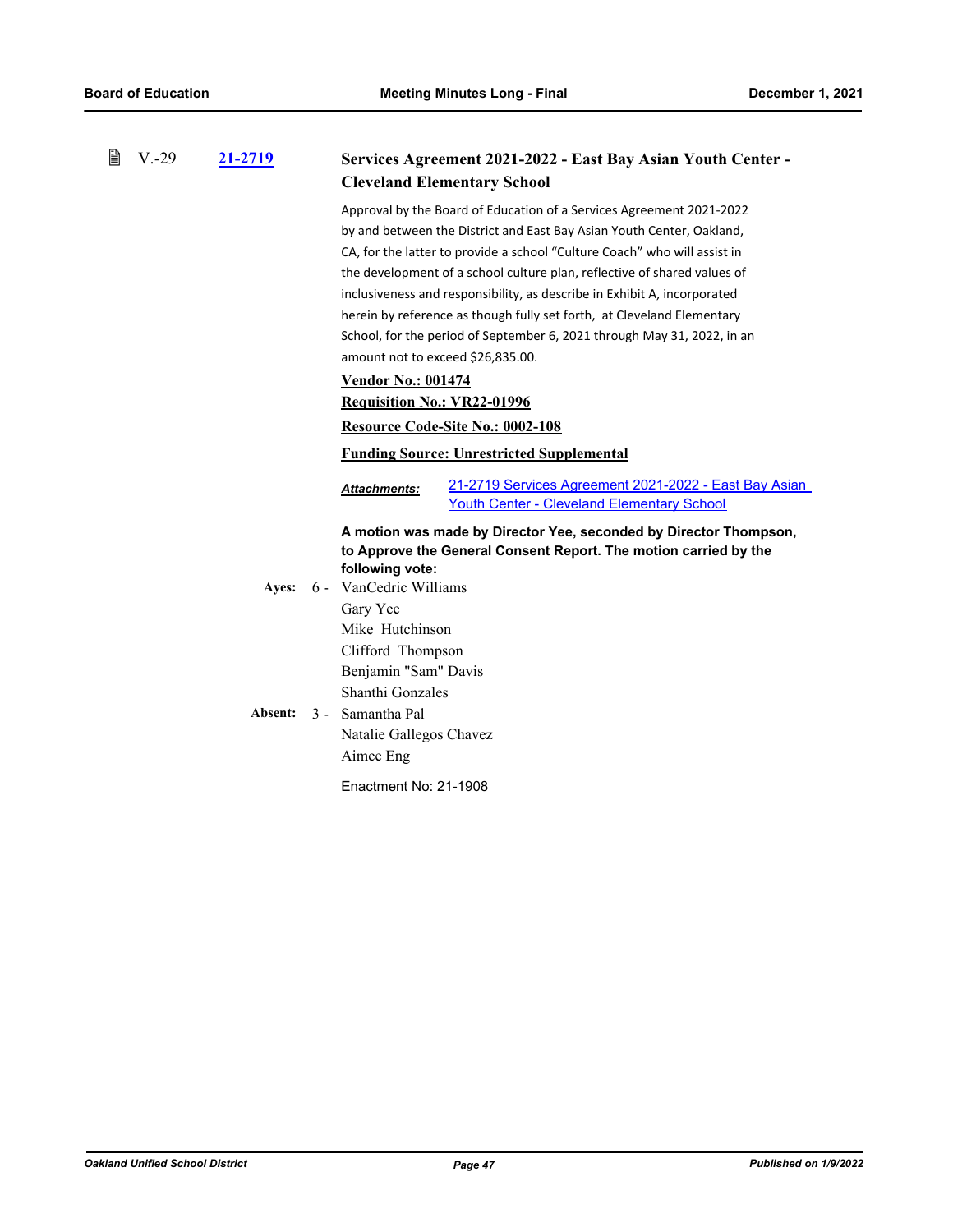#### 昏 V.-30 **[21-2722](http://ousd.legistar.com/gateway.aspx?m=l&id=/matter.aspx?key=53856) Data Sharing Agreement - Family Engagement Lab - Academics and Instruction Department**

Ratification by the Board of Education of a Data Sharing Agreement 2020-2021 by and between District and Family Engagement Lab, authorizing District to share data with the latter, which will support the ability for PK-5 families to use FASTalk, i.e., the technology used to translate and deliver messages, manage recipients and support two-way text messaging chat between parents and educators, via the Academics and Instruction Department, for the period of September 1, 2021, through June 30, 2022.

## **Funding Source: No Fiscal Impact**

[21-2722 Data Sharing Agreement - Family Engagement Lab](http://ousd.legistar.com/gateway.aspx?M=F&ID=101473.pdf)  - Academics and Instruction Department *Attachments:*

**A motion was made by Director Yee, seconded by Director Thompson, to Approve the General Consent Report. The motion carried by the following vote:**

Ayes: 6 - VanCedric Williams Gary Yee Mike Hutchinson Clifford Thompson Benjamin "Sam" Davis Shanthi Gonzales Absent: 3 - Samantha Pal Natalie Gallegos Chavez Aimee Eng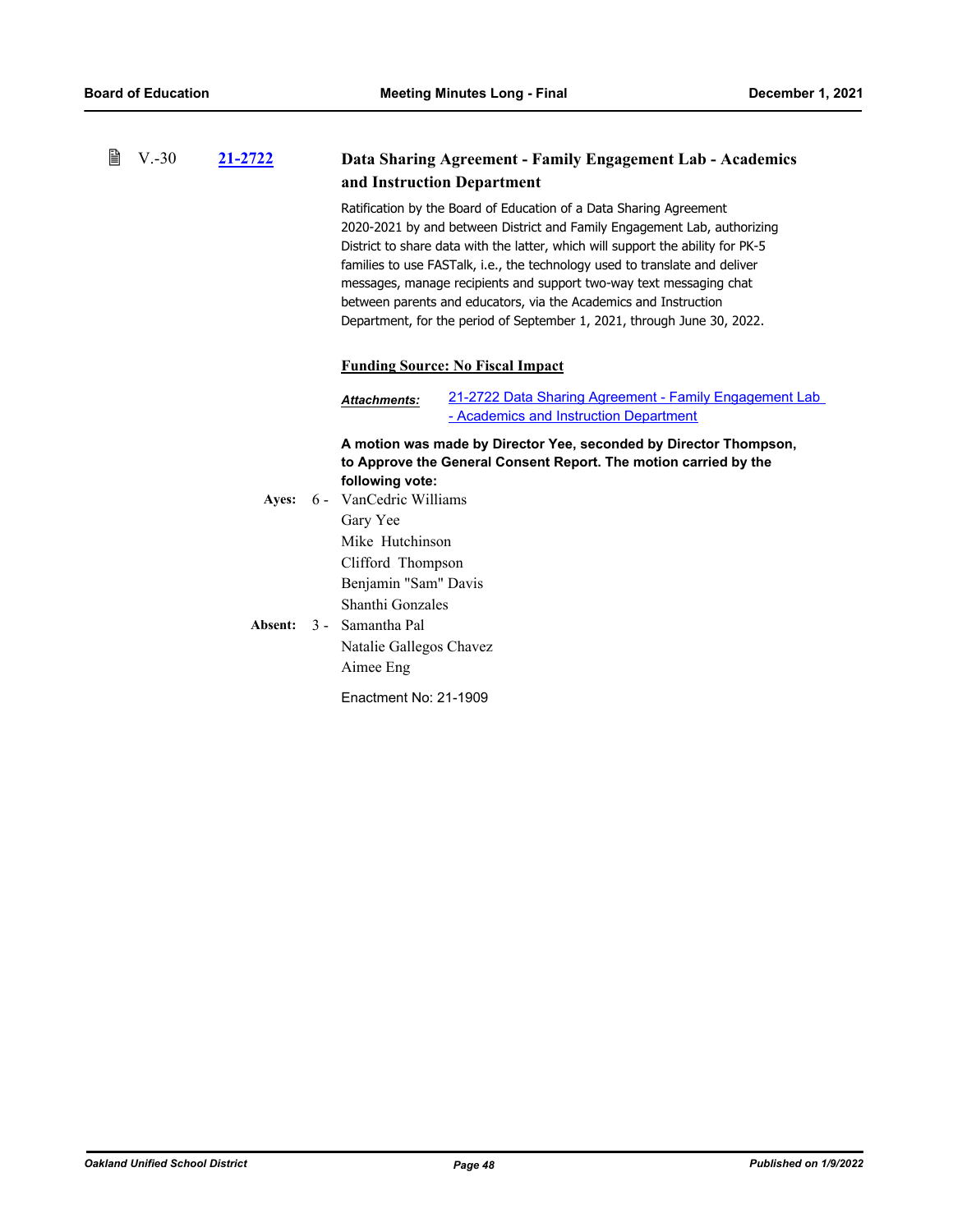| 閆 | $V.-31$ | <u>21-2727</u> |                           | Services Agreement 2021-2022 - Luis David Farias Ramos -                   |  |  |
|---|---------|----------------|---------------------------|----------------------------------------------------------------------------|--|--|
|   |         |                |                           | <b>Community Schools and Student Services Department</b>                   |  |  |
|   |         |                |                           | Ratification by the Board of Education of a Services Agreement             |  |  |
|   |         |                |                           | 2021-2022 by and between the District and Luis David Farias Ramos,         |  |  |
|   |         |                |                           | Hayward, CA, for the latter to offer Yoga instruction to students          |  |  |
|   |         |                |                           | (approximately 300) kindergarten to 5th grade, weekly, on Mondays &        |  |  |
|   |         |                |                           | Thursdays for the 2021-2022 School Year, via Community Schools and         |  |  |
|   |         |                |                           | Student Services Department, for the period of August 23, 2021 through     |  |  |
|   |         |                |                           | May 23, 2022, in an amount not to exceed \$12,870.00.                      |  |  |
|   |         |                | <u>Vendor No.: 007305</u> |                                                                            |  |  |
|   |         |                |                           | <b>Requisition No.: VR22-02525</b>                                         |  |  |
|   |         |                |                           | Resource Code-Site No.: 3211-922                                           |  |  |
|   |         |                |                           | <b>Funding Source: ESSER - CA Comm School Partner</b>                      |  |  |
|   |         |                | Attachments:              | 21-2727 Services Agreement 2021-2022 - Luis David Farias                   |  |  |
|   |         |                |                           | <b>Ramos - Community Schools and Student Services</b><br><b>Department</b> |  |  |
|   |         |                |                           | A motion was made by Director Yee, seconded by Director Thompson,          |  |  |
|   |         |                |                           | to Approve the General Consent Report. The motion carried by the           |  |  |
|   |         |                | following vote:           |                                                                            |  |  |
|   |         | Ayes:          | 6 - VanCedric Williams    |                                                                            |  |  |
|   |         |                | Gary Yee                  |                                                                            |  |  |
|   |         |                | Mike Hutchinson           |                                                                            |  |  |
|   |         |                | Clifford Thompson         |                                                                            |  |  |
|   |         |                | Benjamin "Sam" Davis      |                                                                            |  |  |
|   |         |                | Shanthi Gonzales          |                                                                            |  |  |
|   |         | Absent:        | 3 - Samantha Pal          |                                                                            |  |  |
|   |         |                | Natalie Gallegos Chavez   |                                                                            |  |  |
|   |         |                | Aimee Eng                 |                                                                            |  |  |
|   |         |                | Enactment No: 21-1910     |                                                                            |  |  |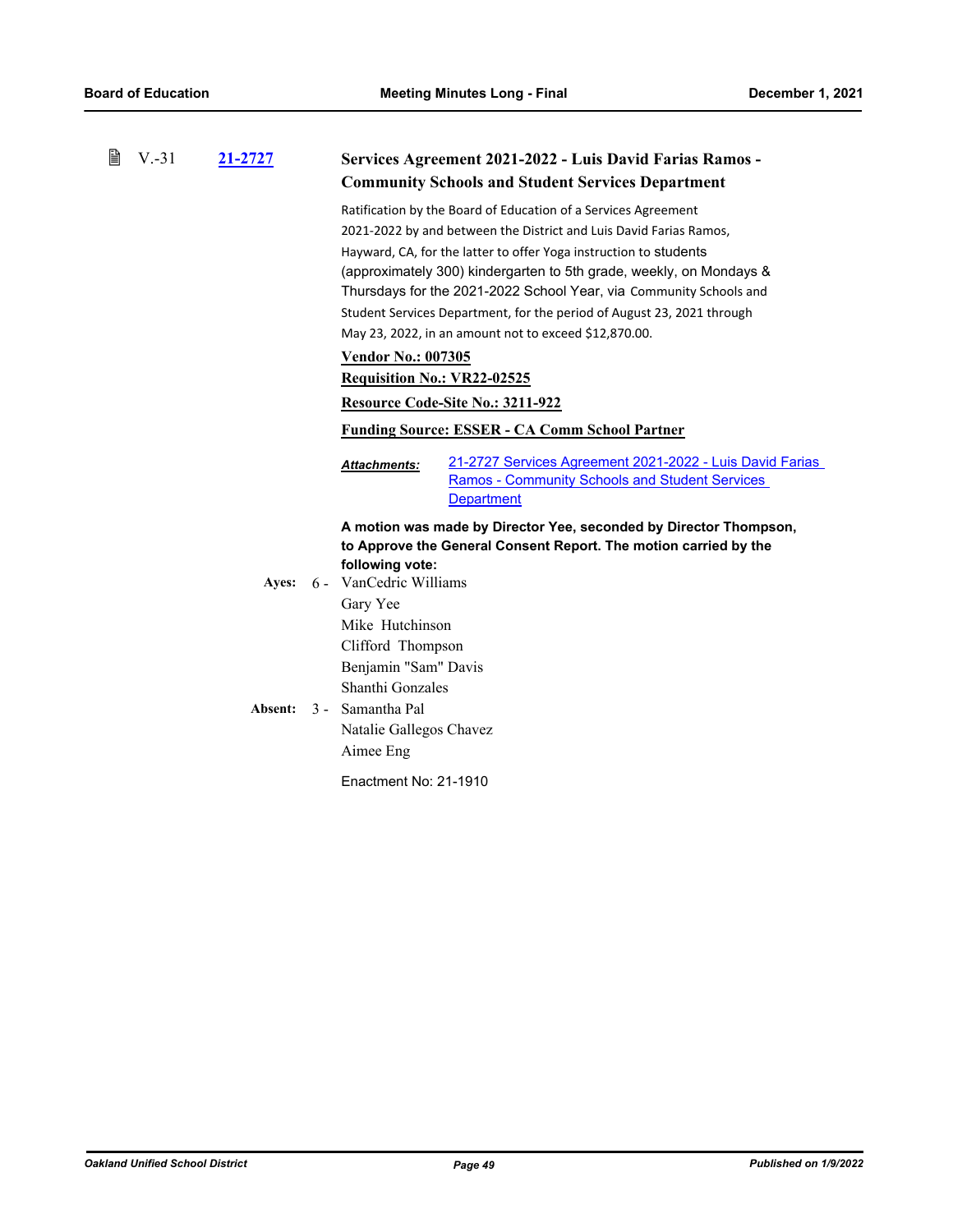| 窅 | $V - 32$ | 21-2729 | Services Agreement 2021-2022 - Children Rising - Community                                                                                                                                                                                                                                                                                                                                                                                                                                                                                                                                                                                                                                                 |
|---|----------|---------|------------------------------------------------------------------------------------------------------------------------------------------------------------------------------------------------------------------------------------------------------------------------------------------------------------------------------------------------------------------------------------------------------------------------------------------------------------------------------------------------------------------------------------------------------------------------------------------------------------------------------------------------------------------------------------------------------------|
|   |          |         | <b>Schools and Student Services Department</b>                                                                                                                                                                                                                                                                                                                                                                                                                                                                                                                                                                                                                                                             |
|   |          |         | Ratification by the Board of Education of a Services Agreement<br>2021-2022 by and between the District and Children Rising, Oakland, CA,<br>for the latter, using volunteers, through its weekly Math Clinics,<br>Path2Math (P2M), to provides school-designated students, who have<br>fallen or are falling behind in math skills, with individualized instruction<br>in basic math skills during 50-minute pull-out sessions on a weekly basis,<br>with student progress measurements taken before and after enrollment<br>in program,<br>via Community Schools and Student Services Department, for the period<br>of October 19, 2021, through May 19, 2022, in an amount not to exceed<br>\$6,000.00. |
|   |          |         | <b>Vendor No.: 001645</b>                                                                                                                                                                                                                                                                                                                                                                                                                                                                                                                                                                                                                                                                                  |
|   |          |         | <b>Requisition No.: VR22-03343</b>                                                                                                                                                                                                                                                                                                                                                                                                                                                                                                                                                                                                                                                                         |
|   |          |         | Resource Code-Site No.: 3211-922                                                                                                                                                                                                                                                                                                                                                                                                                                                                                                                                                                                                                                                                           |
|   |          |         | <b>Funding Source: ESSER - CA Comm School Partner</b>                                                                                                                                                                                                                                                                                                                                                                                                                                                                                                                                                                                                                                                      |
|   |          |         | 21-2729 Services Agreement 2021-2022 - Children Rising -<br><b>Attachments:</b><br><b>Community Schools and Student Services Department</b>                                                                                                                                                                                                                                                                                                                                                                                                                                                                                                                                                                |
|   |          |         | A motion was made by Director Yee, seconded by Director Thompson,<br>to Approve the General Consent Report. The motion carried by the<br>following vote:                                                                                                                                                                                                                                                                                                                                                                                                                                                                                                                                                   |
|   |          | Ayes:   | 6 - VanCedric Williams<br>Gary Yee                                                                                                                                                                                                                                                                                                                                                                                                                                                                                                                                                                                                                                                                         |
|   |          |         | Mike Hutchinson                                                                                                                                                                                                                                                                                                                                                                                                                                                                                                                                                                                                                                                                                            |
|   |          |         | Clifford Thompson                                                                                                                                                                                                                                                                                                                                                                                                                                                                                                                                                                                                                                                                                          |
|   |          |         | Benjamin "Sam" Davis                                                                                                                                                                                                                                                                                                                                                                                                                                                                                                                                                                                                                                                                                       |
|   |          | Absent: | Shanthi Gonzales<br>3 - Samantha Pal                                                                                                                                                                                                                                                                                                                                                                                                                                                                                                                                                                                                                                                                       |
|   |          |         | Natalie Gallegos Chavez<br>Aimee Eng                                                                                                                                                                                                                                                                                                                                                                                                                                                                                                                                                                                                                                                                       |
|   |          |         | Enactment No: 21-1911                                                                                                                                                                                                                                                                                                                                                                                                                                                                                                                                                                                                                                                                                      |
|   |          |         |                                                                                                                                                                                                                                                                                                                                                                                                                                                                                                                                                                                                                                                                                                            |
|   |          |         |                                                                                                                                                                                                                                                                                                                                                                                                                                                                                                                                                                                                                                                                                                            |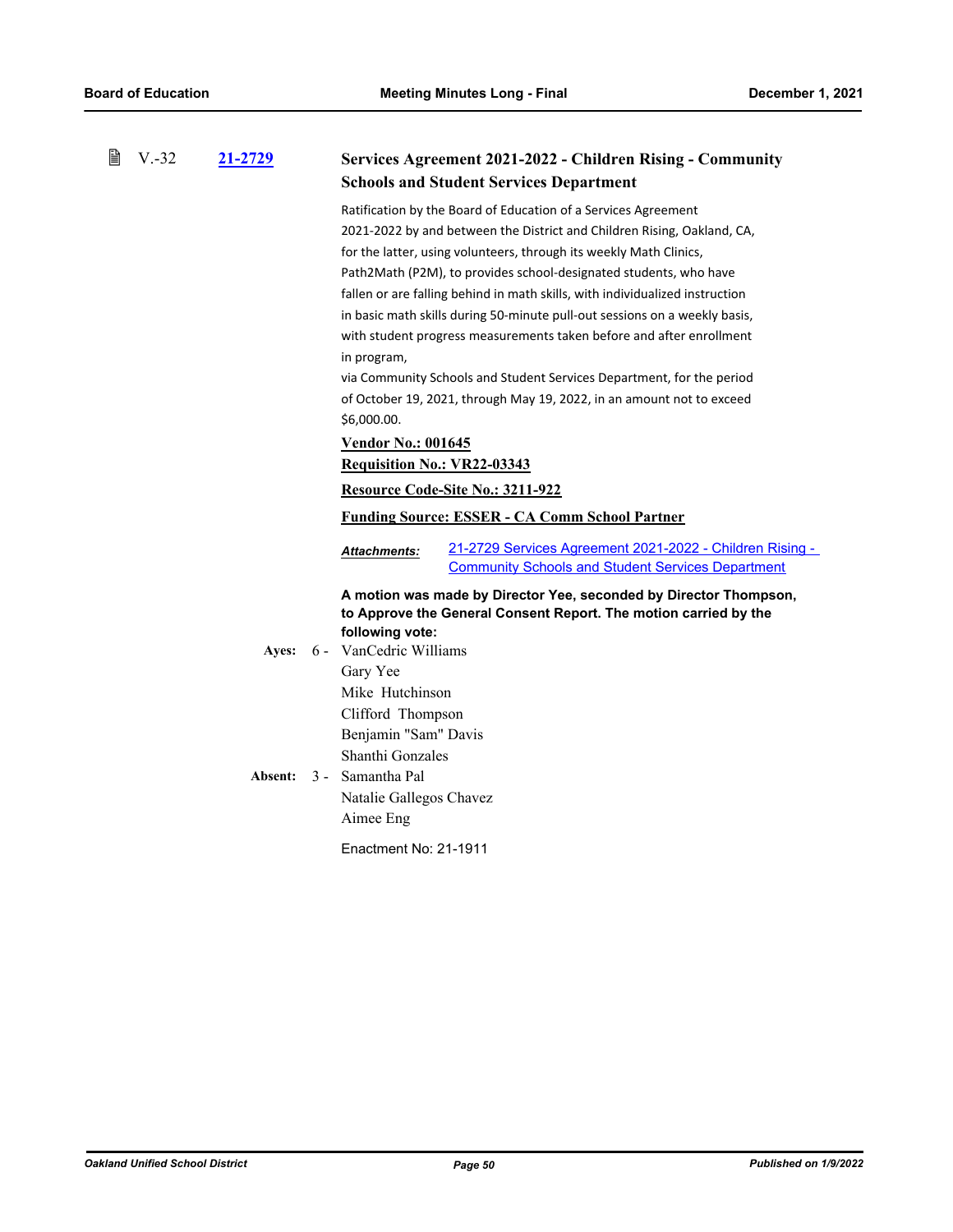| 閶 | $V - 33$ | 21-2730                 |                                                                                                                                                                                                                                | Services Agreement 2021-2022 - American Indian Child Resource                                                                                        |
|---|----------|-------------------------|--------------------------------------------------------------------------------------------------------------------------------------------------------------------------------------------------------------------------------|------------------------------------------------------------------------------------------------------------------------------------------------------|
|   |          |                         |                                                                                                                                                                                                                                | <b>Center - Community Schools and Student Services Department</b>                                                                                    |
|   |          |                         |                                                                                                                                                                                                                                | Ratification by the Board of Education of a Services Agreement                                                                                       |
|   |          |                         |                                                                                                                                                                                                                                | 2021-2022 by and between the District and American Indian Child                                                                                      |
|   |          |                         |                                                                                                                                                                                                                                | Resource Center, Oakland, CA, for the latter to provide a                                                                                            |
|   |          |                         |                                                                                                                                                                                                                                | school-year-based after school program where services such as tutoring,                                                                              |
|   |          |                         |                                                                                                                                                                                                                                | academic enrichment, youth development, sports, nutrition, and                                                                                       |
|   |          |                         |                                                                                                                                                                                                                                | cultural enrichment activities; cultural events and activities open to all                                                                           |
|   |          |                         |                                                                                                                                                                                                                                | American Indian and Alaskan Native students in the District, via the                                                                                 |
|   |          |                         |                                                                                                                                                                                                                                | Community Schools and Student Services Department, for the period of                                                                                 |
|   |          |                         |                                                                                                                                                                                                                                | October 1, 2021 through June 30, 2022, in an amount not to exceed                                                                                    |
|   |          |                         | \$37,633.00.                                                                                                                                                                                                                   |                                                                                                                                                      |
|   |          |                         | <b>Vendor No.: 000403</b>                                                                                                                                                                                                      |                                                                                                                                                      |
|   |          |                         |                                                                                                                                                                                                                                | <b>Requisition No.: VR22-03423</b>                                                                                                                   |
|   |          |                         |                                                                                                                                                                                                                                | Resource Code-Site No.: 4510-922                                                                                                                     |
|   |          |                         |                                                                                                                                                                                                                                | <b>Funding Source: Indian Education</b>                                                                                                              |
|   |          |                         | Attachments:                                                                                                                                                                                                                   | 21-2730 Services Agreement 2021-2022 - American Indian<br><b>Child Resource Center - Community Schools and Student</b><br><b>Services Department</b> |
|   |          | <b>Ayes:</b><br>Absent: | following vote:<br>6 - VanCedric Williams<br>Gary Yee<br>Mike Hutchinson<br>Clifford Thompson<br>Benjamin "Sam" Davis<br>Shanthi Gonzales<br>3 - Samantha Pal<br>Natalie Gallegos Chavez<br>Aimee Eng<br>Enactment No: 21-1912 | A motion was made by Director Yee, seconded by Director Thompson,<br>to Approve the General Consent Report. The motion carried by the                |
|   |          |                         |                                                                                                                                                                                                                                |                                                                                                                                                      |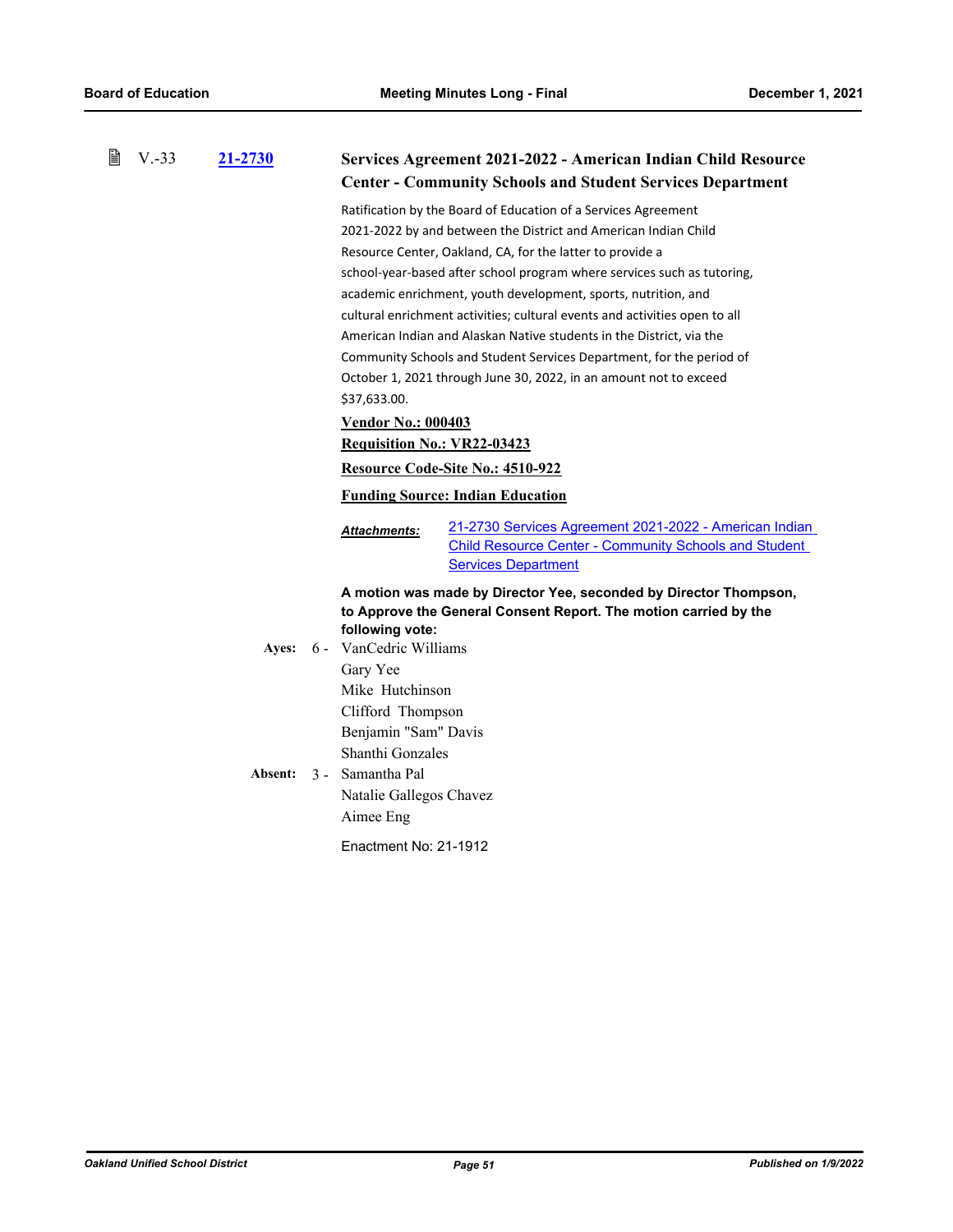| 閶 | $V.-34$ | 21-2733 | Services Agreement 2021-2022 - East Bay Consortium - Madison<br><b>Park Academy-Upper</b>                                                                                                                                                                                                                                                                                                                                                                                                                                                                     |
|---|---------|---------|---------------------------------------------------------------------------------------------------------------------------------------------------------------------------------------------------------------------------------------------------------------------------------------------------------------------------------------------------------------------------------------------------------------------------------------------------------------------------------------------------------------------------------------------------------------|
|   |         |         | Approval by the Board of Education of a Services Agreement 2021-2022<br>by and between the District and East Bay Consortium, Oakland, CA, for<br>the latter to provide information and college advising services to seniors<br>related to college admission, financial aid and other topics associate<br>with pursuing and accessing higher education at Madison Park<br>Academy-Upper, for the period of October 6, 2021 through May 25, 2022,<br>in an amount not to exceed \$27,000.00.<br><b>Vendor No.: 001478</b><br><b>Requisition No.: VR22-02938</b> |
|   |         |         | Resource Code-Site No.: 9333-215                                                                                                                                                                                                                                                                                                                                                                                                                                                                                                                              |
|   |         |         | <b>Funding Source: Measure N</b>                                                                                                                                                                                                                                                                                                                                                                                                                                                                                                                              |
|   |         |         | 21-2733 Services Agreement 2021-2022 - East Bay<br>Attachments:<br><b>Consortium - Madison Park Academy-Upper</b>                                                                                                                                                                                                                                                                                                                                                                                                                                             |
|   |         |         | A motion was made by Director Yee, seconded by Director Thompson,<br>to Approve the General Consent Report. The motion carried by the<br>following vote:                                                                                                                                                                                                                                                                                                                                                                                                      |
|   |         | Ayes:   | 6 - VanCedric Williams                                                                                                                                                                                                                                                                                                                                                                                                                                                                                                                                        |
|   |         | Absent: | Gary Yee<br>Mike Hutchinson<br>Clifford Thompson<br>Benjamin "Sam" Davis<br>Shanthi Gonzales<br>3 - Samantha Pal                                                                                                                                                                                                                                                                                                                                                                                                                                              |
|   |         |         | Natalie Gallegos Chavez                                                                                                                                                                                                                                                                                                                                                                                                                                                                                                                                       |
|   |         |         | Aimee Eng                                                                                                                                                                                                                                                                                                                                                                                                                                                                                                                                                     |
|   |         |         | Enactment No: 21-1913                                                                                                                                                                                                                                                                                                                                                                                                                                                                                                                                         |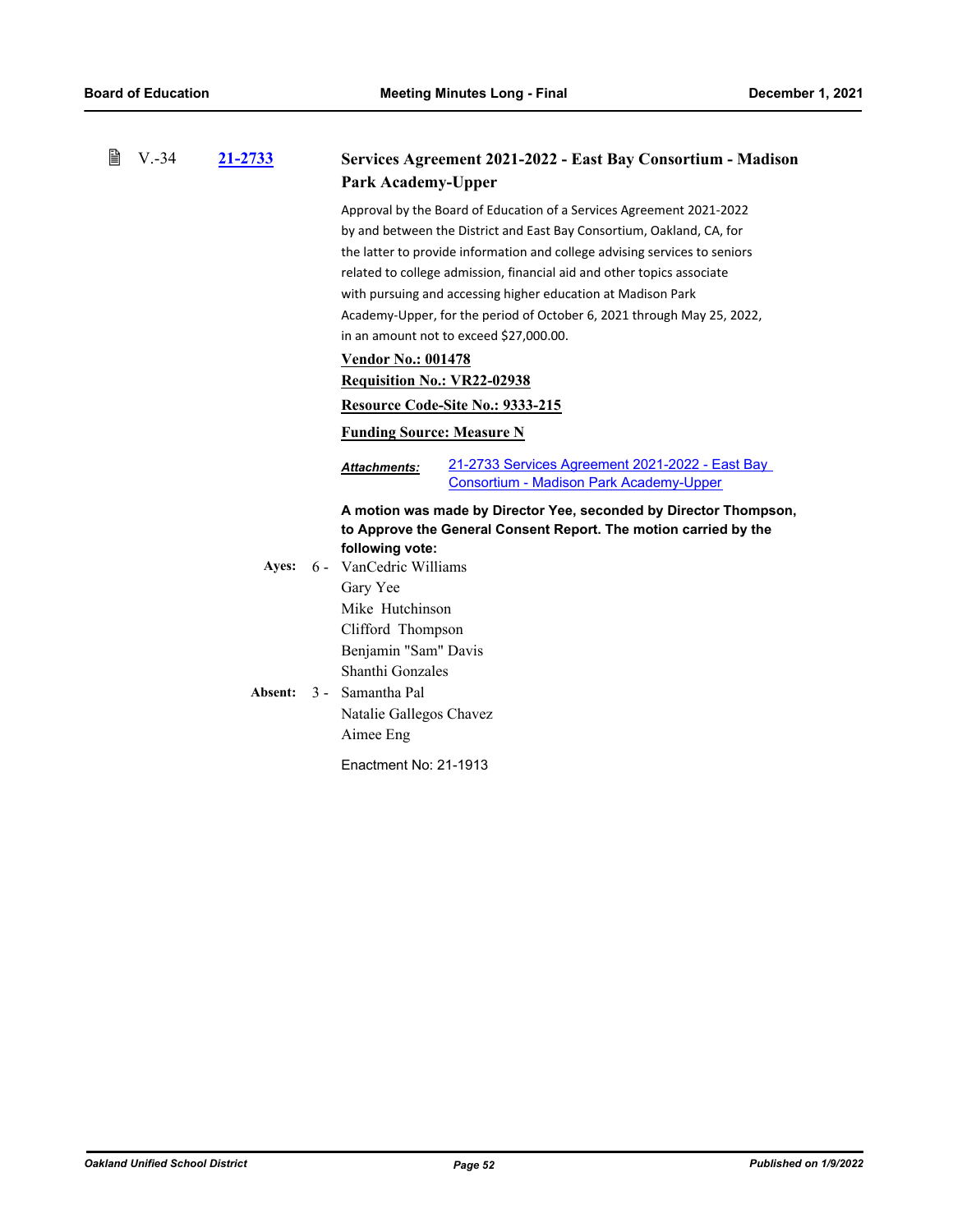| 閶 | $V.-35$ | 21-2734 |                                    | Services Agreement 2021-2022 - Mustard Seed Neighborhood<br><b>Development Corporation - Lincoln Elementary School</b>            |
|---|---------|---------|------------------------------------|-----------------------------------------------------------------------------------------------------------------------------------|
|   |         |         |                                    | Ratification by the Board of Education of a Services Agreement                                                                    |
|   |         |         |                                    | 2021-2022 by and between the District and Mustard Seed Neighborhood                                                               |
|   |         |         |                                    | Development Corporation, Oakland, CA, for the latter to provide                                                                   |
|   |         |         |                                    | ongoing coaching support for new-to-school teachers and ongoing                                                                   |
|   |         |         |                                    | coaching of reading support for STIP subs, all as delineated in Exhibit A,                                                        |
|   |         |         |                                    | at Lincoln Elementary School, for the period of September 1, 2021                                                                 |
|   |         |         |                                    | through February 28, 2022, in an amount not to exceed \$25,000.00.                                                                |
|   |         |         | <b>Vendor No.: 002970</b>          |                                                                                                                                   |
|   |         |         | <b>Requisition No.: VR22-02504</b> |                                                                                                                                   |
|   |         |         |                                    | Resource Code-Site No.: 0002-133                                                                                                  |
|   |         |         |                                    | <b>Funding Source: Unrestricted Supplemental</b>                                                                                  |
|   |         |         | <b>Attachments:</b>                | 21-2734 Services Agreement 2021-2022 - Mustard Seed<br>Neighborhood Development Corporation - Lincoln<br><b>Elementary School</b> |
|   |         |         |                                    | A motion was made by Director Yee, seconded by Director Thompson,                                                                 |
|   |         |         |                                    | to Approve the General Consent Report. The motion carried by the                                                                  |
|   |         |         | following vote:                    |                                                                                                                                   |
|   |         | Ayes:   | 6 - VanCedric Williams             |                                                                                                                                   |
|   |         |         | Gary Yee                           |                                                                                                                                   |
|   |         |         | Mike Hutchinson                    |                                                                                                                                   |
|   |         |         | Clifford Thompson                  |                                                                                                                                   |
|   |         |         | Benjamin "Sam" Davis               |                                                                                                                                   |
|   |         |         | Shanthi Gonzales                   |                                                                                                                                   |
|   |         | Absent: | 3 - Samantha Pal                   |                                                                                                                                   |
|   |         |         | Natalie Gallegos Chavez            |                                                                                                                                   |
|   |         |         | Aimee Eng                          |                                                                                                                                   |
|   |         |         | Enactment No: 21-1914              |                                                                                                                                   |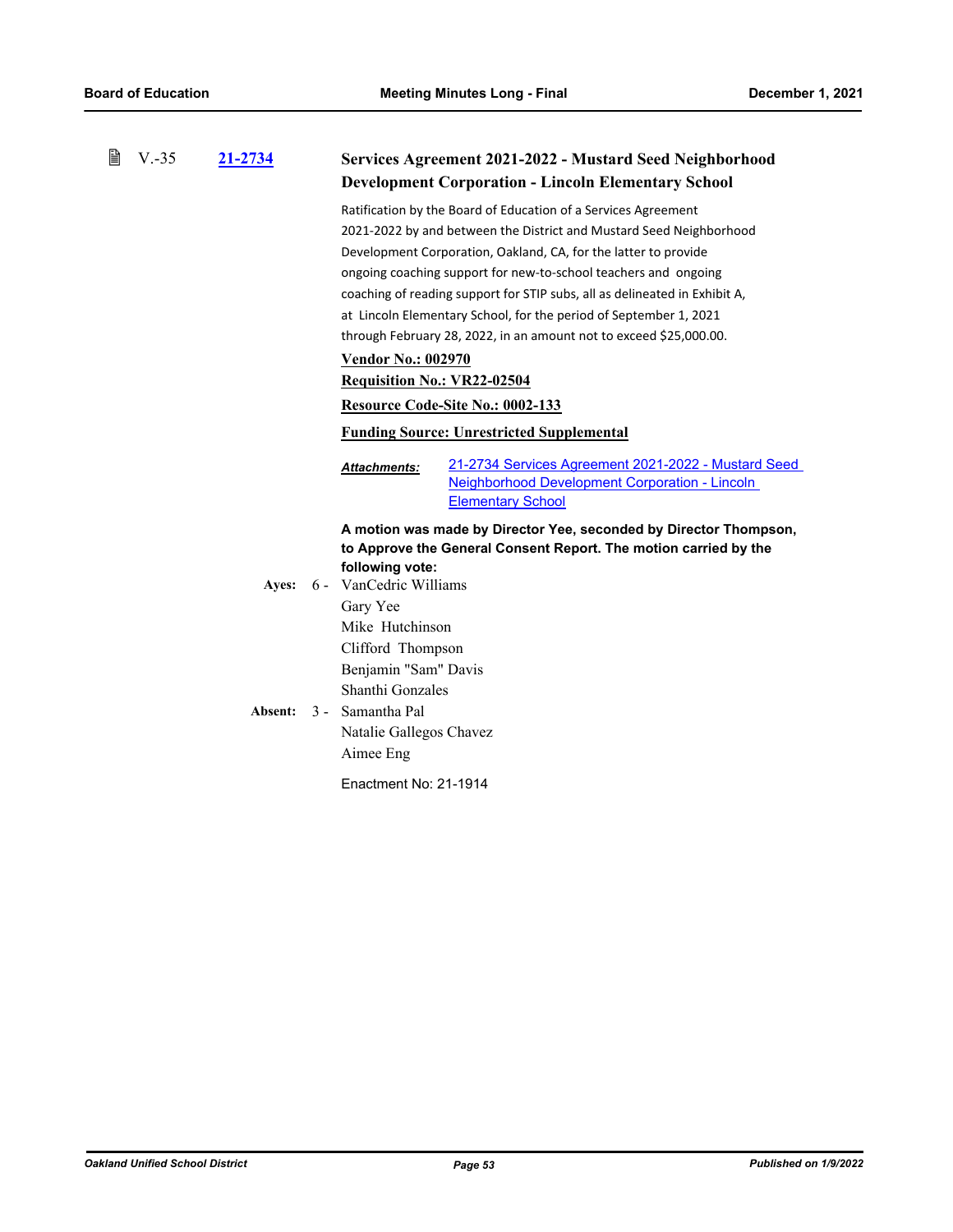| 閶 | $V - 36$ | 21-2735 |                                           | <b>Services Agreement 2021-2022 - Dimensions Dance Theatre -</b><br><b>West Oakland Middle School</b>                                 |
|---|----------|---------|-------------------------------------------|---------------------------------------------------------------------------------------------------------------------------------------|
|   |          |         |                                           | Ratification by the Board of Education of a Services Agreement                                                                        |
|   |          |         |                                           | 2021-2022 by and between the District and Dimensions Dance Theatre,                                                                   |
|   |          |         |                                           | Oakland, CA, for the latter to provide high quality hip hop dance                                                                     |
|   |          |         |                                           | instruction to students, in groups of 5-7 students in multiple Physical                                                               |
|   |          |         |                                           | Education classes four days a week; and teach three stand alone dance                                                                 |
|   |          |         |                                           | classes to groups of 10 students at West Oakland Middle School, for the                                                               |
|   |          |         |                                           | period of August 31, 2021 through May 31, 2022, in an amount not to                                                                   |
|   |          |         | exceed \$27,000.00.                       |                                                                                                                                       |
|   |          |         | <b>Vendor No.: 004778</b>                 |                                                                                                                                       |
|   |          |         | <b>Requisition No.: VR22-01720</b>        |                                                                                                                                       |
|   |          |         |                                           | Resource Code-Site No.: 9332-204                                                                                                      |
|   |          |         |                                           | <b>Funding Source: Measure G1 Parcel Tax</b>                                                                                          |
|   |          |         | <b>Attachments:</b>                       | 21-2735 Services Agreement 2021-2022 - Dimensions<br>Dance Theatre - West Oakland Middle School                                       |
|   |          |         |                                           | A motion was made by Director Yee, seconded by Director Thompson,<br>to Approve the General Consent Report. The motion carried by the |
|   |          | Ayes:   | following vote:<br>6 - VanCedric Williams |                                                                                                                                       |
|   |          |         |                                           |                                                                                                                                       |
|   |          |         | Gary Yee<br>Mike Hutchinson               |                                                                                                                                       |
|   |          |         | Clifford Thompson                         |                                                                                                                                       |
|   |          |         | Benjamin "Sam" Davis                      |                                                                                                                                       |
|   |          |         | Shanthi Gonzales                          |                                                                                                                                       |
|   |          | Absent: | 3 - Samantha Pal                          |                                                                                                                                       |
|   |          |         | Natalie Gallegos Chavez                   |                                                                                                                                       |
|   |          |         | Aimee Eng                                 |                                                                                                                                       |
|   |          |         |                                           |                                                                                                                                       |
|   |          |         | Enactment No: 21-1915                     |                                                                                                                                       |
|   |          |         |                                           |                                                                                                                                       |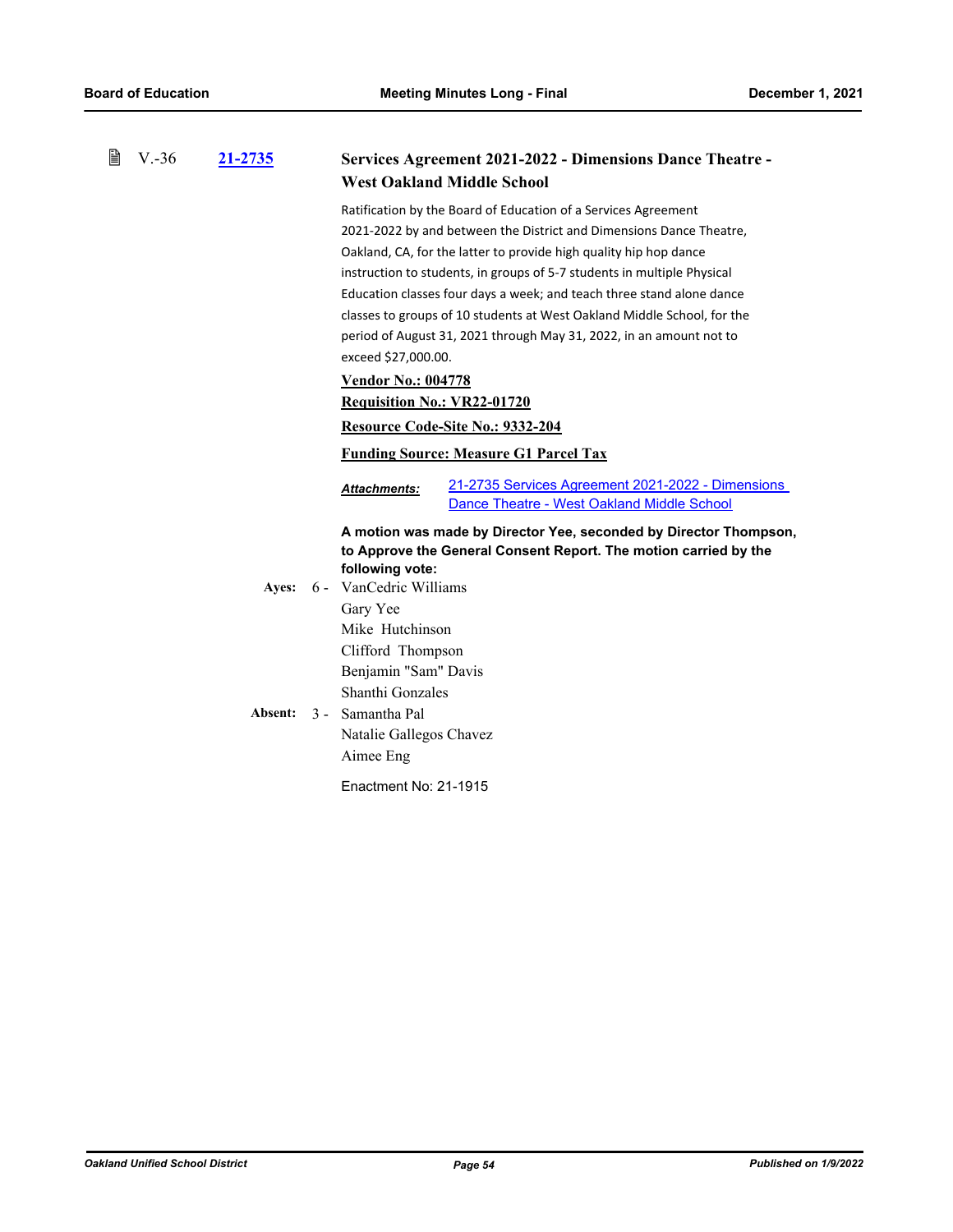#### 閶 V.-37 **[21-2737](http://ousd.legistar.com/gateway.aspx?m=l&id=/matter.aspx?key=53871) Services Agreement 2021-2022 - Bay Area Community Resources - Oakland International High School**

Approval by the Board of Education of a Services Agreement 2021-2022 by and between the District and Bay Area Community Resources, San Rafael, CA, for the latter to provide three AmeriCorps staff members, who will provide support with academic interventions and literacy support for newly arrived immigrants; support SIFE population with acculturation skills and basic study skills; support with COVID-19 tracing and independent study follow up for students who are on modified study due to COVID-19 protocols; support classrooms by providing one on one pull out support to remediate content or provide strategic literacy support for students who have been identified as SIEF students or needing support; support students with academic support to increase reading scores and literacy skills; support AmeriCorps members in providing mentoring and a safe space for students to be creative and expressive through clubs at Oakland International High School, for the period of October 1, 2021, through May 31, 2022, in an amount not to exceed \$45,000.00.

## **Vendor No.: 000624**

**Requisition No.: VR22-02386**

**Resource Code-Site No.: 9243-353**

## **Funding Source: Association For Continuing Education Grant**

21-2737 Services Agreement 2021-2022 - Bay Area [Community Resources - Oakland International High School](http://ousd.legistar.com/gateway.aspx?M=F&ID=101499.pdf) *Attachments:*

### **A motion was made by Director Yee, seconded by Director Thompson, to Approve the General Consent Report. The motion carried by the following vote:**

- Ayes: 6 VanCedric Williams Gary Yee Mike Hutchinson Clifford Thompson Benjamin "Sam" Davis Shanthi Gonzales
- **Absent:** Samantha Pal Natalie Gallegos Chavez Aimee Eng Absent:  $3 -$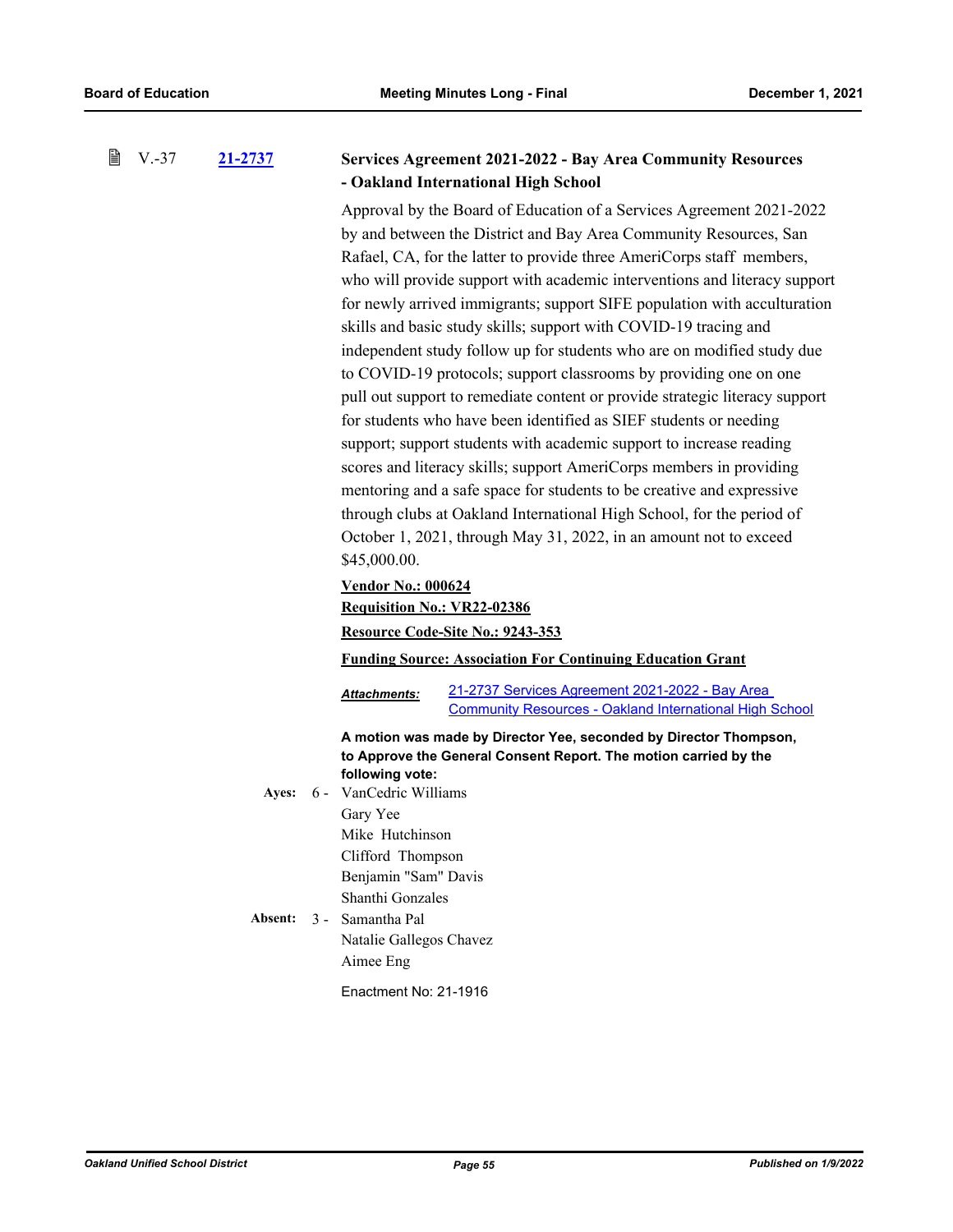| B<br>$V.-38$ | 21-2738 | Services Agreement 2021-2022 - Kristin Loo - Skyline High School           |
|--------------|---------|----------------------------------------------------------------------------|
|              |         | Ratification by the Board of Education of a Services Agreement             |
|              |         | 2021-2022 by and between the District and Kristin Loo, Oakland, CA, for    |
|              |         | the latter to serve as Associated Student Body (ASB) Business Manager      |
|              |         | providing business support for the Associated Student Body leadership,     |
|              |         | clubs, and sports, as well as oversight and student mentorships for        |
|              |         | coordinating Skyline's Student Store, a student-based enterprise, and      |
|              |         | other duties, all as described in Exhibit A, incorporated herein by        |
|              |         | reference as though fully set forth at Skyline High School, for the period |
|              |         | of August 1, 2021 through June 30, 2022, in an amount not to exceed        |
|              |         | \$45,000.00.                                                               |
|              |         | <b>Vendor No.: 002626</b>                                                  |
|              |         | <b>Requisition No.: VR22-01334</b>                                         |
|              |         | Resource Code-Site No.: 0002-306                                           |
|              |         | <b>Funding Source: Unrestricted Supplemental</b>                           |
|              |         | 21-2738 Services Agreement 2021-2022 - Kristin Loo -<br>Attachments:       |
|              |         | <b>Skyline High School</b>                                                 |
|              |         | A motion was made by Director Yee, seconded by Director Thompson,          |
|              |         | to Approve the General Consent Report. The motion carried by the           |
|              |         | following vote:                                                            |
|              | Ayes:   | 6 - VanCedric Williams                                                     |
|              |         | Gary Yee                                                                   |
|              |         | Mike Hutchinson                                                            |
|              |         | Clifford Thompson                                                          |
|              |         | Benjamin "Sam" Davis                                                       |
|              |         | Shanthi Gonzales                                                           |
|              | Absent: | 3 - Samantha Pal                                                           |
|              |         | Natalie Gallegos Chavez                                                    |
|              |         | Aimee Eng                                                                  |
|              |         | Enactment No: 21-1917                                                      |
|              |         |                                                                            |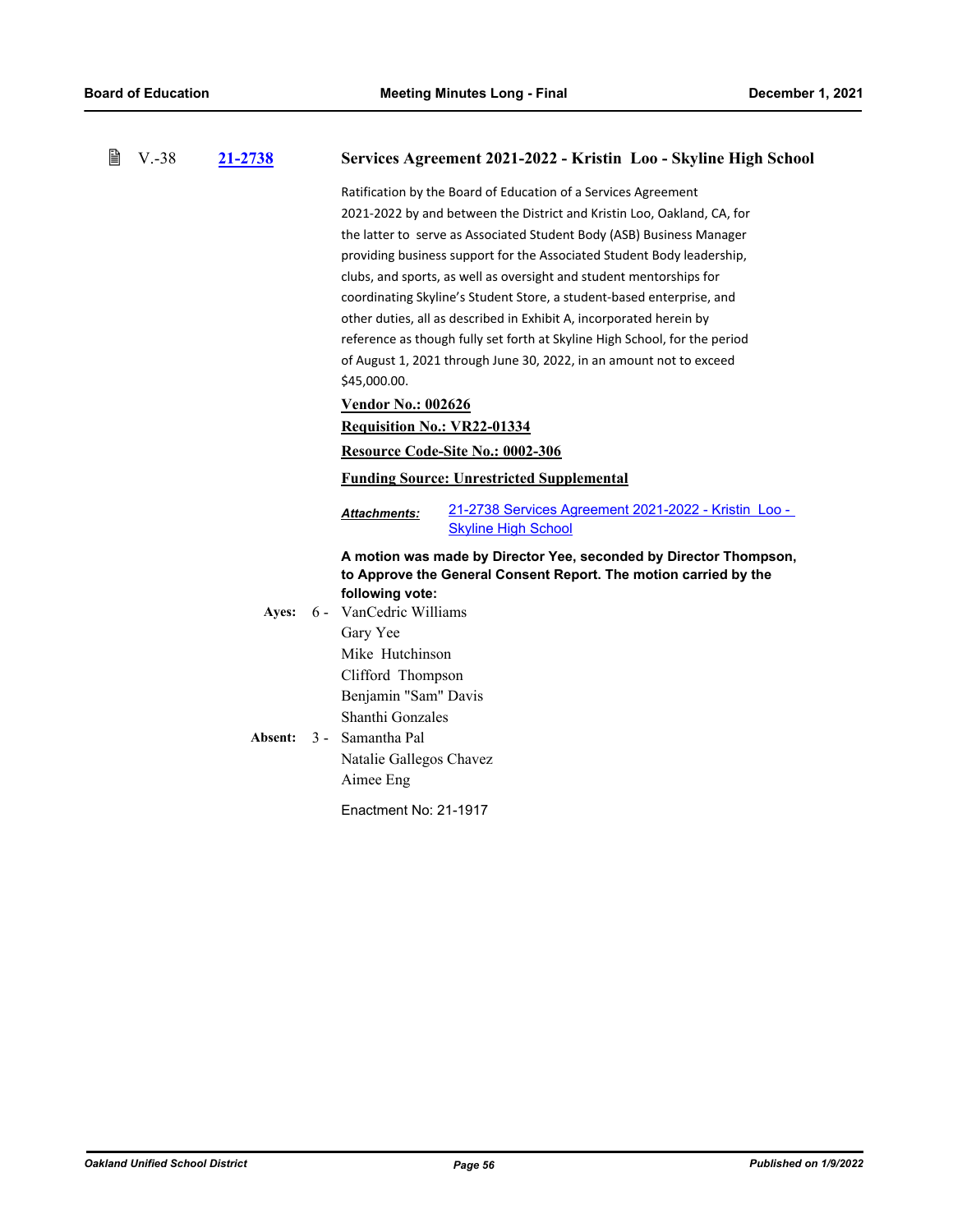| B | $V.-39$ | 21-2764 | Services Agreement 2021-2022 - Zachary Reidman - Oakland                                                             |
|---|---------|---------|----------------------------------------------------------------------------------------------------------------------|
|   |         |         | <b>International High School</b>                                                                                     |
|   |         |         | Approval by the Board of Education of a Services Agreement 2021-2022                                                 |
|   |         |         | by and between the District and Zachary Reidman, Berkeley, CA, for the                                               |
|   |         |         | latter to provide student internships and student programming, integrated                                            |
|   |         |         | learning during the school day, support with the Food Bank and Pantry, and                                           |
|   |         |         | family engagement programming in the current school year, as described in                                            |
|   |         |         | Exhibit A, incorporated herein by reference as though fully set forth, at                                            |
|   |         |         | Oakland International High School, for the period of October 1, 2021                                                 |
|   |         |         | through May 30, 2022, in an amount not to exceed \$80,000.00.                                                        |
|   |         |         | <b>Vendor No.: 003573</b>                                                                                            |
|   |         |         | Requisition No.: VR22-03603                                                                                          |
|   |         |         | Resource Code-Site No.: 9243-353                                                                                     |
|   |         |         | <b>Funding Source: Association For Continuing Education Grant</b>                                                    |
|   |         |         | 21-2764 Services Agreement 2021-2022 - Zachary Reidman<br><b>Attachments:</b><br>- Oakland International High School |
|   |         |         | A motion was made by Director Yee, seconded by Director Thompson,                                                    |
|   |         |         | to Approve the General Consent Report. The motion carried by the                                                     |
|   |         |         | following vote:                                                                                                      |
|   |         |         | Ayes: 6 - VanCedric Williams                                                                                         |
|   |         |         | Gary Yee                                                                                                             |
|   |         |         | Mike Hutchinson                                                                                                      |
|   |         |         | Clifford Thompson                                                                                                    |
|   |         |         | Benjamin "Sam" Davis                                                                                                 |
|   |         |         | Shanthi Gonzales                                                                                                     |
|   |         | Absent: | 3 - Samantha Pal                                                                                                     |
|   |         |         | Natalie Gallegos Chavez                                                                                              |
|   |         |         | Aimee Eng                                                                                                            |
|   |         |         | Enactment No: 21-1918                                                                                                |
|   |         |         |                                                                                                                      |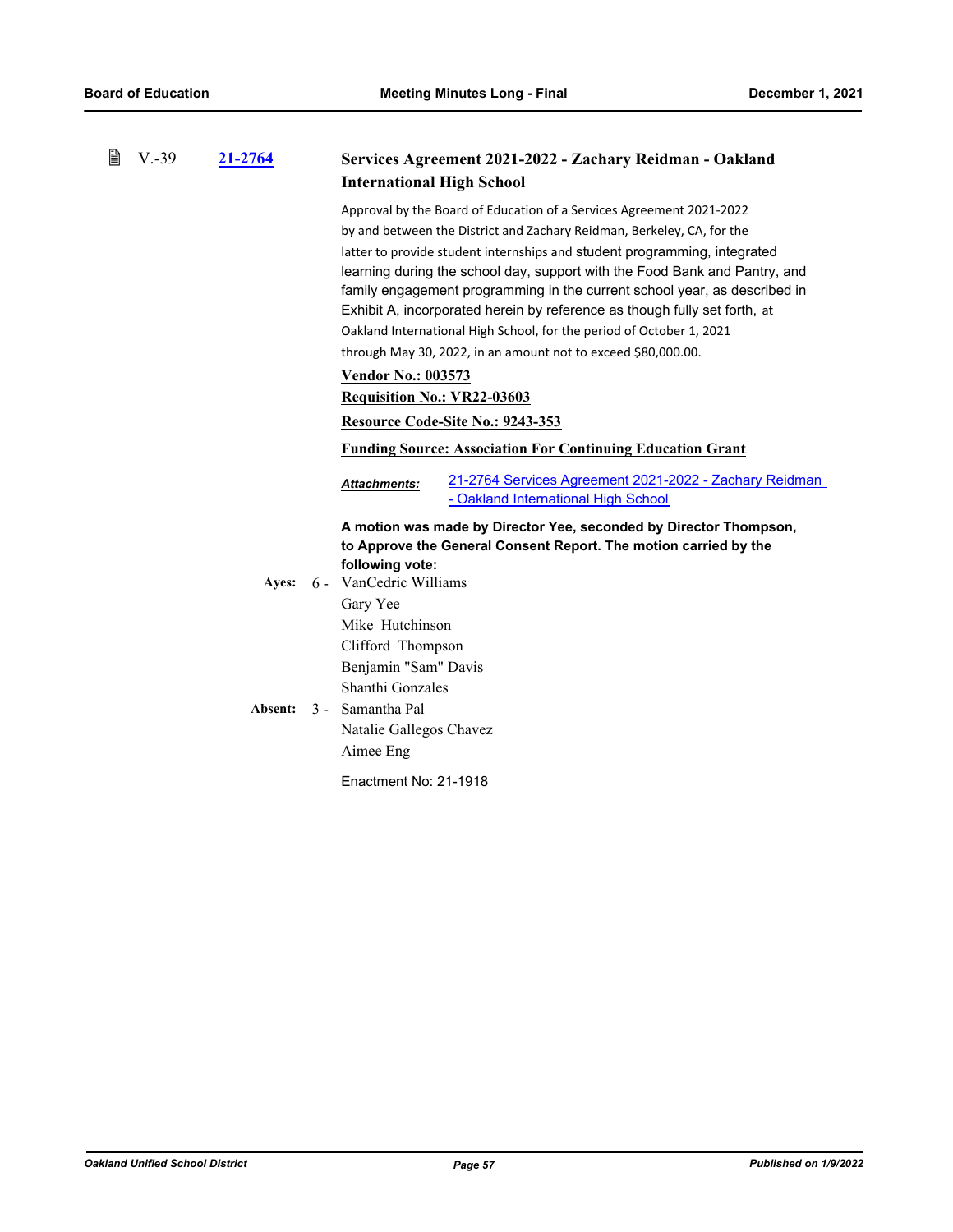| B | $V. -40$ | 21-2765 | <b>Services Agreement 2021-2022 - Oakland Public Education Fund -</b><br><b>Office of Equity</b>                                                                                                                                                                                                                                                                                                                                                                        |
|---|----------|---------|-------------------------------------------------------------------------------------------------------------------------------------------------------------------------------------------------------------------------------------------------------------------------------------------------------------------------------------------------------------------------------------------------------------------------------------------------------------------------|
|   |          |         | Approval by the Board of Education of a Services Agreement 2021-2022<br>by and between the District and Oakland Public Education Fund,<br>Oakland, CA, for the latter to process parent stipends for volunteering at<br>school sites for School Site Council (SSC) summits and the Site English<br>Language Learners Subcommittee (SELLS), via Office of Equity, for the<br>period of November 2, 2021 through May 27, 2022, in an amount not to<br>exceed \$70,000.00. |
|   |          |         | <b>Vendor No.: 003143</b><br><b>Requisition No.: VR22-03111</b>                                                                                                                                                                                                                                                                                                                                                                                                         |
|   |          |         | Resource Code-Site No.: 3312-929                                                                                                                                                                                                                                                                                                                                                                                                                                        |
|   |          |         | <b>Funding Source: Special Education IDEA Early Intervening</b>                                                                                                                                                                                                                                                                                                                                                                                                         |
|   |          |         | 21-2765 Services Agreement 2021-2022 - Oakland Public<br>Attachments:<br><b>Education Fund - Office of Equity</b>                                                                                                                                                                                                                                                                                                                                                       |
|   |          |         | A motion was made by Director Yee, seconded by Director Thompson,<br>to Approve the General Consent Report. The motion carried by the                                                                                                                                                                                                                                                                                                                                   |
|   |          | Ayes:   | following vote:<br>6 - VanCedric Williams<br>Gary Yee                                                                                                                                                                                                                                                                                                                                                                                                                   |
|   |          | Absent: | Mike Hutchinson<br>Clifford Thompson<br>Benjamin "Sam" Davis<br>Shanthi Gonzales<br>3 - Samantha Pal                                                                                                                                                                                                                                                                                                                                                                    |
|   |          |         | Natalie Gallegos Chavez<br>Aimee Eng                                                                                                                                                                                                                                                                                                                                                                                                                                    |
|   |          |         | Enactment No: 21-1919                                                                                                                                                                                                                                                                                                                                                                                                                                                   |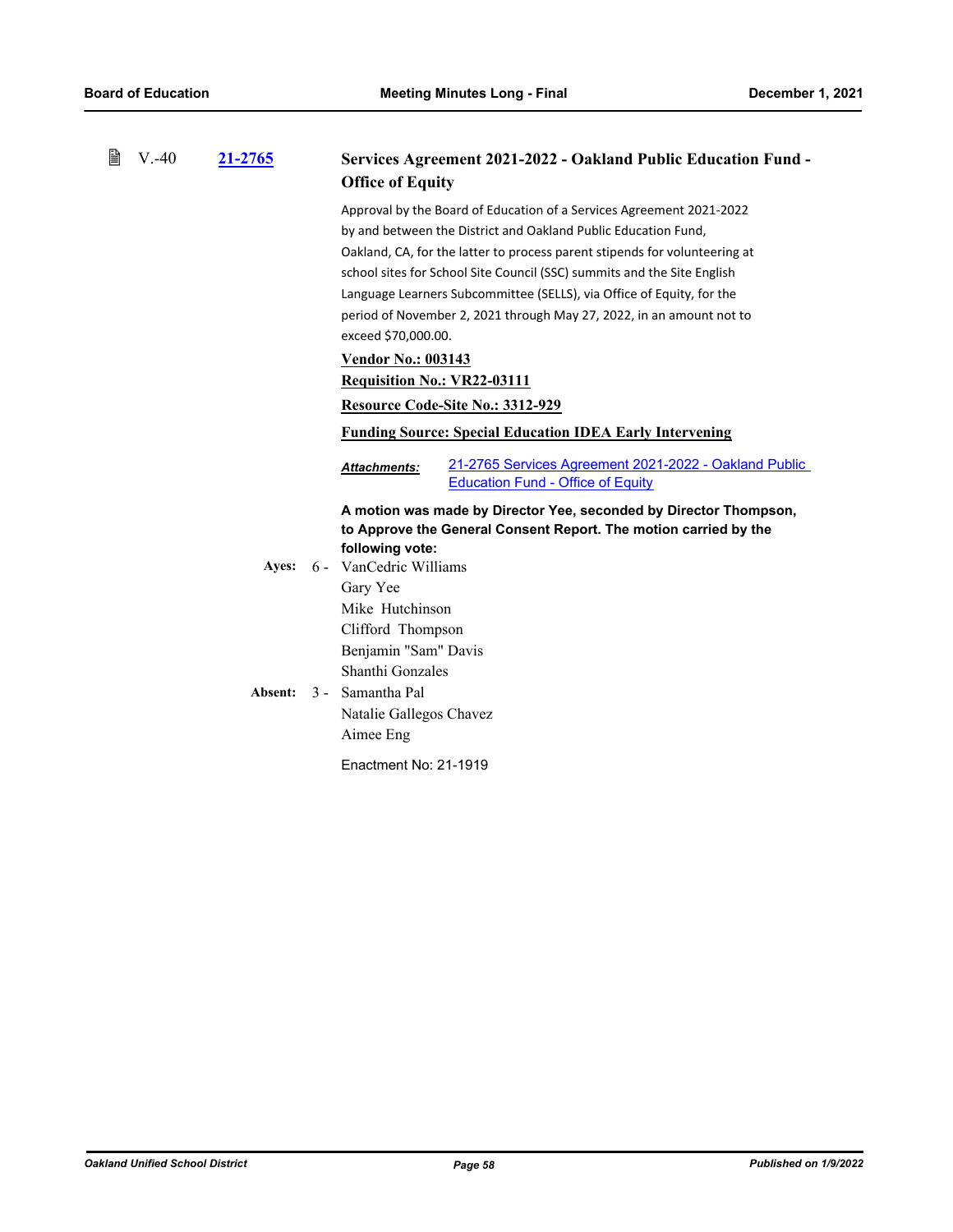| 窅 | $V. -41$ | 21-2766 | Services Agreement 2021-2022 - Safe Passages - Laurel<br><b>Elementary School</b>                                                                                                                                                                                                                                                                                                                                                                                                                                                                                                                                                                                                                                                                                                                |
|---|----------|---------|--------------------------------------------------------------------------------------------------------------------------------------------------------------------------------------------------------------------------------------------------------------------------------------------------------------------------------------------------------------------------------------------------------------------------------------------------------------------------------------------------------------------------------------------------------------------------------------------------------------------------------------------------------------------------------------------------------------------------------------------------------------------------------------------------|
|   |          |         | Approval by the Board of Education of a Services Agreement 2021-2022<br>by and between the District and Safe Passages, Oakland, CA, for the<br>latter to conduct classes and provide a variety of counseling and<br>mentoring services to students in grades 3-5; mentor students during<br>recess and work one on one with students that have been identified by<br>the Coordination of Services Team (COST) as needing more intensive<br>supports, each as described in Exhibit A, at Laurel Elementary School,<br>for the period of August 9, 2021 through May 27, 2022, in an amount not<br>to exceed \$28,350.00.<br><b>Vendor No.: 003729</b><br><b>Requisition No.: VR22-02520</b><br><b>Resource Code-Site No.: 4127-131, 7425-131</b><br><b>Funding Source: Title 4-Student Support</b> |
|   |          |         | 21-2766 Services Agreement 2021-2022 - Safe Passages -<br><b>Attachments:</b><br><b>Laurel Elementary School</b>                                                                                                                                                                                                                                                                                                                                                                                                                                                                                                                                                                                                                                                                                 |
|   |          | Ayes:   | A motion was made by Director Yee, seconded by Director Thompson,<br>to Approve the General Consent Report. The motion carried by the<br>following vote:<br>6 - VanCedric Williams<br>Gary Yee<br>Mike Hutchinson                                                                                                                                                                                                                                                                                                                                                                                                                                                                                                                                                                                |
|   |          | Absent: | Clifford Thompson<br>Benjamin "Sam" Davis<br>Shanthi Gonzales<br>3 - Samantha Pal<br>Natalie Gallegos Chavez<br>Aimee Eng<br>Enactment No: 21-1920                                                                                                                                                                                                                                                                                                                                                                                                                                                                                                                                                                                                                                               |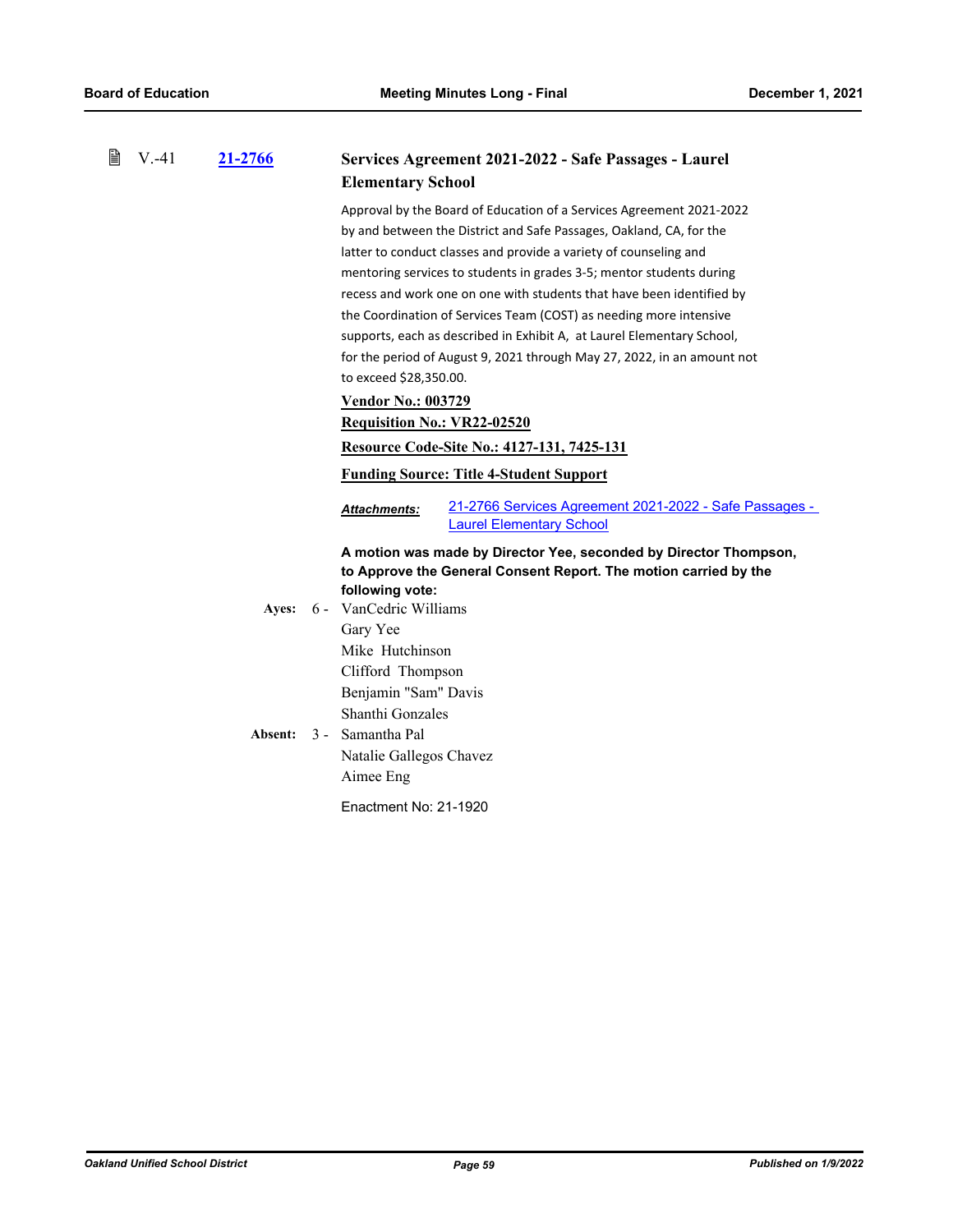| 閶 | $V. -42$ | 21-2767 | Services Agreement 2021-2022 - Safe Passages - Laurel<br><b>Elementary School</b>                                                                                                                                                                                                                                                                                                |
|---|----------|---------|----------------------------------------------------------------------------------------------------------------------------------------------------------------------------------------------------------------------------------------------------------------------------------------------------------------------------------------------------------------------------------|
|   |          |         | Approval by the Board of Education of a Services Agreement 2021-2022<br>by and between the District and Safe Passages, Oakland, CA, for the<br>latter to provide a full time (8 hours per day) coach who will facilitate<br>positive play at recess, throughout the school day, and after school, as<br>described in Exhibit A, incorporated herein by reference as though fully |
|   |          |         | set forth, at Laurel Elementary School, for the period of August 9, 2021                                                                                                                                                                                                                                                                                                         |
|   |          |         | through May 27, 2022, in an amount not to exceed \$45,000.00.                                                                                                                                                                                                                                                                                                                    |
|   |          |         | <b>Vendor No.: 003729</b>                                                                                                                                                                                                                                                                                                                                                        |
|   |          |         | <b>Requisition No.: VR22-02544</b>                                                                                                                                                                                                                                                                                                                                               |
|   |          |         | Resource Code-Site No.: 7425-131                                                                                                                                                                                                                                                                                                                                                 |
|   |          |         | <b>Funding Source: Expanded Learning Opportunities, Prop98</b>                                                                                                                                                                                                                                                                                                                   |
|   |          |         | 21-2767 Services Agreement 2021-2022 - Safe Passages -<br><b>Attachments:</b><br><b>Laurel Elementary School</b>                                                                                                                                                                                                                                                                 |
|   |          |         | A motion was made by Director Yee, seconded by Director Thompson,<br>to Approve the General Consent Report. The motion carried by the                                                                                                                                                                                                                                            |
|   |          |         | following vote:                                                                                                                                                                                                                                                                                                                                                                  |
|   |          | Ayes:   | 6 - VanCedric Williams                                                                                                                                                                                                                                                                                                                                                           |
|   |          |         | Gary Yee<br>Mike Hutchinson                                                                                                                                                                                                                                                                                                                                                      |
|   |          |         | Clifford Thompson                                                                                                                                                                                                                                                                                                                                                                |
|   |          |         | Benjamin "Sam" Davis                                                                                                                                                                                                                                                                                                                                                             |
|   |          |         | Shanthi Gonzales                                                                                                                                                                                                                                                                                                                                                                 |
|   |          | Absent: | 3 - Samantha Pal                                                                                                                                                                                                                                                                                                                                                                 |
|   |          |         | Natalie Gallegos Chavez                                                                                                                                                                                                                                                                                                                                                          |
|   |          |         | Aimee Eng                                                                                                                                                                                                                                                                                                                                                                        |
|   |          |         | Enactment No: 21-1921                                                                                                                                                                                                                                                                                                                                                            |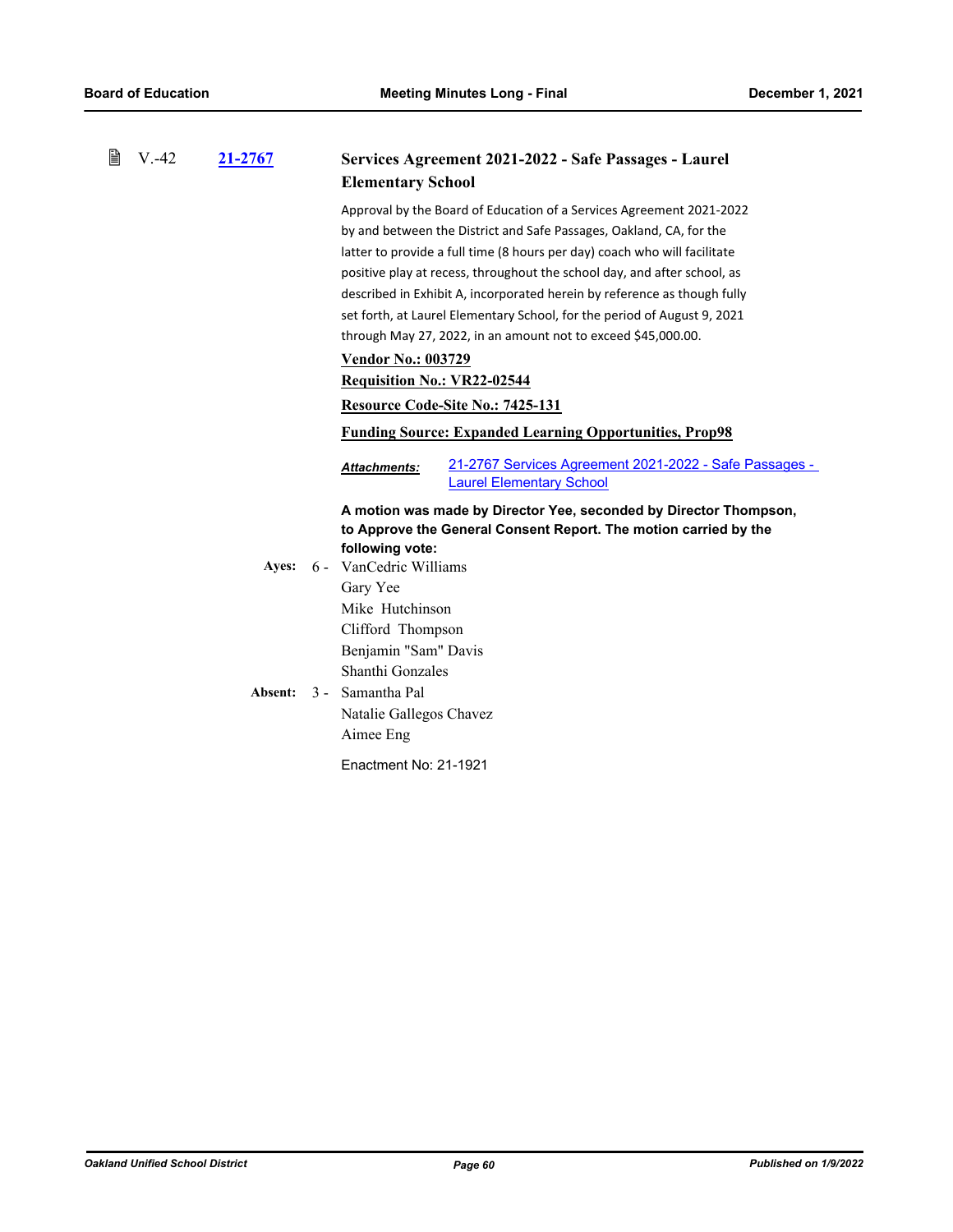| B | $V. -43$ | 21-2768 | Services Agreement 2021-2022 - Safe Passages - Laurel                                                            |
|---|----------|---------|------------------------------------------------------------------------------------------------------------------|
|   |          |         | <b>Elementary School</b>                                                                                         |
|   |          |         | Approval by the Board of Education of a Services Agreement 2021-2022                                             |
|   |          |         | by and between the District and Safe Passages, Oakland, CA, for the                                              |
|   |          |         | latter, working with and consulting teacher, to develop individualized                                           |
|   |          |         | intervention learning plans for English Language Learners that have                                              |
|   |          |         | spoken English for one year or less and provide translation services for                                         |
|   |          |         | families at Laurel Elementary School, for the period of August 9, 2021                                           |
|   |          |         | through May 27, 2022, in an amount not to exceed \$17,500.00.                                                    |
|   |          |         | <b>Vendor No.: 003729</b>                                                                                        |
|   |          |         | Requisition No.: VR22-02542                                                                                      |
|   |          |         | Resource Code-Site No.: 0002-131, 3211-131                                                                       |
|   |          |         | <b>Funding Source: Unrestricted Supplemental</b>                                                                 |
|   |          |         | 21-2768 Services Agreement 2021-2022 - Safe Passages -<br><b>Attachments:</b><br><b>Laurel Elementary School</b> |
|   |          |         | A motion was made by Director Yee, seconded by Director Thompson,                                                |
|   |          |         | to Approve the General Consent Report. The motion carried by the                                                 |
|   |          |         | following vote:                                                                                                  |
|   |          | Ayes:   | 6 - VanCedric Williams                                                                                           |
|   |          |         | Gary Yee<br>Mike Hutchinson                                                                                      |
|   |          |         |                                                                                                                  |
|   |          |         | Clifford Thompson<br>Benjamin "Sam" Davis                                                                        |
|   |          |         | Shanthi Gonzales                                                                                                 |
|   |          | Absent: | 3 - Samantha Pal                                                                                                 |
|   |          |         | Natalie Gallegos Chavez                                                                                          |
|   |          |         | Aimee Eng                                                                                                        |
|   |          |         |                                                                                                                  |
|   |          |         | Enactment No: 21-1922                                                                                            |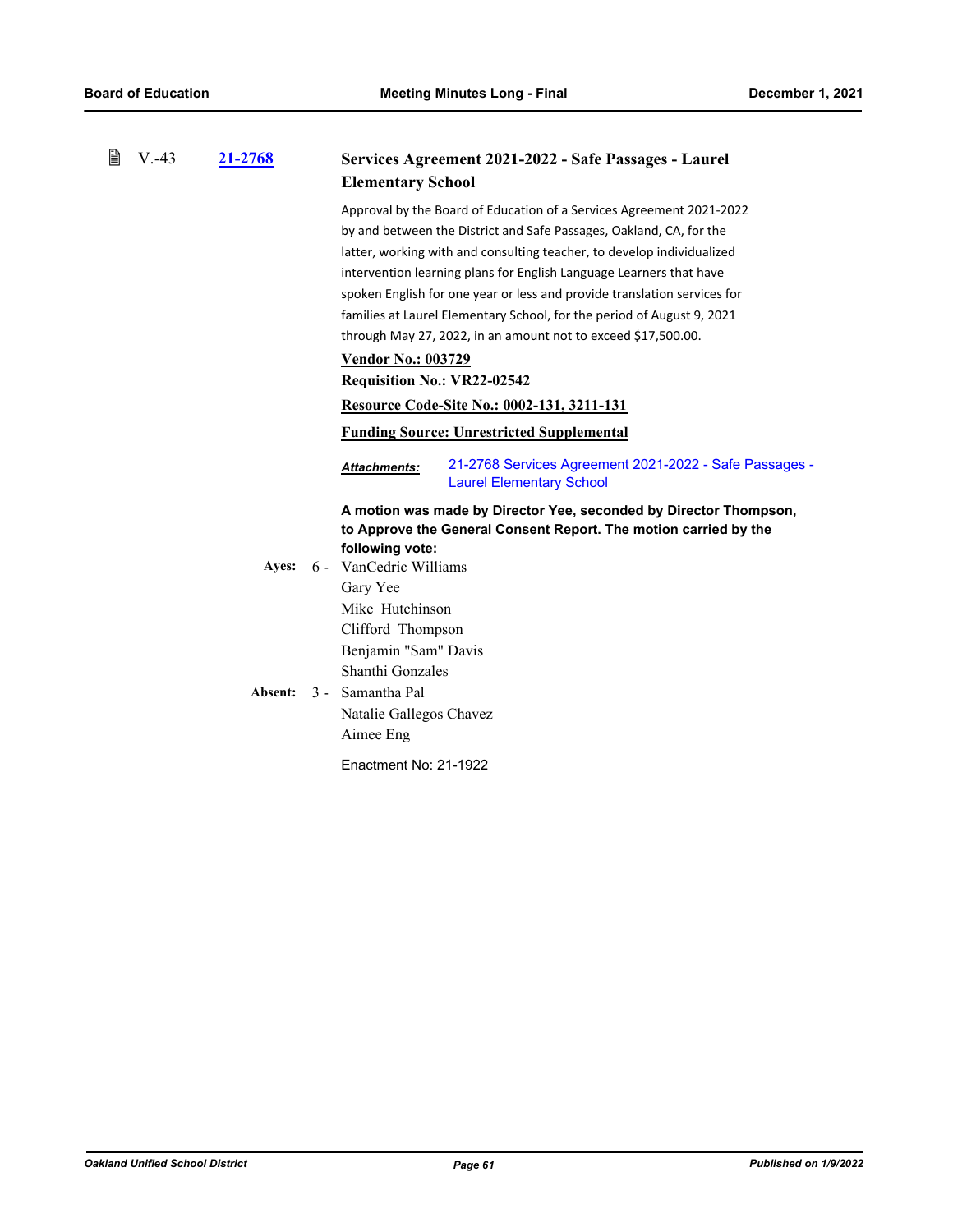#### 閶 V.-44 **[21-2770](http://ousd.legistar.com/gateway.aspx?m=l&id=/matter.aspx?key=53904) Data Sharing Agreement - The Regents of the University of California - Benioff Chidrens' Hospital - Novel Interventions In Children's Health (NICH) - Special Education Department**

Ratification by the Board of Education of a Data Sharing Agreement by and between the District and The Regents of the University of California (UC), on behalf of Novel Interventions In Children's Health (NICH), San Francisco, CA, a UC entity, and District, for the purposes of better coordination and more integrated support and planning for students with complex medical needs, with District's Special Education Department providing data to include students with Individual Education Programs and Section 504 Plans, for the period of July 1 2021 through June 30, 2022, at no cost to the District.

### **Funding Source: No Fiscal Impact**

21-2770 Data Sharing Agreement - The Regents of the University of California - Benioff Chidrens' Hospital - Novel [Interventions In Children's Health \(NICH\) - Special Education](http://ousd.legistar.com/gateway.aspx?M=F&ID=101475.pdf)  **Department** *Attachments:*

**A motion was made by Director Yee, seconded by Director Thompson, to Approve the General Consent Report. The motion carried by the following vote:**

- Ayes: 6 VanCedric Williams Gary Yee Mike Hutchinson Clifford Thompson Benjamin "Sam" Davis Shanthi Gonzales **Absent:** Samantha Pal Absent:  $3 -$
- Natalie Gallegos Chavez Aimee Eng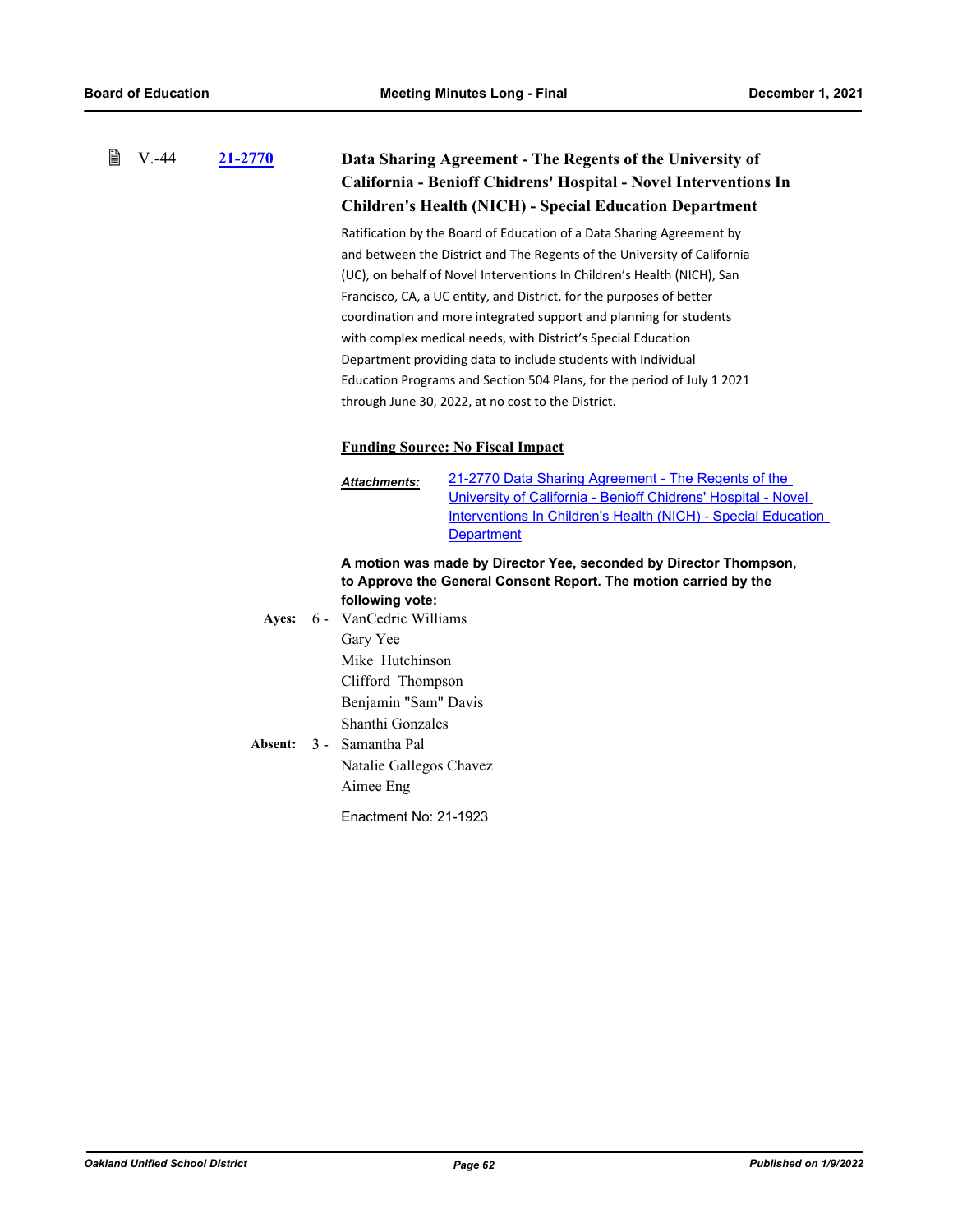| 誾<br>$V. -45$ | 21-2487          | Agreement for Education – Teaching $\&$ Learning Grant #20210077<br>- The Kenneth Rainin Foundation - Oakland Early Literacy Project<br>- Academics and Instruction Department                                                                                                                                                                                                                                                                                                                                                        |
|---------------|------------------|---------------------------------------------------------------------------------------------------------------------------------------------------------------------------------------------------------------------------------------------------------------------------------------------------------------------------------------------------------------------------------------------------------------------------------------------------------------------------------------------------------------------------------------|
|               |                  | Approval by the Board of Education of Agreement for Education -<br>Teaching & Learning Grant #20210077 by and between the District and<br>The Kenneth Rainin Foundation, Oakland, CA, accepting a grant from the<br>latter, in the amount of \$2,360,000.00, to support District's participation<br>in The Kenneth Rainin Foundation Early Literacy Cohort Project, pursuant<br>to the terms and conditions thereof, via the Academics and Instruction<br>Department, for the period of September 1, 2021 through August 31,<br>2023. |
|               |                  | <b>Funding Source: Kenneth Rainin Foundation</b><br>21-2487 Agreement for Education - Teaching & Learning<br><b>Attachments:</b><br>Grant #20210077 - The Kenneth Rainin Foundation -<br><b>Oakland Early Literacy Project - Academics and Instruction</b><br><b>Department</b>                                                                                                                                                                                                                                                       |
|               | Ayes:<br>Absent: | A motion was made by Director Yee, seconded by Director Thompson,<br>to Approve the General Consent Report. The motion carried by the<br>following vote:<br>6 - VanCedric Williams<br>Gary Yee<br>Mike Hutchinson<br>Clifford Thompson<br>Benjamin "Sam" Davis<br>Shanthi Gonzales<br>3 - Samantha Pal<br>Natalie Gallegos Chavez<br>Aimee Eng<br>Enactment No: 21-1924                                                                                                                                                               |

## **Chief Governance Officer**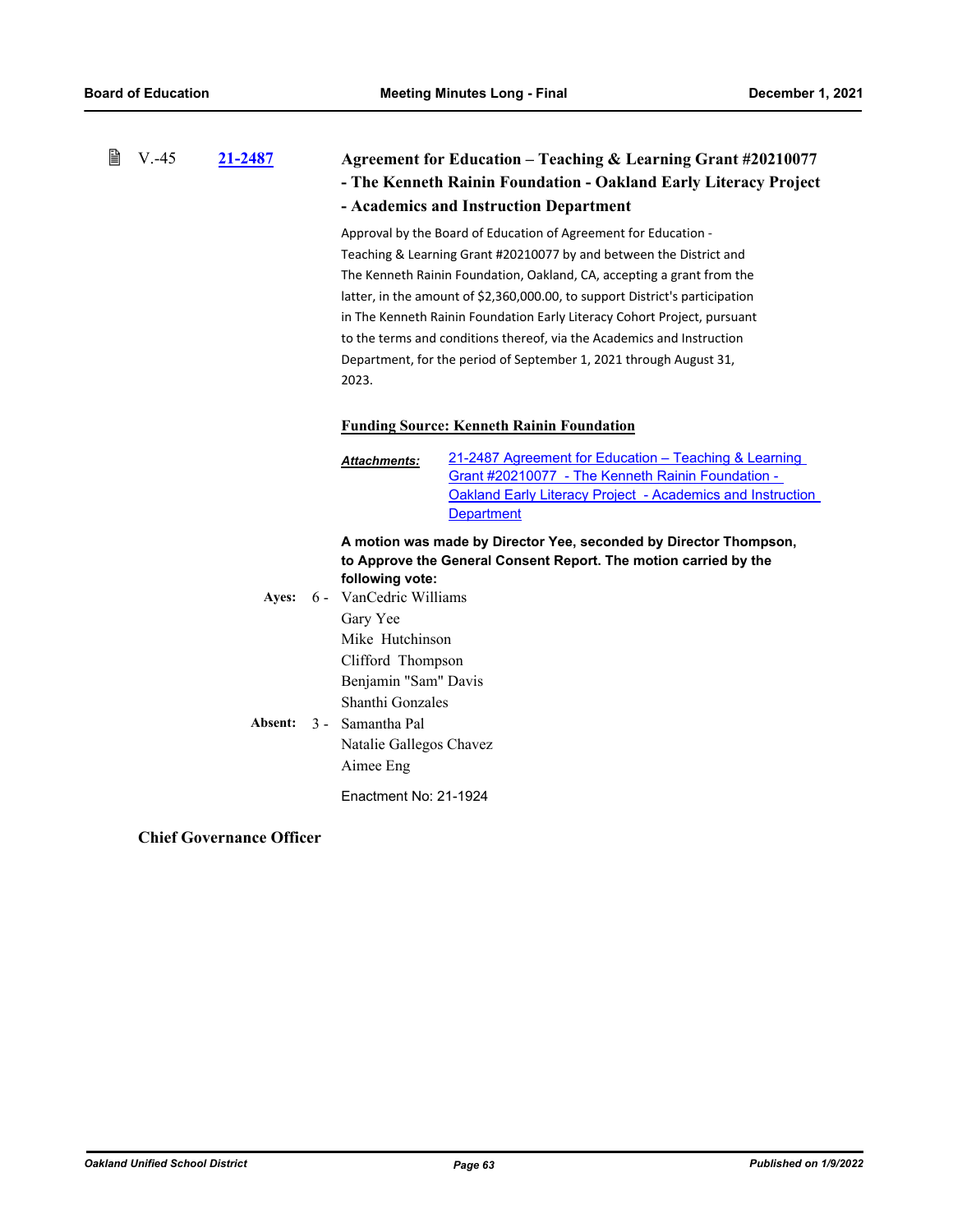| 閶 | $V. -46$ | 21-2843 | <b>Amendment, Board Policy 5141.29 - Students - COVID-19 Student</b>                                                                                                                                                                                                                                                                                                                                                                                                                          |  |  |
|---|----------|---------|-----------------------------------------------------------------------------------------------------------------------------------------------------------------------------------------------------------------------------------------------------------------------------------------------------------------------------------------------------------------------------------------------------------------------------------------------------------------------------------------------|--|--|
|   |          |         | Vaccine Requirement - Chief Governance Officer                                                                                                                                                                                                                                                                                                                                                                                                                                                |  |  |
|   |          |         | Approval by the Board of Education of Amendment, Board Policy 5141.29                                                                                                                                                                                                                                                                                                                                                                                                                         |  |  |
|   |          |         | - Students - COVID-19 Student Vaccine Requirement, as delineated.                                                                                                                                                                                                                                                                                                                                                                                                                             |  |  |
|   |          |         |                                                                                                                                                                                                                                                                                                                                                                                                                                                                                               |  |  |
|   |          |         | 21-2843 Amendment, Board Policy 5141.29 - Students -<br><b>Attachments:</b><br><b>COVID-19 Student Vaccine Requirement - Chief</b><br><b>Governance Officer</b>                                                                                                                                                                                                                                                                                                                               |  |  |
|   |          |         | Director Clifford Thompson stated his reasons for pulling item V.-46: Approval<br>by the Board of Education of Amendment, Board Policy 5141.29 as<br>delineated and had a discussion.                                                                                                                                                                                                                                                                                                         |  |  |
|   |          |         | Discussion:                                                                                                                                                                                                                                                                                                                                                                                                                                                                                   |  |  |
|   |          |         | President Shanthi Gonzales accepted the friendly amendment from Director<br>Clifford Thompson to replace; January 1, 2022 with January 31, 2022, in the<br>first paragraph of the section titled: Requirements, on the second page of<br>Board Policy 5141.29.                                                                                                                                                                                                                                |  |  |
|   |          |         | Director Gary Yee stated his concerns that the Enforcement section of Board<br>Policy 5141.29 has no date of implementation.                                                                                                                                                                                                                                                                                                                                                                  |  |  |
|   |          |         | Director Clifford Thompson and President Shanthi Gonzales accepted a<br>friendly amendment from Director Gary Yee to add: No student shall be<br>unenrolled under this Policy prior to January 31, 2022, at the end of the<br>second paragraph titled: Enforcement, on the third page of Board Policy<br>5141.29 and to leave the date of January 1, 2022, in the first paragraph of the<br>section titled: Requirements, on the second page of Board Policy 5141.29 as<br>originally stated. |  |  |
|   |          |         | Director Mike Hutchinson expressed a concern for the lack of community<br>engagement on this item and asked what is the process for Charter Schools<br>implementing Board Policy 5141.29.                                                                                                                                                                                                                                                                                                     |  |  |
|   |          | Ayes:   | A motion was made by President Gonzales, seconded by Director<br>Thompson, that this Board Policy be Adopted. The motion carried by<br>the following vote:<br>6 - VanCedric Williams                                                                                                                                                                                                                                                                                                          |  |  |
|   |          |         | Gary Yee                                                                                                                                                                                                                                                                                                                                                                                                                                                                                      |  |  |
|   |          |         | Mike Hutchinson<br>Clifford Thompson                                                                                                                                                                                                                                                                                                                                                                                                                                                          |  |  |
|   |          |         | Benjamin "Sam" Davis<br>Shanthi Gonzales                                                                                                                                                                                                                                                                                                                                                                                                                                                      |  |  |
|   |          | Absent: | 3 - Samantha Pal                                                                                                                                                                                                                                                                                                                                                                                                                                                                              |  |  |
|   |          |         | Natalie Gallegos Chavez                                                                                                                                                                                                                                                                                                                                                                                                                                                                       |  |  |
|   |          |         | Aimee Eng                                                                                                                                                                                                                                                                                                                                                                                                                                                                                     |  |  |
|   |          |         | Enactment No: 21-1958                                                                                                                                                                                                                                                                                                                                                                                                                                                                         |  |  |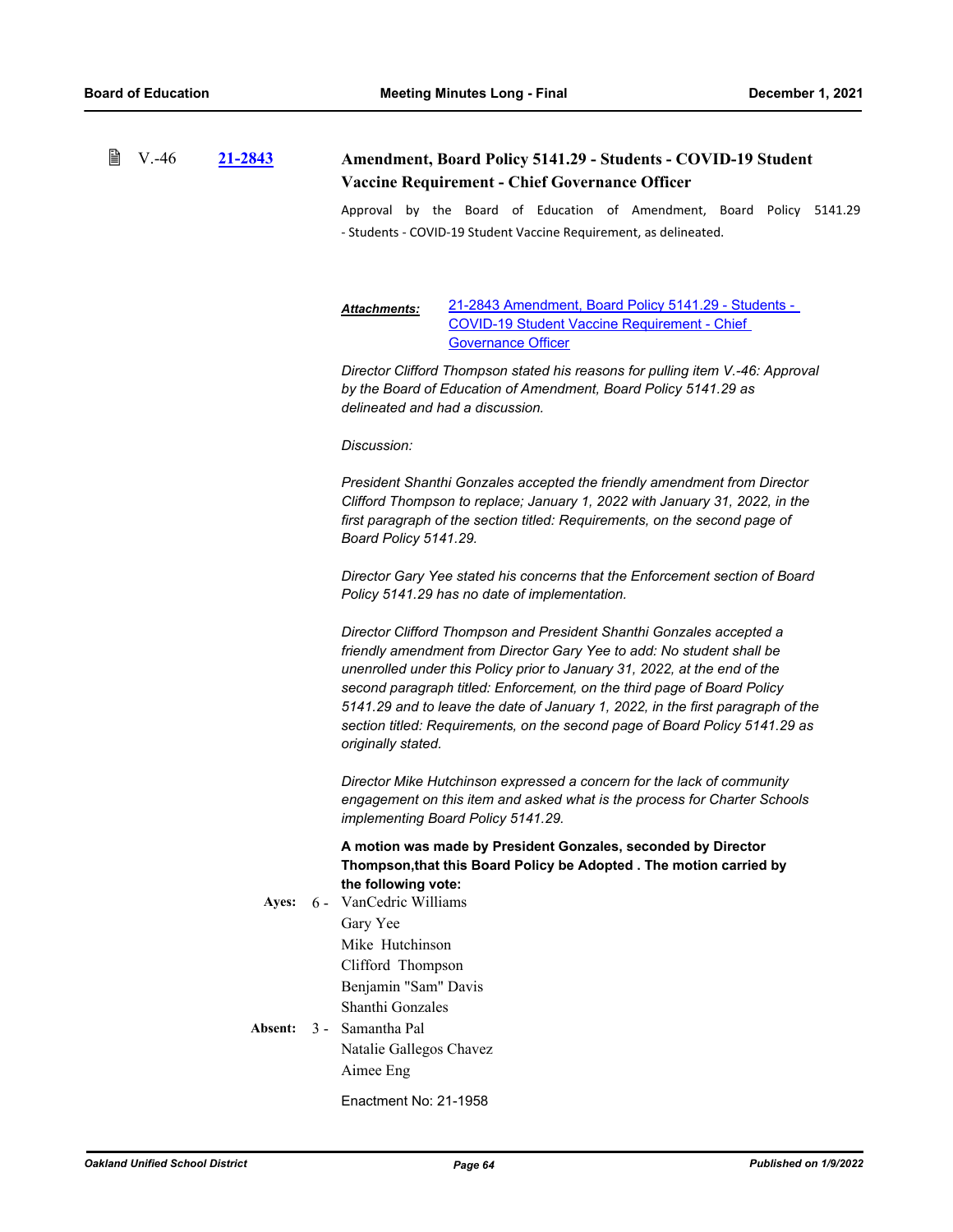| 誾 | $V. -47$ | 21-2855 |                           | First Addendum, Memorandum of Understanding and Engagement<br><b>Policy - Lozano Smith - Chief Governance Officer</b>                                                                                                                                                                                                                                                                                                                                                                                                                                                                 |  |  |
|---|----------|---------|---------------------------|---------------------------------------------------------------------------------------------------------------------------------------------------------------------------------------------------------------------------------------------------------------------------------------------------------------------------------------------------------------------------------------------------------------------------------------------------------------------------------------------------------------------------------------------------------------------------------------|--|--|
|   |          |         | in full force and effect. | Approval by the Board of Education of First Addendum, Memorandum of<br>Understanding and Engagement Policy ("MOUEP") by and between<br>District and Lozano Smith, Attorneys-at-Law, Walnut Creek, CA, for the<br>latter to assign an attorney to support District in performing<br>quasi-in-house attorney duties from December 2021 through May 2022,<br>at an additional cost not to exceed \$300,000.00, increasing the not to<br>exceed amount of the MOUEP from \$300,000.00 to \$600,000.00, for the<br>2021-22 Fiscal Year, All other terms and conditions of the MOUEP remain |  |  |
|   |          |         | <b>Attachments:</b>       | 21-2855 First Addendum, Memorandum of Understanding<br>and Engagement Policy - Lozano Smith - Chief Governance<br><b>Officer</b>                                                                                                                                                                                                                                                                                                                                                                                                                                                      |  |  |
|   |          |         |                           | A motion was made by Director Yee, seconded by Director Thompson,                                                                                                                                                                                                                                                                                                                                                                                                                                                                                                                     |  |  |
|   |          |         |                           | to Approve the General Consent Report. The motion carried by the<br>following vote:<br>6 - VanCedric Williams<br>Gary Yee                                                                                                                                                                                                                                                                                                                                                                                                                                                             |  |  |
|   |          | Ayes:   |                           |                                                                                                                                                                                                                                                                                                                                                                                                                                                                                                                                                                                       |  |  |
|   |          |         |                           |                                                                                                                                                                                                                                                                                                                                                                                                                                                                                                                                                                                       |  |  |
|   |          |         | Mike Hutchinson           |                                                                                                                                                                                                                                                                                                                                                                                                                                                                                                                                                                                       |  |  |
|   |          |         | Clifford Thompson         |                                                                                                                                                                                                                                                                                                                                                                                                                                                                                                                                                                                       |  |  |
|   |          |         | Benjamin "Sam" Davis      |                                                                                                                                                                                                                                                                                                                                                                                                                                                                                                                                                                                       |  |  |
|   |          |         | Shanthi Gonzales          |                                                                                                                                                                                                                                                                                                                                                                                                                                                                                                                                                                                       |  |  |
|   |          | Absent: | 3 - Samantha Pal          |                                                                                                                                                                                                                                                                                                                                                                                                                                                                                                                                                                                       |  |  |
|   |          |         | Natalie Gallegos Chavez   |                                                                                                                                                                                                                                                                                                                                                                                                                                                                                                                                                                                       |  |  |
|   |          |         | Aimee Eng                 |                                                                                                                                                                                                                                                                                                                                                                                                                                                                                                                                                                                       |  |  |
|   |          |         | Enactment No: 21-1925     |                                                                                                                                                                                                                                                                                                                                                                                                                                                                                                                                                                                       |  |  |
| 閆 | $V. -48$ | 21-2927 |                           | <b>Measure QQ - Youth Voting - Chief Governance Officer</b>                                                                                                                                                                                                                                                                                                                                                                                                                                                                                                                           |  |  |
|   |          |         |                           | Adoption by the Board of Education of Resolution No. 2122-0024                                                                                                                                                                                                                                                                                                                                                                                                                                                                                                                        |  |  |
|   |          |         |                           | Allocation of One-Time Funds to Support Implementation of Measure                                                                                                                                                                                                                                                                                                                                                                                                                                                                                                                     |  |  |
|   |          |         |                           | QQ, as delineated, in an amount not to exceed \$75,000.00.                                                                                                                                                                                                                                                                                                                                                                                                                                                                                                                            |  |  |
|   |          |         |                           | <b>Funding Source: General Purpose</b>                                                                                                                                                                                                                                                                                                                                                                                                                                                                                                                                                |  |  |
|   |          |         | Attachments:              | 21-2927 Measure QQ - Youth Voting - Chief Governance<br><b>Officer</b>                                                                                                                                                                                                                                                                                                                                                                                                                                                                                                                |  |  |
|   |          |         |                           | A motion was made by Director Yee, seconded by Director Thompson,                                                                                                                                                                                                                                                                                                                                                                                                                                                                                                                     |  |  |

**to Approve the General Consent Report. The motion carried by the following vote:**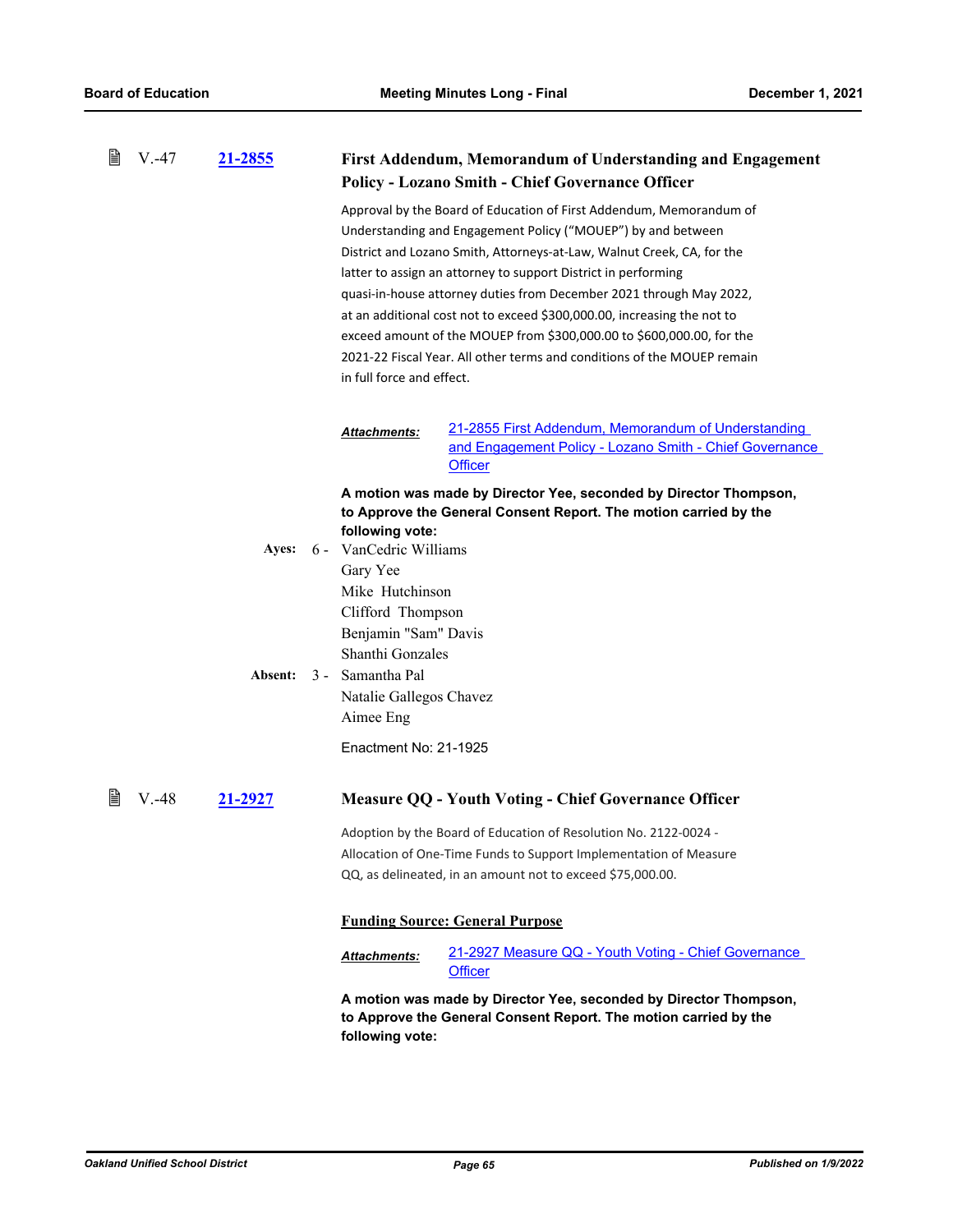|   | Absent:                   | Ayes: 6 - VanCedric Williams<br>Gary Yee<br>Mike Hutchinson<br>Clifford Thompson<br>Benjamin "Sam" Davis<br>Shanthi Gonzales<br>3 - Samantha Pal<br>Natalie Gallegos Chavez<br>Aimee Eng<br>Enactment No: 21-1926 |                                                                                                                                                                                                                                                                                                                                                                                                                 |
|---|---------------------------|-------------------------------------------------------------------------------------------------------------------------------------------------------------------------------------------------------------------|-----------------------------------------------------------------------------------------------------------------------------------------------------------------------------------------------------------------------------------------------------------------------------------------------------------------------------------------------------------------------------------------------------------------|
|   | <b>Board of Education</b> |                                                                                                                                                                                                                   |                                                                                                                                                                                                                                                                                                                                                                                                                 |
| 閆 | $V. -49$<br>21-2916       |                                                                                                                                                                                                                   | Appointment - Marc Tafolla, Member, Measure N - College and<br><b>Career Readiness Commission - President, Board of Education</b><br>Ratification by the Board of Education of the President of the Board's<br>appointment of Marc Tafolla, as a Member of the Measure N - College<br>and Career Readiness Commission, effective December 2, 2021, for an<br>unexpired term ending January 31, 2023 (1st Term). |
|   |                           | Attachments:                                                                                                                                                                                                      | 21-2916 Appointment - Marc Tafolla, Member, Measure N -<br><b>College and Career Readiness Commission - President,</b><br><b>Board of Education</b>                                                                                                                                                                                                                                                             |
|   | Ayes:                     | following vote:<br>6 - VanCedric Williams                                                                                                                                                                         | A motion was made by Director Yee, seconded by Director Thompson,<br>to Approve the General Consent Report. The motion carried by the                                                                                                                                                                                                                                                                           |
|   | Absent:                   | Gary Yee<br>Mike Hutchinson<br>Clifford Thompson<br>Benjamin "Sam" Davis<br>Shanthi Gonzales<br>3 - Samantha Pal<br>Natalie Gallegos Chavez                                                                       |                                                                                                                                                                                                                                                                                                                                                                                                                 |
|   |                           | Aimee Eng<br>Enactment No: 21-1927                                                                                                                                                                                |                                                                                                                                                                                                                                                                                                                                                                                                                 |

# **Approval of the General Consent Report**

**A motion was made by Director Yee, seconded by Director Thompson, to Approve the General Consent Report. The motion carried by the following vote:**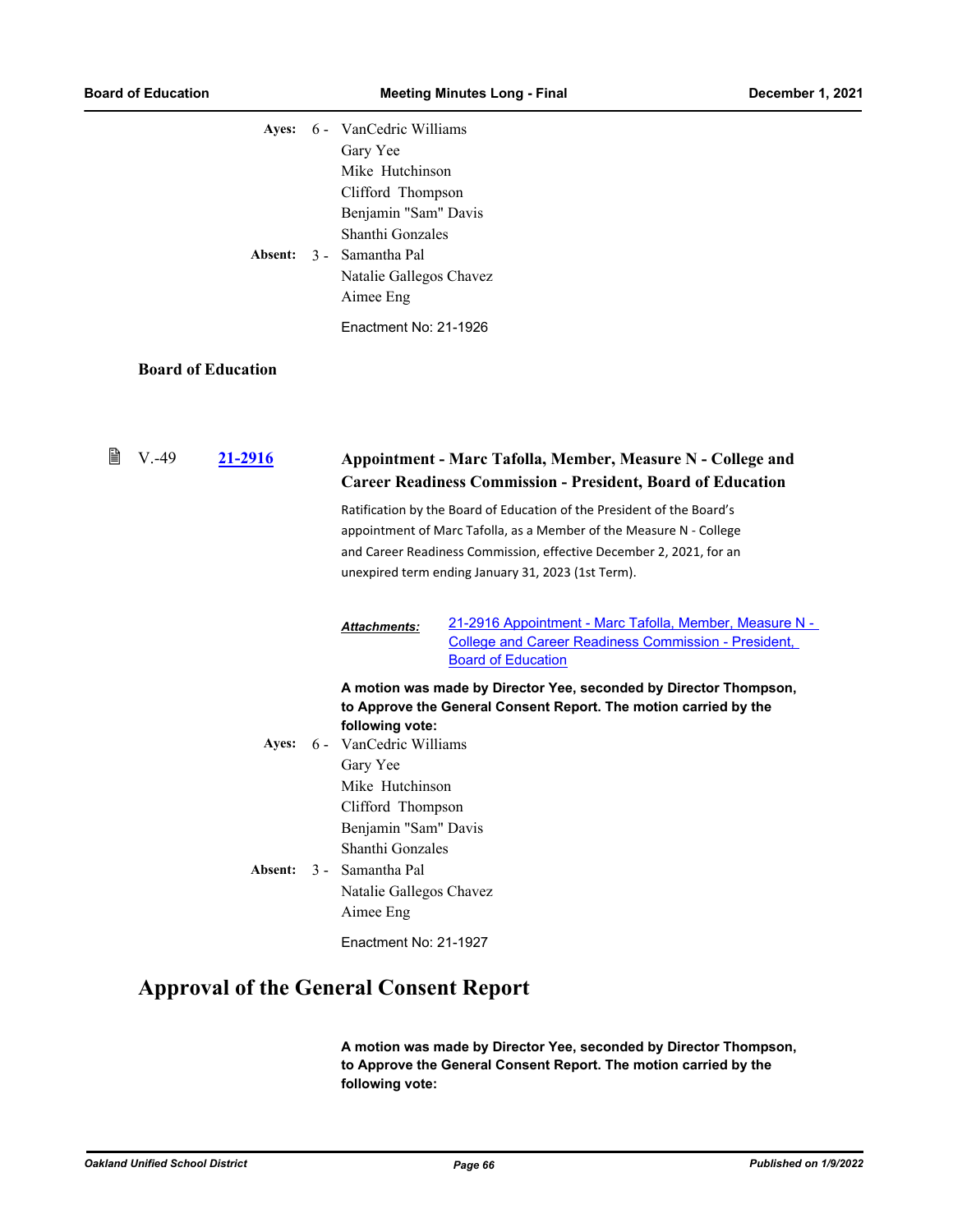|  | Ayes: 6 - VanCedric Williams |  |
|--|------------------------------|--|
|  | Gary Yee                     |  |
|  | Mike Hutchinson              |  |
|  | Clifford Thompson            |  |
|  | Benjamin "Sam" Davis         |  |
|  | Shanthi Gonzales             |  |
|  | Absent: 3 - Samantha Pal     |  |
|  | Natalie Gallegos Chavez      |  |
|  | Aimee Eng                    |  |

# **Adoption of General Consent Report - General Obligation Bonds V1. (GOB) - Measures B, J and Y**

| 閆<br>$V1 - 1$ | 21-2598 | Agreement for Maintenance - Noncompetitively Bid - Ojo<br><b>Technology - Various Sites Security Camera Maintenance Support</b><br><b>Project — Division of Facilities Planning and Management</b>                                                                                                                                                                                                                                                                                                                                                                                        |  |  |
|---------------|---------|-------------------------------------------------------------------------------------------------------------------------------------------------------------------------------------------------------------------------------------------------------------------------------------------------------------------------------------------------------------------------------------------------------------------------------------------------------------------------------------------------------------------------------------------------------------------------------------------|--|--|
|               |         | Ratification by the Board Education of an Agreement for Maintenance by<br>and between Ojo Technology, Fremont, CA, for the latter to perform<br>security camera system maintenance services at Various Sites on a time<br>and materials basis, including minor repairs, as described in more detail<br>in Exhibit "A," attached hereto and incorporated herein by reference as<br>though fully set forth, in a not to exceed amount of \$49,000.00, with work<br>scheduled to commence on October 18, 2021, and scheduled to last until<br>January 31, 2022.<br><b>Vendor No.: 003166</b> |  |  |
|               |         | Resource Code-Site No.: 9650-918<br><b>Funding Source: Fund 21, Measure J</b>                                                                                                                                                                                                                                                                                                                                                                                                                                                                                                             |  |  |
|               |         | 21-2598 Agreement for Maintenance - Noncompetitively Bid<br>Attachments:<br>- Ojo Technology - Various Sites Security Camera<br>Maintenance Support Project - Division of Facilities<br><b>Planning and Management</b>                                                                                                                                                                                                                                                                                                                                                                    |  |  |
|               | Ayes:   | A motion was made by President Gonzales, seconded by Director<br>Thompson, to Approve the General Consent Report. The motion<br>carried by the following vote:<br>6 - VanCedric Williams<br>Gary Yee<br>Mike Hutchinson<br>Clifford Thompson                                                                                                                                                                                                                                                                                                                                              |  |  |
|               | Absent: | Benjamin "Sam" Davis<br>Shanthi Gonzales<br>3 - Samantha Pal<br>Natalie Gallegos Chavez<br>Aimee Eng                                                                                                                                                                                                                                                                                                                                                                                                                                                                                      |  |  |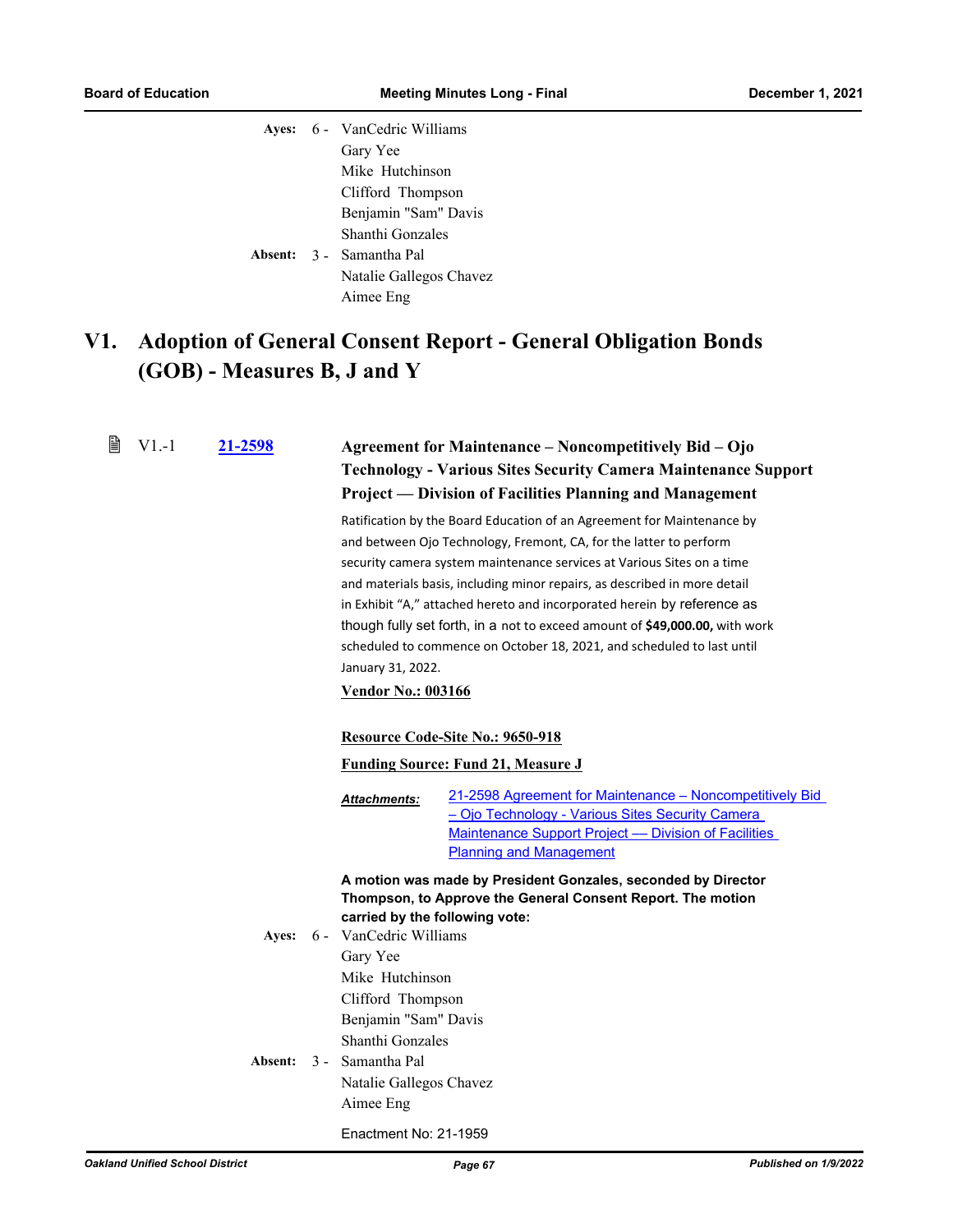| 閶 | $V1.-2$                          | 21-2682      |  |                                                      | General Services Agreement – ACC Environmental Consultants,                                                                                                                                                                                                                                                                                                                                                                                                                                                                                                                                                                                                                                                                                                                                                     |  |
|---|----------------------------------|--------------|--|------------------------------------------------------|-----------------------------------------------------------------------------------------------------------------------------------------------------------------------------------------------------------------------------------------------------------------------------------------------------------------------------------------------------------------------------------------------------------------------------------------------------------------------------------------------------------------------------------------------------------------------------------------------------------------------------------------------------------------------------------------------------------------------------------------------------------------------------------------------------------------|--|
|   |                                  |              |  |                                                      | Inc. - Claremont Middle School Multi-Purpose Room Project -                                                                                                                                                                                                                                                                                                                                                                                                                                                                                                                                                                                                                                                                                                                                                     |  |
|   |                                  |              |  |                                                      | <b>Division of Facilities Planning and Management</b>                                                                                                                                                                                                                                                                                                                                                                                                                                                                                                                                                                                                                                                                                                                                                           |  |
|   |                                  |              |  | until January 31, 2022.<br><b>Vendor No.: 000230</b> | Approval by the Board of Education of a General Services Agreement by<br>and between the District and ACC Environmental Consultants, Inc.,<br>Oakland, CA, for the latter to conduct a limited asbestos survey and lead<br>bulk sampling screening, up to 85 asbestos bulk samples to be collected<br>and delivered to a laboratory for analysis by polarized light microscopy<br>with a 24-hour turnaround time; prepare a report of findings, including<br>all work described in the October 25, 2021, Scope of Work, which is<br>attached to this Agreement as Exhibit A, for the Claremont Middle<br>School Multipurpose Room Project, in a not to exceed amount of<br>\$7,260.00, which includes a \$660.00 contingency fee, with work<br>scheduled to commence on December 2, 2021, and scheduled to last |  |
|   |                                  |              |  |                                                      |                                                                                                                                                                                                                                                                                                                                                                                                                                                                                                                                                                                                                                                                                                                                                                                                                 |  |
|   | Resource Code-Site No.: 9650-201 |              |  |                                                      |                                                                                                                                                                                                                                                                                                                                                                                                                                                                                                                                                                                                                                                                                                                                                                                                                 |  |
|   |                                  |              |  |                                                      | <b>Funding Source: Fund 21 Measure J</b>                                                                                                                                                                                                                                                                                                                                                                                                                                                                                                                                                                                                                                                                                                                                                                        |  |
|   |                                  |              |  | <b>Attachments:</b>                                  | 21-2682 General Services Agreement - ACC Environmental<br>Consultants, Inc. - Claremont Middle School Multi-Purpose<br>Room Project - Division of Facilities Planning and<br><b>Management</b>                                                                                                                                                                                                                                                                                                                                                                                                                                                                                                                                                                                                                  |  |
|   |                                  |              |  |                                                      | A motion was made by President Gonzales, seconded by Director<br>Thompson, to Approve the General Consent Report. The motion                                                                                                                                                                                                                                                                                                                                                                                                                                                                                                                                                                                                                                                                                    |  |
|   |                                  |              |  | carried by the following vote:                       |                                                                                                                                                                                                                                                                                                                                                                                                                                                                                                                                                                                                                                                                                                                                                                                                                 |  |
|   |                                  | <b>Ayes:</b> |  | 6 - VanCedric Williams                               |                                                                                                                                                                                                                                                                                                                                                                                                                                                                                                                                                                                                                                                                                                                                                                                                                 |  |
|   |                                  |              |  | Gary Yee<br>Mike Hutchinson                          |                                                                                                                                                                                                                                                                                                                                                                                                                                                                                                                                                                                                                                                                                                                                                                                                                 |  |
|   |                                  |              |  |                                                      | Clifford Thompson                                                                                                                                                                                                                                                                                                                                                                                                                                                                                                                                                                                                                                                                                                                                                                                               |  |
|   |                                  |              |  | Benjamin "Sam" Davis                                 |                                                                                                                                                                                                                                                                                                                                                                                                                                                                                                                                                                                                                                                                                                                                                                                                                 |  |
|   |                                  |              |  | Shanthi Gonzales                                     |                                                                                                                                                                                                                                                                                                                                                                                                                                                                                                                                                                                                                                                                                                                                                                                                                 |  |
|   |                                  | Absent:      |  | 3 - Samantha Pal                                     |                                                                                                                                                                                                                                                                                                                                                                                                                                                                                                                                                                                                                                                                                                                                                                                                                 |  |
|   |                                  |              |  | Natalie Gallegos Chavez                              |                                                                                                                                                                                                                                                                                                                                                                                                                                                                                                                                                                                                                                                                                                                                                                                                                 |  |
|   |                                  |              |  | Aimee Eng                                            |                                                                                                                                                                                                                                                                                                                                                                                                                                                                                                                                                                                                                                                                                                                                                                                                                 |  |
|   |                                  |              |  | Enactment No: 21-1960                                |                                                                                                                                                                                                                                                                                                                                                                                                                                                                                                                                                                                                                                                                                                                                                                                                                 |  |
|   |                                  |              |  |                                                      |                                                                                                                                                                                                                                                                                                                                                                                                                                                                                                                                                                                                                                                                                                                                                                                                                 |  |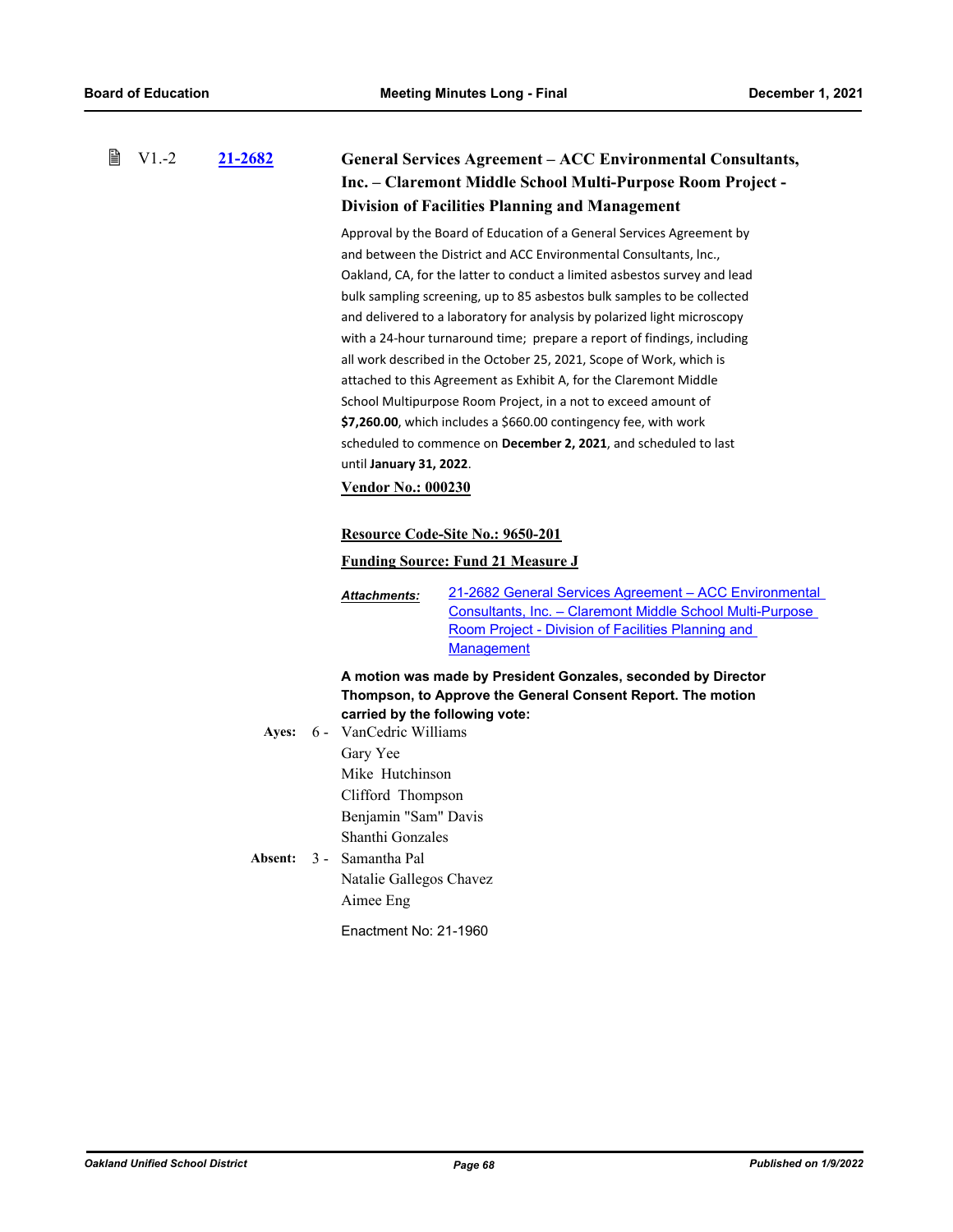| 閶 | $V1.-3$ | 21-2683 |  | <b>Agreement for Inspector of Record Services for Construction -</b><br>KDI Group, Inc. - Claremont Middle School Multi-purpose Room<br><b>Project – Division of Facilities Planning and Management</b>                                               |                                                                                                                                                                                                                                                                                                                                                                                                                                                                                                                                                                                                                                                                                      |
|---|---------|---------|--|-------------------------------------------------------------------------------------------------------------------------------------------------------------------------------------------------------------------------------------------------------|--------------------------------------------------------------------------------------------------------------------------------------------------------------------------------------------------------------------------------------------------------------------------------------------------------------------------------------------------------------------------------------------------------------------------------------------------------------------------------------------------------------------------------------------------------------------------------------------------------------------------------------------------------------------------------------|
|   |         |         |  | to last until October 31, 2023.<br><b>Vendor No.: 002377</b><br>Requisition No.: VR22-03655                                                                                                                                                           | Approval by the Board of Education of Agreement for Inspector of<br>Record Services for Construction by and between the District and KDI<br>Group, Inc., Oakland, CA, for the latter to provide Inspector of Record<br>Services needed for all construction and Division of the State Architect<br>(DSA) projects, more specifically stated in Exhibit A, incorporated herein<br>by reference as though fully set forth, for the Claremont Middle School<br>Multi-Purpose Room Project, in the amount of \$418,550.00, which<br>includes a contingency fee of \$38,050.00, as the selected consultant,<br>with work scheduled to commence on <b>December 2, 2021</b> , and scheduled |
|   |         |         |  |                                                                                                                                                                                                                                                       | Resource Code-Site No.: 9650-201                                                                                                                                                                                                                                                                                                                                                                                                                                                                                                                                                                                                                                                     |
|   |         |         |  |                                                                                                                                                                                                                                                       | <b>Funding Source: Fund 21 Measure J</b>                                                                                                                                                                                                                                                                                                                                                                                                                                                                                                                                                                                                                                             |
|   |         |         |  | <u> Attachments:</u>                                                                                                                                                                                                                                  | 21-2683 Agreement for Inspector of Record Services for<br>Construction - KDI Group, Inc. - Claremont Middle School<br>Multi-purpose Room Project - Division of Facilities Planning<br>and Management                                                                                                                                                                                                                                                                                                                                                                                                                                                                                 |
|   |         | Ayes:   |  | carried by the following vote:<br>6 - VanCedric Williams<br>Gary Yee<br>Mike Hutchinson<br>Clifford Thompson<br>Benjamin "Sam" Davis<br>Shanthi Gonzales<br>Absent: 3 - Samantha Pal<br>Natalie Gallegos Chavez<br>Aimee Eng<br>Enactment No: 21-1961 | A motion was made by President Gonzales, seconded by Director<br>Thompson, to Approve the General Consent Report. The motion                                                                                                                                                                                                                                                                                                                                                                                                                                                                                                                                                         |
|   |         |         |  |                                                                                                                                                                                                                                                       |                                                                                                                                                                                                                                                                                                                                                                                                                                                                                                                                                                                                                                                                                      |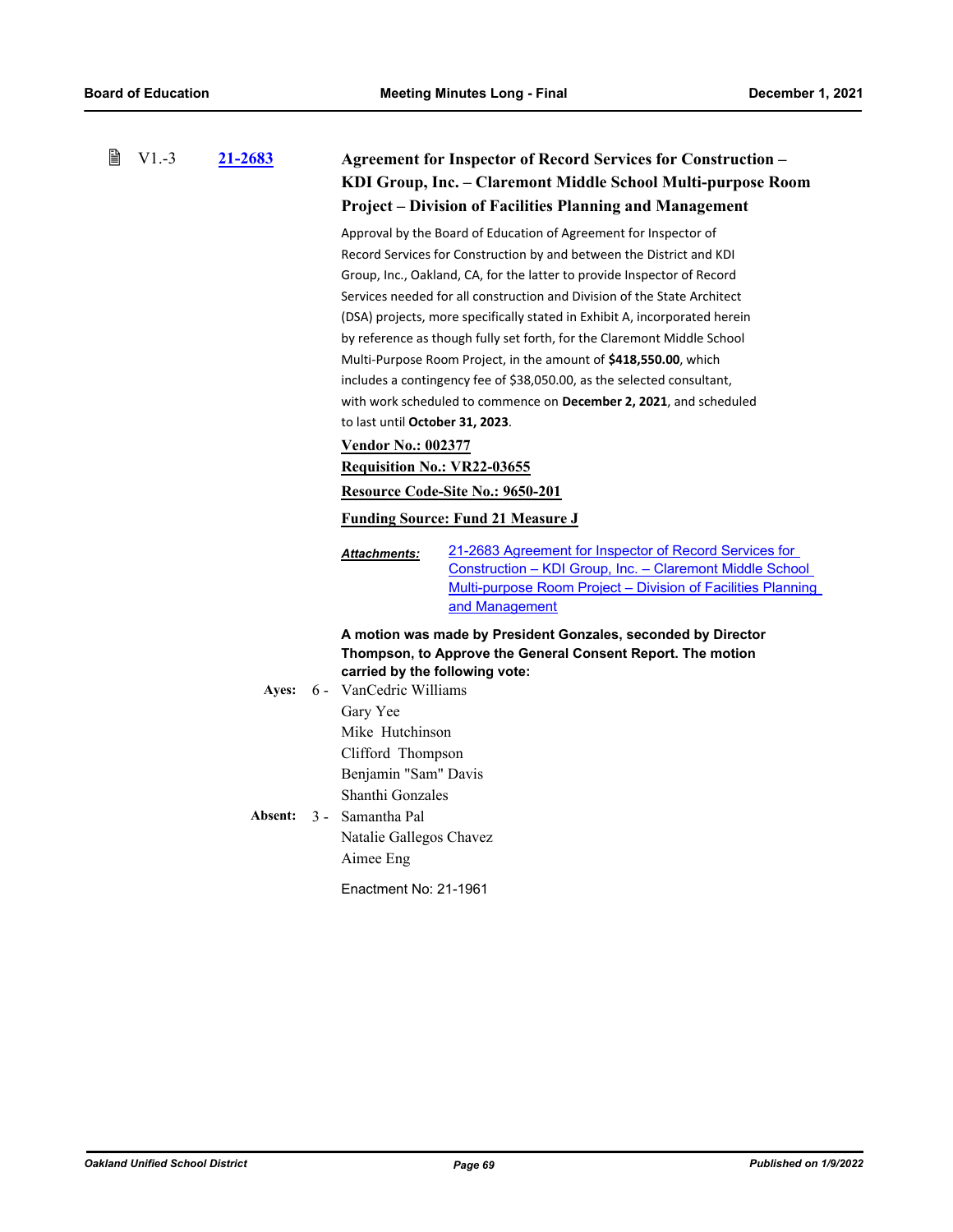| B<br>$V1.-4$ | 21-2684 | <b>Agreement for Engineering Services – KW Engineering – Madison</b><br>Park Academy Expansion Project – Division of Facilities Planning<br>and Management                                                                                                                                                                                                                                                                                                                                                                                                                                                                                                                                                                                                                  |
|--------------|---------|-----------------------------------------------------------------------------------------------------------------------------------------------------------------------------------------------------------------------------------------------------------------------------------------------------------------------------------------------------------------------------------------------------------------------------------------------------------------------------------------------------------------------------------------------------------------------------------------------------------------------------------------------------------------------------------------------------------------------------------------------------------------------------|
|              |         | Ratification by the Board of Education of an Agreement for Engineering<br>Services by and between the District and KW Engineering, Oakland, CA,<br>for the latter to provide non-design services to complete CHPS<br>requirements, which includes, trend review; site walk; final report updates<br>and assist with CHPS submittal including all work described in the October<br>11, 2021 proposal attached to this Agreement as Exhibit C, for the Madison<br>Park Academy Site Expansion Project, in the not-to-exceed amount of<br>\$6,200.00, which includes a contingency fee of \$1,000.00, with work<br>scheduled to commence on November 18, 2021, and scheduled to last<br>until June 30, 2022<br><b>Vendor No.: 002451</b><br><b>Requisition No.: VR22-03685</b> |
|              |         | Resource Code-Site No.: 9799-215<br><b>Funding Source: Fund 21 Measure B</b>                                                                                                                                                                                                                                                                                                                                                                                                                                                                                                                                                                                                                                                                                                |
|              |         | 21-2684 Agreement for Engineering Services - KW<br><b>Attachments:</b><br>Engineering - Madison Park Academy Expansion Project -<br>Division of Facilities Planning and Management                                                                                                                                                                                                                                                                                                                                                                                                                                                                                                                                                                                          |
|              | Absent: | A motion was made by President Gonzales, seconded by Director<br>Thompson, to Approve the General Consent Report. The motion<br>carried by the following vote:<br>Ayes: 6 - VanCedric Williams<br>Gary Yee<br>Mike Hutchinson<br>Clifford Thompson<br>Benjamin "Sam" Davis<br>Shanthi Gonzales<br>3 - Samantha Pal                                                                                                                                                                                                                                                                                                                                                                                                                                                          |
|              |         | Natalie Gallegos Chavez<br>Aimee Eng                                                                                                                                                                                                                                                                                                                                                                                                                                                                                                                                                                                                                                                                                                                                        |
|              |         | Enactment No: 21-1962                                                                                                                                                                                                                                                                                                                                                                                                                                                                                                                                                                                                                                                                                                                                                       |
|              |         |                                                                                                                                                                                                                                                                                                                                                                                                                                                                                                                                                                                                                                                                                                                                                                             |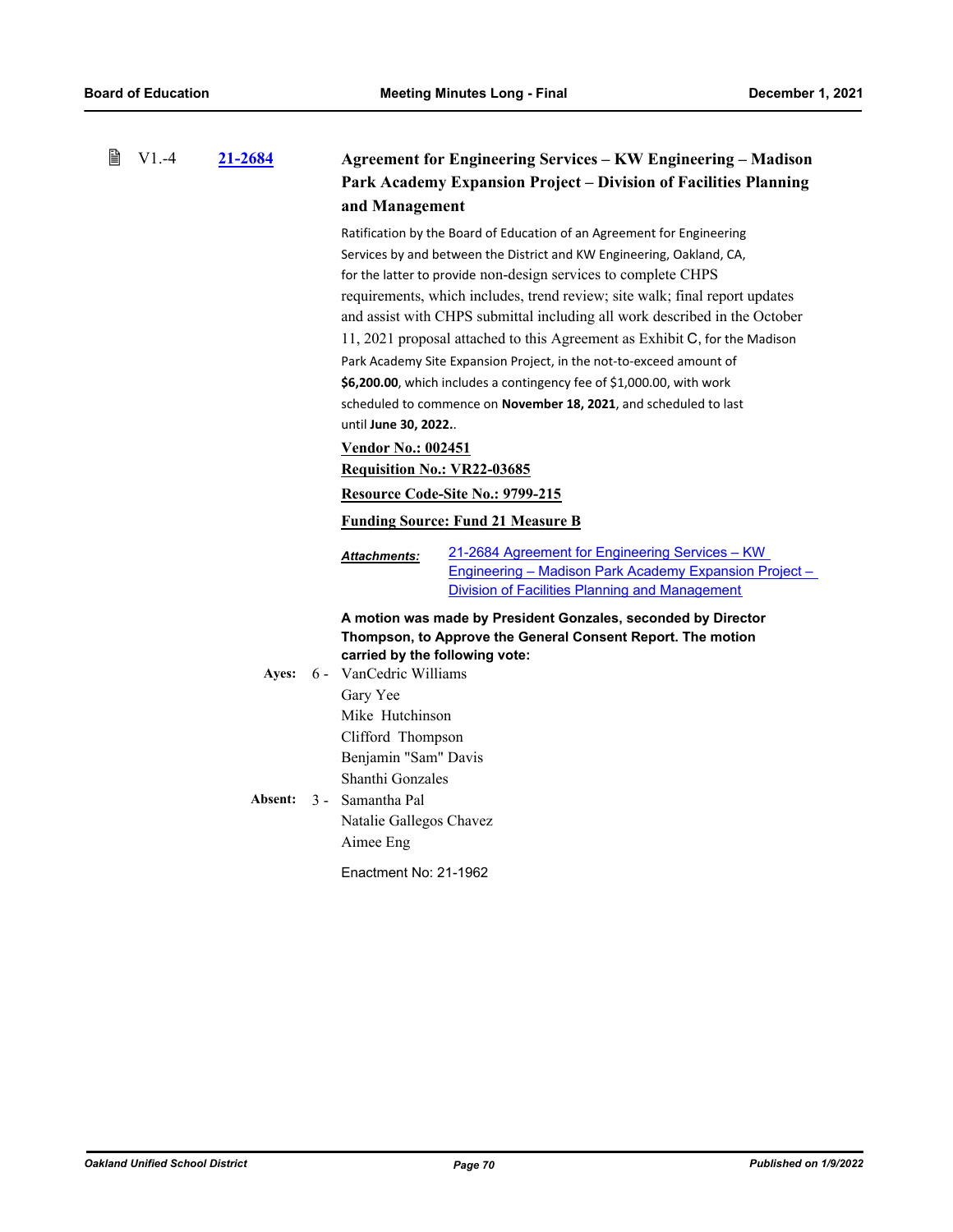| B | $V1.-5$ | 21-2685                 | <b>Amendment No. 1, Engineering Service Agreement - Terraphase</b><br><b>Engineering, Inc. - Laurel Child Development Center Replacement</b><br><b>Project - Division of Facilities Planning and Management</b> |                                                                                                                                                                                                                                                                                                                                                                                                                                                                                                                                                                                                                                                                                                                                                                                                                                                                                                                                  |
|---|---------|-------------------------|-----------------------------------------------------------------------------------------------------------------------------------------------------------------------------------------------------------------|----------------------------------------------------------------------------------------------------------------------------------------------------------------------------------------------------------------------------------------------------------------------------------------------------------------------------------------------------------------------------------------------------------------------------------------------------------------------------------------------------------------------------------------------------------------------------------------------------------------------------------------------------------------------------------------------------------------------------------------------------------------------------------------------------------------------------------------------------------------------------------------------------------------------------------|
|   |         |                         |                                                                                                                                                                                                                 | Approval by the Board of Education of Amendment No. 1, Agreement<br>for Engineering Services by and between the District and Terraphase<br>Engineering, Inc., Oakland CA, for the latter to provide additional<br>out-of-scope services which includes substitution of the drilling in<br>compliance with the District's Project Labor Agreement requirement and<br>extra mobilization to meet with utility locator for PG & E, as described in<br>the proposal dated October 20, 2021, attached to this Amendment as<br>Exhibit A, for the Laurel Child Development Center Replacement<br>Project, in an additional amount of \$2,800.00, increasing Agreement<br>not-to-exceed amount from \$24,929.00 to \$27,729.00, and authorizing<br>the President and Secretary of the Board to sign the Amendment for<br>same with said Contractor. All other terms and conditions of the<br>Agreement remain in full force and effect. |
|   |         |                         | <b>Vendor No.: 004240</b>                                                                                                                                                                                       | <b>Requisition No.: VR22-03654</b>                                                                                                                                                                                                                                                                                                                                                                                                                                                                                                                                                                                                                                                                                                                                                                                                                                                                                               |
|   |         |                         |                                                                                                                                                                                                                 | Resource Code-Site No.: 9650 131                                                                                                                                                                                                                                                                                                                                                                                                                                                                                                                                                                                                                                                                                                                                                                                                                                                                                                 |
|   |         |                         |                                                                                                                                                                                                                 | <b>Funding Source: Fund 21 Measure J</b>                                                                                                                                                                                                                                                                                                                                                                                                                                                                                                                                                                                                                                                                                                                                                                                                                                                                                         |
|   |         |                         | Attachments:                                                                                                                                                                                                    | 21-2685 Amendment No. 1, Engineering Service Agreement<br>- Terraphase Engineering, Inc. - Laurel Child Development<br><b>Center Replacement Project - Division of Facilities Planning</b><br>and Management                                                                                                                                                                                                                                                                                                                                                                                                                                                                                                                                                                                                                                                                                                                     |
|   |         | <b>Ayes:</b><br>Absent: | 6 - VanCedric Williams<br>Gary Yee<br>Mike Hutchinson<br>Clifford Thompson<br>Benjamin "Sam" Davis<br>Shanthi Gonzales<br>3 - Samantha Pal                                                                      | A motion was made by President Gonzales, seconded by Director<br>Thompson, to Approve the General Consent Report. The motion<br>carried by the following vote:                                                                                                                                                                                                                                                                                                                                                                                                                                                                                                                                                                                                                                                                                                                                                                   |
|   |         |                         | Natalie Gallegos Chavez<br>Aimee Eng<br>Enactment No: 21-1963                                                                                                                                                   |                                                                                                                                                                                                                                                                                                                                                                                                                                                                                                                                                                                                                                                                                                                                                                                                                                                                                                                                  |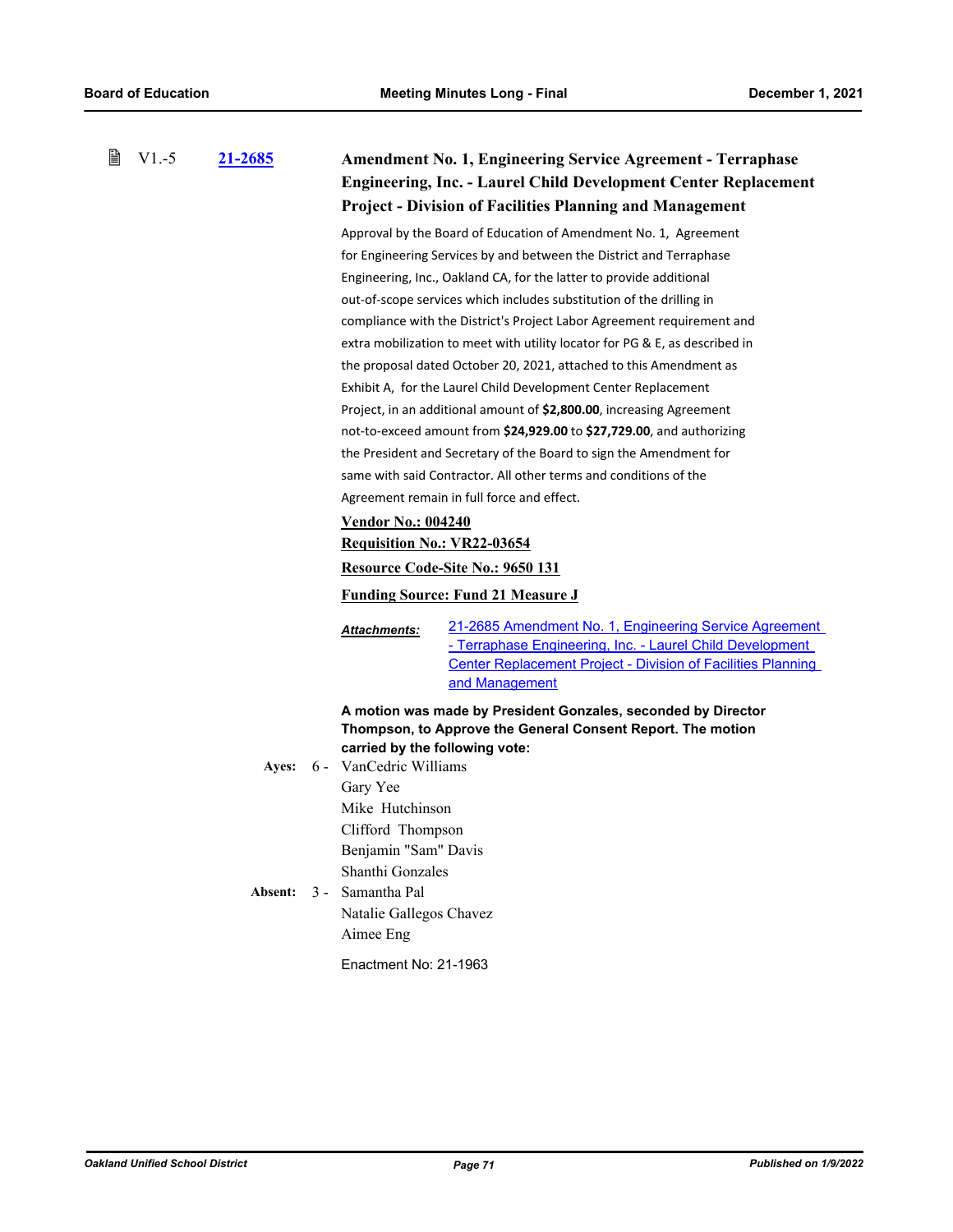| 閶 | $V1.-6$ | 21-2687 |                                                                                                                                                                                                                                                                                                                                                                                                                                                                                                                                                                                                                                                                                                                                        | <b>General Services Agreement - Millennium Consulting Associates -</b><br><b>Laurel Child Development Center Replacement Project - Division</b><br>of Facilities Planning and Management     |
|---|---------|---------|----------------------------------------------------------------------------------------------------------------------------------------------------------------------------------------------------------------------------------------------------------------------------------------------------------------------------------------------------------------------------------------------------------------------------------------------------------------------------------------------------------------------------------------------------------------------------------------------------------------------------------------------------------------------------------------------------------------------------------------|----------------------------------------------------------------------------------------------------------------------------------------------------------------------------------------------|
|   |         |         | Ratification by the Board of Education of the General Services<br>Agreement by and between the District and Millennium Consulting<br>Associates, Oakland, CA, for the latter to collect, log and test samples in<br>a certified laboratory of suspected hazardous materials; prepare survey<br>report and written specifications, including drawings to locate hazardous<br>materials; provide onsite monitoring and perimeter testing during<br>removal of hazardous materials; provide final clearance and final close<br>out report, for the Laurel Child Development Center Replacement<br>Project, in the not-to-exceed amount of \$21,985.00, which includes a<br>\$4,000.00 contingency fee, with work scheduled to commence on |                                                                                                                                                                                              |
|   |         |         | November 8, 2021, and scheduled to last until December 16, 2024.<br><b>Vendor No.: [Pending]</b>                                                                                                                                                                                                                                                                                                                                                                                                                                                                                                                                                                                                                                       |                                                                                                                                                                                              |
|   |         |         | Requisition No.: VR22-03686                                                                                                                                                                                                                                                                                                                                                                                                                                                                                                                                                                                                                                                                                                            |                                                                                                                                                                                              |
|   |         |         |                                                                                                                                                                                                                                                                                                                                                                                                                                                                                                                                                                                                                                                                                                                                        | Resource Code-Site No.: 9650-131                                                                                                                                                             |
|   |         |         | <b>Funding Source: Fund 21 Measure J</b>                                                                                                                                                                                                                                                                                                                                                                                                                                                                                                                                                                                                                                                                                               |                                                                                                                                                                                              |
|   |         |         | Attachments:                                                                                                                                                                                                                                                                                                                                                                                                                                                                                                                                                                                                                                                                                                                           | 21-2687 General Services Agreement – Millennium<br>Consulting Associates - Laurel Child Development Center<br>Replacement Project - Division of Facilities Planning and<br><b>Management</b> |
|   |         |         | A motion was made by President Gonzales, seconded by Director                                                                                                                                                                                                                                                                                                                                                                                                                                                                                                                                                                                                                                                                          |                                                                                                                                                                                              |
|   |         |         | Thompson, to Approve the General Consent Report. The motion<br>carried by the following vote:                                                                                                                                                                                                                                                                                                                                                                                                                                                                                                                                                                                                                                          |                                                                                                                                                                                              |
|   |         | Ayes:   | 6 - VanCedric Williams                                                                                                                                                                                                                                                                                                                                                                                                                                                                                                                                                                                                                                                                                                                 |                                                                                                                                                                                              |
|   |         |         | Gary Yee                                                                                                                                                                                                                                                                                                                                                                                                                                                                                                                                                                                                                                                                                                                               |                                                                                                                                                                                              |
|   |         |         | Mike Hutchinson<br>Clifford Thompson<br>Benjamin "Sam" Davis                                                                                                                                                                                                                                                                                                                                                                                                                                                                                                                                                                                                                                                                           |                                                                                                                                                                                              |
|   |         | Absent: | Shanthi Gonzales<br>3 - Samantha Pal                                                                                                                                                                                                                                                                                                                                                                                                                                                                                                                                                                                                                                                                                                   |                                                                                                                                                                                              |
|   |         |         | Natalie Gallegos Chavez                                                                                                                                                                                                                                                                                                                                                                                                                                                                                                                                                                                                                                                                                                                |                                                                                                                                                                                              |
|   |         |         | Aimee Eng                                                                                                                                                                                                                                                                                                                                                                                                                                                                                                                                                                                                                                                                                                                              |                                                                                                                                                                                              |
|   |         |         | Enactment No: 21-1964                                                                                                                                                                                                                                                                                                                                                                                                                                                                                                                                                                                                                                                                                                                  |                                                                                                                                                                                              |

## **Approval of the General Consent Report**

**A motion was made by President Gonzales, seconded by Director Thompson, to Approve the General Consent Report. The motion carried by the following vote:**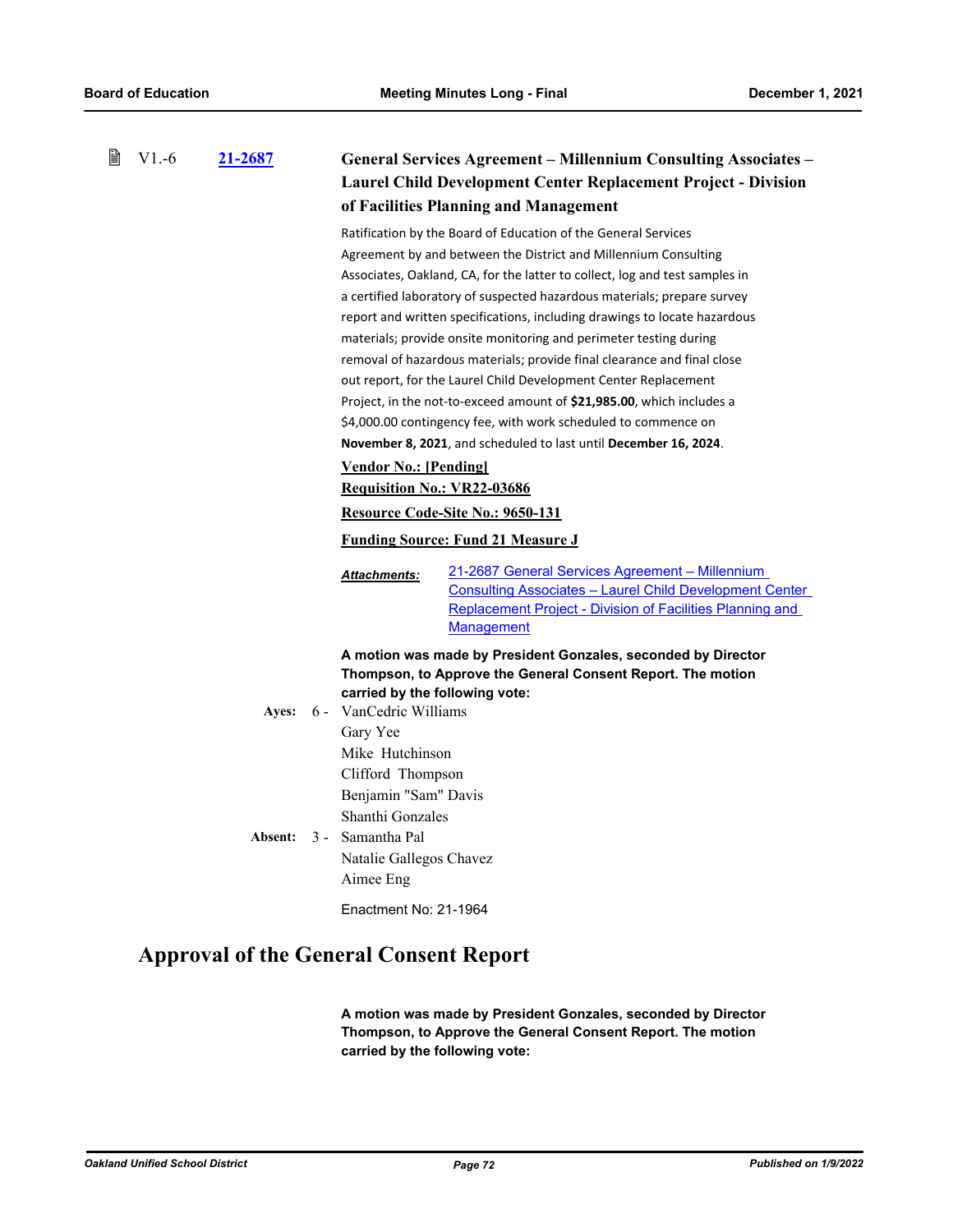|  | Ayes: 6 - VanCedric Williams |  |
|--|------------------------------|--|
|  | Gary Yee                     |  |
|  | Mike Hutchinson              |  |
|  | Clifford Thompson            |  |
|  | Benjamin "Sam" Davis         |  |
|  | Shanthi Gonzales             |  |
|  | Absent: 3 - Samantha Pal     |  |
|  | Natalie Gallegos Chavez      |  |
|  | Aimee Eng                    |  |

#### **W. Introduction of New Legislative Matter(s)**

*None*

#### **X. Regular Board Members' Report**

X.-1 **[21-2886](http://ousd.legistar.com/gateway.aspx?m=l&id=/matter.aspx?key=54020) Regular Board Member's Report - December 1, 2021**

Regular Board Member's Report - December 1, 2021.

*Director Mike Hutchinson gave a Regular Board Member Report.*

**Presentation/Acknowledgment Made**

#### **Y. Agenda Building and Work Plan Review**

*Vice President Benjamin "Sam" Davis commented on Board's adopted Work Plan implementation.*

### **Z. Additional Public Comments On Agenda Items (W-Y)**

**[21-2905](http://ousd.legistar.com/gateway.aspx?m=l&id=/matter.aspx?key=54039) Additional Public Comment On Agenda Items (W-Y) - December 1, 2021** Z.-1

Additional Public Comment On Agenda Items (W-Y) - December 1, 2021.

*Public Comment on Zoom: Jason G., Kim Davis, Assata Olugbala, Rich Harrison, Mayra Alvarado*

**Presentation/Acknowledgment Made**